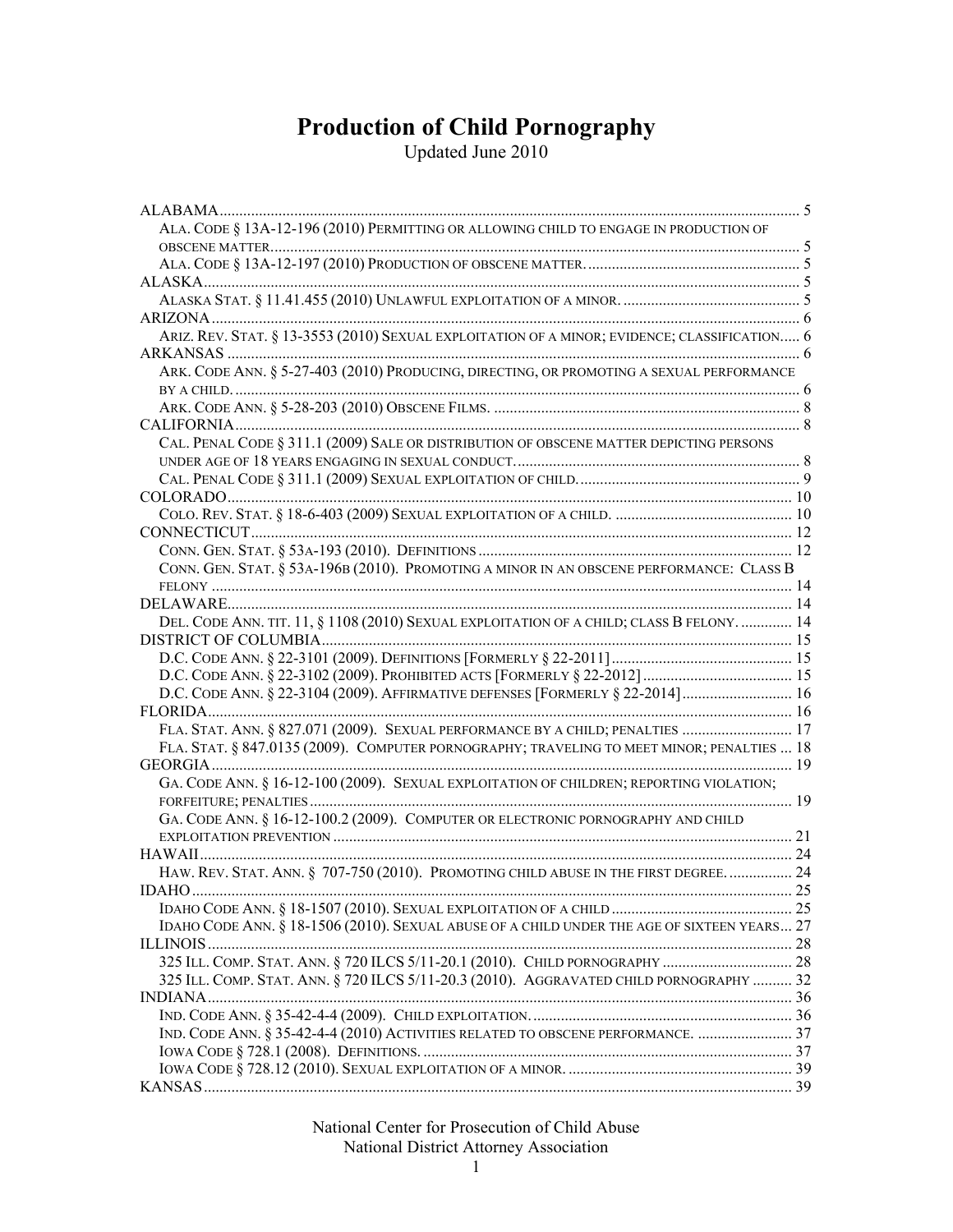| KY. REV. STAT. ANN. § 531.300 (2010). DEFINITIONS FOR KRS 531.080 AND 531.310 TO 531.370.  41 |  |
|-----------------------------------------------------------------------------------------------|--|
| KY. REV. STAT. ANN. § 531.320 (2010). PROMOTING A SEXUAL PERFORMANCE BY A MINOR.  41          |  |
|                                                                                               |  |
|                                                                                               |  |
|                                                                                               |  |
| ME. REV. STAT. ANN. TIT. 17-A, § 282 (2009) SEXUAL EXPLOITATION OF A MINOR.  44               |  |
|                                                                                               |  |
|                                                                                               |  |
|                                                                                               |  |
| MASS. ANN. LAWS CH. 272, § 29A (2010) CHILD PORNOGRAPHY; ENTICEMENT, SOLICITATION,            |  |
|                                                                                               |  |
|                                                                                               |  |
| MICH. COMP. LAWS SERV. § 750.145C (2010). DEFINITIONS; CHILD SEXUALLY ABUSIVE ACTIVITY OR     |  |
| MATERIAL; PENALTIES; POSSESSION OF CHILD SEXUALLY ABUSIVE MATERIAL; EXPERT TESTIMONY;         |  |
| DEFENSES; ACTS OF COMMERCIAL FILM OR PHOTOGRAPHIC PRINT PROCESSOR; REPORT TO LAW              |  |
| ENFORCEMENT AGENCY BY COMPUTER TECHNICIAN; APPLICABILITY AND UNIFORMITY OF SECTION;           |  |
| ENACTMENT OR ENFORCEMENT OF ORDINANCES, RULES, OR REGULATIONS PROHIBITED.  47                 |  |
|                                                                                               |  |
| MINN. STAT. § 617.241 (2009). OBSCENE MATERIALS AND PERFORMANCES; DISTRIBUTION AND            |  |
|                                                                                               |  |
|                                                                                               |  |
|                                                                                               |  |
| MISS. CODE ANN. § 97-5-33 (2009). EXPLOITATION OF CHILDREN; PROHIBITIONS  54                  |  |
|                                                                                               |  |
| MISS. CODE ANN. § 97-5-37 (2009). EXPLOITATION OF CHILDREN; OTHER REMEDIES  55                |  |
|                                                                                               |  |
|                                                                                               |  |
| MO. REV. STAT. § 573.025 (2009). PROMOTING CHILD PORNOGRAPHY IN THE FIRST DEGREE  59          |  |
| MO. REV. STAT. § 573.035 (2009). PROMOTING CHILD PORNOGRAPHY IN THE SECOND DEGREE  59         |  |
| MO. REV. STAT. § 573.050 (2009). EVIDENCE IN OBSCENITY AND CHILD PORNOGRAPHY CASES  59        |  |
|                                                                                               |  |
|                                                                                               |  |
|                                                                                               |  |
|                                                                                               |  |
| NEB. REV. STAT. ANN. § 28-1463.03 (2009). VISUAL DEPICTION OF SEXUALLY EXPLICIT CONDUCT;      |  |
|                                                                                               |  |
|                                                                                               |  |
|                                                                                               |  |
| NEV. REV. STAT. ANN. § 200.725 (2009). PREPARING, ADVERTISING OR DISTRIBUTING MATERIALS       |  |
|                                                                                               |  |
|                                                                                               |  |
|                                                                                               |  |
|                                                                                               |  |
| N.H. REV. STAT. ANN. § 649-B:3 (2010) COMPUTER PORNOGRAPHY PROHIBITED.  66                    |  |
| N.H. REV. STAT. ANN. § 649-A:3-B (2010) MANUFACTURE OF CHILD SEXUAL ABUSE IMAGES.  66         |  |
|                                                                                               |  |
|                                                                                               |  |
|                                                                                               |  |
|                                                                                               |  |
|                                                                                               |  |
|                                                                                               |  |
|                                                                                               |  |
|                                                                                               |  |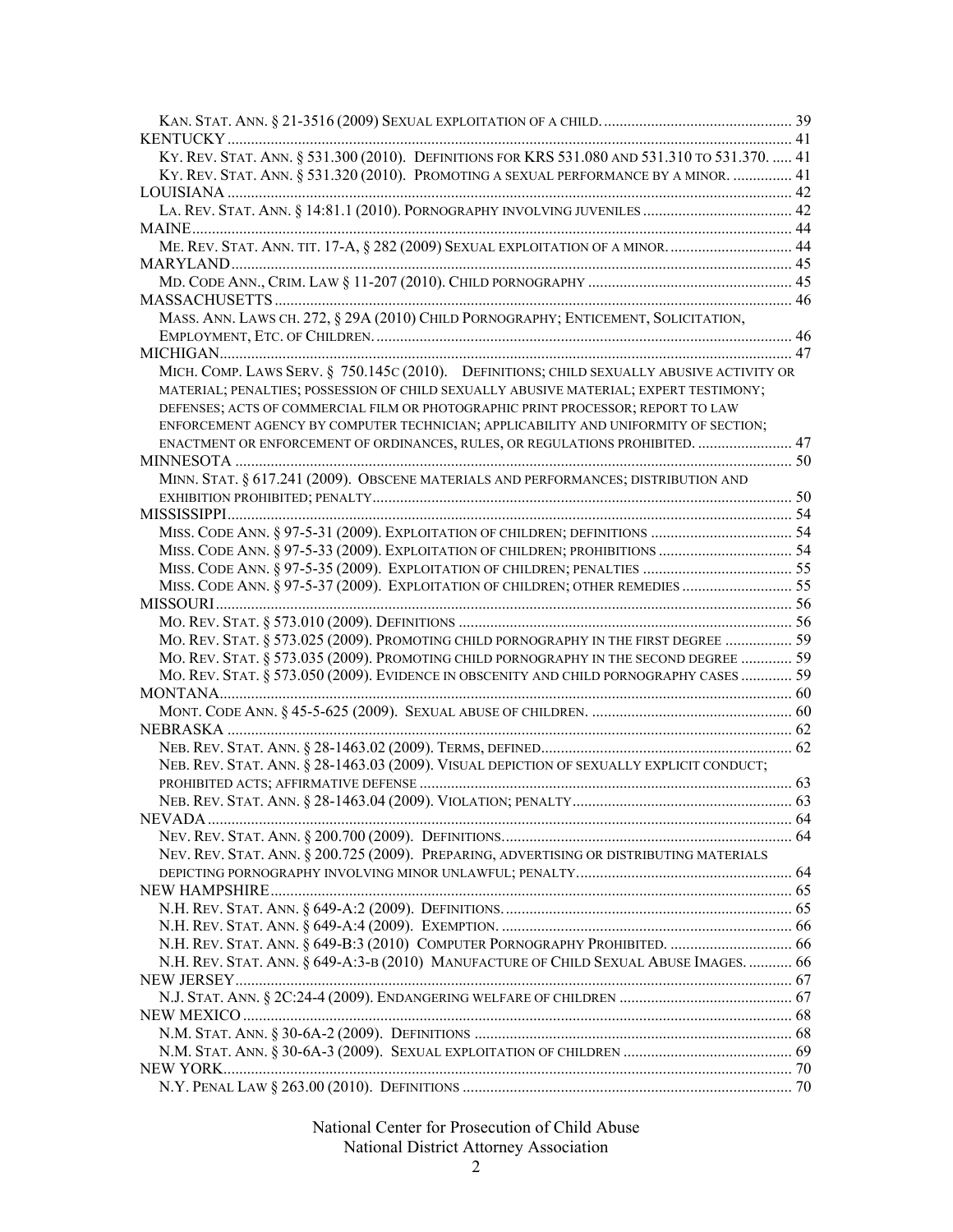| N.Y. PENAL LAW § 263.10 (2010). PROMOTING AN OBSCENE SEXUAL PERFORMANCE BY A CHILD  71        |  |
|-----------------------------------------------------------------------------------------------|--|
| N.Y. PENAL LAW § 263.15 (2009). PROMOTING A SEXUAL PERFORMANCE BY A CHILD 71                  |  |
| N.Y. PENAL LAW § 263.20 (2009). SEXUAL PERFORMANCE BY A CHILD; AFFIRMATIVE DEFENSES 71        |  |
|                                                                                               |  |
| N.C. GEN. STAT. § 14-190.17 (2009). FIRST DEGREE SEXUAL EXPLOITATION OF A MINOR  72           |  |
| N.C. GEN. STAT. § 14-190.17 (2009). SECOND DEGREE SEXUAL EXPLOITATION OF A MINOR  72          |  |
|                                                                                               |  |
|                                                                                               |  |
| N.D. CENT. CODE § 12.1-27.2-03 (2009). PROMOTING OR DIRECTING AN OBSCENE SEXUAL               |  |
|                                                                                               |  |
| N.D. CENT. CODE § 12.1-27.2-04 (2009). PROMOTING A SEXUAL PERFORMANCE BY A MINOR 73           |  |
| N.D. CENT. CODE § 12.1-27.2-04.2 (2009). SEXUAL PERFORMANCE BY A MINOR - ENHANCED             |  |
|                                                                                               |  |
| N.D. CENT. CODE § 12.1-27.2-05 (2009). SEXUAL PERFORMANCE BY A MINOR - AFFIRMATIVE DEFENSES.  |  |
|                                                                                               |  |
|                                                                                               |  |
| OHIO REV. CODE ANN. § 2907.321 (2010). PANDERING OBSCENITY INVOLVING A MINOR  74              |  |
| OHIO REV. CODE ANN. § 2907.322 (2010). PANDERING SEXUALLY ORIENTED MATTER INVOLVING A         |  |
|                                                                                               |  |
| OHIO REV. CODE ANN. § 2907.323 (2010). ILLEGAL USE OF MINOR IN NUDITY-ORIENTED MATERIAL OR    |  |
|                                                                                               |  |
|                                                                                               |  |
| OKLA. STAT. ANN. TIT. 21, § 1021 (2009). INDECENT EXPOSURE--INDECENT EXHIBITIONS--OBSCENE     |  |
|                                                                                               |  |
| OKLA. STAT. ANN. TIT. 21, § 1021.1 (2009). PERSONS TO WHOM ACT DOES NOT APPLY--CIVIL OR       |  |
|                                                                                               |  |
| OKLA. STAT. ANN. TIT. 21, § 1021.2 (2009). MINORS--PROCURING FOR PARTICIPATION IN PORNOGRAPHY |  |
|                                                                                               |  |
|                                                                                               |  |
| OKLA. STAT. ANN. TIT. 21, § 1040.8 (2009). PUBLICATION, DISTRIBUTION OR PARTICIPATION IN      |  |
| PREPARATION OF OBSCENE MATERIAL OR CHILD PORNOGRAPHY--UNSOLICITED MAILINGS 81                 |  |
|                                                                                               |  |
|                                                                                               |  |
|                                                                                               |  |
| OR. REV. STAT. § 163.676 (2010). EXEMPTION FROM PROSECUTION UNDER ORS 163.684.  82            |  |
|                                                                                               |  |
| OR. REV. STAT. § 163.684 (2010). ENCOURAGING CHILD SEXUAL ABUSE IN THE FIRST DEGREE 83        |  |
|                                                                                               |  |
|                                                                                               |  |
|                                                                                               |  |
|                                                                                               |  |
|                                                                                               |  |
|                                                                                               |  |
| S.C. CODE ANN. § 16-3-820 (2009). PRODUCING, DIRECTING OR PROMOTING SEXUAL PERFORMANCE BY     |  |
|                                                                                               |  |
| S.C. CODE ANN. § 16-15-405 (2009). SECOND DEGREE SEXUAL EXPLOITATION OF A MINOR DEFINED;      |  |
|                                                                                               |  |
|                                                                                               |  |
|                                                                                               |  |
| S.D. CODIFIED LAWS § 22-24A-3 (2009). POSSESSION, MANUFACTURE, OR DISTRIBUTION OF CHILD       |  |
|                                                                                               |  |
|                                                                                               |  |
|                                                                                               |  |
| TENN. CODE ANN. § 39-17-1004 (2010). OFFENSE OF AGGRAVATED SEXUAL EXPLOITATION OF A MINOR.    |  |
|                                                                                               |  |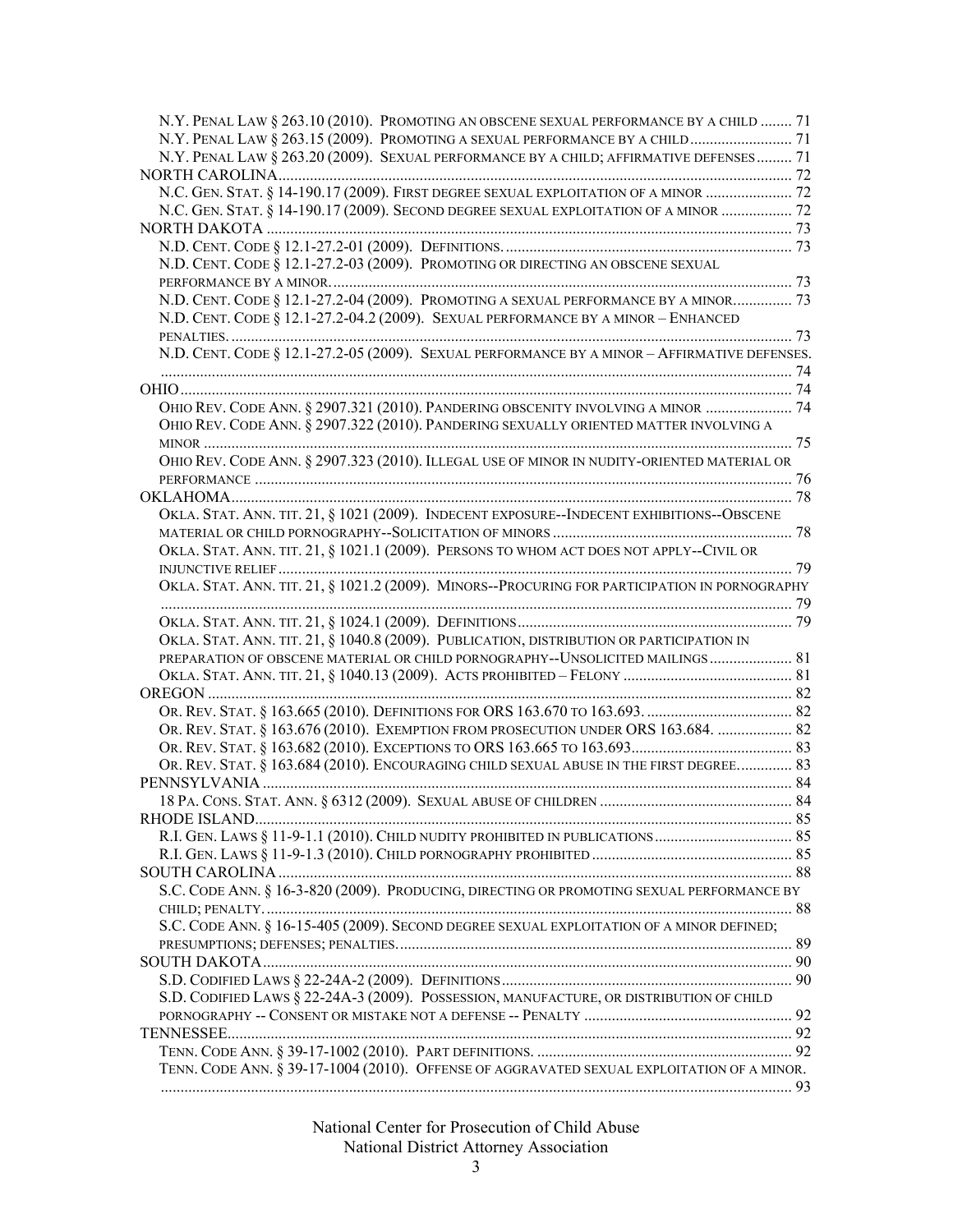| TENN. CODE ANN. § 39-17-1005 (2010). OFFENSE OF ESPECIALLY AGGRAVATED SEXUAL EXPLOITATION      |  |
|------------------------------------------------------------------------------------------------|--|
|                                                                                                |  |
|                                                                                                |  |
|                                                                                                |  |
|                                                                                                |  |
| TEX. PENAL CODE ANN. § 43.26 (2010). POSSESSION OR PROMOTION OF CHILD PORNOGRAPHY  98          |  |
|                                                                                                |  |
|                                                                                                |  |
| UTAH CODE ANN. § 76-5A-3 (2009). SEXUAL EXPLOITATION OF A MINOR -- OFFENSES  100               |  |
|                                                                                                |  |
|                                                                                                |  |
|                                                                                                |  |
| VT. STAT. ANN. TIT. 13, § 2824 (2010). PROMOTING A RECORDING OF SEXUAL CONDUCT 102             |  |
|                                                                                                |  |
| VA. CODE ANN. § 18.2-374.1 (2010). PRODUCTION, PUBLICATION, SALE, FINANCING, ETC., OF CHILD    |  |
|                                                                                                |  |
| VA. CODE ANN. § 18.2-374.1:1 (2010). POSSESSION, REPRODUCTION, DISTRIBUTION, AND FACILITATION  |  |
|                                                                                                |  |
|                                                                                                |  |
|                                                                                                |  |
|                                                                                                |  |
| WASH. REV. CODE ANN. § 9.68A.050 (2010). DEALING IN DEPICTIONS OF MINOR ENGAGED IN SEXUALLY    |  |
|                                                                                                |  |
|                                                                                                |  |
|                                                                                                |  |
|                                                                                                |  |
|                                                                                                |  |
|                                                                                                |  |
| WYO. STAT. ANN. § 6-4-303 (2010). SEXUAL EXPLOITATION OF CHILDREN; PENALTIES; DEFINITIONS. 108 |  |
|                                                                                                |  |
| 18 USCS § 1466A (2010). OBSCENE VISUAL REPRESENTATIONS OF THE SEXUAL ABUSE OF CHILDREN. 110    |  |
|                                                                                                |  |
|                                                                                                |  |
|                                                                                                |  |
|                                                                                                |  |
| GUAM CODE ANN. TIT. 9, § 28.51 (2009). OBSCENITY: EMPLOYMENT OF MINOR 114                      |  |
| GUAM CODE ANN. TIT. 9, § 28.52 (2009). USE OF ONE'S CHILD IN OBSCENE ACTS.  114                |  |
| GUAM CODE ANN. TIT. 9, § 28.80 (2009). PHOTOGRAPHY OF MINOR'S SEXUAL ACTS: PUNISHED 114        |  |
|                                                                                                |  |
| P.R. LAWS ANN. TIT. 33 § 4074 (2009). OBSCENE MATERIAL, OBSCENE ACTS, SEXUAL BEHAVIOR AND      |  |
|                                                                                                |  |
| P.R. LAWS ANN. TIT. 33 § 4075 (2009). DELIVERY, TRANSPORTATION, SALE, DISTRIBUTION, EXHIBITION |  |
|                                                                                                |  |
|                                                                                                |  |
|                                                                                                |  |
| P.R. LAWS ANN. TIT. 1 § 546 (2009). RIGHT TO PROHIBIT OBSCENE MATERIAL AND/OR CHILD            |  |
|                                                                                                |  |
|                                                                                                |  |
|                                                                                                |  |
|                                                                                                |  |
| V.I. CODE ANN. TIT. 14, § 1024 (2010). DISTRIBUTION; PRINTING, EXHIBITING, DISTRIBUTING OR     |  |
|                                                                                                |  |
|                                                                                                |  |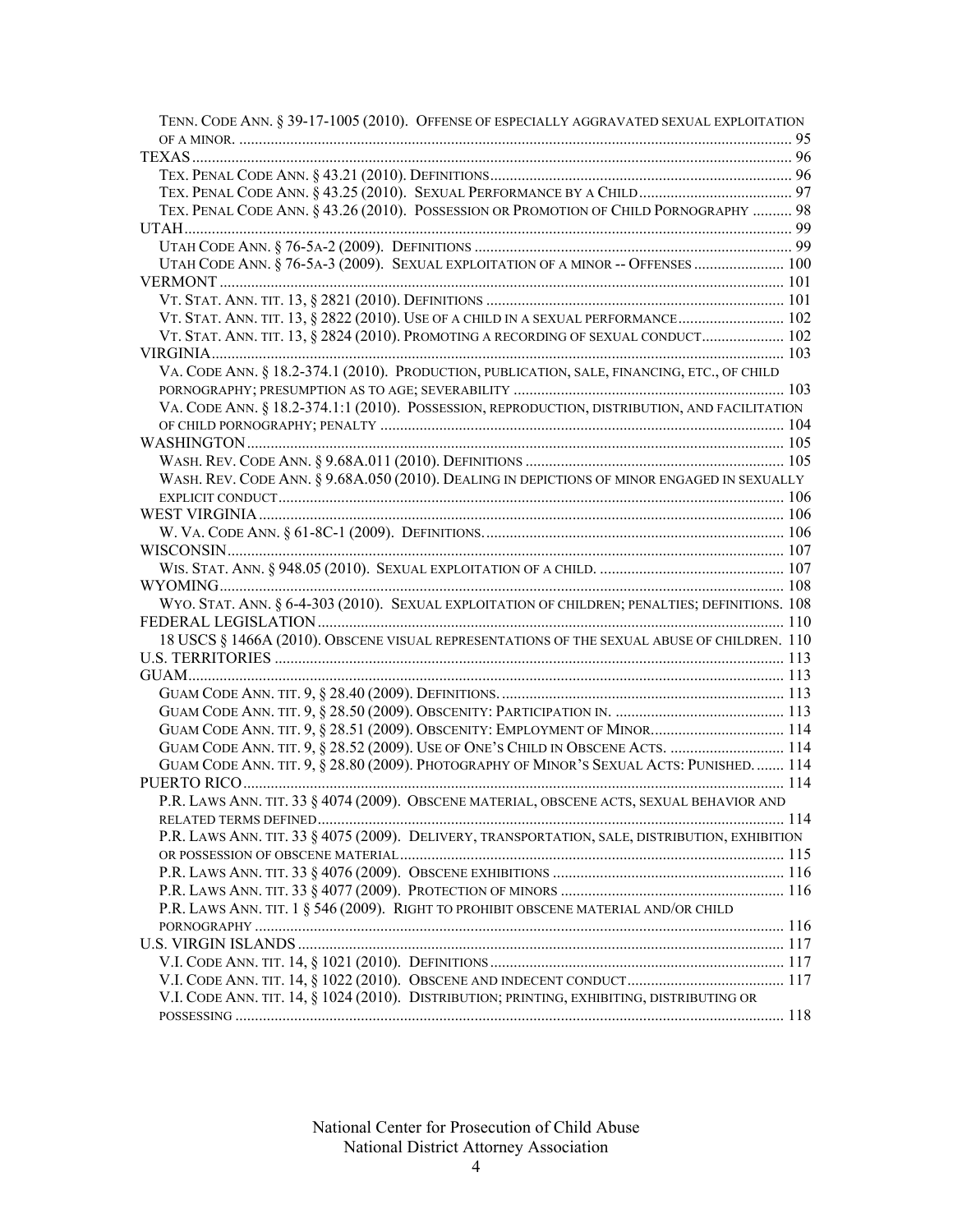# <span id="page-4-0"></span>**ALABAMA**

### **Ala. Code § 13A-12-196 (2010) Permitting or allowing child to engage in production of obscene matter.**

Any parent or guardian who knowingly permits or allows their child, ward, or dependent under the age of 17 years to engage in the production of any obscene matter containing a visual depiction of such child, ward, or dependent under the age of 17 years engaged in any act of sado-masochistic abuse, sexual excitement, masturbation, breast nudity, genital nudity, or other sexual conduct shall be guilty of a Class A felony.

### **Ala. Code § 13A-12-197 (2010) Production of obscene matter.**

 (a) Any person who knowingly films, prints, records, photographs or otherwise produces any obscene matter that contains a visual depiction of a person under the age of 17 years engaged in any act of sado-masochistic abuse, sexual intercourse, sexual excitement, masturbation, breast nudity, genital nudity, or other sexual conduct shall be guilty of a Class A felony.

(b) For any person who violates Section 13A-12-197, each depiction of each individual less than 17 years of age constitutes a separate offense.

# **ALASKA**

## **Alaska Stat. § 11.41.455 (2010) Unlawful exploitation of a minor.**

(a) A person commits the crime of unlawful exploitation of a minor if, in the state and with the intent of producing a live performance, film, audio, video, electronic, or electromagnetic recording, photograph, negative, slide, book, newspaper, magazine, or other material that visually or aurally depicts the conduct listed in  $(1)$  --  $(7)$  of this subsection, the person knowingly induces or employs a child under 18 years of age to engage in, or photographs, films, records, or televises a child under 18 years of age engaged in, the following actual or simulated conduct:

- (1) sexual penetration;
- (2) the lewd touching of another person's genitals, anus, or breast;
- (3) the lewd touching by another person of the child's genitals, anus, or breast;
- (4) masturbation;
- (5) bestiality;
- (6) the lewd exhibition of the child's genitals; or
- (7) sexual masochism or sadism.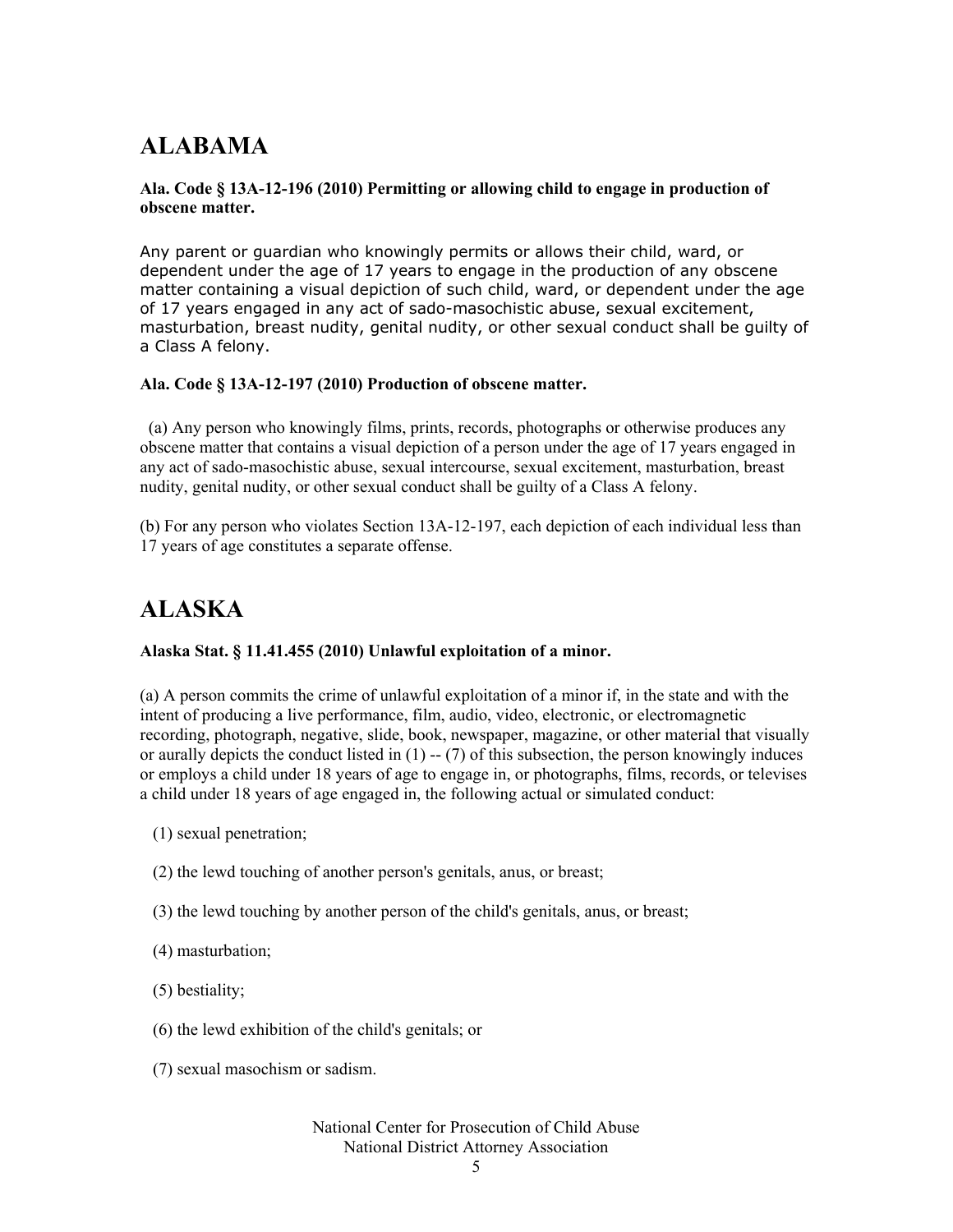<span id="page-5-0"></span>(b) A parent, legal guardian, or person having custody or control of a child under 18 years of age commits the crime of unlawful exploitation of a minor if, in the state, the person permits the child to engage in conduct described in (a) of this section knowing that the conduct is intended to be used in producing a live performance, film, audio, video, electronic, or electromagnetic recording, photograph, negative, slide, book, newspaper, magazine, or other material that visually or aurally depicts the conduct.

(c) Unlawful exploitation of a minor is a

(1) class B felony; or

 (2) class A felony if the person has been previously convicted of unlawful exploitation of a minor in this jurisdiction or a similar crime in this or another jurisdiction.

(d) In this section, "audio recording" means a nonbook prerecorded item without a visual component, and includes a record, tape, cassette, and compact disc.

## **ARIZONA**

### **Ariz. Rev. Stat. § 13-3553 (2010) Sexual exploitation of a minor; evidence; classification.**

A. A person commits sexual exploitation of a minor by knowingly:

 1. Recording, filming, photographing, developing or duplicating any visual depiction in which a minor is engaged in exploitive exhibition or other sexual conduct.

 2. Distributing, transporting, exhibiting, receiving, selling, purchasing, electronically transmitting, possessing or exchanging any visual depiction in which a minor is engaged in exploitive exhibition or other sexual conduct.

B. If any visual depiction of sexual exploitation of a minor is admitted into evidence, the court shall seal that evidence at the conclusion of any grand jury proceeding, hearing or trial.

C. Sexual exploitation of a minor is a class 2 felony and if the minor is under fifteen years of age it is punishable pursuant to section 13-705.

## **ARKANSAS**

### **Ark. Code Ann. § 5-27-403 (2010) Producing, directing, or promoting a sexual performance by a child.**

(a) It is unlawful for any person, knowing the character and content of the material, to produce, direct, or promote a performance that includes sexual conduct by a child under seventeen (17) years of age.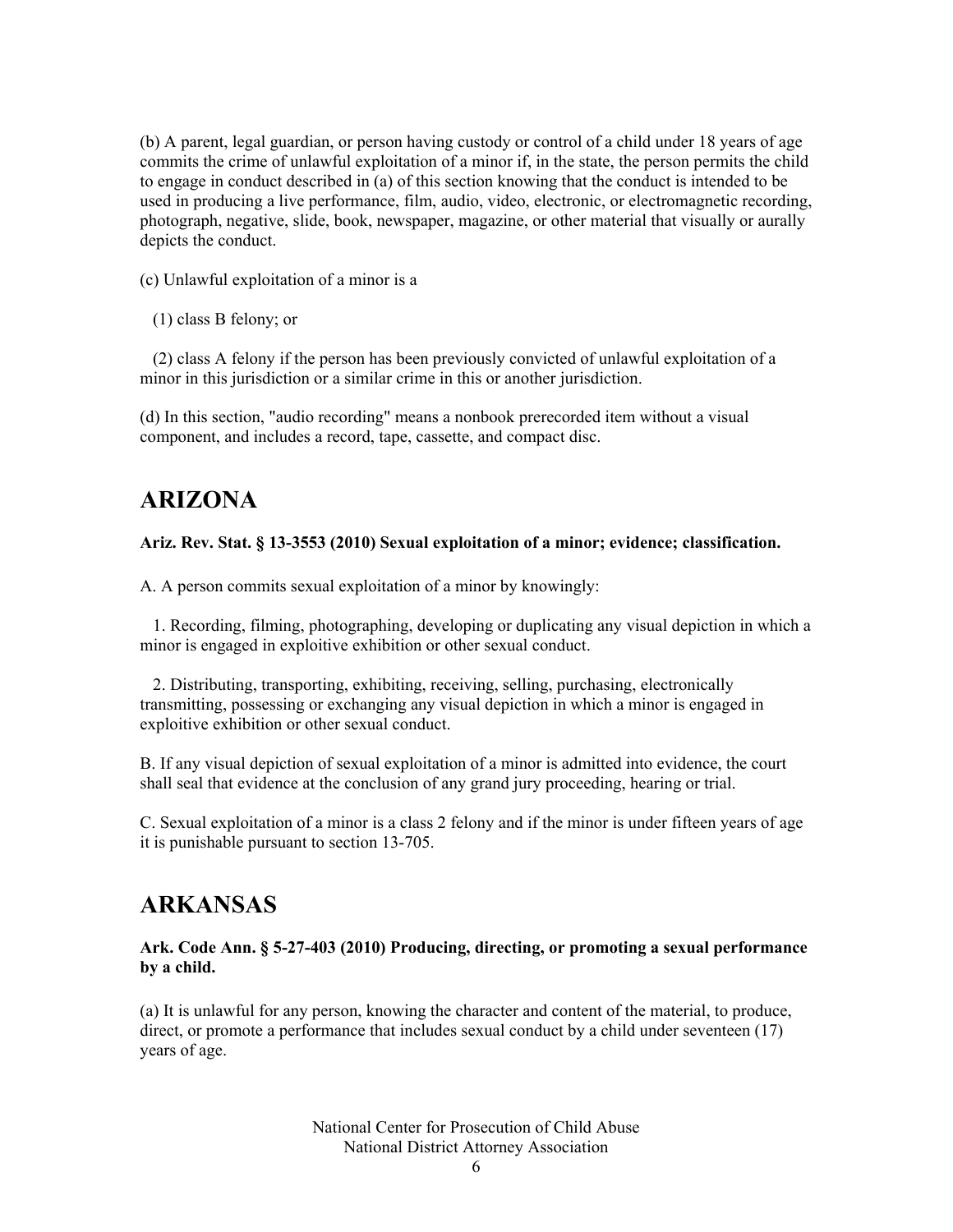(b) Any person violating this section is guilty of a Class B felony.

Ark. Code Ann. § 5-16-101 (2010) Crime of Video Voyeurism.

(a) It is unlawful to use any camera, videotape, photo-optical, photoelectric, or any other image recording device for the purpose of secretly observing, viewing, photographing, filming, or videotaping a person present in a residence, place of business, school, or other structure, or any room or particular location within that structure, if that person:

(1) Is in a private area out of public view;

(2) Has a reasonable expectation of privacy; and

(3) Has not consented to the observation.

(b) It is unlawful to knowingly use a camcorder, motion picture camera, photographic camera of any type, or other equipment that is concealed or disguised to secretly or surreptitiously videotape, film, photograph, record, or view by electronic means a person:

 (1) For the purpose of viewing any portion of the person's body that is covered with clothing and for which the person has a reasonable expectation of privacy;

 (2) Without the knowledge or consent of the person being videotaped, filmed, photographed, recorded, or viewed by electronic means; and

 (3) Under circumstances in which the person being videotaped, filmed, photographed, recorded, or viewed by electronic means has a reasonable expectation of privacy.

(c) (1) A violation of subsection (a) of this section is a Class D felony.

(2) (A) A violation of subsection (b) of this section is a Class B misdemeanor.

(B) However, a violation of subsection (b) of this section is a Class A misdemeanor if:

 (i) The person who created the video recording, film, or photo obtained as described in subsection (b) distributed or transmitted it to another person; or

 (ii) The person who created the video recording, film, or photo obtained as described in subsection (b) posted it in a format accessible by another person via the Internet.

(d) The provisions of this section do not apply to any of the following:

 (1) Video recording or monitoring conducted under a court order from a court of competent jurisdiction;

(2) Security monitoring operated by or at the direction of an occupant of a residence;

 (3) Security monitoring operated by or at the direction of the owner or administrator of a place of business, school, or other structure;

(4) Security monitoring operated in a motor vehicle used for public transit;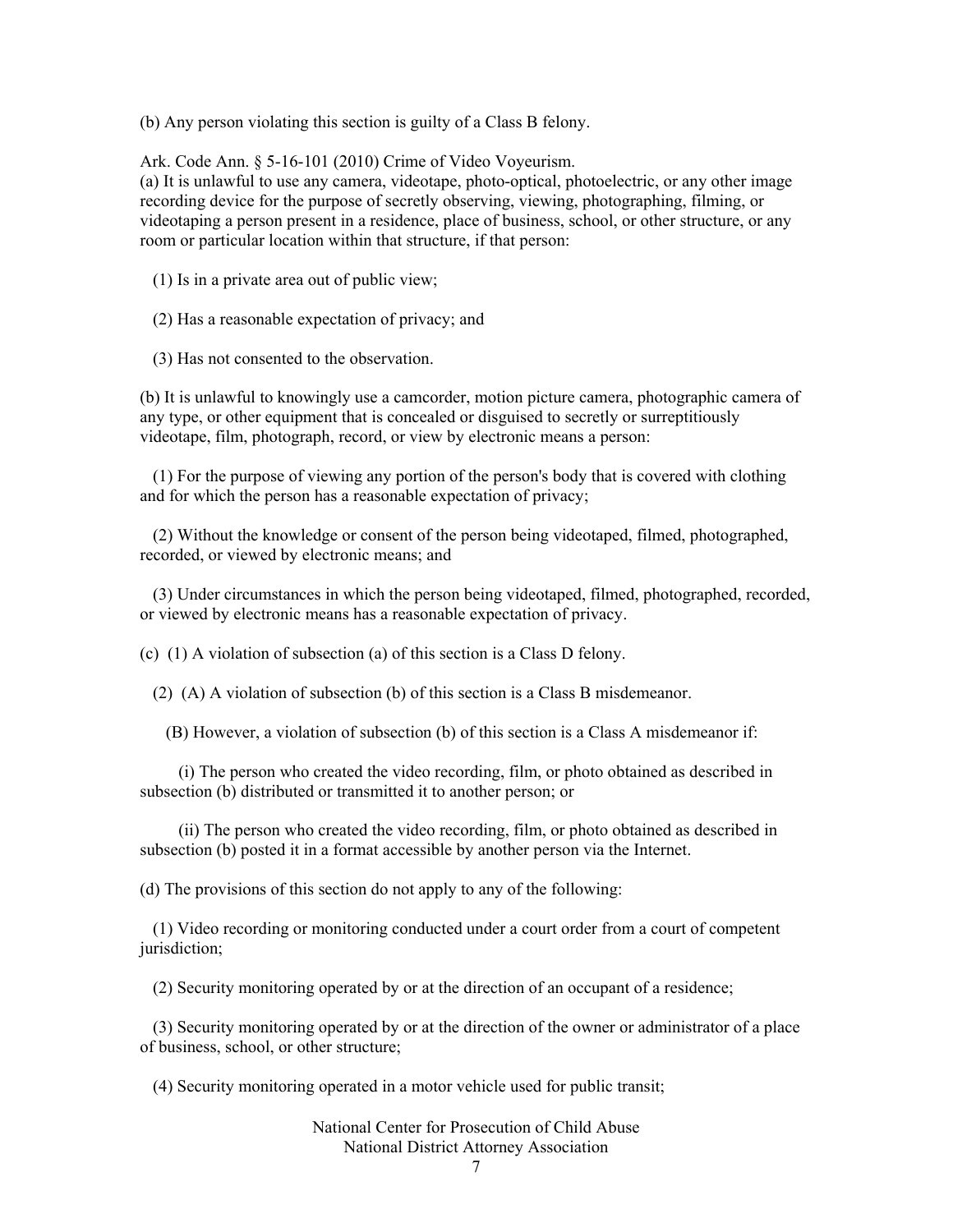<span id="page-7-0"></span> (5) Security monitoring and observation associated with a correctional facility, regardless of the location of the monitoring equipment;

 (6) Video recording or monitoring conducted by a law enforcement officer within the official scope of his or her duty; or

(7) Videotaping under § 12-18-615(b).

### **Ark. Code Ann. § 5-28-203 (2010) Obscene Films.**

(a) It is unlawful for any person to knowingly exhibit, sell, offer to sell, give away, circulate, produce, distribute, attempt to distribute, or have in his or her possession any obscene film.

(b) As used in this section:

(1) "Film" means motion picture film, still picture film, slides, and movie film of any type;

 (2) "Obscene" means that to the average person, applying contemporary community standards, the dominant theme of the material taken as a whole appeals to prurient interest; and

 (3) "Person" means any individual, partnership, firm, association, club, corporation, or other legal entity.

(c) (1) Any person that knowingly exhibits, sells, offers to sell, gives away, circulates, produces, distributes, or attempts to distribute any obscene film is guilty of a Class D felony.

 (2) Any person that has in his or her possession an obscene film is guilty of a Class A misdemeanor.

## **CALIFORNIA**

**Cal. Penal Code § 311.1 (2009) Sale or distribution of obscene matter depicting persons under age of 18 years engaging in sexual conduct.** 

(a) Every person who knowingly sends or causes to be sent, or brings or causes to be brought, into this state for sale or distribution, or in this state possesses, prepares, publishes, produces, develops, duplicates, or prints any representation of information, data, or image, including, but not limited to, any film, filmstrip, photograph, negative, slide, photocopy, videotape, video laser disc, computer hardware, computer software, computer floppy disc, data storage media, CD-ROM, or computer-generated equipment or any other computer-generated image that contains or incorporates in any manner, any film or filmstrip, with intent to distribute or to exhibit to, or to exchange with, others, or who offers to distribute, distributes, or exhibits to, or exchanges with, others, any obscene matter, knowing that the matter depicts a person under the age of 18 years personally engaging in or personally simulating sexual conduct, as defined in Section 311.4, shall be punished either by imprisonment in the county jail for up to one year, by a fine not to exceed one thousand dollars (\$1,000), or by both the fine and imprisonment, or by imprisonment in the state prison, by a fine not to exceed ten thousand dollars (\$10,000), or by the fine and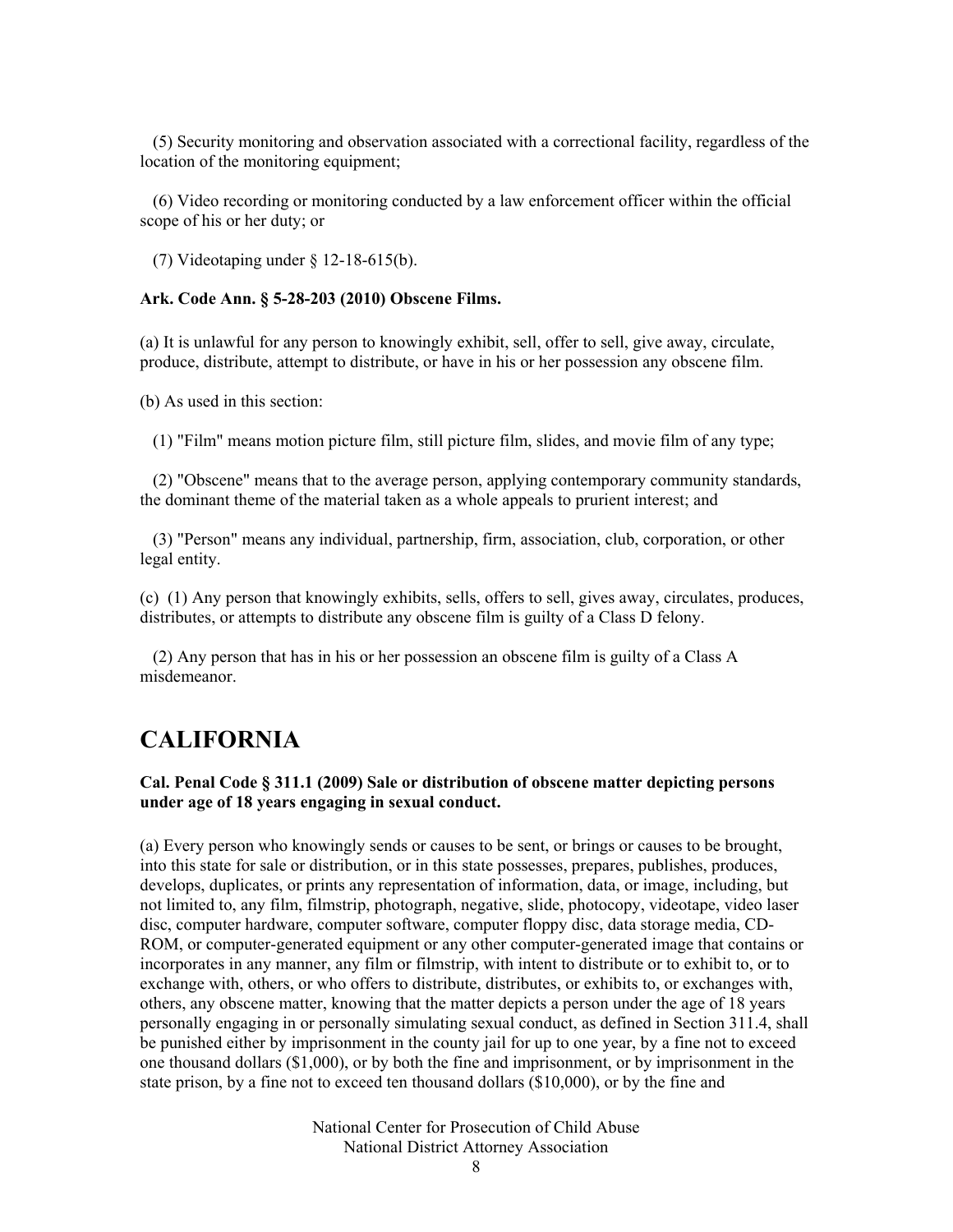<span id="page-8-0"></span>imprisonment.

(b) This section does not apply to the activities of law enforcement and prosecuting agencies in the investigation and prosecution of criminal offenses or to legitimate medical, scientific, or educational activities, or to lawful conduct between spouses.

(c) This section does not apply to matter which depicts a child under the age of 18, which child is legally emancipated, including lawful conduct between spouses when one or both are under the age of 18.

(d) It does not constitute a violation of this section for a telephone corporation, as defined by Section 234 of the Public Utilities Code, to carry or transmit messages described in this chapter or perform related activities in providing telephone services.

### **Cal. Penal Code § 311.1 (2009) Sexual exploitation of child.**

(a) A person is guilty of sexual exploitation of a child if he or she knowingly develops, duplicates, prints, or exchanges any representation of information, data, or image, including, but not limited to, any film, filmstrip, photograph, negative, slide, photocopy, videotape, video laser disc, computer hardware, computer software, computer floppy disc, data storage media, CD-ROM, or computer-generated equipment or any other computer-generated image that contains or incorporates in any manner, any film or filmstrip that depicts a person under the age of 18 years engaged in an act of sexual conduct.

(b) As used in this section, "sexual conduct" means any of the following:

 (1) Sexual intercourse, including genital-genital, oral-genital, anal-genital, or oral-anal, whether between persons of the same or opposite sex or between humans and animals.

(2) Penetration of the vagina or rectum by any object.

(3) Masturbation for the purpose of sexual stimulation of the viewer.

(4) Sadomasochistic abuse for the purpose of sexual stimulation of the viewer.

 (5) Exhibition of the genitals or the pubic or rectal area of any person for the purpose of sexual stimulation of the viewer.

(6) Defecation or urination for the purpose of sexual stimulation of the viewer.

(c) Subdivision (a) does not apply to the activities of law enforcement and prosecution agencies in the investigation and prosecution of criminal offenses or to legitimate medical, scientific, or educational activities, or to lawful conduct between spouses.

(d) Every person who violates subdivision (a) shall be punished by a fine of not more than two thousand dollars (\$2,000) or by imprisonment in a county jail for not more than one year, or by both that fine and imprisonment. If the person has been previously convicted of a violation of subdivision (a) or any section of this chapter, he or she shall be punished by imprisonment in the state prison.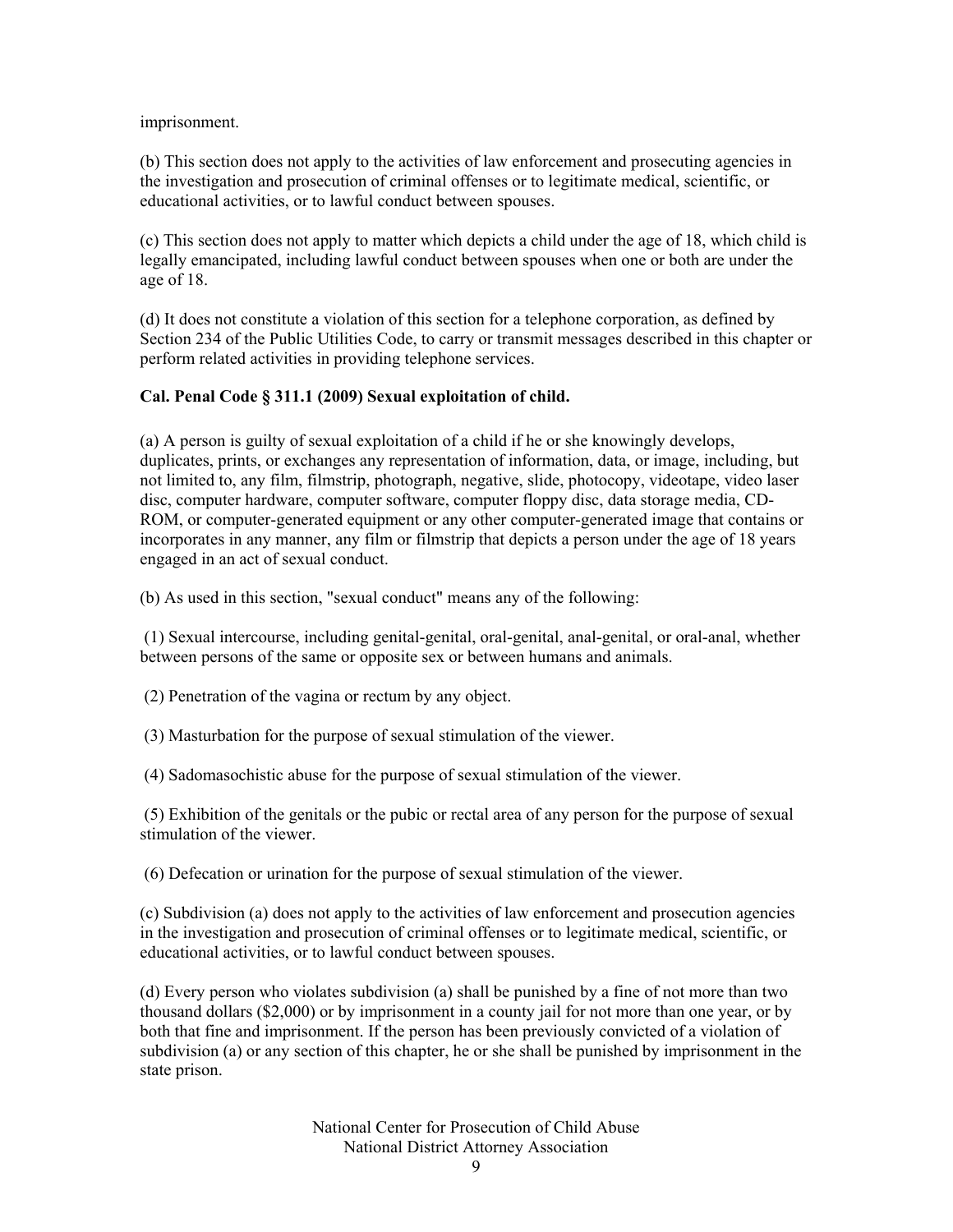<span id="page-9-0"></span>(e) The provisions of this section do not apply to an employee of a commercial film developer who is acting within the scope of his or her employment and in accordance with the instructions of his or her employer, provided that the employee has no financial interest in the commercial developer by which he or she is employed.

(f) Subdivision (a) does not apply to matter that is unsolicited and is received without knowledge or consent through a facility, system, or network over which the person or entity has no control.

# **COLORADO**

**Colo. Rev. Stat. § 18-6-403 (2009) Sexual exploitation of a child.** 

(1) The general assembly hereby finds and declares: That the sexual exploitation of children constitutes a wrongful invasion of the child's right of privacy and results in social, developmental, and emotional injury to the child; that a child below the age of eighteen years is incapable of giving informed consent to the use of his or her body for a sexual purpose; and that to protect children from sexual exploitation it is necessary to prohibit the production of material which involves or is derived from such exploitation and to exclude all such material from the channels of trade and commerce.

(1.5) The general assembly further finds and declares that the mere possession or control of any sexually exploitative material results in continuing victimization of our children by the fact that such material is a permanent record of an act or acts of sexual abuse of a child; that each time such material is shown or viewed, the child is harmed; that such material is used to break down the will and resistance of other children to encourage them to participate in similar acts of sexual abuse; that laws banning the production and distribution of such material are insufficient to halt this abuse; that in order to stop the sexual exploitation and abuse of our children, it is necessary for the state to ban the possession of any sexually exploitative materials; and that the state has a compelling interest in outlawing the possession of any sexually exploitative materials in order to protect society as a whole, and particularly the privacy, health, and emotional welfare of its children.

(2) As used in this section, unless the context otherwise requires:

(a) "Child" means a person who is less than eighteen years of age.

(b) (Deleted by amendment, L. 2003, p. 1882, § 1, effective July 1, 2003.)

(c) "Erotic fondling" means touching a person's clothed or unclothed genitals or pubic area, developing or undeveloped genitals or pubic area (if the person is a child), buttocks, breasts, or developing or undeveloped breast area (if the person is a child), for the purpose of real or simulated overt sexual gratification or stimulation of one or more of the persons involved. "Erotic fondling" shall not be construed to include physical contact, even if affectionate, which is not for the purpose of real or simulated overt sexual gratification or stimulation of one or more of the persons involved.

(d) "Erotic nudity" means the display of the human male or female genitals or pubic area, the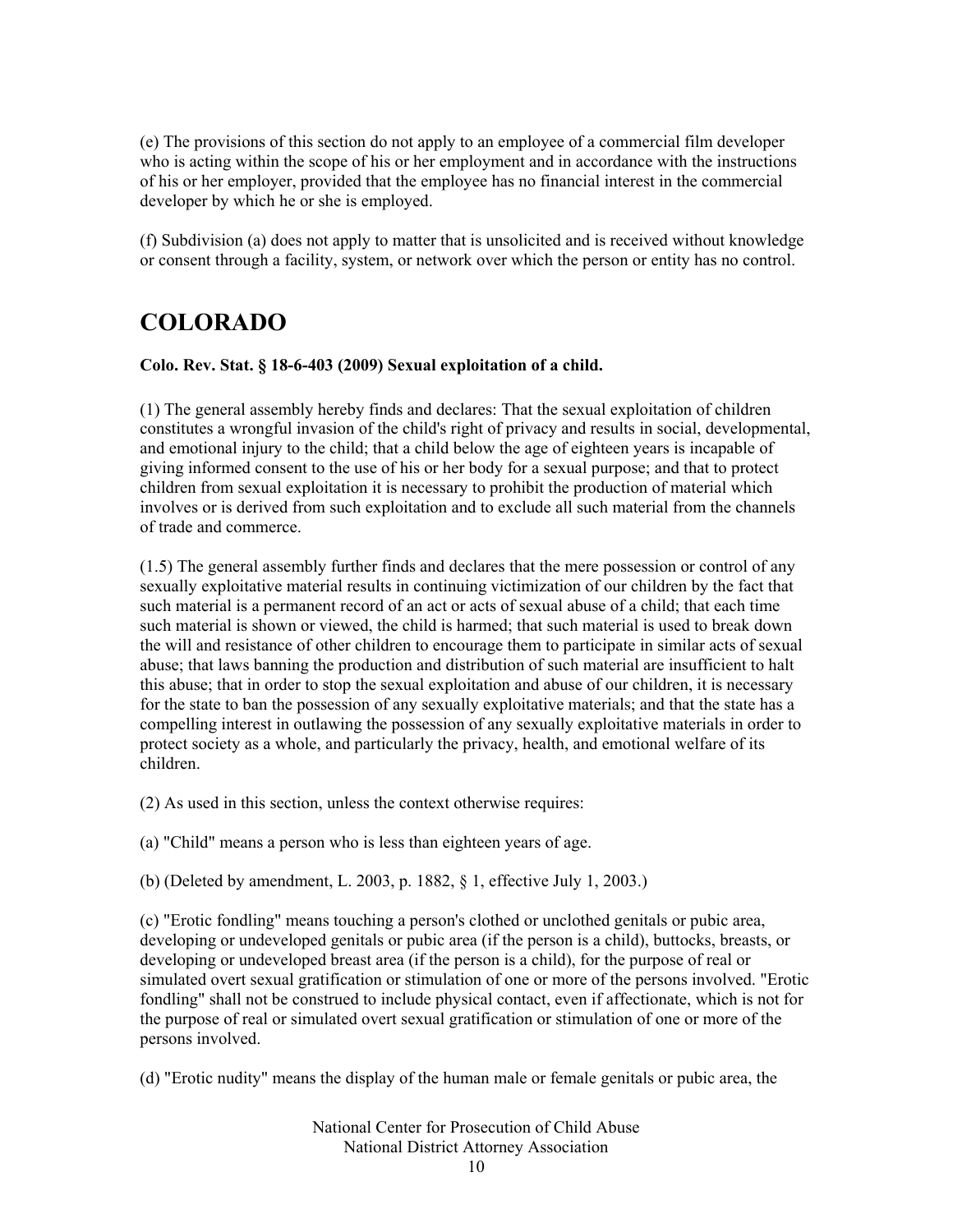undeveloped or developing genitals or pubic area of the human male or female child, the human breasts, or the undeveloped or developing breast area of the human child, for the purpose of real or simulated overt sexual gratification or stimulation of one or more of the persons involved.

(e) "Explicit sexual conduct" means sexual intercourse, erotic fondling, erotic nudity, masturbation, sadomasochism, or sexual excitement.

(f) "Masturbation" means the real or simulated touching, rubbing, or otherwise stimulating of a person's own clothed or unclothed genitals or pubic area, developing or undeveloped genitals or pubic area (if the person is a child), buttocks, breasts, or developing or undeveloped breast area (if the person is a child), by manual manipulation or self-induced or with an artificial instrument, for the purpose of real or simulated overt sexual gratification or arousal of the person.

(g) "Sadomasochism" means:

(I) Real or simulated flagellation or torture for the purpose of real or simulated sexual stimulation or gratification; or

(II) The real or simulated condition of being fettered, bound, or otherwise physically restrained for sexual stimulation or gratification of a person.

(h) "Sexual excitement" means the real or simulated condition of human male or female genitals when in a state of real or simulated overt sexual stimulation or arousal.

(i) "Sexual intercourse" means real or simulated intercourse, whether genital-genital, oral-genital, anal-genital, or oral-anal, between persons of the same or opposite sex, or between a human and an animal, or with an artificial genital.

(j) "Sexually exploitative material" means any photograph, motion picture, video, video tape, print, negative, slide, or other mechanically, electronically, chemically, or digitally reproduced visual material that depicts a child engaged in, participating in, observing, or being used for explicit sexual conduct.

(k) "Video", "video tape", or "motion picture" means any material that depicts a moving image of a child engaged in, participating in, observing, or being used for explicit sexual conduct.

(3) A person commits sexual exploitation of a child if, for any purpose, he or she knowingly:

(a) Causes, induces, entices, or permits a child to engage in, or be used for, any explicit sexual conduct for the making of any sexually exploitative material; or

(b) Prepares, arranges for, publishes, including but not limited to publishing through digital or electronic means, produces, promotes, makes, sells, finances, offers, exhibits, advertises, deals in, or distributes, including but not limited to distributing through digital or electronic means, any sexually exploitative material; or

(b.5) Possesses or controls any sexually exploitative material for any purpose; except that this paragraph (b.5) does not apply to peace officers or court personnel in the performance of their official duties, nor does it apply to physicians, psychologists, therapists, or social workers, so long as such persons are licensed in the state of Colorado and the persons possess such materials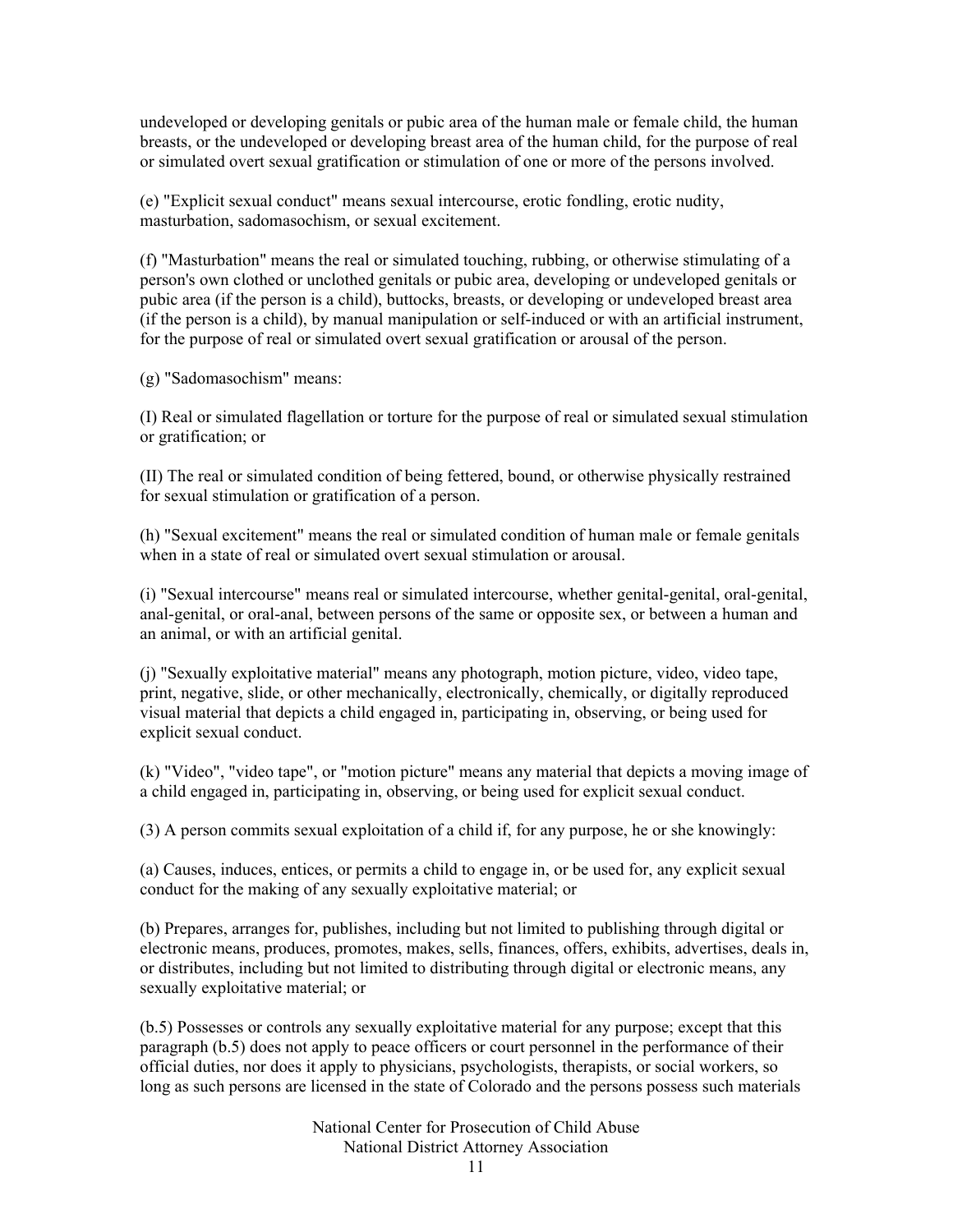<span id="page-11-0"></span>in the course of a bona fide treatment or evaluation program at the treatment or evaluation site; or

(c) Possesses with the intent to deal in, sell, or distribute, including but not limited to distributing through digital or electronic means, any sexually exploitative material; or

(d) Causes, induces, entices, or permits a child to engage in, or be used for, any explicit sexual conduct for the purpose of producing a performance.

(4) (Deleted by amendment, L. 2003, p. 1882, § 1, effective July 1, 2003.)

(5) (a) Except as provided in paragraph (b) of this subsection (5), sexual exploitation of a child is a class 3 felony.

(b) Sexual exploitation of a child by possession of sexually exploitative material pursuant to paragraph (b.5) of subsection (3) of this section is a class 6 felony; except that said offense is a class 4 felony if:

(I) It is a second or subsequent offense; or

(II) The possession is of a video, video tape, or motion picture or more than twenty different items qualifying as sexually exploitative material.

(6) If any provision of this section or the application thereof to any person or circumstances is held invalid, such invalidity shall not affect other provisions or applications of this section which can be given effect without the invalid provision or application, and to this end the provisions of this section are declared to be severable.

# **CONNECTICUT**

## **Conn. Gen. Stat. § 53a-193 (2010). Definitions**

The following definitions are applicable to this section and sections 53a-194 to 53a-210, inclusive:

(1) Any material or performance is "obscene" if, (A) taken as a whole, it predominantly appeals to the prurient interest, (B) it depicts or describes in a patently offensive way a prohibited sexual act, and (C) taken as a whole, it lacks serious literary, artistic, educational, political or scientific value. Predominant appeal shall be judged with reference to ordinary adults unless it appears from the character of the material or performance or the circumstances of its dissemination to be designed for some other specially susceptible audience. Whether a material or performance is obscene shall be judged by ordinary adults applying contemporary community standards. In applying contemporary community standards, the state of Connecticut is deemed to be the community.

(2) Material or a performance is "obscene as to minors" if it depicts a prohibited sexual act and, taken as a whole, it is harmful to minors. For purposes of this subdivision: (A) "Minor" means any person less than seventeen years old as used in section 53a-196 and less than sixteen years old as used in sections 53a-196a and 53a-196b, and (B) "harmful to minors" means that quality of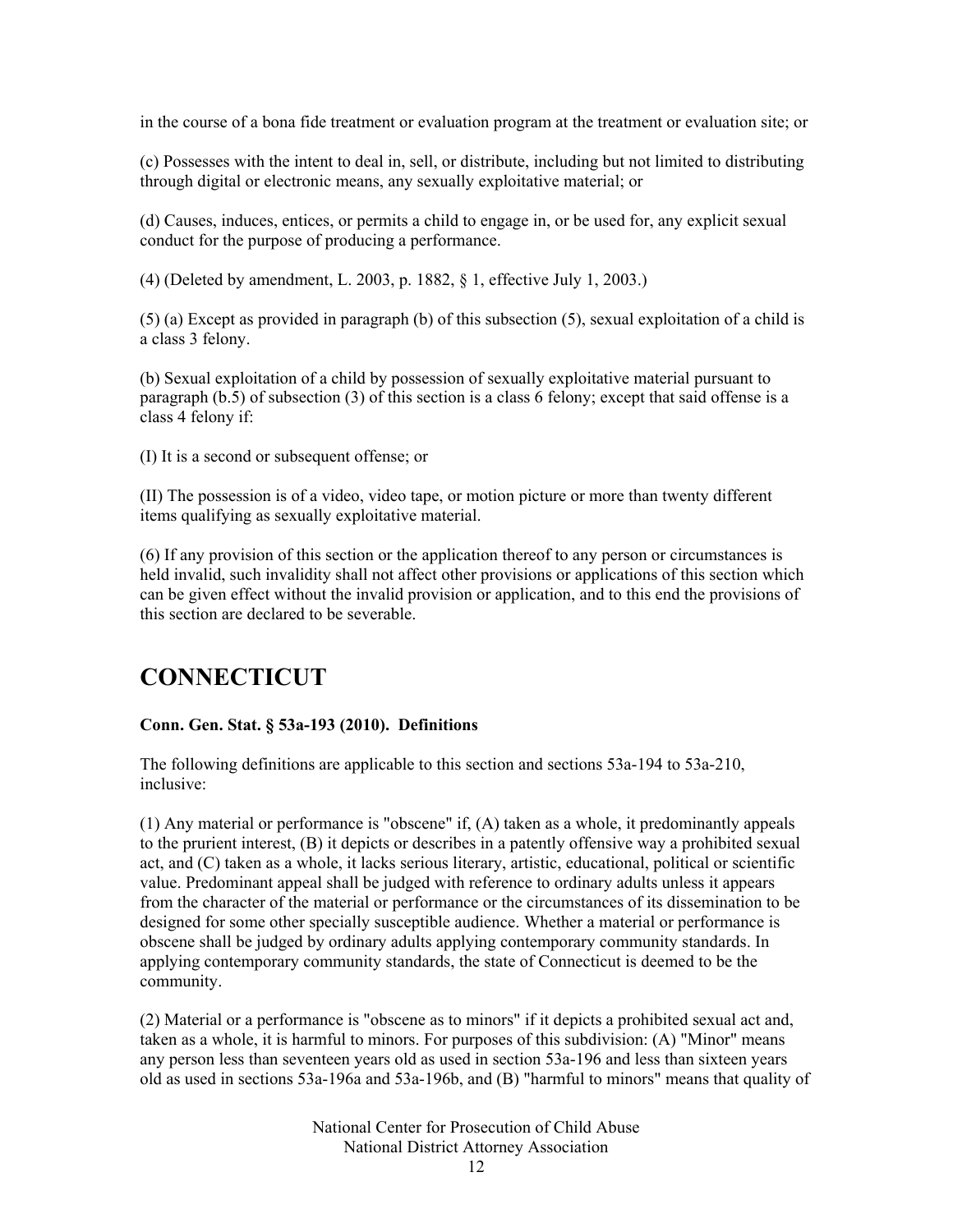any description or representation, in whatever form, of a prohibited sexual act, when (i) it predominantly appeals to the prurient, shameful or morbid interest of minors, (ii) it is patently offensive to prevailing standards in the adult community as a whole with respect to what is suitable material for minors, and (iii) taken as a whole, it lacks serious literary, artistic, educational, political or scientific value for minors.

(3) "Prohibited sexual act" means erotic fondling, nude performance, sexual excitement, sadomasochistic abuse, masturbation or sexual intercourse.

(4) "Nude performance" means the showing of the human male or female genitals, pubic area or buttocks with less than a fully opaque covering, or the showing of the female breast with less than a fully opaque covering of any portion thereof below the top of the nipple, or the depiction of covered male genitals in a discernibly turgid state in any play, motion picture, dance or other exhibition performed before an audience.

(5) "Erotic fondling" means touching a person's clothed or unclothed genitals, pubic area, buttocks, or if such person is a female, breast.

(6) "Sexual excitement" means the condition of human male or female genitals when in a state of sexual stimulation or arousal.

(7) "Sado-masochistic abuse" means flagellation or torture by or upon a person clad in undergarments, a mask or bizarre costume, or the condition of being fettered, bound or otherwise physically restrained on the part of one so clothed.

(8) "Masturbation" means the real or simulated touching, rubbing or otherwise stimulating a person's own clothed or unclothed genitals, pubic area, buttocks, or, if the person is female, breast, either by manual manipulation or with an artificial instrument.

(9) "Sexual intercourse" means intercourse, real or simulated, whether genital-genital, oralgenital, anal-genital or oral-anal, whether between persons of the same or opposite sex or between a human and an animal, or with an artificial genital.

(10) "Material" means anything tangible which is capable of being used or adapted to arouse prurient, shameful or morbid interest, whether through the medium of reading, observation, sound or in any other manner. Undeveloped photographs, molds, printing plates, and the like, may be deemed obscene notwithstanding that processing or other acts may be required to make the obscenity patent or to disseminate it.

(11) "Performance" means any play, motion picture, dance or other exhibition performed before an audience.

(12) "Promote" means to manufacture, issue, sell, give, provide, lend, mail, deliver, transfer, transmit, publish, distribute, circulate, disseminate, present, exhibit, advertise, produce, direct or participate in.

(13) "Child pornography" means any visual depiction including any photograph, film, videotape, picture or computer-generated image or picture, whether made or produced by electronic, mechanical or other means, of sexually explicit conduct, where the production of such visual depiction involves the use of a person under sixteen years of age engaging in sexually explicit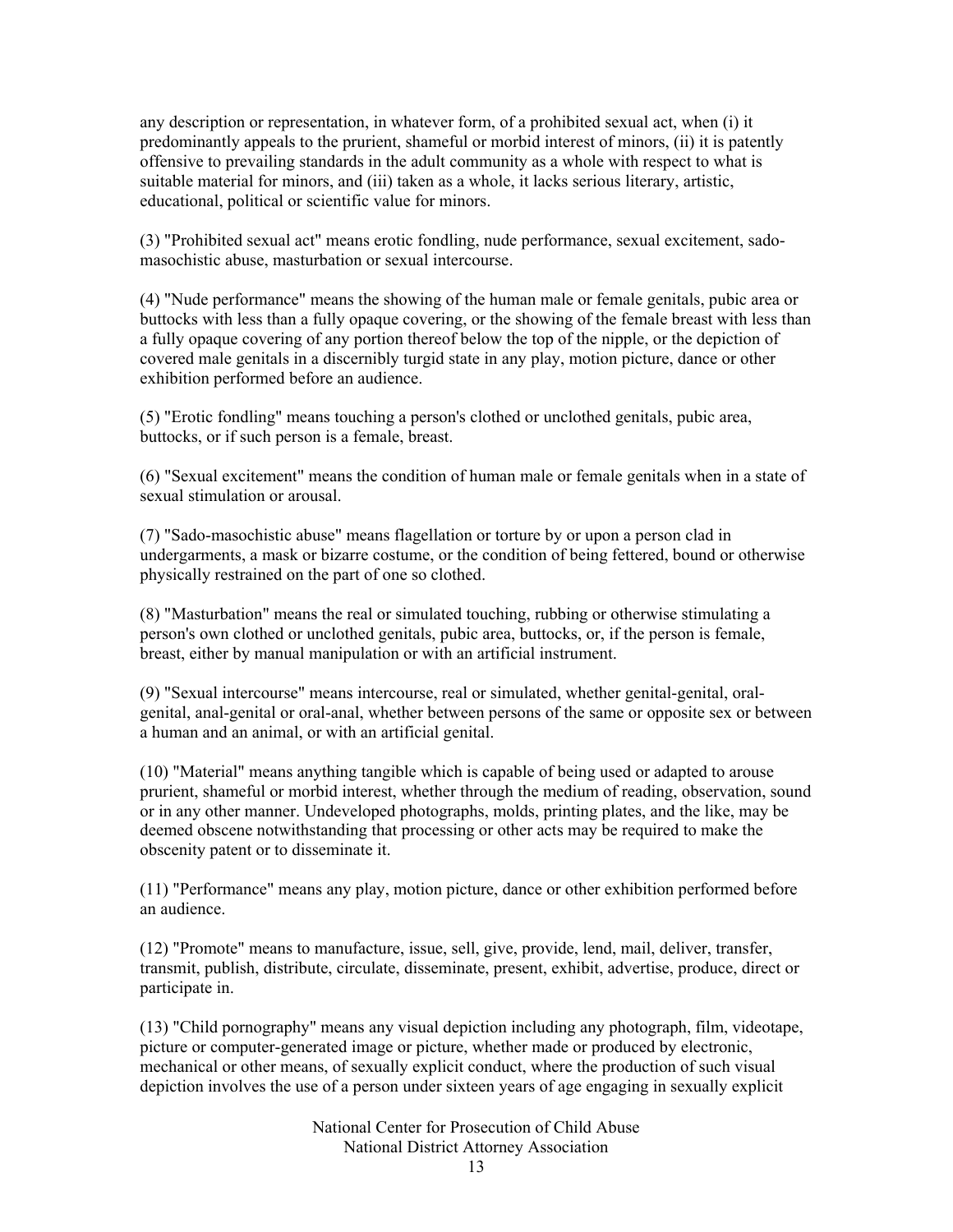<span id="page-13-0"></span>conduct, provided whether the subject of a visual depiction was a person under sixteen years of age at the time the visual depiction was created is a question to be decided by the trier of fact.

(14) "Sexually explicit conduct" means actual or simulated (A) sexual intercourse, including genital-genital, oral-genital, anal-genital or oral-anal physical contact, whether between persons of the same or opposite sex, or with an artificial genital,  $(B)$  bestiality,  $(C)$  masturbation,  $(D)$ sadistic or masochistic abuse, or (E) lascivious exhibition of the genitals or pubic area of any person.

(15) "Visual depiction" includes undeveloped film and videotape and data, as defined in subdivision (8) of section 53a-250, that is capable of conversion into a visual image and includes encrypted data.

### **Conn. Gen. Stat. § 53a-196b (2010). Promoting a minor in an obscene performance: Class B felony**

(a) A person is guilty of promoting a minor in an obscene performance when he knowingly promotes any material or performance in which a minor is employed, whether or not such minor receives any consideration, and such material or performance is obscene as to minors notwithstanding that such material or performance is intended for an adult audience.

(b) For purposes of this section, "knowingly" means having general knowledge of or reason to know or a belief or ground for belief which warrants further inspection or inquiry as to (1) the character and content of any material or performance which is reasonably susceptible of examination by such person and (2) the age of the minor employed.

(c) Promoting a minor in an obscene performance is a class B felony.

## **DELAWARE**

## **Del. Code Ann. tit. 11, § 1108 (2010) Sexual exploitation of a child; class B felony.**

A person is guilty of sexual exploitation of a child when:

 (1) The person knowingly, photographs or films a child engaging in a prohibited sexual act or in the simulation of such an act, or otherwise knowingly creates a visual depiction of a child engaging in a prohibited sexual act or in the simulation of such an act; or

 (2) The person knowingly, finances or produces any motion picture, video or other visual depiction of a child engaging in a prohibited sexual act or in the simulation of such an act; or

 (3) The person knowingly publishes or makes available for public distribution or sale by any means, including but not limited to computer, any book, magazine, periodical, pamphlet, photograph, Internet site or web page which depicts a child engaging in a prohibited sexual act or in the simulation of such an act, or knowingly publishes or makes available for public distribution or sale by any means, including computer, any other visual depiction of a child engaging in a prohibited sexual act or in the simulation of such an act; or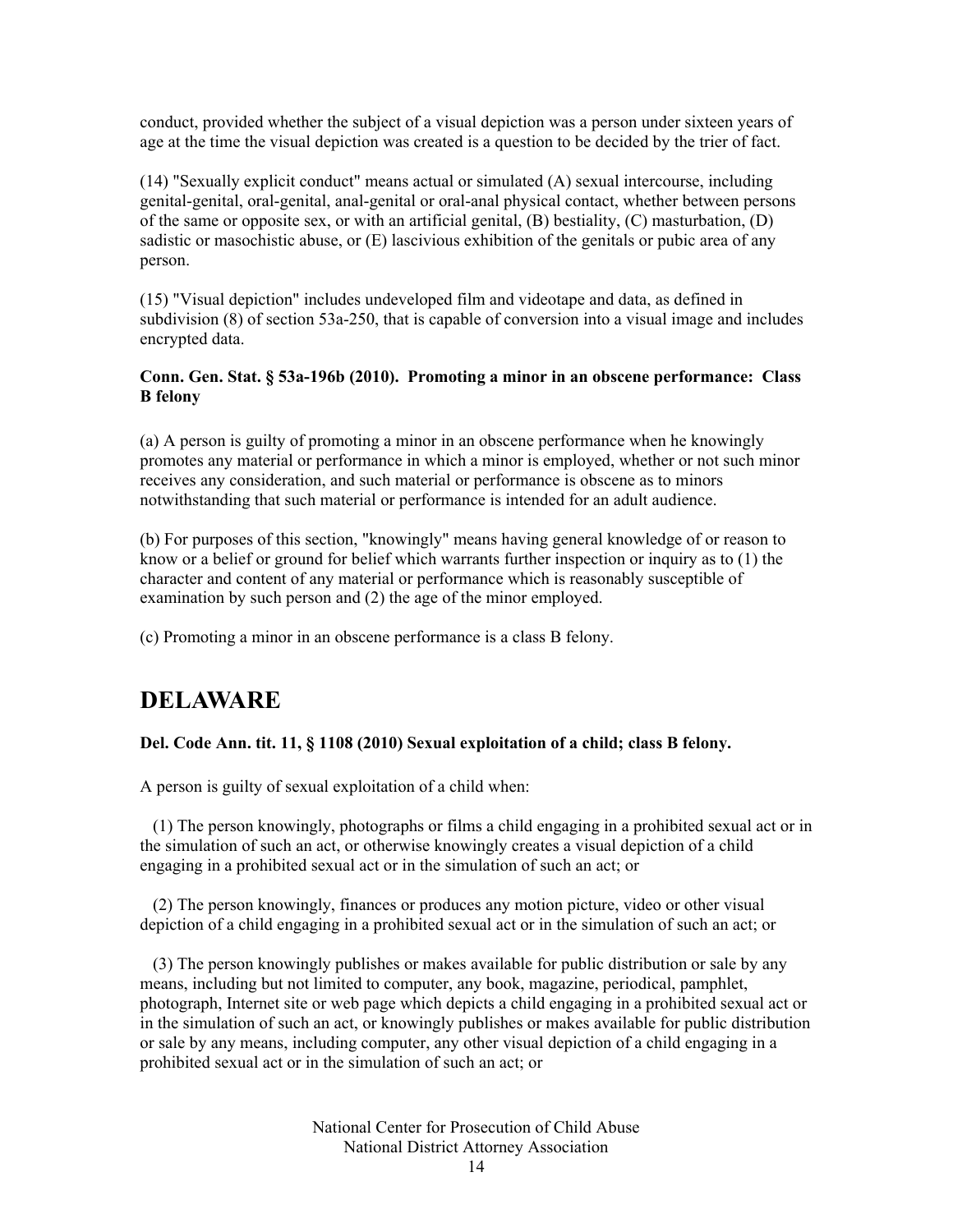<span id="page-14-0"></span> (4) The person permits, causes, promotes, facilitates, finances, produces or otherwise advances an exhibition, display or performances of a child engaging in a prohibited sexual act or the simulation of such an act.

Sexual exploitation of a child is a class B felony.

## **DISTRICT OF COLUMBIA**

#### **D.C. Code Ann. § 22-3101 (2009). Definitions [Formerly § 22-2011]**

For the purposes of this chapter, the term:

 (1) "Knowingly" means having general knowledge of, or reason to know or a belief or ground for belief which warrants further inspection or inquiry, or both.

(2) "Minor" means any person under 16 years of age.

 (3) "Performance" means any play, motion picture, photograph, electronic representation, dance, or any other visual presentation or exhibition.

 (4) "Promote" means to procure, manufacture, issue, sell, give, provide, lend, mail, deliver, transfer, transmute, publish or distribute, circulate, disseminate, present, exhibit, or advertise, or to offer or agree to do the same.

(5) "Sexual conduct" means:

(A) Actual or simulated sexual intercourse:

- (i) Between the penis and the vulva, anus, or mouth;
- (ii) Between the mouth and the vulva or anus; or

 (iii) Between an artificial sexual organ or other object or instrument used in the manner of an artificial sexual organ and the anus or vulva;

- (B) Masturbation;
- (C) Sexual bestiality;
- (D) Sadomasochistic sexual activity for the purpose of sexual stimulation; or
- (E) Lewd exhibition of the genitals.

 (6) "Sexual performance" means any performance or part thereof which includes sexual conduct by a person under 16 years of age.

#### **D.C. Code Ann. § 22-3102 (2009). Prohibited acts [Formerly § 22-2012]**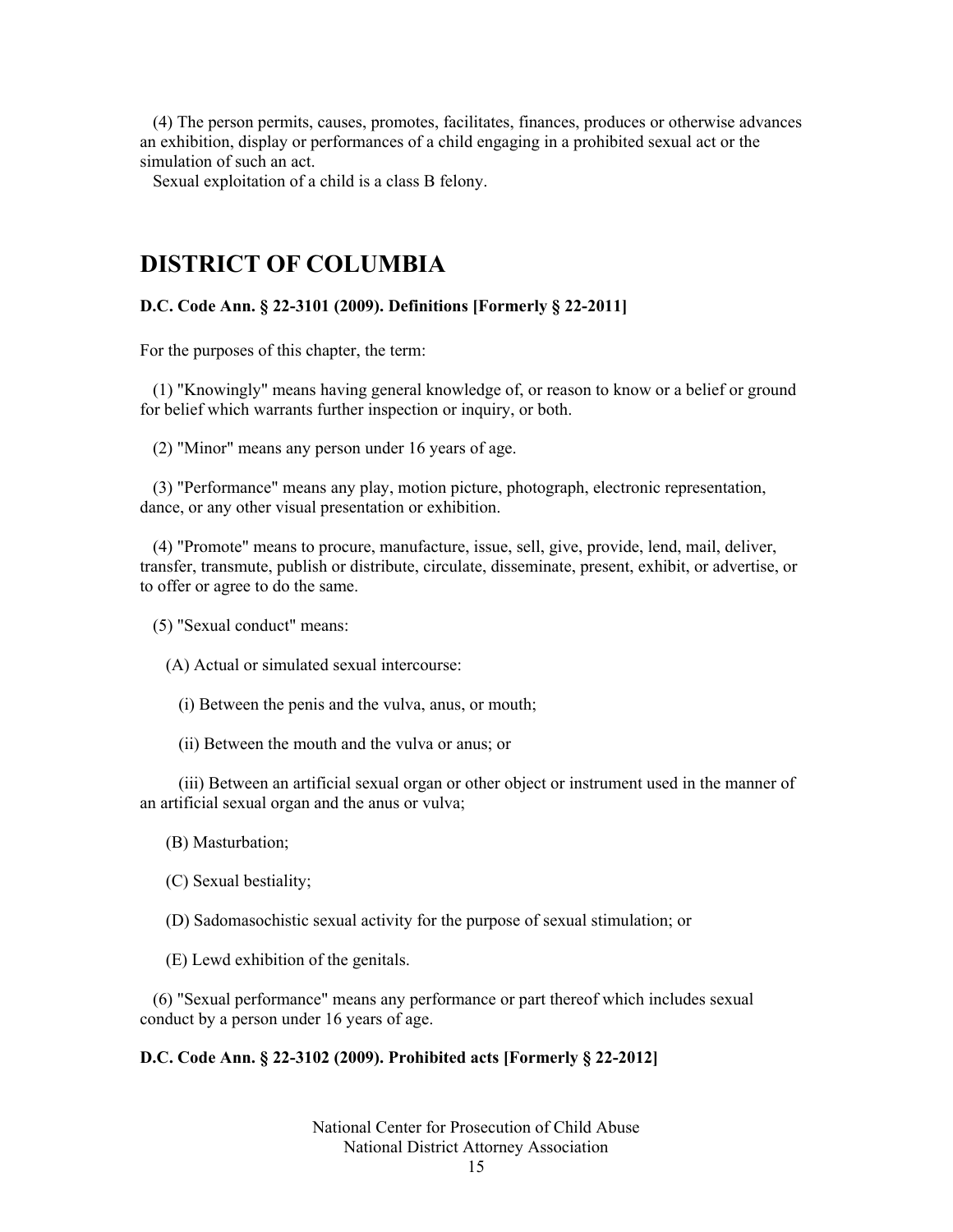<span id="page-15-0"></span>It shall be unlawful in the District of Columbia for a person knowingly to use a minor in a sexual performance or to promote a sexual performance by a minor.

 (1) A person is guilty of the use of a minor in a sexual performance if knowing the character and content thereof, he or she employs, authorizes, or induces a person under 16 years of age to engage in a sexual performance or being the parent, legal guardian, or custodian of a minor, he or she consents to the participation by a minor in a sexual performance.

 (2) A person is guilty of promoting a sexual performance by a minor when, knowing the character and content thereof, he or she produces, directs, or promotes any performance which includes sexual conduct by a person under 16 years of age.

D.C. Code Ann. § 22-3103 (2009). Penalties [Formerly § 22-2013]

Violation of this chapter shall be a felony and shall be punished by:

 (1) A fine of not more than \$ 5,000 or imprisonment for not more than 10 years, or both for the first offense; or

 (2) A fine of not more than \$ 15,000 or imprisonment for not more than 20 years, or both for the 2nd and each subsequent offense.

### **D.C. Code Ann. § 22-3104 (2009). Affirmative defenses [Formerly § 22-2014]**

(a) Under this chapter it shall be an affirmative defense that the defendant in good faith reasonably believed the person appearing in the performance was 16 years of age or over.

(b) (1) Except as provided in paragraph (2) of this subsection, in any prosecution for an offense pursuant to  $\S 22-3102(2)$  it shall be an affirmative defense that the person so charged was:

(A) A librarian engaged in the normal course of his or her employment; or

 (B) A motion picture projectionist, stage employee or spotlight operator, cashier, doorman, usher, candy stand attendant, porter, or in any other nonmanagerial or nonsupervisory capacity in a motion picture theater.

 (2) The affirmative defense provided by paragraph (1) of this subsection shall not apply if the person described therein has a financial interest (other than his or her employment, which employment does not encompass compensation based upon any proportion of the gross receipts) in:

(A) The promotion of a sexual performance for sale, rental, or exhibition;

- (B) The direction of any sexual performance; or
- (C) The acquisition of the performance for sale, retail, or exhibition.

## **FLORIDA**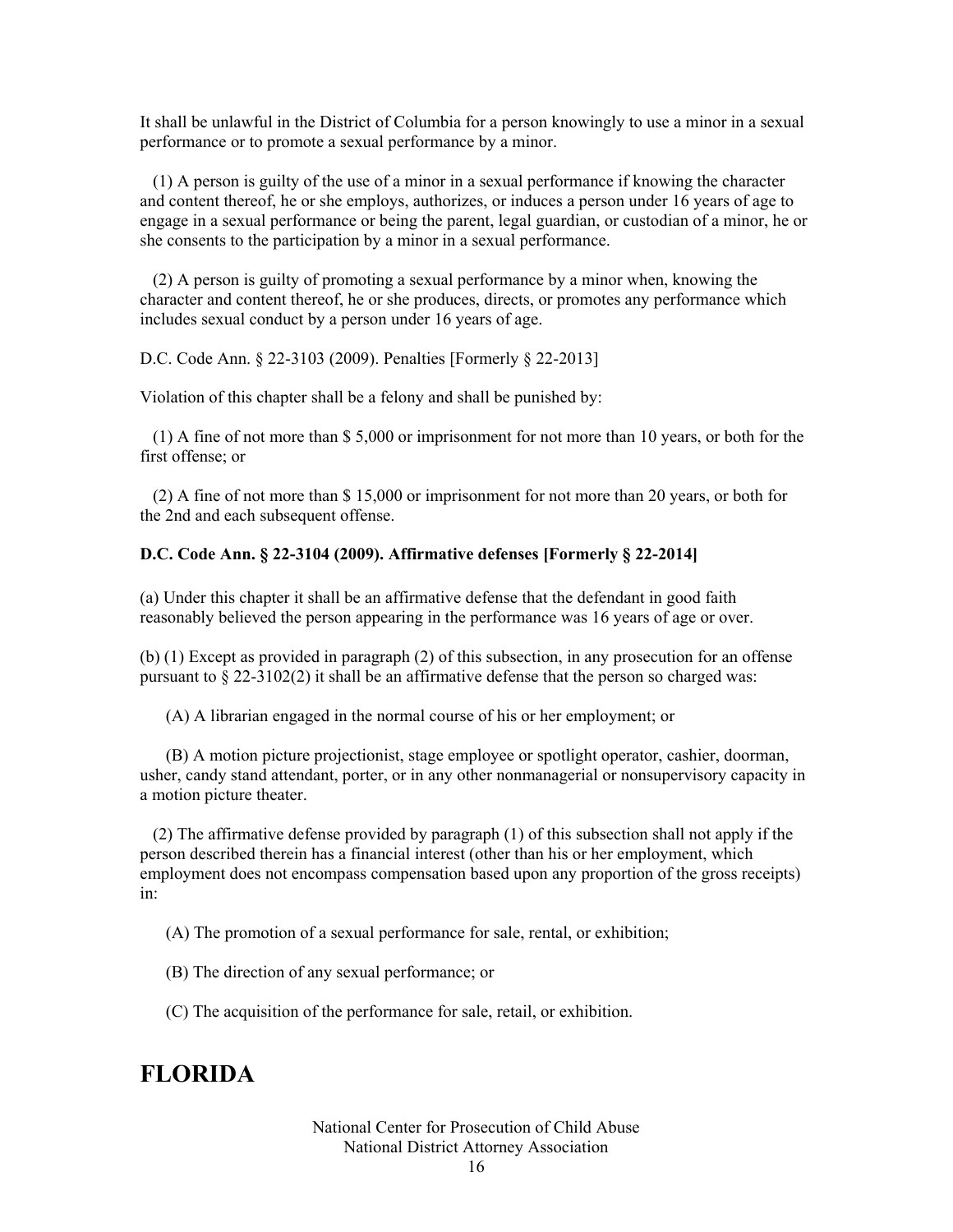### <span id="page-16-0"></span>**Fla. Stat. Ann. § 827.071 (2009). Sexual performance by a child; penalties**

(1) As used in this section, the following definitions shall apply:

 (a) "Deviate sexual intercourse" means sexual conduct between persons not married to each other consisting of contact between the penis and the anus, the mouth and the penis, or the mouth and the vulva.

 (b) "Performance" means any play, motion picture, photograph, or dance or any other visual representation exhibited before an audience.

 (c) "Promote" means to procure, manufacture, issue, sell, give, provide, lend, mail, deliver, transfer, transmute, publish, distribute, circulate, disseminate, present, exhibit, or advertise or to offer or agree to do the same.

 (d) "Sadomasochistic abuse" means flagellation or torture by or upon a person, or the condition of being fettered, bound, or otherwise physically restrained, for the purpose of deriving sexual satisfaction from inflicting harm on another or receiving such harm oneself.

 (e) "Sexual battery" means oral, anal, or vaginal penetration by, or union with, the sexual organ of another or the anal or vaginal penetration of another by any other object; however, "sexual battery" does not include an act done for a bona fide medical purpose.

 (f) "Sexual bestiality" means any sexual act between a person and an animal involving the sex organ of the one and the mouth, anus, or vagina of the other.

 (g) "Sexual conduct" means actual or simulated sexual intercourse, deviate sexual intercourse, sexual bestiality, masturbation, or sadomasochistic abuse; actual lewd exhibition of the genitals; actual physical contact with a person's clothed or unclothed genitals, pubic area, buttocks, or, if such person is a female, breast, with the intent to arouse or gratify the sexual desire of either party; or any act or conduct which constitutes sexual battery or simulates that sexual battery is being or will be committed. A mother's breastfeeding of her baby does not under any circumstance constitute "sexual conduct."

 (h) "Sexual performance" means any performance or part thereof which includes sexual conduct by a child of less than 18 years of age.

 (i) "Simulated" means the explicit depiction of conduct set forth in paragraph (g) which creates the appearance of such conduct and which exhibits any uncovered portion of the breasts, genitals, or buttocks.

(2) A person is guilty of the use of a child in a sexual performance if, knowing the character and content thereof, he or she employs, authorizes, or induces a child less than 18 years of age to engage in a sexual performance or, being a parent, legal guardian, or custodian of such child, consents to the participation by such child in a sexual performance. Whoever violates this subsection is guilty of a felony of the second degree, punishable as provided in s. 775.082, s. 775.083, or s. 775.084.

(3) A person is guilty of promoting a sexual performance by a child when, knowing the character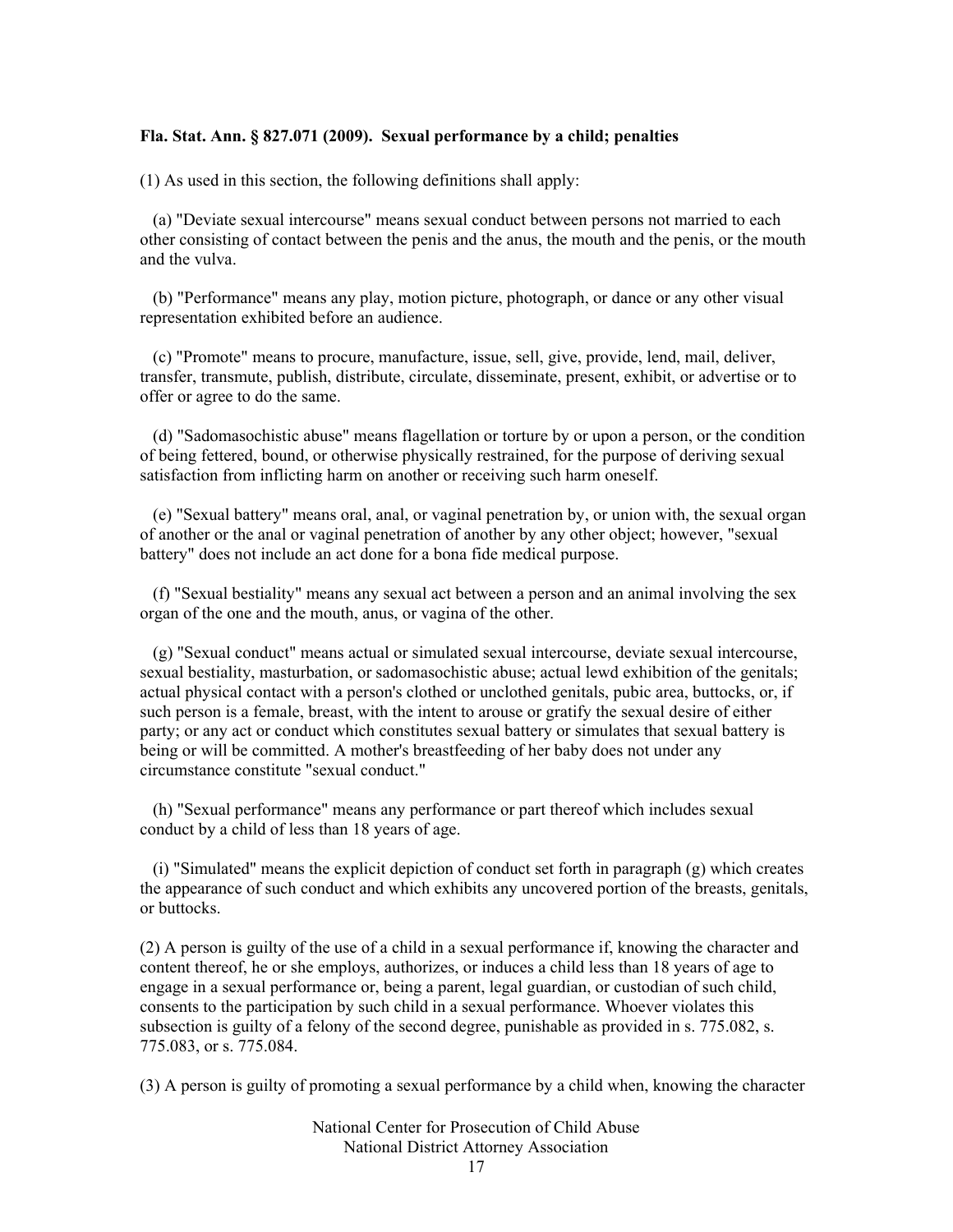<span id="page-17-0"></span>and content thereof, he or she produces, directs, or promotes any performance which includes sexual conduct by a child less than 18 years of age. Whoever violates this subsection is guilty of a felony of the second degree, punishable as provided in s. 775.082, s. 775.083, or s. 775.084.

(4) It is unlawful for any person to possess with the intent to promote any photograph, motion picture, exhibition, show, representation, or other presentation which, in whole or in part, includes any sexual conduct by a child. The possession of three or more copies of such photograph, motion picture, representation, or presentation is prima facie evidence of an intent to promote. Whoever violates this subsection is guilty of a felony of the second degree, punishable as provided in s. 775.082, s. 775.083, or s. 775.084.

(5) It is unlawful for any person to knowingly possess a photograph, motion picture, exhibition, show, representation, or other presentation which, in whole or in part, he or she knows to include any sexual conduct by a child. The possession of each such photograph, motion picture, exhibition, show, representation, or presentation is a separate offense. Whoever violates this subsection is guilty of a felony of the third degree, punishable as provided in s. 775.082, s. 775.083, or s. 775.084.

(6) Prosecution of any person for an offense under this section shall not prohibit prosecution of that person in this state for a violation of any law of this state, including a law providing for greater penalties than prescribed in this section or any other crime punishing the sexual performance or the sexual exploitation of children.

### **Fla. Stat. § 847.0135 (2009). Computer pornography; traveling to meet minor; penalties**

(1) SHORT TITLE. --This section shall be known and may be cited as the "Computer Pornography and Child Exploitation Prevention Act."

(2) COMPUTER PORNOGRAPHY. --A person who:

- (a) Knowingly compiles, enters into, or transmits by use of computer;
- (b) Makes, prints, publishes, or reproduces by other computerized means;
- (c) Knowingly causes or allows to be entered into or transmitted by use of computer; or
- (d) Buys, sells, receives, exchanges, or disseminates,

any notice, statement, or advertisement of any minor's name, telephone number, place of residence, physical characteristics, or other descriptive or identifying information for purposes of facilitating, encouraging, offering, or soliciting sexual conduct of or with any minor, or the visual depiction of such conduct, commits a felony of the third degree, punishable as provided in s. 775.082, s. 775.083, or s. 775.084. The fact that an undercover operative or law enforcement officer was involved in the detection and investigation of an offense under this section shall not constitute a defense to a prosecution under this section.

(3) CERTAIN USES OF COMPUTER SERVICES OR DEVICES PROHIBITED. --Any person who knowingly uses a computer online service, Internet service, local bulletin board service, or any other device capable of electronic data storage or transmission to: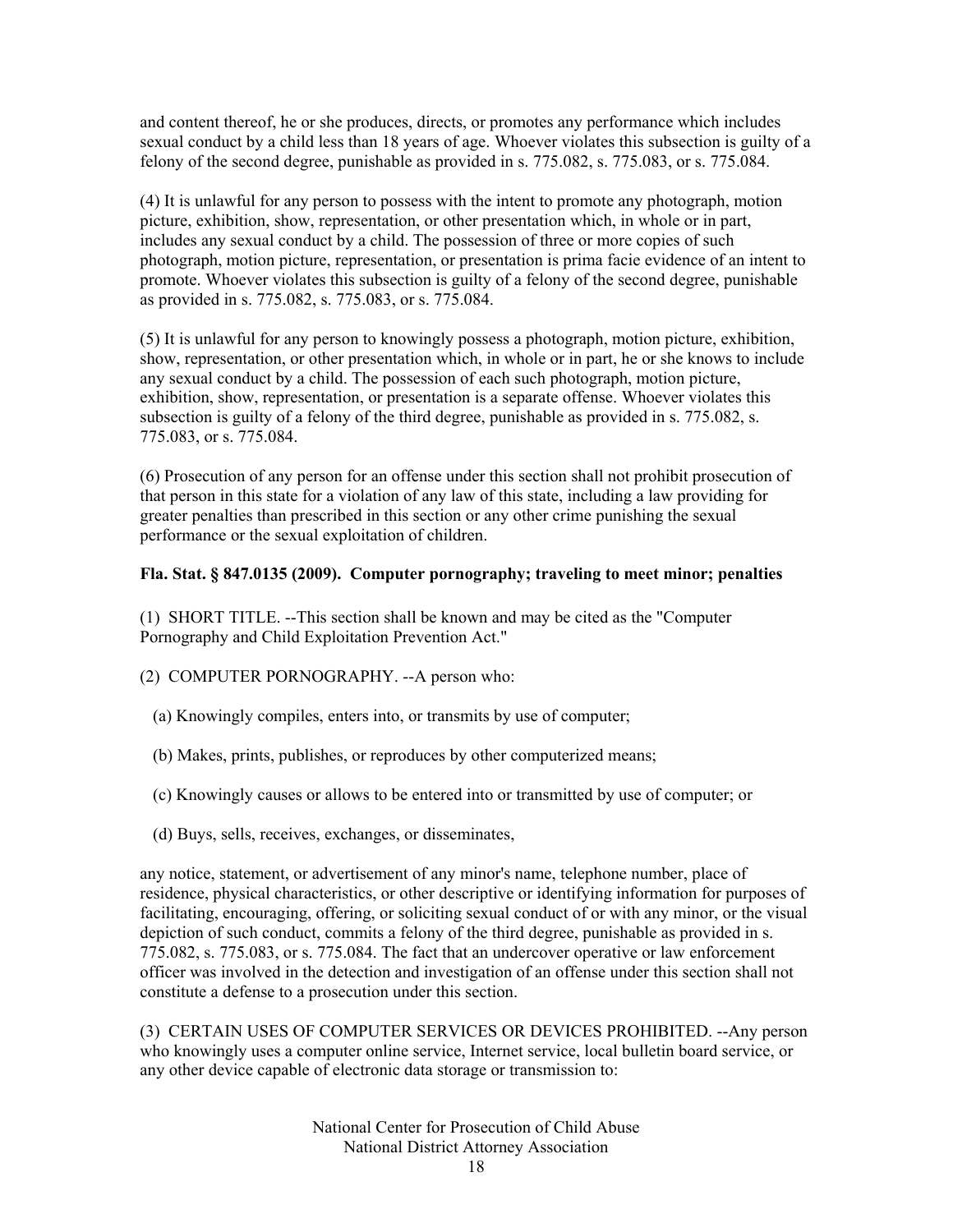<span id="page-18-0"></span> (a) Seduce, solicit, lure, or entice, or attempt to seduce, solicit, lure, or entice, a child or another person believed by the person to be a child, to commit any illegal act described in chapter 794, chapter 800, or chapter 827, or to otherwise engage in any unlawful sexual conduct with a child or with another person believed by the person to be a child; or

 (b) Solicit, lure, or entice, or attempt to solicit, lure, or entice a parent, legal guardian, or custodian of a child or a person believed to be a parent, legal guardian, or custodian of a child to consent to the participation of such child in any act described in chapter 794, chapter 800, or chapter 827, or to otherwise engage in any sexual conduct,

commits a felony of the third degree, punishable as provided in s. 775.082, s. 775.083, or s. 775.084. Any person who, in violating this subsection, misrepresents his or her age, commits a felony of the second degree, punishable as provided in s. 775.082, s. 775.083, or s. 775.084. Each separate use of a computer online service, Internet service, local bulletin board service, or any other device capable of electronic data storage or transmission wherein an offense described in this section is committed may be charged as a separate offense.

## **GEORGIA**

#### **Ga. Code Ann. § 16-12-100 (2009). Sexual exploitation of children; reporting violation; forfeiture; penalties**

- (a) As used in this Code section, the term:
	- (1) "Minor" means any person under the age of 18 years.
	- (2) "Performance" means any play, dance, or exhibit to be shown to or viewed by an audience.
	- (3) "Producing" means producing, directing, manufacturing, issuing, or publishing.
	- (4) "Sexually explicit conduct" means actual or simulated:

 (A) Sexual intercourse, including genital-genital, oral-genital, anal-genital, or oral-anal, whether between persons of the same or opposite sex;

(B) Bestiality;

(C) Masturbation;

- (D) Lewd exhibition of the genitals or pubic area of any person;
- (E) Flagellation or torture by or upon a person who is nude;

 (F) Condition of being fettered, bound, or otherwise physically restrained on the part of a person who is nude;

(G) Physical contact in an act of apparent sexual stimulation or gratification with any person's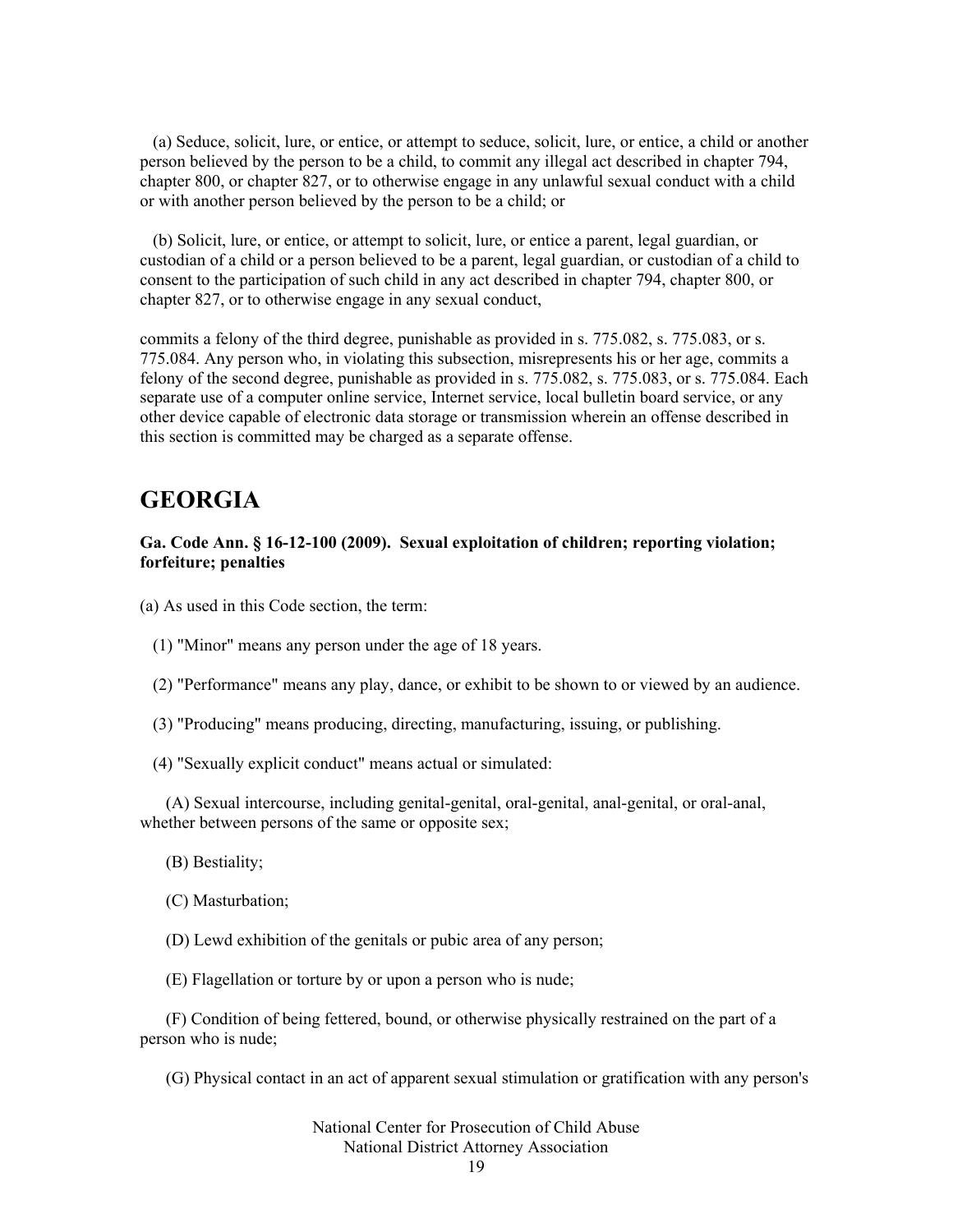unclothed genitals, pubic area, or buttocks or with a female's nude breasts;

(H) Defecation or urination for the purpose of sexual stimulation of the viewer; or

 (I) Penetration of the vagina or rectum by any object except when done as part of a recognized medical procedure.

 (5) "Visual medium" means any film, photograph, negative, slide, magazine, or other visual medium.

 (b)(1) It is unlawful for any person knowingly to employ, use, persuade, induce, entice, or coerce any minor to engage in or assist any other person to engage in any sexually explicit conduct for the purpose of producing any visual medium depicting such conduct.

 (2) It is unlawful for any parent, legal guardian, or person having custody or control of a minor knowingly to permit the minor to engage in or to assist any other person to engage in sexually explicit conduct for the purpose of producing any visual medium depicting such conduct.

 (3) It is unlawful for any person knowingly to employ, use, persuade, induce, entice, or coerce any minor to engage in or assist any other person to engage in any sexually explicit conduct for the purpose of any performance.

 (4) It is unlawful for any parent, legal guardian, or person having custody or control of a minor knowingly to permit the minor to engage in or to assist any other person to engage in sexually explicit conduct for the purpose of any performance.

 (5) It is unlawful for any person knowingly to create, reproduce, publish, promote, sell, distribute, give, exhibit, or possess with intent to sell or distribute any visual medium which depicts a minor or a portion of a minor's body engaged in any sexually explicit conduct.

 (6) It is unlawful for any person knowingly to advertise, sell, purchase, barter, or exchange any medium which provides information as to where any visual medium which depicts a minor or a portion of a minor's body engaged in any sexually explicit conduct can be found or purchased.

 (7) It is unlawful for any person knowingly to bring or cause to be brought into this state any material which depicts a minor or a portion of a minor's body engaged in any sexually explicit conduct.

 (8) It is unlawful for any person knowingly to possess or control any material which depicts a minor or a portion of a minor's body engaged in any sexually explicit conduct.

(c) A person who, in the course of processing or producing visual or printed matter either privately or commercially, has reasonable cause to believe that the visual or printed matter submitted for processing or producing depicts a minor engaged in sexually explicit conduct shall immediately report such incident, or cause a report to be made, to the Georgia Bureau of Investigation or the law enforcement agency for the county in which such matter is submitted. Any person participating in the making of a report or causing a report to be made pursuant to this subsection or participating in any judicial proceeding or any other proceeding resulting therefrom shall in so doing be immune from any civil or criminal liability that might otherwise be incurred or imposed, providing such participation pursuant to this subsection is made in good faith.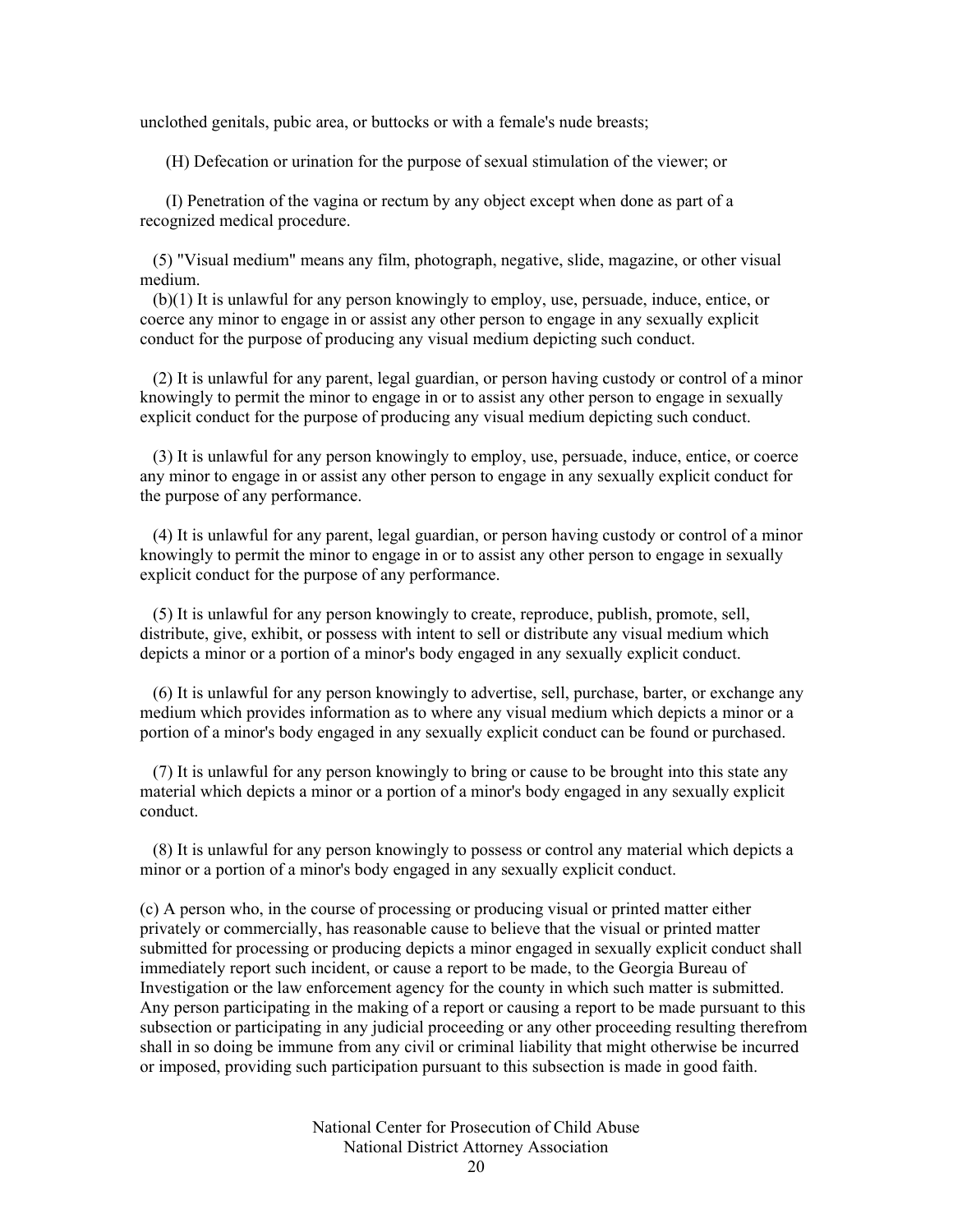(d) The provisions of subsection (b) of this Code section shall not apply to the activities of law enforcement and prosecution agencies in the investigation and prosecution of criminal offenses or to legitimate medical, scientific, or educational activities.

 (e)(1) A person who is convicted of an offense under this Code section shall forfeit to the State of Georgia such interest as the person may have in:

 (A) Any property constituting or directly derived from gross profits or other proceeds obtained from such offense; and

(B) Any property used, or intended to be used, to commit such offense.

 (2) In any action under this Code section, the court may enter such restraining orders or take other appropriate action, including acceptance of performance bonds, in connection with any interest that is subject to forfeiture.

 (3) The court shall order forfeiture of property referred to in paragraph (1) of this subsection if the trier of fact determines, beyond a reasonable doubt, that such property is subject to forfeiture.

 (4) The provisions of subsection (u) of Code Section 16-13-49 shall apply for the disposition of any property forfeited under this subsection. In any disposition of property under this subsection, a convicted person shall not be permitted to acquire property forfeited by such person.

(f)(1) The following property shall be subject to forfeiture to the State of Georgia:

 (A) Any material or equipment used, or intended for use, in producing, reproducing, transporting, shipping, or receiving any visual medium in violation of this Code section;

 (B) Any visual medium produced, transported, shipped, or received in violation of this Code section, or any material containing such depiction; provided, however, that any such property so forfeited shall be destroyed by the appropriate law enforcement agency after it is no longer needed in any court proceedings; or

 (C) Any property constituting or directly derived from gross profits or other proceeds obtained from a violation of this Code section; except that no property of any owner shall be forfeited under this paragraph, to the extent of the interest of such owner, by reason of an act or omission established by such owner to have been committed or omitted without knowledge or consent of such owner.

 (2) The procedure for forfeiture and disposition of forfeited property under this subsection shall be as provided for forfeitures under Code Section 16-13-49.

 (g)(1) Except as otherwise provided in paragraph (2) of this subsection, any person who violates a provision of this Code section shall be guilty of a felony and, upon conviction thereof, shall be punished by imprisonment for not less than five nor more than 20 years and by a fine of not more than \$100,000.00. In the event, however, that the person so convicted is a member of the immediate family of the victim, no fine shall be imposed.

 (2) Any person who violates subsection (c) of this Code section shall be guilty of a misdemeanor.

#### **Ga. Code Ann. § 16-12-100.2 (2009). Computer or electronic pornography and child**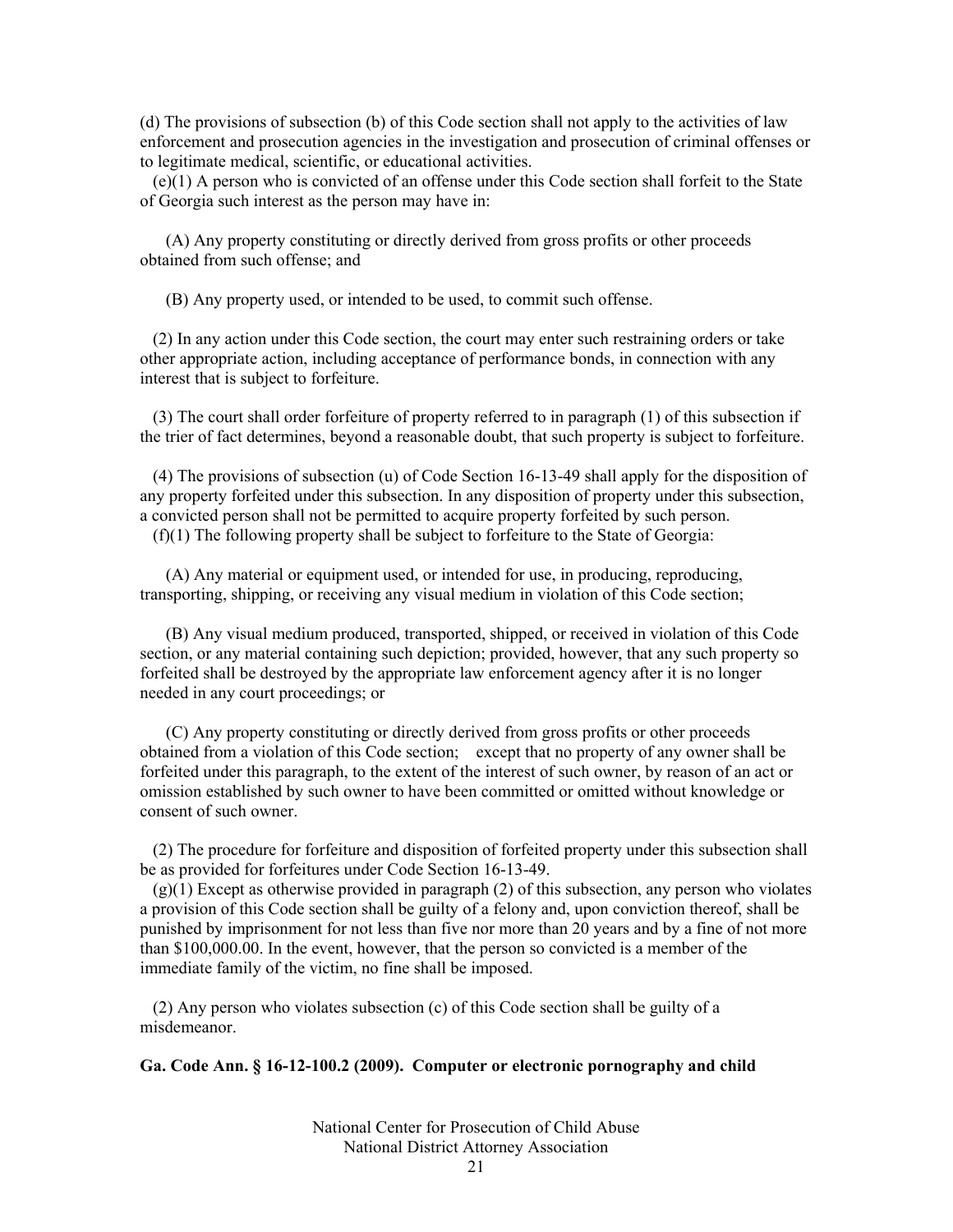#### <span id="page-21-0"></span>**exploitation prevention**

(a) This Code section shall be known and may be cited as the "Computer or Electronic Pornography and Child Exploitation Prevention Act of 2007."

(b) As used in this Code section, the term:

(1) "Child" means any person under the age of 16 years.

 (2) "Electronic device" means any device used for the purpose of communicating with a child for sexual purposes or any device used to visually depict a child engaged in sexually explicit conduct, store any image or audio of a child engaged in sexually explicit conduct, or transmit any audio or visual image of a child for sexual purposes. Such term may include, but shall not be limited to, a computer, cellular phone, thumb drive, video game system, or any other electronic device that can be used in furtherance of exploiting a child for sexual purposes;

(3) "Identifiable child" means a person:

 (A) Who was a child at the time the visual depiction was created, adapted, or modified or whose image as a child was used in creating, adapting, or modifying the visual depiction; and

 (B) Who is recognizable as an actual person by the person's face, likeness, or other distinguishing characteristic, such as a unique birthmark or other recognizable feature or by electronic or scientific means as may be available. The term shall not be construed to require proof of the actual identity of the child.

(4) "Sadomasochistic abuse" has the same meaning as provided in Code Section 16-12-100.1.

(5) "Sexual conduct" has the same meaning as provided in Code Section 16-12-100.1.

(6) "Sexual excitement" has the same meaning as provided in Code Section 16-12-100.1.

(7) "Sexually explicit nudity" has the same meaning as provided in Code Section 16-12-102.

 (8) "Visual depiction" means any image and includes undeveloped film and video tape and data stored on computer disk or by electronic means which is capable of conversion into a visual image or which has been created, adapted, or modified to show an identifiable child engaged in sexually explicit conduct.

(c) (1) A person commits the offense of computer or electronic pornography if such person intentionally or willfully:

(A) Compiles, enters into, or transmits by computer or other electronic device;

(B) Makes, prints, publishes, or reproduces by other computer or other electronic device;

 (C) Causes or allows to be entered into or transmitted by computer or other electronic device; or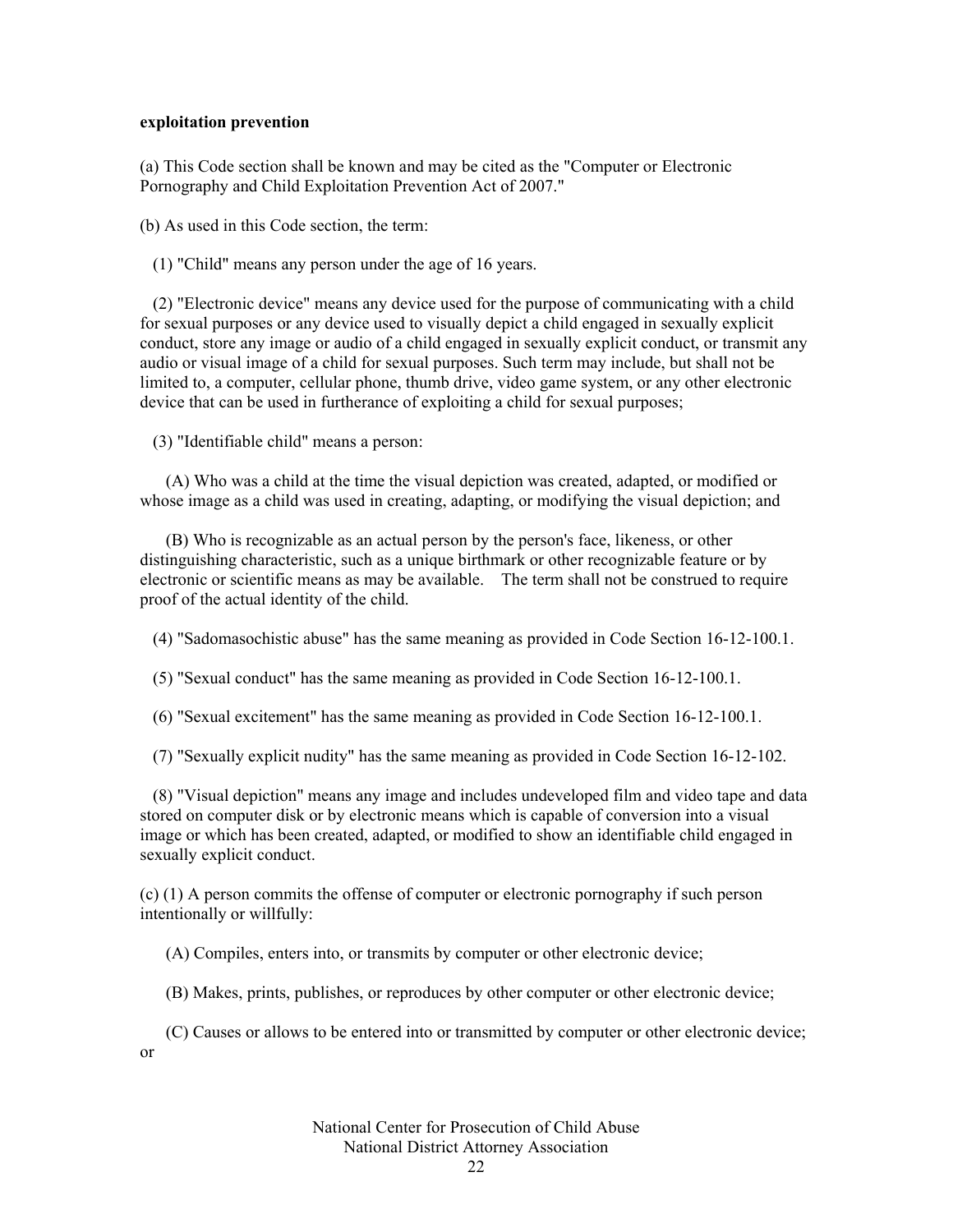(D) Buys, sells, receives, exchanges, or disseminates any notice, statement, or advertisement, or any child's name, telephone number, place of residence, physical characteristics, or other descriptive or identifying information for the purpose of offering or soliciting sexual conduct of or with an identifiable child or the visual depiction of such conduct.

 (2) Any person convicted of violating paragraph (1) of this subsection shall be punished by a fine of not more than \$10,000.00 and by imprisonment for not less than one nor more than 20 years.

(d) (1) It shall be unlawful for any person intentionally or willfully to utilize a computer on-line service or Internet service, including but not limited to a local bulletin board service, Internet chat room, e-mail, on-line messaging service, or other electronic device, to seduce, solicit, lure, or entice, or attempt to seduce, solicit, lure, or entice a child or another person believed by such person to be a child to commit any illegal act described in Code Section 16-6-2, relating to the offense of sodomy or aggravated sodomy; Code Section 16-6-4, relating to the offense of child molestation or aggravated child molestation; Code Section 16-6-5, relating to the offense of enticing a child for indecent purposes; or Code Section 16-6-8, relating to the offense of public indecency or to engage in any conduct that by its nature is an unlawful sexual offense against a child.

 (2) Any person who violates paragraph (1) of this subsection shall be guilty of a felony and, upon conviction thereof, shall be punished by imprisonment for not less than one nor more than 20 years and by a fine of not more than \$25,000.00; provided, however, that, if at the time of the offense the victim was 14 or 15 years of age and the defendant was no more than three years older than the victim, then the defendant shall be guilty of a misdemeanor of a high and aggravated nature.

(e) (1) A person commits the offense of obscene Internet contact with a child if he or she has contact with someone he or she knows to be a child or with someone he or she believes to be a child via a computer on-line service or Internet service, including but not limited to a local bulletin board service, Internet chat room, e-mail, or on-line messaging service, and the contact involves any matter containing explicit verbal descriptions or narrative accounts of sexually explicit nudity, sexual conduct, sexual excitement, or sadomasochistic abuse that is intended to arouse or satisfy the sexual desire of either the child or the person, provided that no conviction shall be had for a violation of this subsection on the unsupported testimony of a child.

 (2) Any person who violates paragraph (1) of this subsection shall be guilty of a felony and, upon conviction thereof, shall be punished by imprisonment for not less than one nor more than ten years or by a fine of not more than \$10,000.00; provided, however, that, if at the time of the offense the victim was 14 or 15 years of age and the defendant was no more than three years older than the victim, then the defendant shall be guilty of a misdemeanor of a high and aggravated nature.

(f) (1) It shall be unlawful for any owner or operator of a computer on-line service, Internet service, local bulletin board service, or other electronic device that is in the business of providing a service that may be used to sexually exploit a child to intentionally or willfully to permit a subscriber to utilize the service to commit a violation of this Code section, knowing that such person intended to utilize such service to violate this Code section. No owner or operator of a public computer on-line service, Internet service, local bulletin board service, or other electronic device that is in the business of providing a service that may be used to sexually exploit a child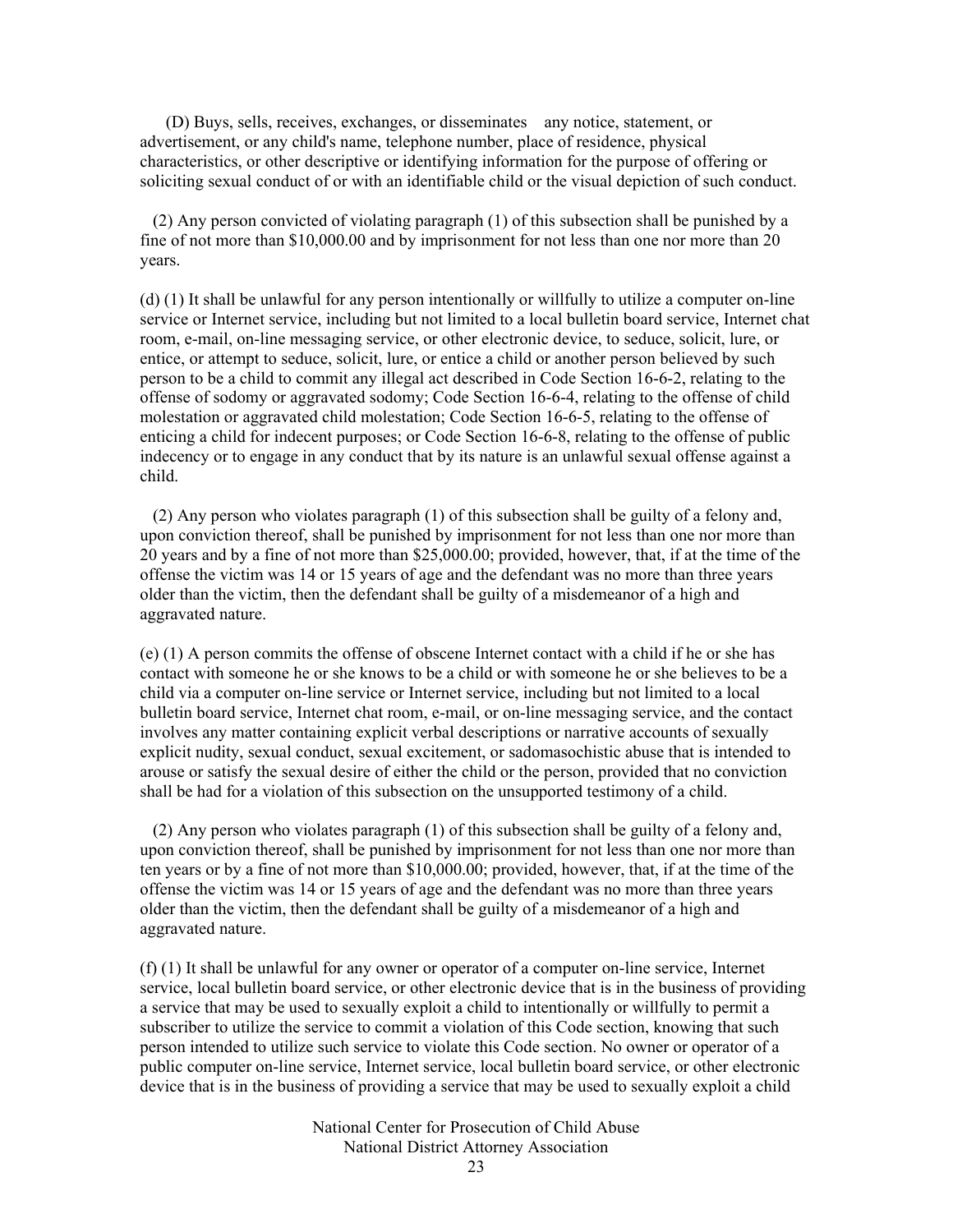<span id="page-23-0"></span>shall be held liable on account of any action taken in good faith in providing the aforementioned services.

 (2) Any person who violates paragraph (1) of this subsection shall be guilty of a misdemeanor of a high and aggravated nature.

(g) The sole fact that an undercover operative or law enforcement officer was involved in the detection and investigation of an offense under this Code section shall not constitute a defense to prosecution under this Code section.

(h) A person is subject to prosecution in this state pursuant to Code Section 17-2-1, relating to jurisdiction over crimes and persons charged with commission of crimes generally, for any conduct made unlawful by this Code section which the person engages in while:

 (1) Either within or outside of this state if, by such conduct, the person commits a violation of this Code section which involves a child who resides in this state or another person believed by such person to be a child residing in this state; or

 (2) Within this state if, by such conduct, the person commits a violation of this Code section which involves a child who resides within or outside this state or another person believed by such person to be a child residing within or outside this state.

(i) Any violation of this Code section shall constitute a separate offense.

## **HAWAII**

**Haw. Rev. Stat. Ann. § 707-750 (2010). Promoting child abuse in the first degree.** 

(1) A person commits the offense of promoting child abuse in the first degree if, knowing or having reason to know its character and content, the person:

(a) Produces or participates in the preparation of child pornography;

 (b) Produces or participates in the preparation of pornographic material that employs, uses, or otherwise contains a minor engaging in or assisting others to engage in sexual conduct; or

 (c) Engages in a pornographic performance that employs, uses, or otherwise contains a minor engaging in or assisting others to engage in sexual conduct.

(2) As used in this section:

 "Child pornography" means any pornographic visual representation, including any photograph, film, video, picture, or computer or computer-generated image or picture, whether made or produced by electronic, mechanical, or other means, of sexual conduct, if:

 (a) The pornographic production of such visual representation involves the use of a minor engaging in sexual conduct; or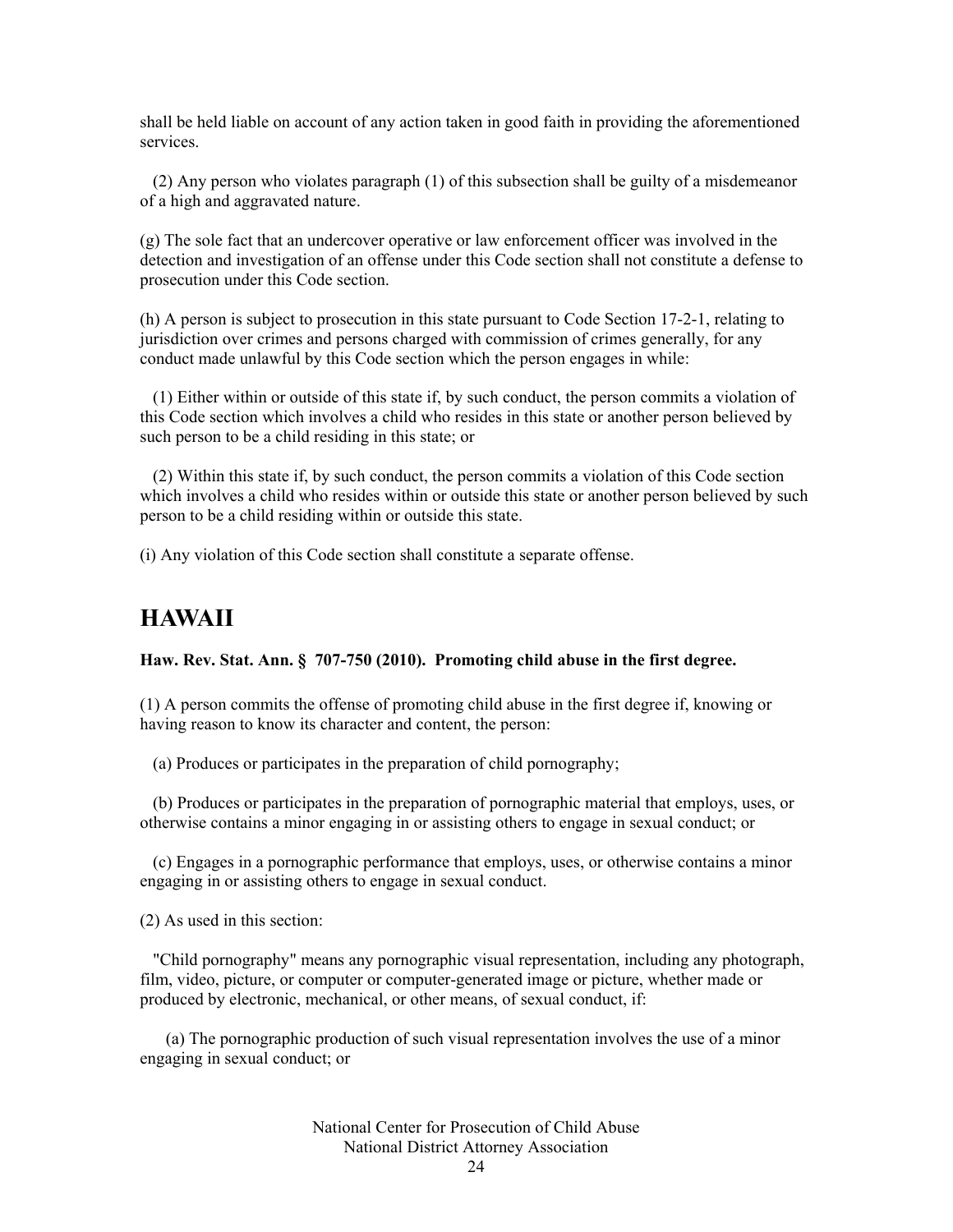<span id="page-24-0"></span> (b) The pornographic visual representation has been created, adapted, or modified to appear that an identifiable minor is engaging in sexual conduct.

"Community standards" means the standards of the State.

"Computer" shall have the same meaning as in section 708-890.

 "Lascivious" means tending to incite lust, to deprave the morals in respect to sexual relations, or to produce voluptuous or lewd emotions in the average person, applying contemporary community standards.

 "Material" means any printed matter, visual representation, or sound recording and includes, but is not limited to, books, magazines, motion picture films, pamphlets, newspapers, pictures, photographs, and tape or wire recordings.

"Minor" means any person less than eighteen years old.

 "Performance" means any play, motion picture film, dance, or other exhibition performed before any audience.

"Pornographic" shall have the same meaning as in section 712-1210.

"Produces" means to produce, direct, manufacture, issue, publish, or advertise.

 "Sadomasochistic abuse" means flagellation or torture by or upon a person as an act of sexual stimulation or gratification.

 "Sexual conduct" means acts of masturbation, homosexuality, lesbianism, bestiality, sexual penetration, deviate sexual intercourse, sadomasochistic abuse, or lascivious exhibition of the genital or pubic area of a minor.

 "Visual representation" refers to, but is not limited to, undeveloped film and videotape and data stored on computer disk or by electronic means that are capable of conversion into a visual image.

(3) The fact that a person engaged in the conduct specified by this section is prima facie evidence that the person engaged in that conduct with knowledge of the character and content of the material or the performance produced, directed, or participated in. The fact that the person who was employed, used, or otherwise contained in the pornographic material or performance, was at that time, a minor, is prima facie evidence that the defendant knew the person to be a minor.

(4) Promoting child abuse in the first degree is a class A felony.

# **IDAHO**

## **Idaho Code Ann. § 18-1507 (2010). Sexual exploitation of a child**

(1) The legislature hereby finds and declares that the commercial sexual exploitation of children constitutes a wrongful invasion of the child's right of privacy and results in social, developmental,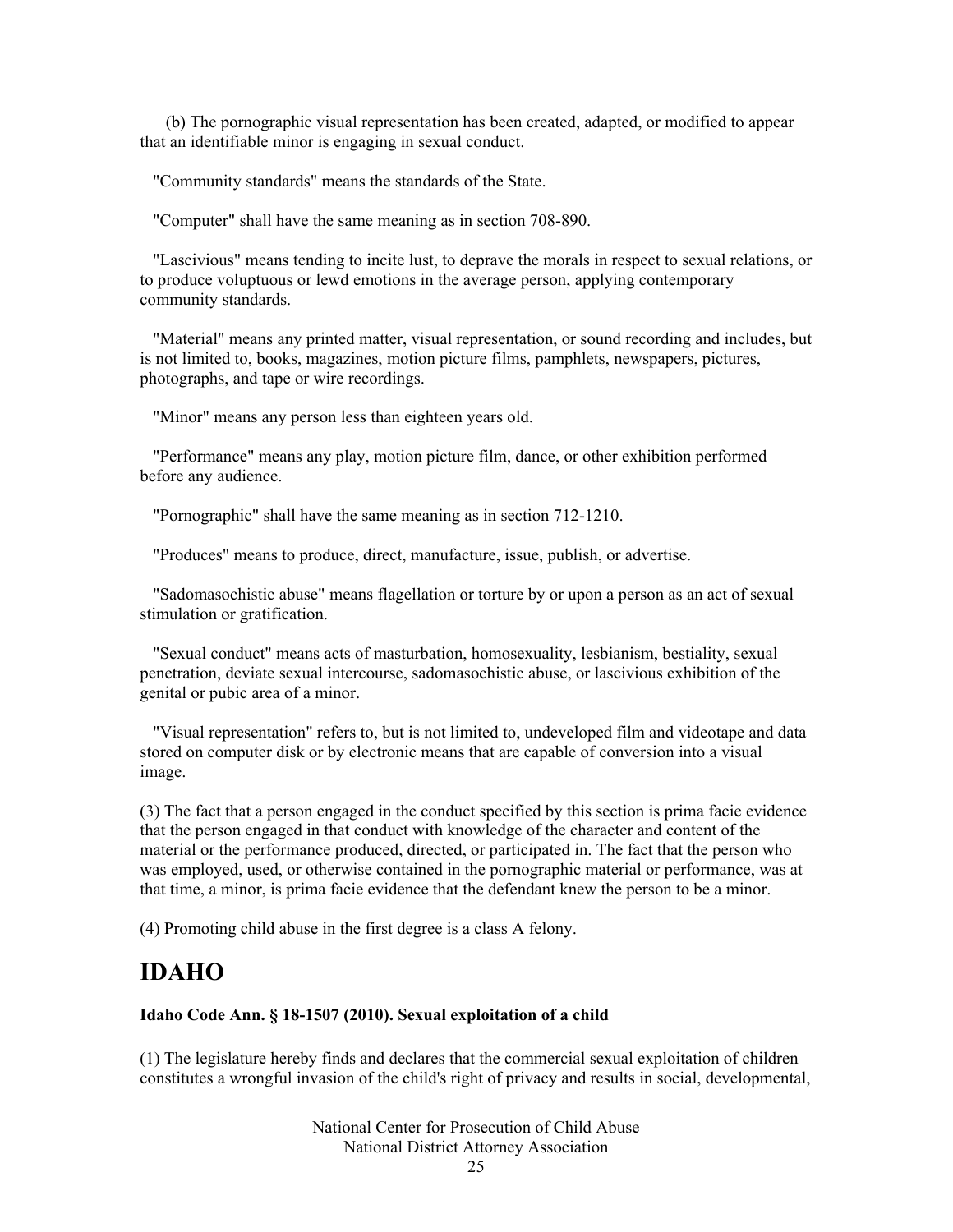and emotional injury to the child; that a child below the age of eighteen (18) years is incapable of giving informed consent to the use of his or her body for a commercial purpose; and that to protect children from commercial sexual exploitation it is necessary to prohibit the production for trade or commerce of material which involves or is derived from such exploitation and to exclude all such material from the channels of trade and commerce.

(2) As used in this section, unless the context otherwise requires:

 (a) "Bestiality" means a sexual connection in any manner between a human being and any animal.

(b) "Child" means a person who is less than eighteen (18) years of age.

 (c) "Commercial purpose" means the intention, objective, anticipation, or expectation of monetary gain or other material consideration, compensation, remuneration, or profit.

 (d) "Erotic fondling" means touching a person's clothed or unclothed genitals or pubic area, developing or undeveloped genitals or pubic area (if the person is a child), buttocks, breasts (if the person is a female), or developing or undeveloped breast area (if the person is a female child), for the purpose of real or simulated overt sexual gratification or stimulation of one (1) or more of the persons involved. "Erotic fondling" shall not be construed to include physical contact, even if affectionate, which is not for the purpose of real or simulated overt sexual gratification or stimulation of one (1) or more of the persons involved.

 (e) "Erotic nudity" means the display of the human male or female genitals or pubic area, the undeveloped or developing genitals or pubic area of the human male or female child, the human female breasts, or the undeveloped or developing breast area of the human female child, for the purpose of real or simulated overt sexual gratification or stimulation of one (1) or more of the persons involved.

 (f) "Explicit sexual conduct" means sexual intercourse, erotic fondling, erotic nudity, masturbation, sadomasochism, sexual excitement, or bestiality.

 (g) "Masturbation" means the real or simulated touching, rubbing, or otherwise stimulating of a person's own clothed or unclothed genitals or pubic area, developing or undeveloped genitals or pubic area (if the person is a child), buttocks, breasts (if the person is a female), or developing or undeveloped breast area (if the person is a female child), by manual manipulation or self-induced or with an artificial instrument, for the purpose of real or simulated overt sexual gratification or arousal of the person.

(h) "Sadomasochism" means:

 (i) Real or simulated flagellation or torture for the purpose of real or simulated sexual stimulation or gratification; or

 (ii) The real or simulated condition of being fettered, bound, or otherwise physically restrained for sexual stimulation or gratification of a person.

 (i) "Sexual excitement" means the real or simulated condition of human male or female genitals when in a state of real or simulated overt sexual stimulation or arousal.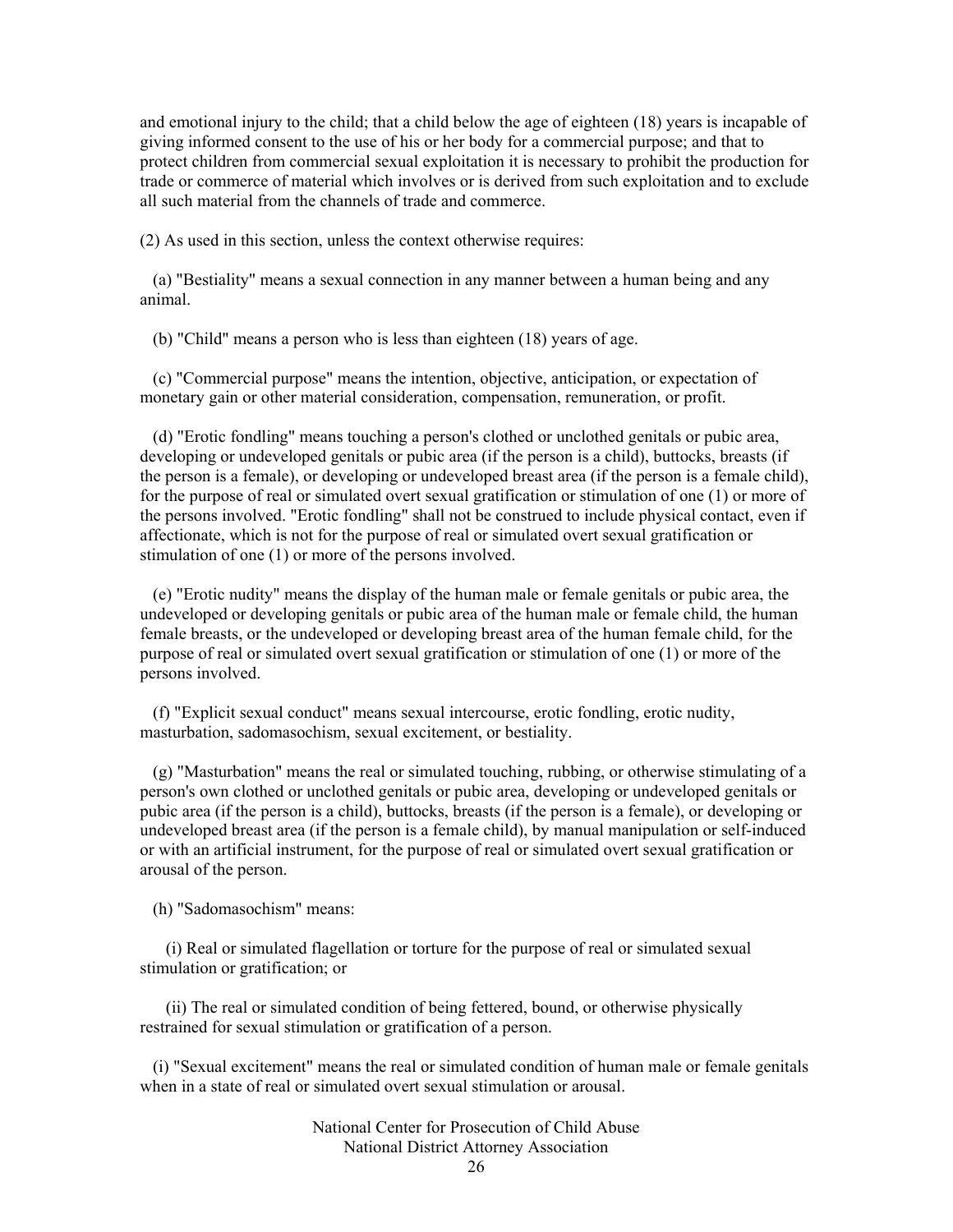<span id="page-26-0"></span> (j) "Sexual intercourse" means real or simulated intercourse, whether genital-genital, oralgenital, anal-genital, or oral-anal, between persons of the same or opposite sex, or between a human and an animal, or with an artificial genital.

 (k) "Sexually exploitative material" means any photograph, motion picture, videotape, print, negative, slide, or other mechanically, electronically, or chemically reproduced visual material which depicts a child engaged in, participating in, observing, or being used for explicit sexual conduct.

(3) A person commits sexual exploitation of a child if, for any commercial purpose, he knowingly:

 (a) Causes, induces, or permits a child to engage in, or be used for, any explicit sexual conduct; or

 (b) Prepares, arranges for, publishes, produces, promotes, makes, sells, finances, offers, exhibits, advertises, deals in, possesses, or distributes any sexually exploitative material.

(4) The possession by any person of three (3) or more identical copies of any sexually exploitative material shall create a presumption that such possession is for a commercial purpose.

(5) The sexual exploitation of a child is a felony and shall be punishable by imprisonment in the state prison for a term not to exceed thirty (30) years or by a fine not to exceed fifty thousand dollars (\$ 50,000) or by both such fine and imprisonment.

(6) If any provision of this section or the application thereof to any person or circumstance is held invalid, such invalidity shall not affect other provisions or applications of this section which can be given effect without the invalid provision or application, and to this end the provisions of this section are declared to be severable.]

#### **Idaho Code Ann. § 18-1506 (2010). Sexual abuse of a child under the age of sixteen years**

(1) It is a felony for any person eighteen (18) years of age or older, with the intent to gratify the lust, passions, or sexual desire of the actor, minor child or third party, to:

(a) Solicit a minor child under the age of sixteen (16) years to participate in a sexual act;

 (b) Cause or have sexual contact with such minor child, not amounting to lewd conduct as defined in section 18-1508, Idaho Code;

(c) Make any photographic or electronic recording of such minor child; or

(d) Induce, cause or permit a minor child to witness an act of sexual conduct.

(2) For the purposes of this section "solicit" means any written, verbal, or physical act which is intended to communicate to such minor child the desire of the actor or third party to participate in a sexual act or participate in sexual foreplay, by the means of sexual contact, photographing or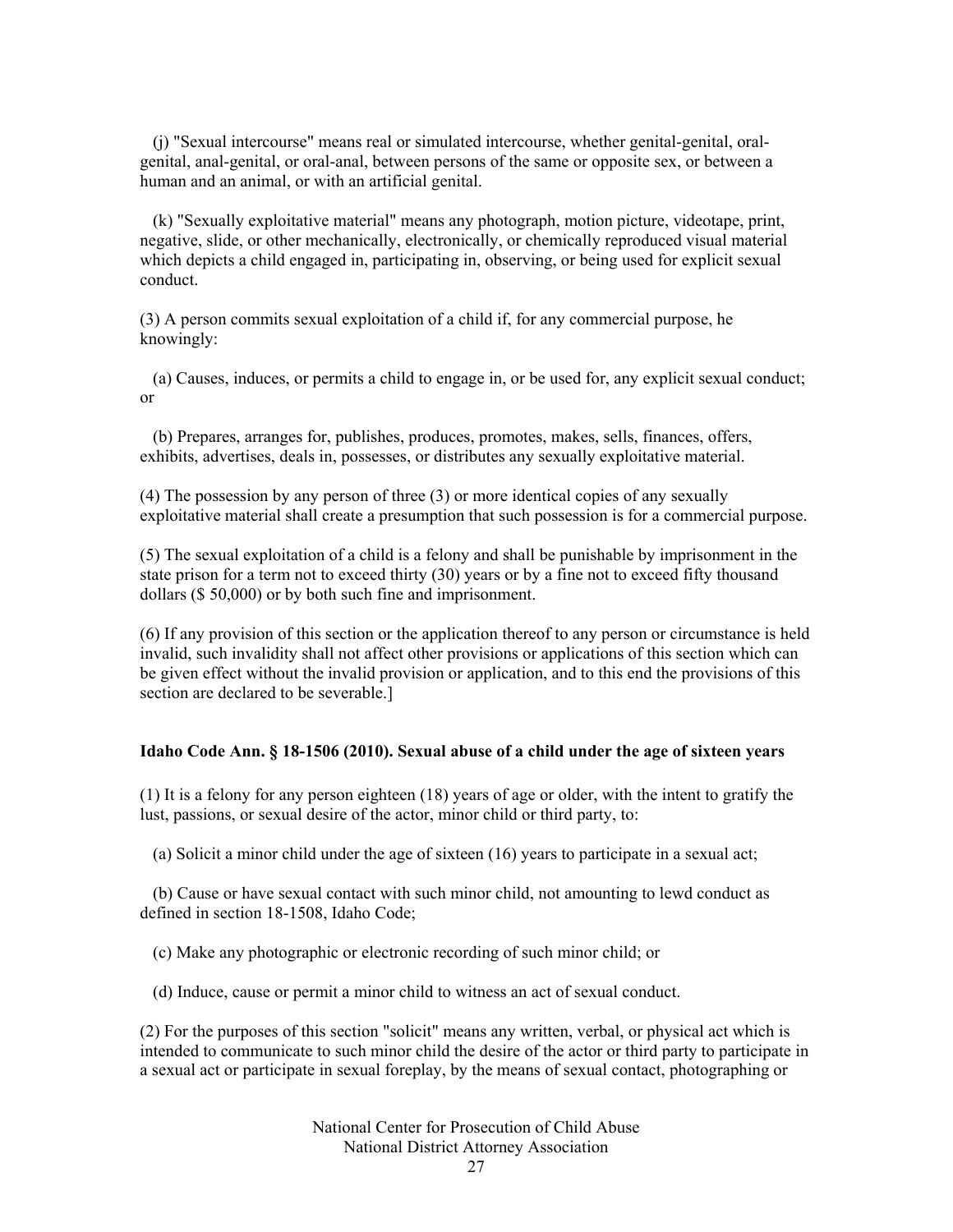<span id="page-27-0"></span>observing such minor child engaged in sexual contact.

(3) For the purposes of this section "sexual contact" means any physical contact between such minor child and any person, which is caused by the actor, or the actor causing such minor child to have self contact.

(4) For the purposes of this section "sexual conduct" means human masturbation, sexual intercourse, sadomasochistic abuse, or any touching of the genitals or pubic areas of the human male or female, or the breasts of the female, whether alone or between members of the same or opposite sex or between humans and animals in an act of apparent sexual stimulation or gratification.

(5) Any person guilty of a violation of the provisions of this section shall be imprisoned in the state prison for a period not to exceed twenty-five (25) years.

# **ILLINOIS**

## **325 Ill. Comp. Stat. Ann. § 720 ILCS 5/11-20.1 (2010). Child pornography**

(a) A person commits the offense of child pornography who:

(1) films, videotapes, photographs, or otherwise depicts or portrays by means of any similar visual medium or reproduction or depicts by computer any child whom he knows or reasonably should know to be under the age of 18 or any severely or profoundly mentally retarded person where such child or severely or profoundly mentally retarded person is:

 (i) actually or by simulation engaged in any act of sexual penetration or sexual conduct with any person or animal; or

 (ii) actually or by simulation engaged in any act of sexual penetration or sexual conduct involving the sex organs of the child or severely or profoundly mentally retarded person and the mouth, anus, or sex organs of another person or animal; or which involves the mouth, anus or sex organs of the child or severely or profoundly mentally retarded person and the sex organs of another person or animal; or

(iii) actually or by simulation engaged in any act of masturbation; or

 (iv) actually or by simulation portrayed as being the object of, or otherwise engaged in, any act of lewd fondling, touching, or caressing involving another person or animal; or

 (v) actually or by simulation engaged in any act of excretion or urination within a sexual context; or

 (vi) actually or by simulation portrayed or depicted as bound, fettered, or subject to sadistic, masochistic, or sadomasochistic abuse in any sexual context; or

 (vii) depicted or portrayed in any pose, posture or setting involving a lewd exhibition of the unclothed or transparently clothed genitals, pubic area, buttocks, or, if such person is female, a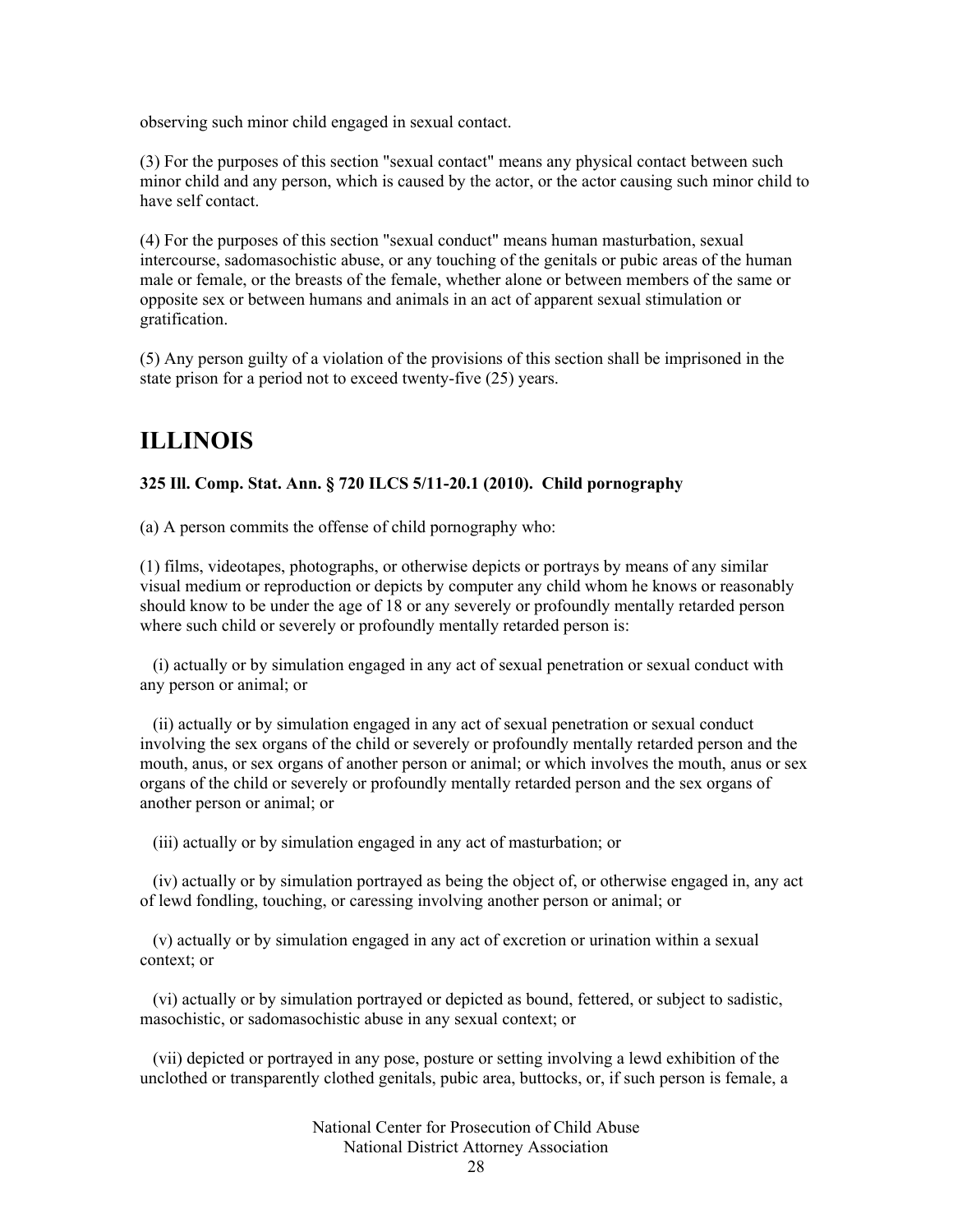fully or partially developed breast of the child or other person; or

(2) with the knowledge of the nature or content thereof, reproduces, disseminates, offers to disseminate, exhibits or possesses with intent to disseminate any film, videotape, photograph or other similar visual reproduction or depiction by computer of any child or severely or profoundly mentally retarded person whom the person knows or reasonably should know to be under the age of 18 or to be a severely or profoundly mentally retarded person, engaged in any activity described in subparagraphs (i) through (vii) of paragraph (1) of this subsection; or

(3) with knowledge of the subject matter or theme thereof, produces any stage play, live performance, film, videotape or other similar visual portrayal or depiction by computer which includes a child whom the person knows or reasonably should know to be under the age of 18 or a severely or profoundly mentally retarded person engaged in any activity described in subparagraphs (i) through (vii) of paragraph (1) of this subsection; or

(4) solicits, uses, persuades, induces, entices, or coerces any child whom he knows or reasonably should know to be under the age of 18 or a severely or profoundly mentally retarded person to appear in any stage play, live presentation, film, videotape, photograph or other similar visual reproduction or depiction by computer in which the child or severely or profoundly mentally retarded person is or will be depicted, actually or by simulation, in any act, pose or setting described in subparagraphs (i) through (vii) of paragraph (1) of this subsection; or

(5) is a parent, step-parent, legal guardian or other person having care or custody of a child whom the person knows or reasonably should know to be under the age of 18 or a severely or profoundly mentally retarded person and who knowingly permits, induces, promotes, or arranges for such child or severely or profoundly mentally retarded person to appear in any stage play, live performance, film, videotape, photograph or other similar visual presentation, portrayal or simulation or depiction by computer of any act or activity described in subparagraphs (i) through (vii) of paragraph (1) of this subsection; or

(6) with knowledge of the nature or content thereof, possesses any film, videotape, photograph or other similar visual reproduction or depiction by computer of any child or severely or profoundly mentally retarded person whom the person knows or reasonably should know to be under the age of 18 or to be a severely or profoundly mentally retarded person, engaged in any activity described in subparagraphs (i) through (vii) of paragraph (1) of this subsection; or

(7) solicits, uses, persuades, induces, entices, or coerces a person to provide a child under the age of 18 or a severely or profoundly mentally retarded person to appear in any videotape, photograph, film, stage play, live presentation, or other similar visual reproduction or depiction by computer in which the child or severely or profoundly mentally retarded person will be depicted, actually or by simulation, in any act, pose, or setting described in subparagraphs (i) through (vii) of paragraph (1) of this subsection.

(b)(1) It shall be an affirmative defense to a charge of child pornography that the defendant reasonably believed, under all of the circumstances, that the child was 18 years of age or older or that the person was not a severely or profoundly mentally retarded person but only where, prior to the act or acts giving rise to a prosecution under this Section, he took some affirmative action or made a bonafide inquiry designed to ascertain whether the child was 18 years of age or older or that the person was not a severely or profoundly mentally retarded person and his reliance upon the information so obtained was clearly reasonable.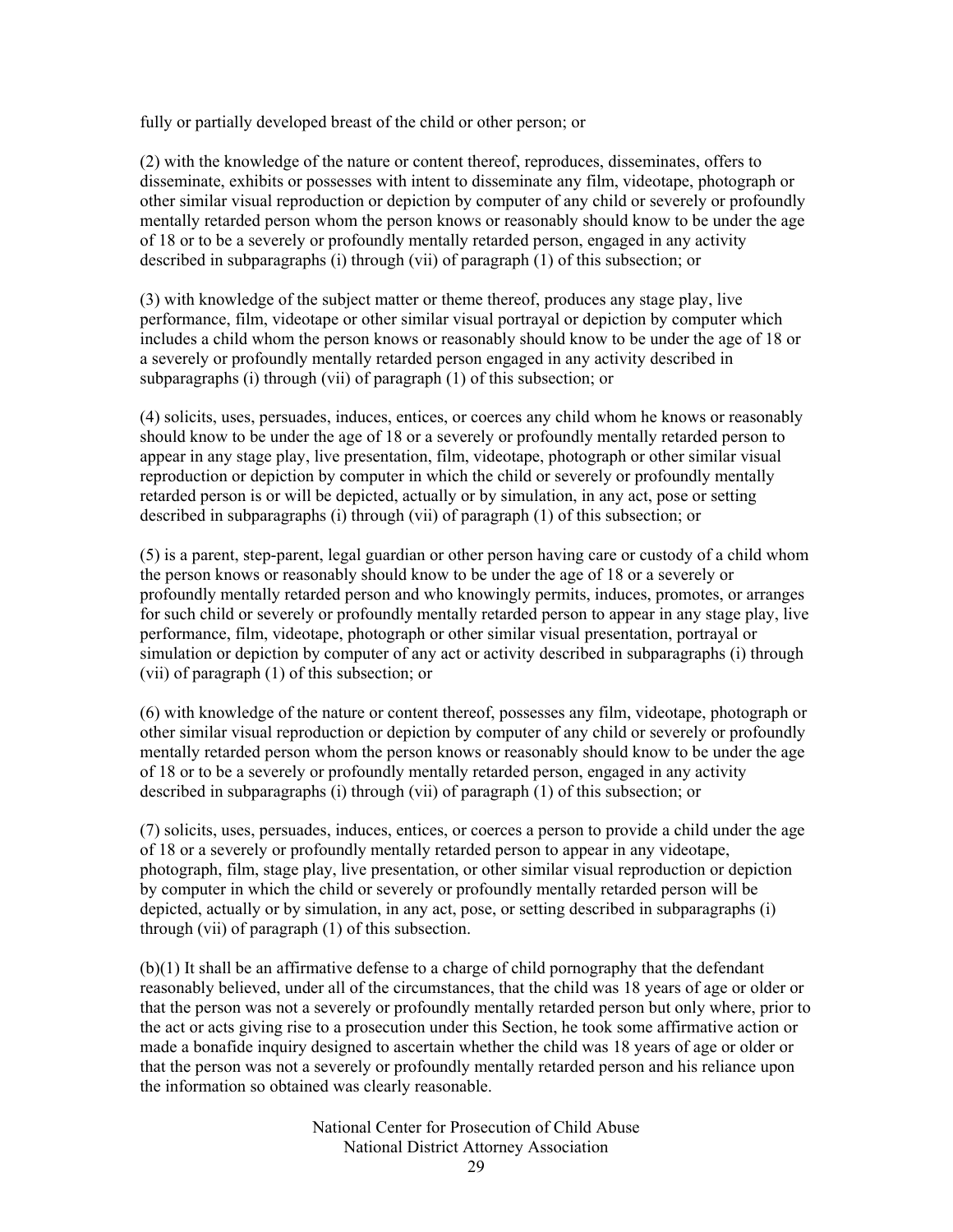(2) (Blank).

(3) The charge of child pornography shall not apply to the performance of official duties by law enforcement or prosecuting officers or persons employed by law enforcement or prosecuting agencies, court personnel or attorneys, nor to bonafide treatment or professional education programs conducted by licensed physicians, psychologists or social workers.

(4) Possession by the defendant of more than one of the same film, videotape or visual reproduction or depiction by computer in which child pornography is depicted shall raise a rebuttable presumption that the defendant possessed such materials with the intent to disseminate them.

(5) The charge of child pornography does not apply to a person who does not voluntarily possess a film, videotape, or visual reproduction or depiction by computer in which child pornography is depicted. Possession is voluntary if the defendant knowingly procures or receives a film, videotape, or visual reproduction or depiction for a sufficient time to be able to terminate his or her possession.

(c) Violation of paragraph  $(1)$ ,  $(4)$ ,  $(5)$ , or  $(7)$  of subsection  $(a)$  is a Class 1 felony with a mandatory minimum fine of \$ 2,000 and a maximum fine of \$ 100,000. Violation of paragraph (3) of subsection (a) is a Class 1 felony with a mandatory minimum fine of \$ 1500 and a maximum fine of \$ 100,000. Violation of paragraph (2) of subsection (a) is a Class 1 felony with a mandatory minimum fine of \$ 1000 and a maximum fine of \$ 100,000. Violation of paragraph (6) of subsection (a) is a Class 3 felony with a mandatory minimum fine of \$ 1000 and a maximum fine of \$ 100,000.

(d) If a person is convicted of a second or subsequent violation of this Section within 10 years of a prior conviction, the court shall order a presentence psychiatric examination of the person. The examiner shall report to the court whether treatment of the person is necessary.

(e) Any film, videotape, photograph or other similar visual reproduction or depiction by computer which includes a child under the age of 18 or a severely or profoundly mentally retarded person engaged in any activity described in subparagraphs (i) through (vii) or paragraph 1 of subsection (a), and any material or equipment used or intended for use in photographing, filming, printing, producing, reproducing, manufacturing, projecting, exhibiting, depiction by computer, or disseminating such material shall be seized and forfeited in the manner, method and procedure provided by Section 36-1 of this Code [720 ILCS 5/36-1] for the seizure and forfeiture of vessels, vehicles and aircraft.

(e-5) Upon the conclusion of a case brought under this Section, the court shall seal all evidence depicting a victim or witness that is sexually explicit. The evidence may be unsealed and viewed, on a motion of the party seeking to unseal and view the evidence, only for good cause shown and in the discretion of the court. The motion must expressly set forth the purpose for viewing the material. The State's attorney and the victim, if possible, shall be provided reasonable notice of the hearing on the motion to unseal the evidence. Any person entitled to notice of a hearing under this subsection (e-5) may object to the motion.

(f) Definitions. For the purposes of this Section: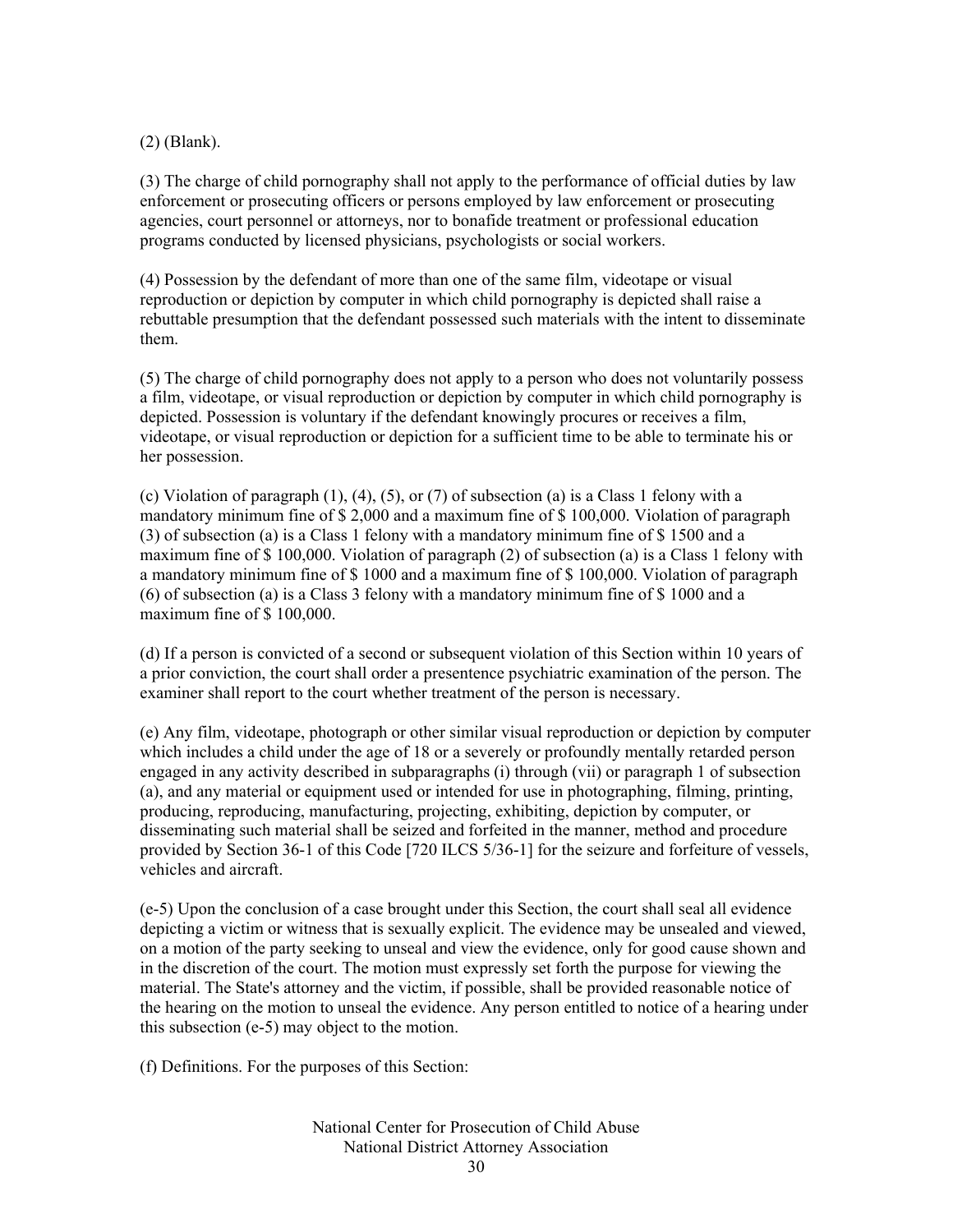(1) "Disseminate" means (i) to sell, distribute, exchange or transfer possession, whether with or without consideration or (ii) to make a depiction by computer available for distribution or downloading through the facilities of any telecommunications network or through any other means of transferring computer programs or data to a computer.

(2) "Produce" means to direct, promote, advertise, publish, manufacture, issue, present or show.

(3) "Reproduce" means to make a duplication or copy.

(4) "Depict by computer" means to generate or create, or cause to be created or generated, a computer program or data that, after being processed by a computer either alone or in conjunction with one or more computer programs, results in a visual depiction on a computer monitor, screen, or display.

(5) "Depiction by computer" means a computer program or data that, after being processed by a computer either alone or in conjunction with one or more computer programs, results in a visual depiction on a computer monitor, screen, or display.

(6) "Computer", "computer program", and "data" have the meanings ascribed to them in Section 16D-2 of this Code [720 ILCS 5/16D-2].

(7) "Child" includes a film, videotape, photograph, or other similar visual medium or reproduction or depiction by computer that is, or appears to be, that of a person, either in part, or in total, under the age of 18, regardless of the method by which the film, videotape, photograph, or other similar visual medium or reproduction or depiction by computer is created, adopted, or modified to appear as such. "Child" also includes a film, videotape, photograph, or other similar visual medium or reproduction or depiction by computer that is advertised, promoted, presented, described, or distributed in such a manner that conveys the impression that the film, videotape, photograph, or other similar visual medium or reproduction or depiction by computer is of a person under the age of 18.

(8) "Sexual penetration" and "sexual conduct" have the meanings ascribed to them in Section 12- 12 of this Code [720 ILCS 5/12-12].

(g) Re-enactment; findings; purposes.

(1) The General Assembly finds and declares that:

 (i) Section 50-5 of Public Act 88-680, effective January 1, 1995, contained provisions amending the child pornography statute, Section 11-20.1 of the Criminal Code of 1961 [720 ILCS 5/11-20.1]. Section 50-5 also contained other provisions [720 ILCS 5/50-5].

 (ii) In addition, Public Act 88-680 was entitled "AN ACT to create a Safe Neighborhoods Law". (A) Article 5 was entitled JUVENILE JUSTICE and amended the Juvenile Court Act of 1987 [705 ILCS 405/1-1 et seq.]. (B) Article 15 was entitled GANGS and amended various provisions of the Criminal Code of 1961 [720 ILCS 5/1-1 et seq.] and the Unified Code of Corrections [730 ILCS 5/1-1-1 et seq.]. (C) Article 20 was entitled ALCOHOL ABUSE and amended various provisions of the Illinois Vehicle Code [625 ILCS 5/1-100 et seq.]. (D) Article 25 was entitled DRUG ABUSE and amended the Cannabis Control Act [720 ILCS 550/1 et seq.] and the Illinois Controlled Substances Act [720 ILCS 570/100 et seq.]. (E) Article 30 was entitled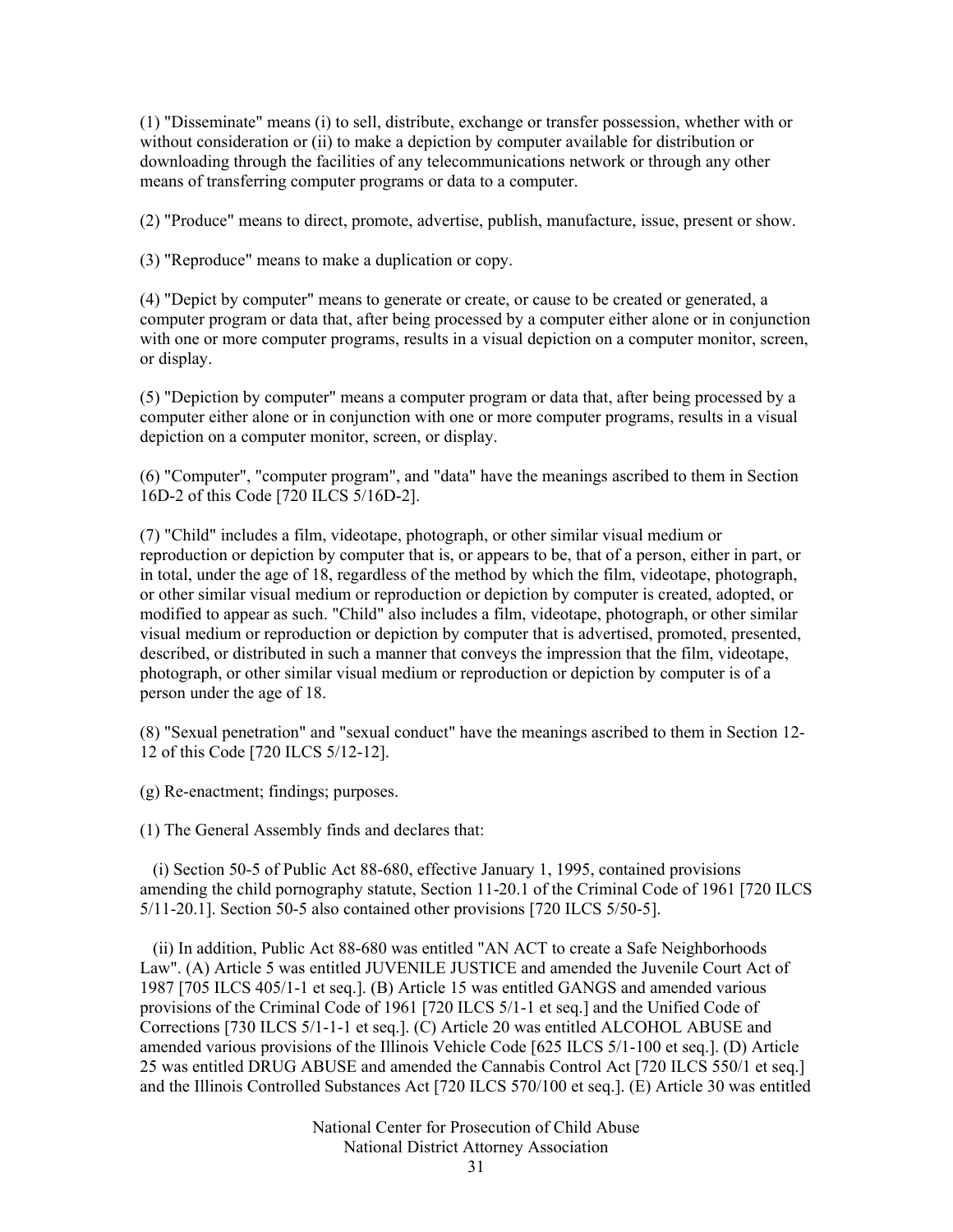<span id="page-31-0"></span>FIREARMS and amended the Criminal Code of 1961 [720 ILCS 5/1-1 et seq.] and the Code of Criminal Procedure of 1963 [725 ILCS 5/100-1 et seq.]. (F) Article 35 amended the Criminal Code of 1961 [720 ILCS 5/1-1 et seq.], the Rights of Crime Victims and Witnesses Act [725 ILCS 120/1 et seq.], and the Unified Code of Corrections [730 ILCS 5/1-1-1 et seq.]. (G) Article 40 amended the Criminal Code of 1961 [720 ILCS 5/1-1 et seq.] to increase the penalty for compelling organization membership of persons. (H) Article 45 created the Secure Residential Youth Care Facility Licensing Act [730 ILCS 175/45-1 et seq.] and amended the State Finance Act [30 ILCS 105/1 et seq.], the Juvenile Court Act of 1987 [705 ILCS 405/1-1 et seq.], the Unified Code of Corrections [730 ILCS 5/1-1-1 et seq.], and the Private Correctional Facility Moratorium Act [730 ILCS 140/1 et seq.]. (I) Article 50 amended the WIC Vendor Management Act [410 ILCS 255/1 et seq.], the Firearm Owners Identification Card Act [430 ILCS 65/0.01 et seq.], the Juvenile Court Act of 1987 [705 ILCS 405/1-1 et seq.], the Criminal Code of 1961 [720 ILCS 5/1-1 et seq.], the Wrongs to Children Act [720 ILCS 150/0.01 et seq.], and the Unified Code of Corrections [730 ILCS 5/1-1-1 et seq.].

 (iii) On September 22, 1998, the Third District Appellate Court in People v. Dainty, 701 N.E. 2d 118, ruled that Public Act 88-680 violates the single subject clause of the Illinois Constitution (Article IV, Section 8 (d)) and was unconstitutional in its entirety. As of the time this amendatory Act of 1999 [P.A. 91-54] was prepared, People v. Dainty was still subject to appeal.

 (iv) Child pornography is a vital concern to the people of this State and the validity of future prosecutions under the child pornography statute of the Criminal Code of 1961 [720 ILCS 5/1-1 et seq.] is in grave doubt.

(2) It is the purpose of this amendatory Act of 1999 [P.A. 91-54] to prevent or minimize any problems relating to prosecutions for child pornography that may result from challenges to the constitutional validity of Public Act 88-680 by re-enacting the Section relating to child pornography that was included in Public Act 88-680.

(3) This amendatory Act of 1999 [P.A. 91-54] re-enacts Section 11-20.1 of the Criminal Code of 1961 [720 ILCS 5/11-20.1], as it has been amended. This re-enactment is intended to remove any question as to the validity or content of that Section; it is not intended to supersede any other Public Act that amends the text of the Section as set forth in this amendatory Act of 1999 [P.A. 91-54]. The material is shown as existing text (i.e., without underscoring) because, as of the time this amendatory Act of 1999 [P.A. 91-54] was prepared, People v. Dainty was subject to appeal to the Illinois Supreme Court.

(4) The re-enactment by this amendatory Act of 1999 [P.A. 91-54] of Section 11-20.1 of the Criminal Code of 1961 [720 ILCS 5/11-20.1] relating to child pornography that was amended by Public Act 88-680 is not intended, and shall not be construed, to imply that Public Act 88-680 is invalid or to limit or impair any legal argument concerning whether those provisions were substantially re-enacted by other Public Acts.

### **325 Ill. Comp. Stat. Ann. § 720 ILCS 5/11-20.3 (2010). Aggravated child pornography**

(a) A person commits the offense of aggravated child pornography who:

(1) films, videotapes, photographs, or otherwise depicts or portrays by means of any similar visual medium or reproduction or depicts by computer any child whom he or she knows or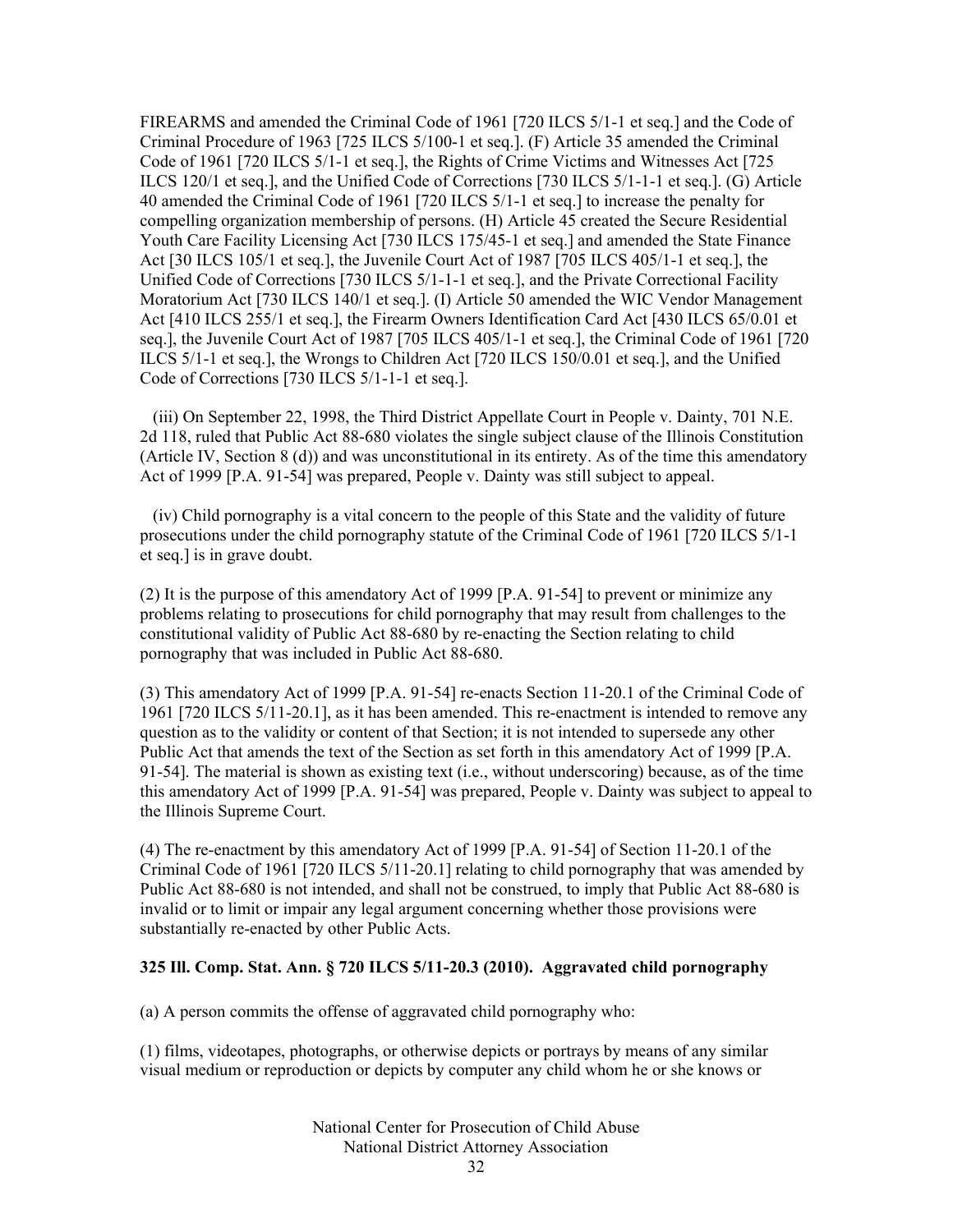reasonably should know to be under the age of 13 years where such child is:

 (i) actually or by simulation engaged in any act of sexual penetration or sexual conduct with any person or animal; or

 (ii) actually or by simulation engaged in any act of sexual penetration or sexual conduct involving the sex organs of the child and the mouth, anus, or sex organs of another person or animal; or which involves the mouth, anus or sex organs of the child and the sex organs of another person or animal; or

(iii) actually or by simulation engaged in any act of masturbation; or

 (iv) actually or by simulation portrayed as being the object of, or otherwise engaged in, any act of lewd fondling, touching, or caressing involving another person or animal; or

 (v) actually or by simulation engaged in any act of excretion or urination within a sexual context; or

 (vi) actually or by simulation portrayed or depicted as bound, fettered, or subject to sadistic, masochistic, or sadomasochistic abuse in any sexual context; or

 (vii) depicted or portrayed in any pose, posture or setting involving a lewd exhibition of the unclothed or transparently clothed genitals, pubic area, buttocks, or, if such person is female, a fully or partially developed breast of the child or other person; or

(2) with the knowledge of the nature or content thereof, reproduces, disseminates, offers to disseminate, exhibits or possesses with intent to disseminate any film, videotape, photograph or other similar visual reproduction or depiction by computer of any child whom the person knows or reasonably should know to be under the age of 13 engaged in any activity described in subparagraphs (i) through (vii) of paragraph (1) of this subsection; or

(3) with knowledge of the subject matter or theme thereof, produces any stage play, live performance, film, videotape or other similar visual portrayal or depiction by computer which includes a child whom the person knows or reasonably should know to be under the age of 13 engaged in any activity described in subparagraphs (i) through (vii) of paragraph (1) of this subsection; or

(4) solicits, uses, persuades, induces, entices, or coerces any child whom he or she knows or reasonably should know to be under the age of 13 to appear in any stage play, live presentation, film, videotape, photograph or other similar visual reproduction or depiction by computer in which the child or severely or profoundly mentally retarded person is or will be depicted, actually or by simulation, in any act, pose or setting described in subparagraphs (i) through (vii) of paragraph (1) of this subsection; or

(5) is a parent, step-parent, legal guardian or other person having care or custody of a child whom the person knows or reasonably should know to be under the age of 13 and who knowingly permits, induces, promotes, or arranges for such child to appear in any stage play, live performance, film, videotape, photograph or other similar visual presentation, portrayal or simulation or depiction by computer of any act or activity described in subparagraphs (i) through (vii) of paragraph (1) of this subsection; or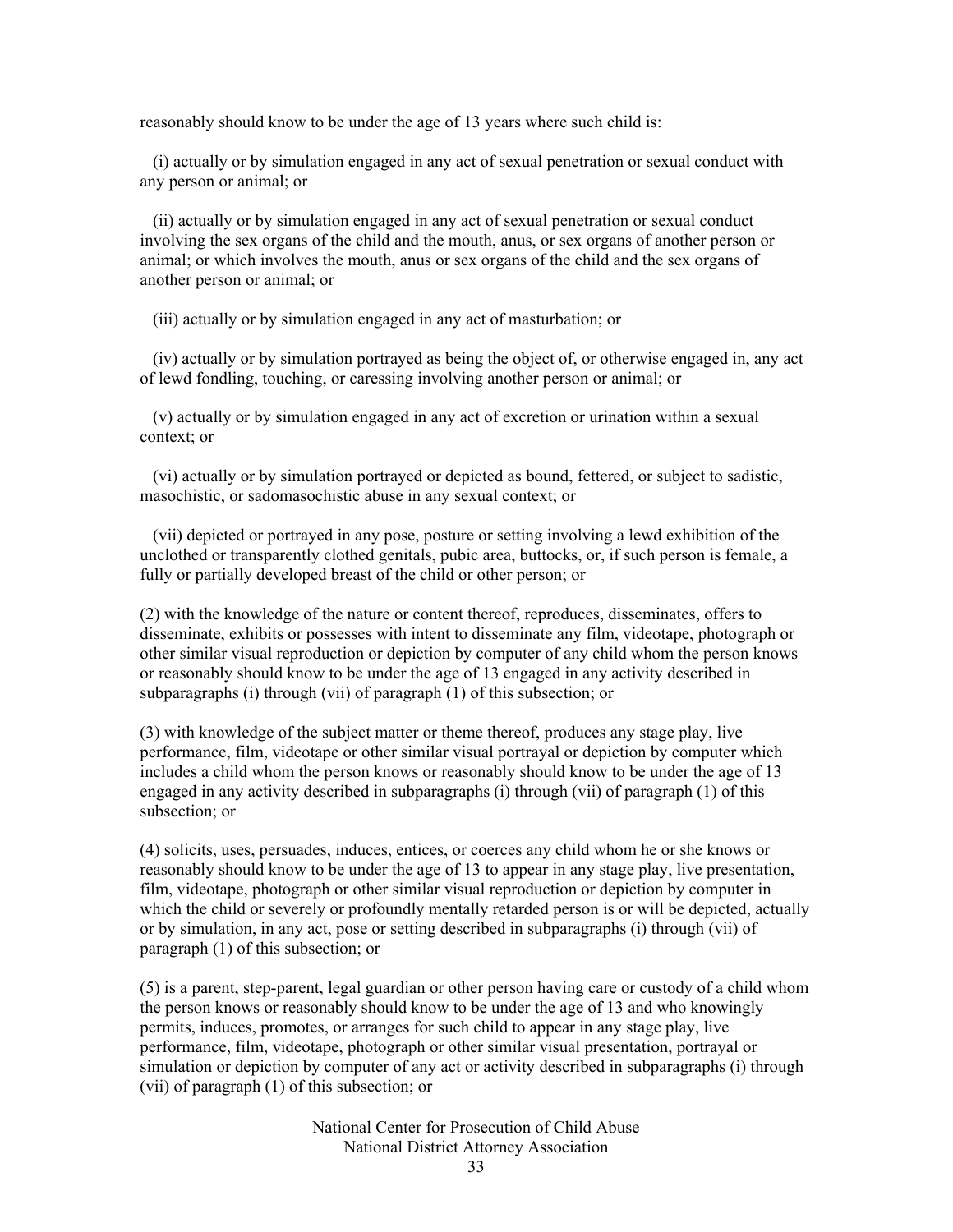(6) with knowledge of the nature or content thereof, possesses any film, videotape, photograph or other similar visual reproduction or depiction by computer of any child whom the person knows or reasonably should know to be under the age of 13 engaged in any activity described in subparagraphs (i) through (vii) of paragraph (1) of this subsection; or

(7) solicits, or knowingly uses, persuades, induces, entices, or coerces a person to provide a child under the age of 13 to appear in any videotape, photograph, film, stage play, live presentation, or other similar visual reproduction or depiction by computer in which the child will be depicted, actually or by simulation, in any act, pose, or setting described in subparagraphs (i) through (vii) of paragraph (1) of this subsection.

(b)(1) It shall be an affirmative defense to a charge of aggravated child pornography that the defendant reasonably believed, under all of the circumstances, that the child was 13 years of age or older, but only where, prior to the act or acts giving rise to a prosecution under this Section, he or she took some affirmative action or made a bonafide inquiry designed to ascertain whether the child was 13 years of age or older and his or her reliance upon the information so obtained was clearly reasonable.

(2) The charge of aggravated child pornography shall not apply to the performance of official duties by law enforcement or prosecuting officers or persons employed by law enforcement or prosecuting agencies, court personnel or attorneys, nor to bonafide treatment or professional education programs conducted by licensed physicians, psychologists or social workers.

(3) If the defendant possessed more than 3 of the same film, videotape or visual reproduction or depiction by computer in which aggravated child pornography is depicted, then the trier of fact may infer that the defendant possessed such materials with the intent to disseminate them.

(4) The charge of aggravated child pornography does not apply to a person who does not voluntarily possess a film, videotape, or visual reproduction or depiction by computer in which aggravated child pornography is depicted. Possession is voluntary if the defendant knowingly procures or receives a film, videotape, or visual reproduction or depiction for a sufficient time to be able to terminate his or her possession.

(c) Sentence: (1) A person who commits a violation of paragraph  $(1)$ ,  $(2)$ ,  $(3)$ ,  $(4)$ ,  $(5)$ , or  $(7)$  of subsection (a) is guilty of a Class X felony with a mandatory minimum fine of \$ 2,000 and a maximum fine of \$ 100,000.

(2) A person who commits a violation of paragraph (6) of subsection (a) is guilty of a Class 2 felony with a mandatory minimum fine of \$ 1000 and a maximum fine of \$ 100,000.

 $(3)$  A person who commits a violation of paragraph  $(1)$ ,  $(2)$ ,  $(3)$ ,  $(4)$ ,  $(5)$ , or  $(7)$  of subsection (a) where the defendant has previously been convicted under the laws of this State or any other state of the offense of child pornography, aggravated child pornography, aggravated criminal sexual abuse, aggravated criminal sexual assault, predatory criminal sexual assault of a child, or any of the offenses formerly known as rape, deviate sexual assault, indecent liberties with a child, or aggravated indecent liberties with a child where the victim was under the age of 18 years or an offense that is substantially equivalent to those offenses, is guilty of a Class X felony for which the person shall be sentenced to a term of imprisonment of not less than 9 years with a mandatory minimum fine of \$ 2,000 and a maximum fine of \$ 100,000.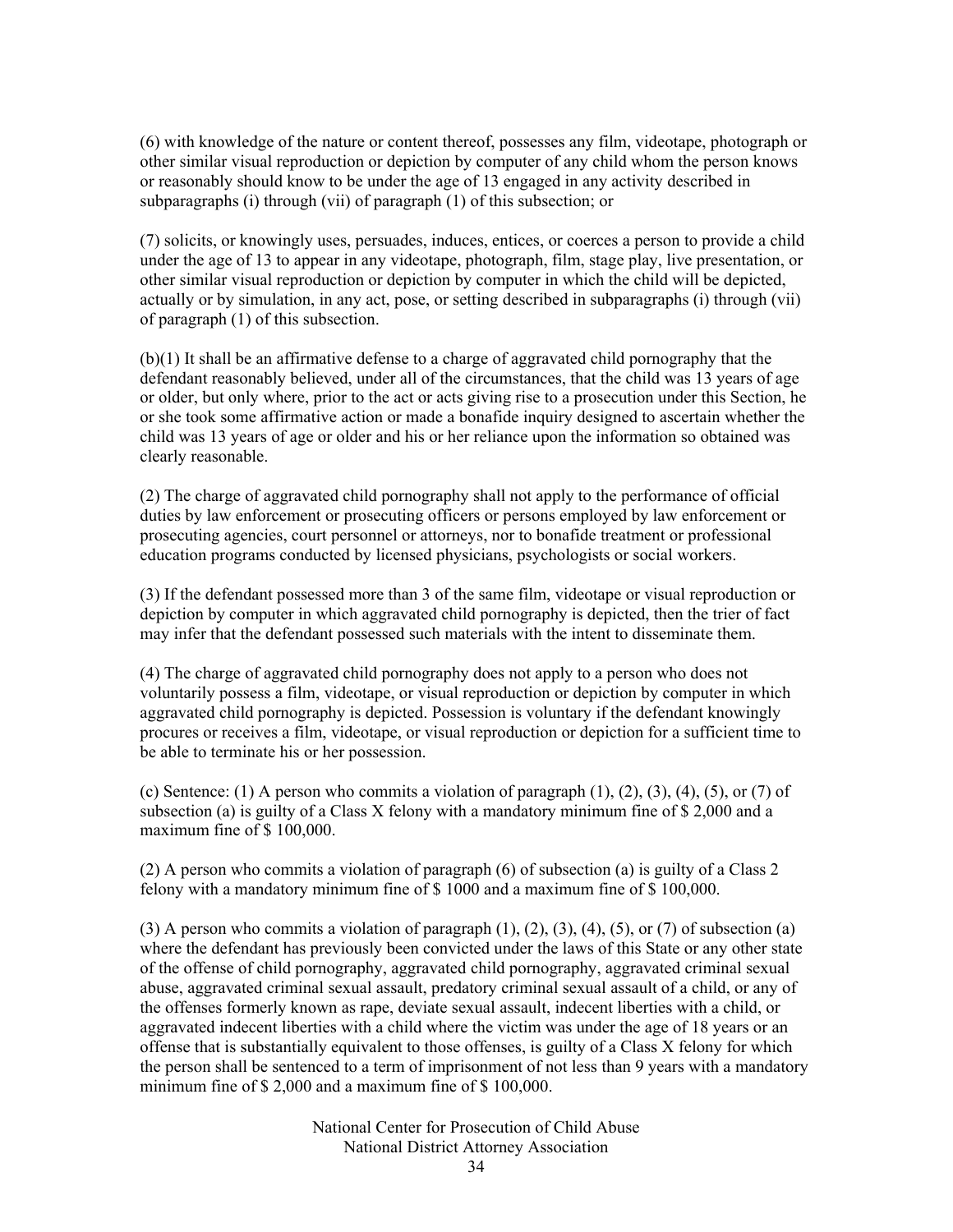(4) A person who commits a violation of paragraph (6) of subsection (a) where the defendant has previously been convicted under the laws of this State or any other state of the offense of child pornography, aggravated child pornography, aggravated criminal sexual abuse, aggravated criminal sexual assault, predatory criminal sexual assault of a child, or any of the offenses formerly known as rape, deviate sexual assault, indecent liberties with a child, or aggravated indecent liberties with a child where the victim was under the age of 18 years or an offense that is substantially equivalent to those offenses, is guilty of a Class 1 felony with a mandatory minimum fine of \$ 1000 and a maximum fine of \$ 100,000.

(d) If a person is convicted of a second or subsequent violation of this Section within 10 years of a prior conviction, the court shall order a presentence psychiatric examination of the person. The examiner shall report to the court whether treatment of the person is necessary.

(e) Any film, videotape, photograph or other similar visual reproduction or depiction by computer which includes a child under the age of 13 engaged in any activity described in subparagraphs (i) through (vii) of paragraph (1) of subsection (a), and any material or equipment used or intended for use in photographing, filming, printing, producing, reproducing, manufacturing, projecting, exhibiting, depiction by computer, or disseminating such material shall be seized and forfeited in the manner, method and procedure provided by Section 36-1 of this Code [720 ILCS 5/36-1] for the seizure and forfeiture of vessels, vehicles and aircraft.

(e-5) Upon the conclusion of a case brought under this Section, the court shall seal all evidence depicting a victim or witness that is sexually explicit. The evidence may be unsealed and viewed, on a motion of the party seeking to unseal and view the evidence, only for good cause shown and in the discretion of the court. The motion must expressly set forth the purpose for viewing the material. The State's attorney and the victim, if possible, shall be provided reasonable notice of the hearing on the motion to unseal the evidence. Any person entitled to notice of a hearing under this subsection (e-5) may object to the motion.

(f) Definitions. For the purposes of this Section:

(1) "Disseminate" means (i) to sell, distribute, exchange or transfer possession, whether with or without consideration or (ii) to make a depiction by computer available for distribution or downloading through the facilities of any telecommunications network or through any other means of transferring computer programs or data to a computer.

(2) "Produce" means to direct, promote, advertise, publish, manufacture, issue, present or show.

(3) "Reproduce" means to make a duplication or copy.

(4) "Depict by computer" means to generate or create, or cause to be created or generated, a computer program or data that, after being processed by a computer either alone or in conjunction with one or more computer programs, results in a visual depiction on a computer monitor, screen, or display.

(5) "Depiction by computer" means a computer program or data that, after being processed by a computer either alone or in conjunction with one or more computer programs, results in a visual depiction on a computer monitor, screen, or display.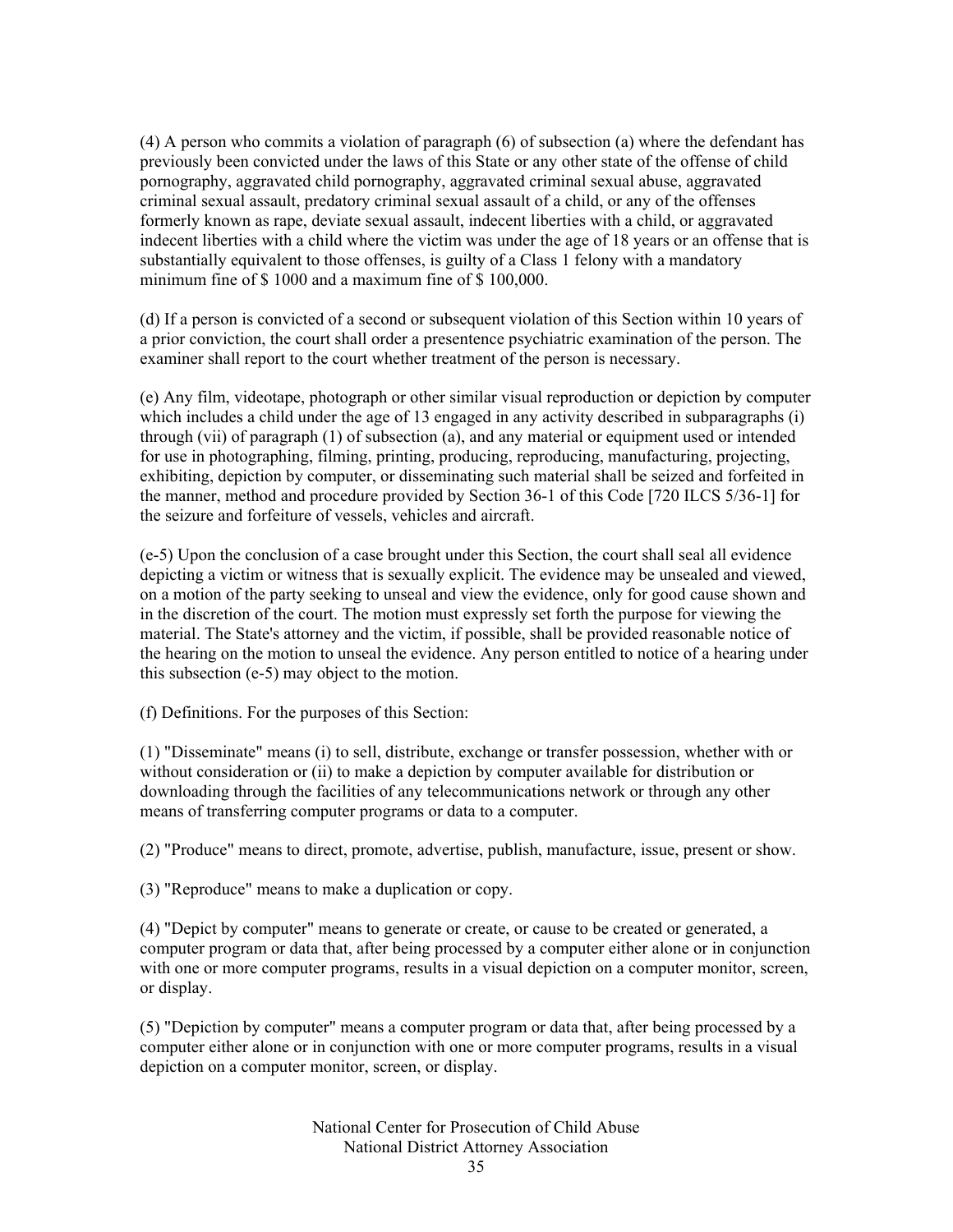<span id="page-35-0"></span>(6) "Computer", "computer program", and "data" have the meanings ascribed to them in Section 16D-2 of this Code [720 ILCS 5/16D-2].

(7) For the purposes of this Section, "child" means a person, either in part or in total, under the age of 13, regardless of the method by which the film, videotape, photograph, or other similar visual medium or reproduction or depiction by computer is created, adopted, or modified to appear as such.

(8) "Sexual penetration" and "sexual conduct" have the meanings ascribed to them in Section 12- 12 of this Code [720 ILCS 5/12-12].

(g) When a charge of aggravated child pornography is brought, the age of the child is an element of the offense to be resolved by the trier of fact as either exceeding or not exceeding the age in question. The trier of fact can rely on its own everyday observations and common experiences in making this determination.

## **INDIANA**

#### **Ind. Code Ann. § 35-42-4-4 (2009). Child exploitation.**

(a) As used in this section:

"Disseminate" means to transfer possession for free or for a consideration.

"Matter" has the same meaning as in IC 35-49-1-3.

"Performance" has the same meaning as in IC 35-49-1-7.

 "Sexual conduct" means sexual intercourse, deviate sexual conduct, exhibition of the uncovered genitals intended to satisfy or arouse the sexual desires of any person, sadomasochistic abuse, sexual intercourse or deviate sexual conduct with an animal, or any fondling or touching of a child by another person or of another person by a child intended to arouse or satisfy the sexual desires of either the child or the other person.

(b) A person who knowingly or intentionally:

 (1) manages, produces, sponsors, presents, exhibits, photographs, films, videotapes, or creates a digitized image of any performance or incident that includes sexual conduct by a child under eighteen (18) years of age;

 (2) disseminates, exhibits to another person, offers to disseminate or exhibit to another person, or sends or brings into Indiana for dissemination or exhibition matter that depicts or describes sexual conduct by a child under eighteen (18) years of age; or

 (3) makes available to another person a computer, knowing that the computer's fixed drive or peripheral device contains matter that depicts or describes sexual conduct by a child less than eighteen (18) years of age;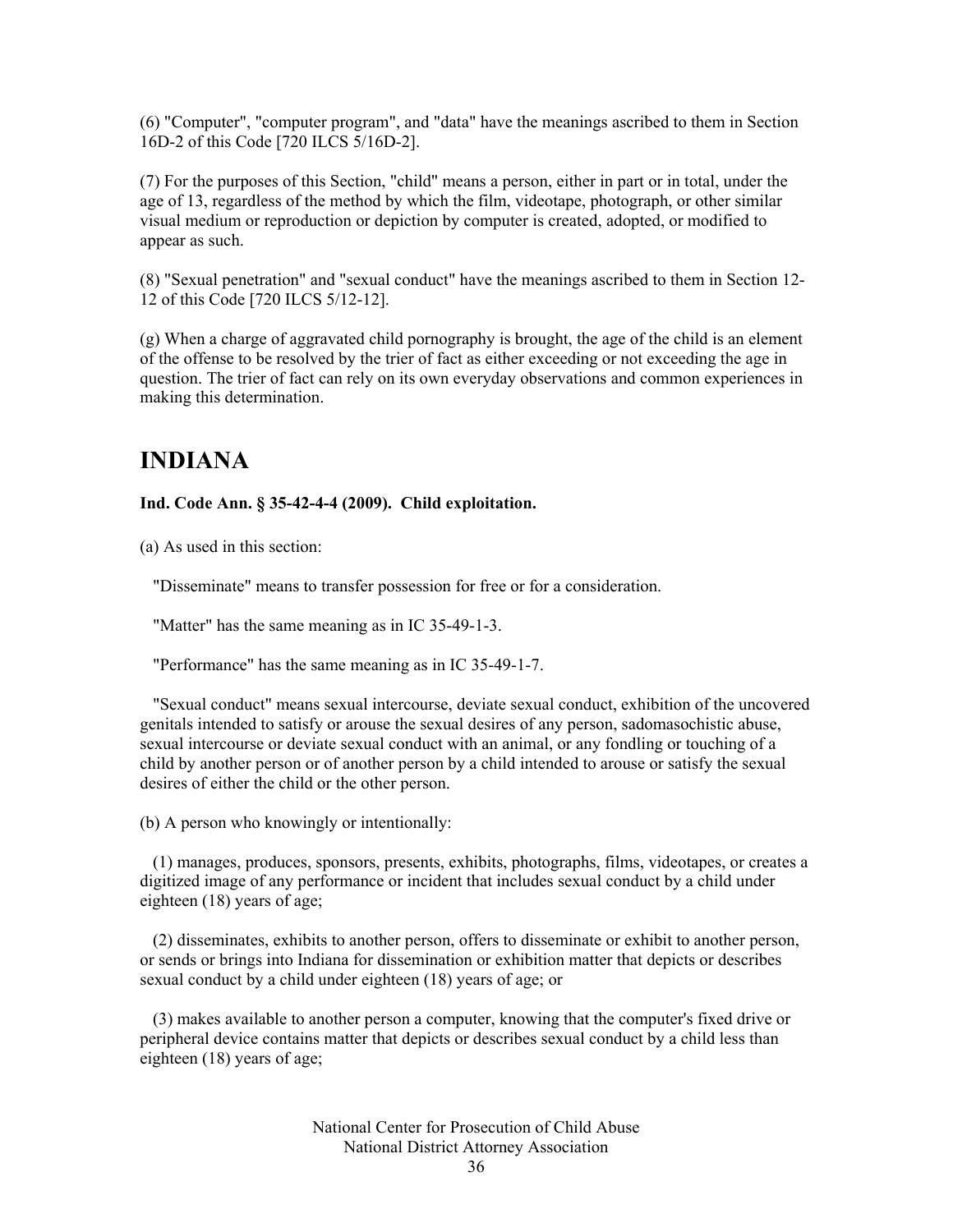commits child exploitation, a Class C felony.

- (c) A person who knowingly or intentionally possesses:
	- (1) a picture;
	- (2) a drawing;
	- (3) a photograph;
	- (4) a negative image;
	- (5) undeveloped film;
	- (6) a motion picture;
	- (7) a videotape;
	- (8) a digitized image; or
	- (9) any pictorial representation;

 that depicts or describes sexual conduct by a child who the person knows is less than sixteen (16) years of age or who appears to be less than sixteen (16) years of age, and that lacks serious literary, artistic, political, or scientific value commits possession of child pornography, a Class D felony.

(d) Subsections (b) and (c) do not apply to a bona fide school, museum, or public library that qualifies for certain property tax exemptions under IC 6-1.1-10, or to an employee of such a school, museum, or public library acting within the scope of the employee's employment when the possession of the listed materials is for legitimate scientific or educational purposes.

### **Ind. Code Ann. § 35-42-4-4 (2010) Activities related to obscene performance.**

A person who knowingly or intentionally engages in, participates in, manages, produces, sponsors, presents, exhibits, photographs, films, or videotapes any obscene performance commits a Class A misdemeanor. However, the offense is a Class D felony if the obscene performance depicts or describes sexual conduct involving any person who is or appears to be under sixteen (16) years of age.

### IOWA

### **Iowa Code § 728.1 (2008). Definitions.**

As used in this chapter, unless the context otherwise requires:

1. "Disseminate" means to transfer possession, with or without consideration.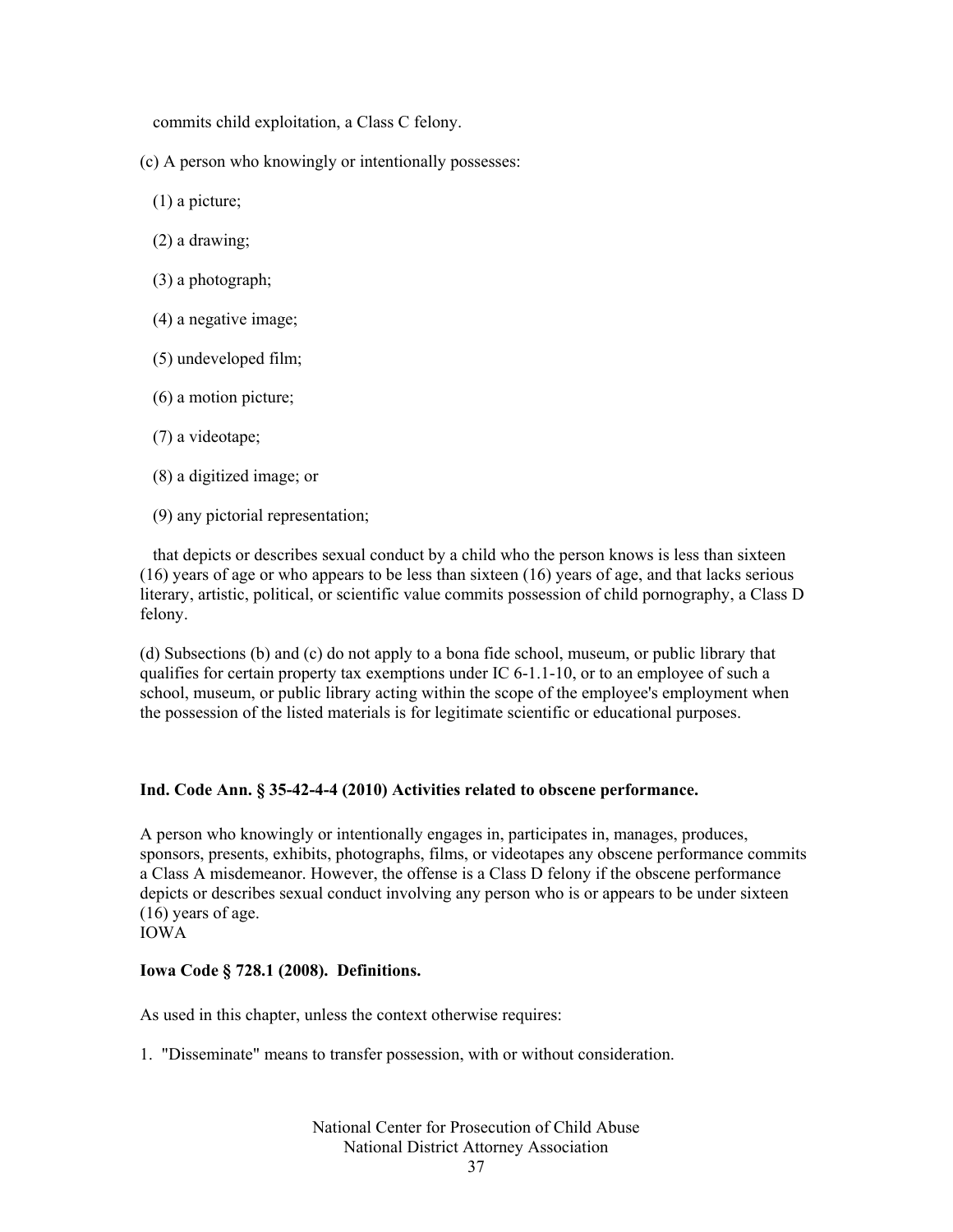2. "Knowingly" means being aware of the character of the matter.

3. "Material" means any book, magazine, newspaper or other printed or written material or any picture, drawing, photograph, motion picture, or other pictorial representation or any statue or other figure, or any recording, transcription or mechanical, chemical or electrical reproduction or any other articles, equipment, machines or materials.

4. "Minor" means any person under the age of eighteen.

5. "Obscene material" is any material depicting or describing the genitals, sex acts, masturbation, excretory functions or sadomasochistic abuse which the average person, taking the material as a whole and applying contemporary community standards with respect to what is suitable material for minors, would find appeals to the prurient interest and is patently offensive; and the material, taken as a whole, lacks serious literary, scientific, political or artistic value.

6. "Place of business" means the premises of a business required to obtain a sales tax permit pursuant to chapter 423, the premises of a nonprofit or not-for-profit organization, and the premises of an establishment which is open to the public at large or where entrance is limited by a cover charge or membership requirement.

7. Unless otherwise provided, "prohibited sexual act" means any of the following:

a. A sex act as defined in section 702.17.

b. An act of bestiality involving a minor.

c. Fondling or touching the pubes or genitals of a minor.

d. Fondling or touching the pubes or genitals of a person by a minor.

e. Sadomasochistic abuse of a minor for the purpose of arousing or satisfying the sexual desires of a person who may view a depiction of the abuse.

f. Sadomasochistic abuse of a person by a minor for the purpose of arousing or satisfying the sexual desires of a person who may view a depiction of the abuse.

g. Nudity of a minor for the purpose of arousing or satisfying the sexual desires of a person who may view a depiction of the nude minor.

8. "Promote" means to procure, manufacture, issue, sell, give, provide, lend, mail, deliver, transfer, transmute, transmit, publish, distribute, circulate, disseminate, present, exhibit, or advertise, or to offer or agree to do any of these acts.

9. "Sadomasochistic abuse" means the infliction of physical or mental pain upon a person or the condition of a person being fettered, bound or otherwise physically restrained.

10. "Sex act" means any sexual contact, actual or simulated, either natural or deviate, between two or more persons, or between a person and an animal, by penetration of the penis into the vagina or anus, or by contact between the mouth or tongue and genitalia or anus, or by contact between a finger of one person and the genitalia of another person or by use of artificial sexual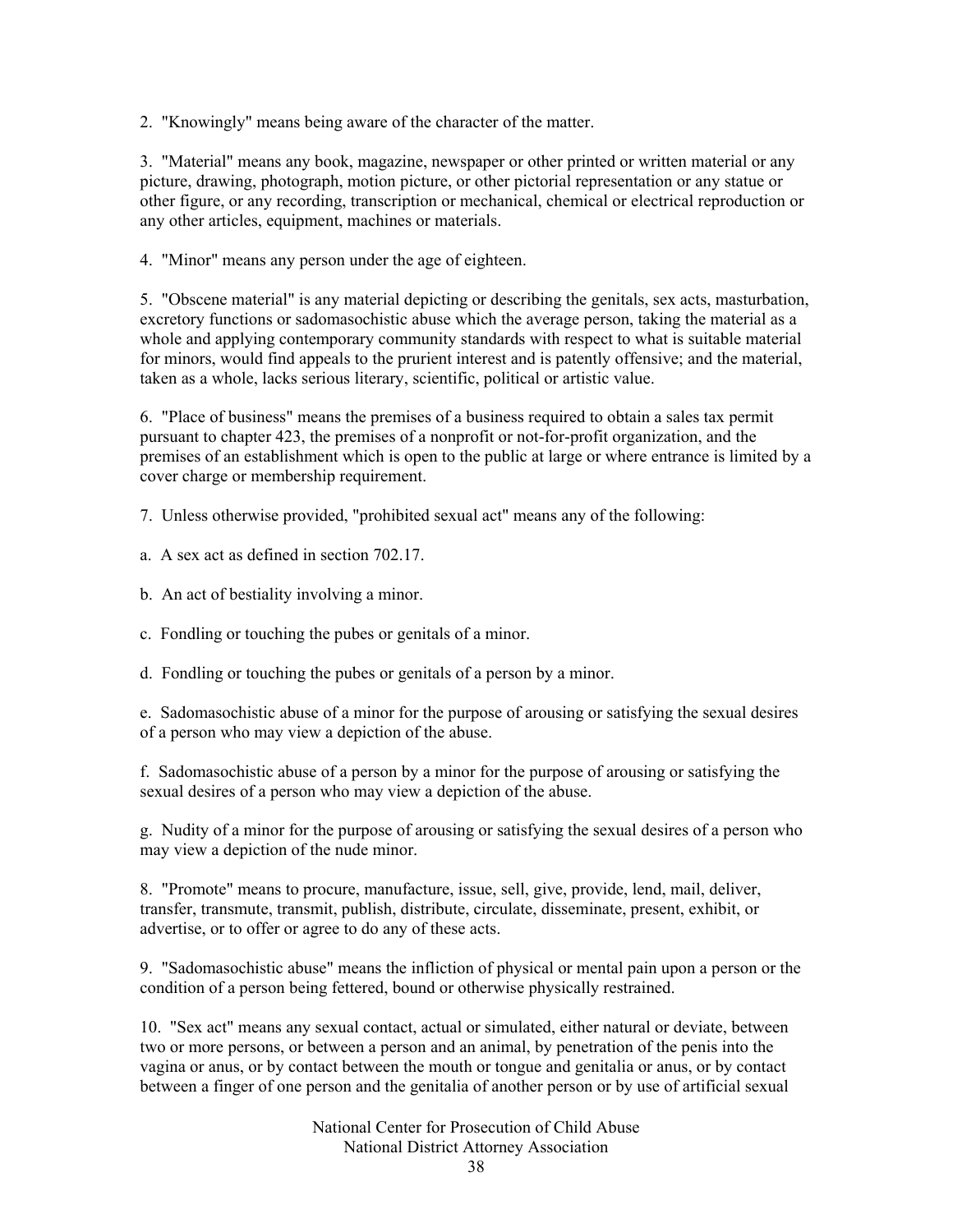organs or substitutes therefor in contact with the genitalia or anus.

### **Iowa Code § 728.12 (2010). Sexual exploitation of a minor.**

1. It shall be unlawful to employ, use, persuade, induce, entice, coerce, solicit, knowingly permit, or otherwise cause or attempt to cause a minor to engage in a prohibited sexual act or in the simulation of a prohibited sexual act. A person must know, or have reason to know, or intend that the act or simulated act may be photographed, filmed, or otherwise preserved in a negative, slide, book, magazine, computer, computer disk, or other print or visual medium, or be preserved in an electronic, magnetic, or optical storage system, or in any other type of storage system. A person who commits a violation of this subsection commits a class "C" felony. Notwithstanding section 902.9, the court may assess a fine of not more than fifty thousand dollars for each offense under this subsection in addition to imposing any other authorized sentence.

2. It shall be unlawful to knowingly promote any material visually depicting a live performance of a minor engaging in a prohibited sexual act or in the simulation of a prohibited sexual act. A person who commits a violation of this subsection commits a class "D" felony. Notwithstanding section 902.9, the court may assess a fine of not more than twenty-five thousand dollars for each offense under this subsection in addition to imposing any other authorized sentence.

3. It shall be unlawful to knowingly purchase or possess a negative, slide, book, magazine, computer, computer disk, or other print or visual medium, or an electronic, magnetic, or optical storage system, or any other type of storage system which depicts a minor engaging in a prohibited sexual act or the simulation of a prohibited sexual act. A person who commits a violation of this subsection commits an aggravated misdemeanor for a first offense and a class "D" felony for a second or subsequent offense. For purposes of this subsection, an offense is considered a second or subsequent offense if, prior to the person's having been convicted under this subsection, any of the following apply:

a. The person has a prior conviction or deferred judgment under this subsection.

b. The person has a prior conviction, deferred judgment, or the equivalent of a deferred judgment in another jurisdiction for an offense substantially similar to the offense defined in this subsection. The court shall judicially notice the statutes of other states that define offenses substantially similar to the offense defined in this subsection and that therefore can be considered corresponding statutes.

4. This section does not apply to law enforcement officers, court personnel, licensed physicians, licensed psychologists, or attorneys in the performance of their official duties.

## **KANSAS**

**Kan. Stat. Ann. § 21-3516 (2009) Sexual exploitation of a child.** 

(a) Sexual exploitation of a child is:

(1) Except as provided in subsection (a)(5), employing, using, persuading, inducing, enticing or coercing a child under 18 years of age to engage in sexually explicit conduct for the purpose of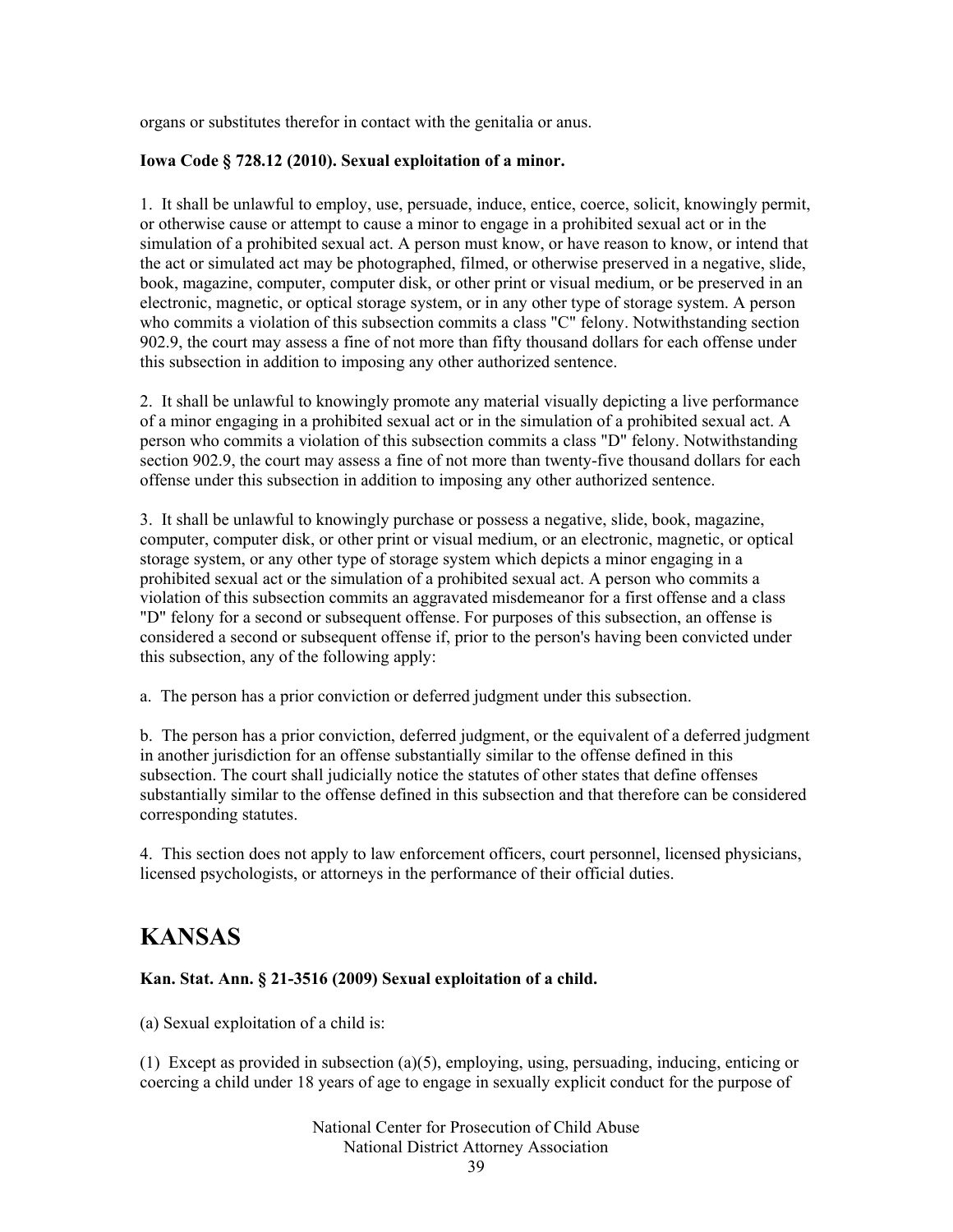promoting any performance;

(2) possessing any visual depiction, including any photograph, film, video picture, digital or computer generated image or picture, whether made or produced by electronic, mechanical or other means, where such visual depiction of a child under 18 years of age is shown or heard engaging in sexually explicit conduct with intent to arouse or satisfy the sexual desires or appeal to the prurient interest of the offender, the child or another;

(3) being a parent, guardian or other person having custody or control of a child under 18 years of age and knowingly permitting such child to engage in, or assist another to engage in, sexually explicit conduct for any purpose described in subsection  $(a)(1)$  or  $(2)$ ;

(4) except as provided in subsection (a)(6), promoting any performance that includes sexually explicit conduct by a child under 18 years of age, knowing the character and content of the performance;

(5) employing, using, persuading, inducing, enticing or coercing a child under 14 years of age to engage in sexually explicit conduct for the purpose of promoting any performance; or

(6) promoting any performance that includes sexually explicit conduct by a child under 14 years of age, knowing the character and content of the performance.

(b) As used in this section:

(1) "Sexually explicit conduct" means actual or simulated: Exhibition in the nude; sexual intercourse or sodomy, including genital-genital, oral-genital, anal-genital or oral-anal contact, whether between persons of the same or opposite sex; masturbation; sado-masochistic abuse for the purpose of sexual stimulation; or lewd exhibition of the genitals, female breasts or pubic area of any person.

(2) "Promoting" means procuring, selling, providing, lending, mailing, delivering, transferring, transmitting, distributing, circulating, disseminating, presenting, producing, directing, manufacturing, issuing, publishing, displaying, exhibiting or advertising:

(A) For pecuniary profit; or

(B) with intent to arouse or gratify the sexual desire or appeal to the prurient interest of the offender, the child or another.

(3) "Performance" means any film, photograph, negative, slide, book, magazine or other printed or visual medium, any audio tape recording or any photocopy, video tape, video laser disk, computer hardware, software, floppy disk or any other computer related equipment or computer generated image that contains or incorporates in any manner any film, photograph, negative, photocopy, video tape or video laser disk or any play or other live presentation.

(4) "Nude" means any state of undress in which the human genitals, pubic region, buttock or female breast, at a point below the top of the areola, is less than completely and opaquely covered.

(c) Except as provided further, sexual exploitation of a child is a severity level 5, person felony.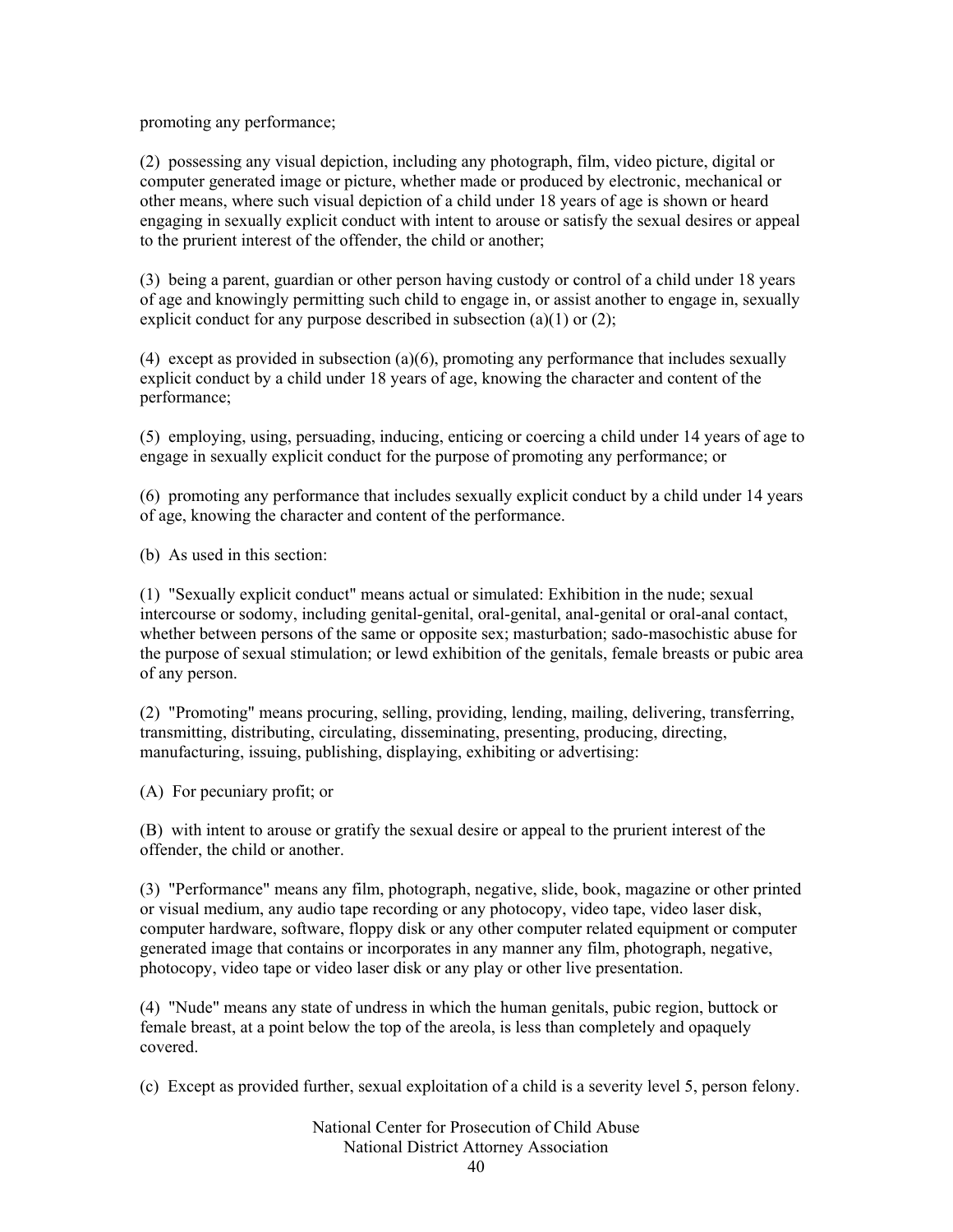Sexual exploitation of a child as described in subsection (a)(5) or (a)(6) when the offender is 18 years of age or older is an off-grid person felony.

(d) This section shall be part of and supplemental to the Kansas criminal code.

## **KENTUCKY**

### **Ky. Rev. Stat. Ann. § 531.300 (2010). Definitions for KRS 531.080 and 531.310 to 531.370.**

As used in KRS 531.080 and 531.310 to 531.370:

(1) "Distribute" means to transfer possession of, whether with or without consideration;

 (2) "Matter" means any book, magazine, newspaper, or other printed or written material or any picture, drawing, photograph, motion picture, or other pictorial representation or any statue or other figure, or any recording transcription or mechanical, chemical or electrical reproduction or any other articles, equipment, machines, or materials;

 (3) "Obscene" means the predominate appeal of the matter taken as a whole is to a prurient interest in sexual conduct involving minors;

(4) "Sexual conduct by a minor" means:

 (a) Acts of masturbation, homosexuality, lesbianism, beastiality, sexual intercourse, or deviant sexual intercourse, actual or simulated;

(b) Physical contact with, or willful or intentional exhibition of the genitals;

(c) Flagellation or excretion for the purpose of sexual stimulation or gratification; or

 (d) The exposure, in an obscene manner, of the unclothed or apparently unclothed human male or female genitals, pubic area or buttocks, or the female breast, whether or not subsequently obscured by a mark placed thereon, or otherwise altered, in any resulting motion picture, photograph or other visual representation, exclusive of exposure portrayed in matter of a private, family nature not intended for distribution outside the family;

 (5) "Performance" means any play, motion picture, photograph or dance. Performance also means any other visual representation exhibited before an audience;

 (6) "Sexual performance" means any performance or part thereof which includes sexual conduct by a minor; and

 (7) "Promote" means to prepare, publish, print, procure or manufacture, or to offer or agree to do the same.

### **Ky. Rev. Stat. Ann. § 531.320 (2010). Promoting a sexual performance by a minor.**

(1) A person is guilty of promoting a sexual performance by a minor when, knowing the character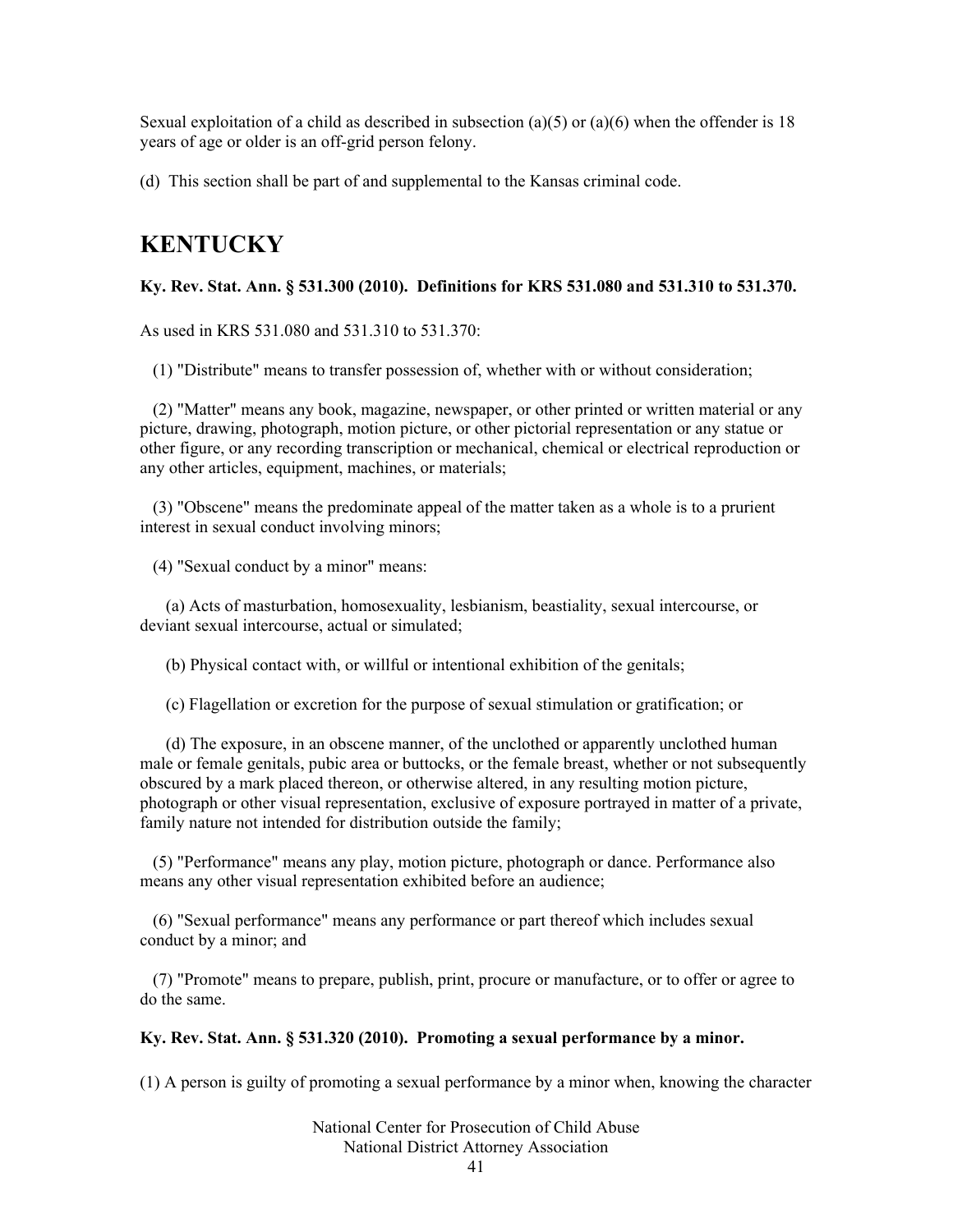and content thereof, he produces, directs or promotes any performance which includes sexual conduct by a minor.

(2) Promoting a sexual performance by a minor is:

 (a) A Class C felony if the minor involved in the sexual performance is less than eighteen (18) years old at the time the minor engages in the prohibited activity;

 (b) A Class B felony if the minor involved in the sexual performance is less than sixteen (16) years old at the time the minor engages in the prohibited activity; and

 (c) A Class A felony if the minor involved in the sexual performance incurs physical injury thereby.

## **LOUISIANA**

### **La. Rev. Stat. Ann. § 14:81.1 (2010). Pornography involving juveniles**

A. Pornography involving juveniles is any of the following:

 (1) The photographing, videotaping, filming, or otherwise reproducing visually of any sexual performance involving a child under the age of seventeen.

 (2) The solicitation, promotion, or coercion of any child under the age of seventeen for the purpose of photographing, videotaping, filming, or otherwise reproducing visually any sexual performance involving a child under the age of seventeen.

 (3) The intentional possession, sale, distribution, or possession with intent to sell or distribute of any photographs, films, videotapes, or other visual reproductions of any sexual performance involving a child under the age of seventeen.

 (4) The consent of a parent, legal guardian, or custodian of a child under the age of seventeen for the purpose of photographing, videotaping, filming, or otherwise reproducing visually any sexual performance involving the child.

B. For purposes of this Section the following definitions shall apply:

 (1) "Sexual performance" means any performance or part thereof that includes sexual conduct involving a child under the age of seventeen.

 (2) "Performance" means any play, motion picture, photograph, dance, or other visual presentation.

 (3) "Sexual conduct" means actual or simulated sexual intercourse, deviate sexual intercourse, sexual bestiality, masturbation, sadomasochistic abuse, or lewd exhibition of the genitals.

 (4) "Promote" means to procure, manufacture, issue, sell, give, provide, lend, mail, deliver, transfer, transmute, publish, distribute, circulate, disseminate, prevent, exhibit, or advertise, or to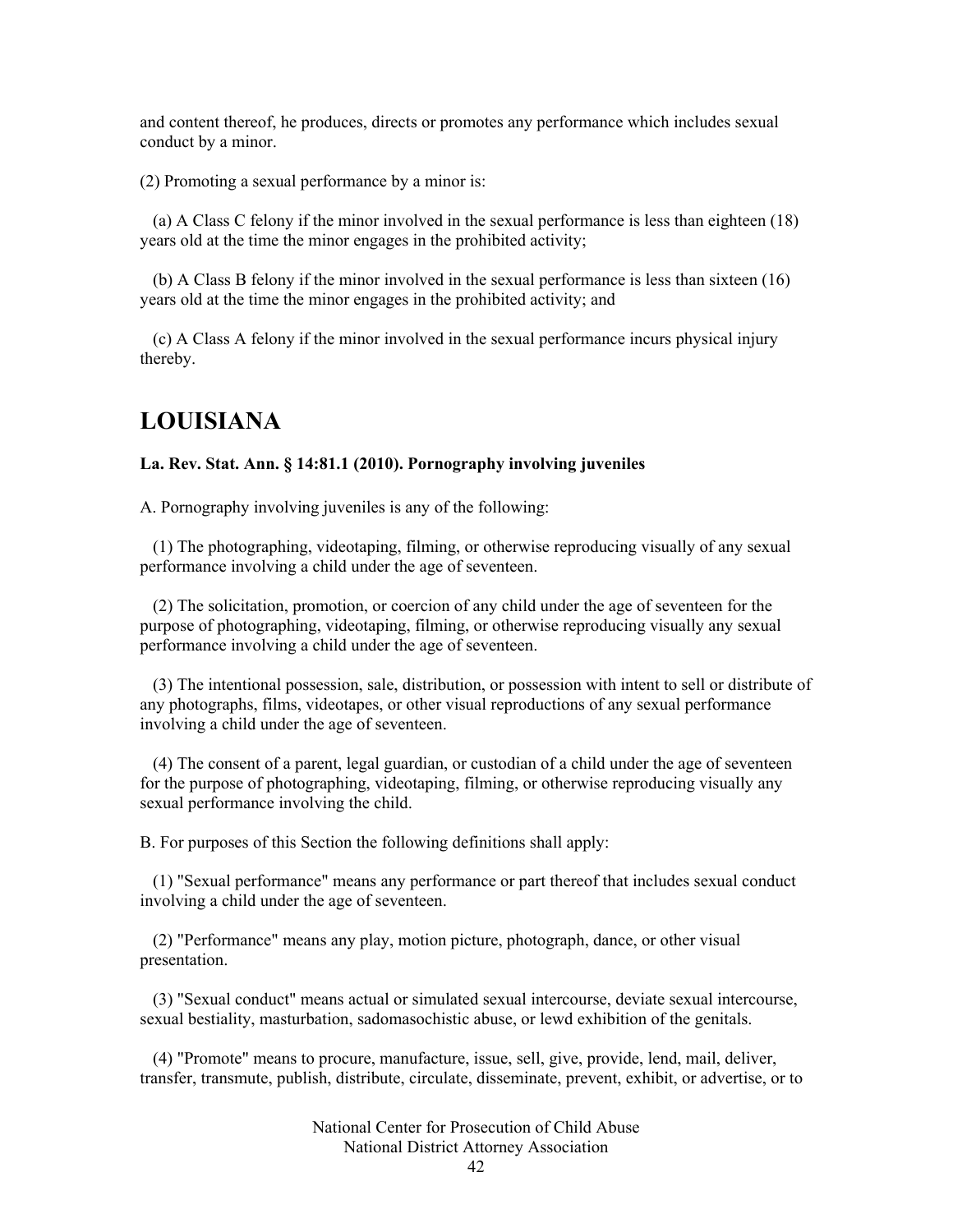offer or agree to do the same.

C. Possession of three or more of the same photographs, films, videotapes, or other visual reproductions shall be prima facie evidence of intent to sell or distribute.

D. Lack of knowledge of the juvenile's age shall not be a defense.

E. (1) Whoever commits the crime of pornography involving juveniles shall be fined not more than ten thousand dollars and be imprisoned at hard labor for not less than two years or more than ten years, without benefit of parole, probation, or suspension of sentence.

 (2) Whoever commits the crime of pornography involving juveniles by violating the provisions of Paragraph  $(A)(2)$  of this Section on a victim under the age of thirteen years when the offender is seventeen years of age or older shall be punished by imprisonment at hard labor for not less than twenty-five years nor more than ninety-nine years. At least twenty-five years of the sentence imposed shall be served without benefit of parole, probation, or suspension of sentence.

 (3) Upon completion of the term of imprisonment imposed in accordance with Paragraph (2) of this Subsection, the offender shall be monitored by the Department of Public Safety and Corrections through the use of electronic monitoring equipment for the remainder of his natural life.

 (4) Unless it is determined by the Department of Public Safety and Corrections, pursuant to rules adopted in accordance with the provisions of this Subsection, that a sexual offender is unable to pay all or any portion of such costs, each sexual offender to be electronically monitored shall pay the cost of such monitoring.

 (5) The costs attributable to the electronic monitoring of an offender who has been determined unable to pay shall be borne by the department if, and only to the degree that sufficient funds are made available for such purpose whether by appropriation of state funds or from any other source.

 (6) The Department of Public Safety and Corrections shall develop, adopt, and promulgate rules in the manner provided in the Administrative Procedure Act, that provide for the payment of such costs. Such rules shall contain specific guidelines which shall be used to determine the ability of the offender to pay the required costs and shall establish the reasonable costs to be charged. Such rules may provide for a sliding scale of payment so that an offender who is able to pay a portion, but not all, of such costs may be required to pay such portion.

F. Any evidence of pornography involving a child under the age of seventeen shall be contraband. Such contraband shall be seized in accordance with law and shall be disposed of in accordance with R.S.  $46:1845$ .

G. In prosecutions for violations of this Section, the trier of fact may determine, utilizing the following factors, whether or not the person displayed or depicted in any photograph, videotape, film, or other video reproduction introduced in evidence was under the age of seventeen years at the time of filming or recording:

(1) The general body growth, bone structure, and bone development of the person.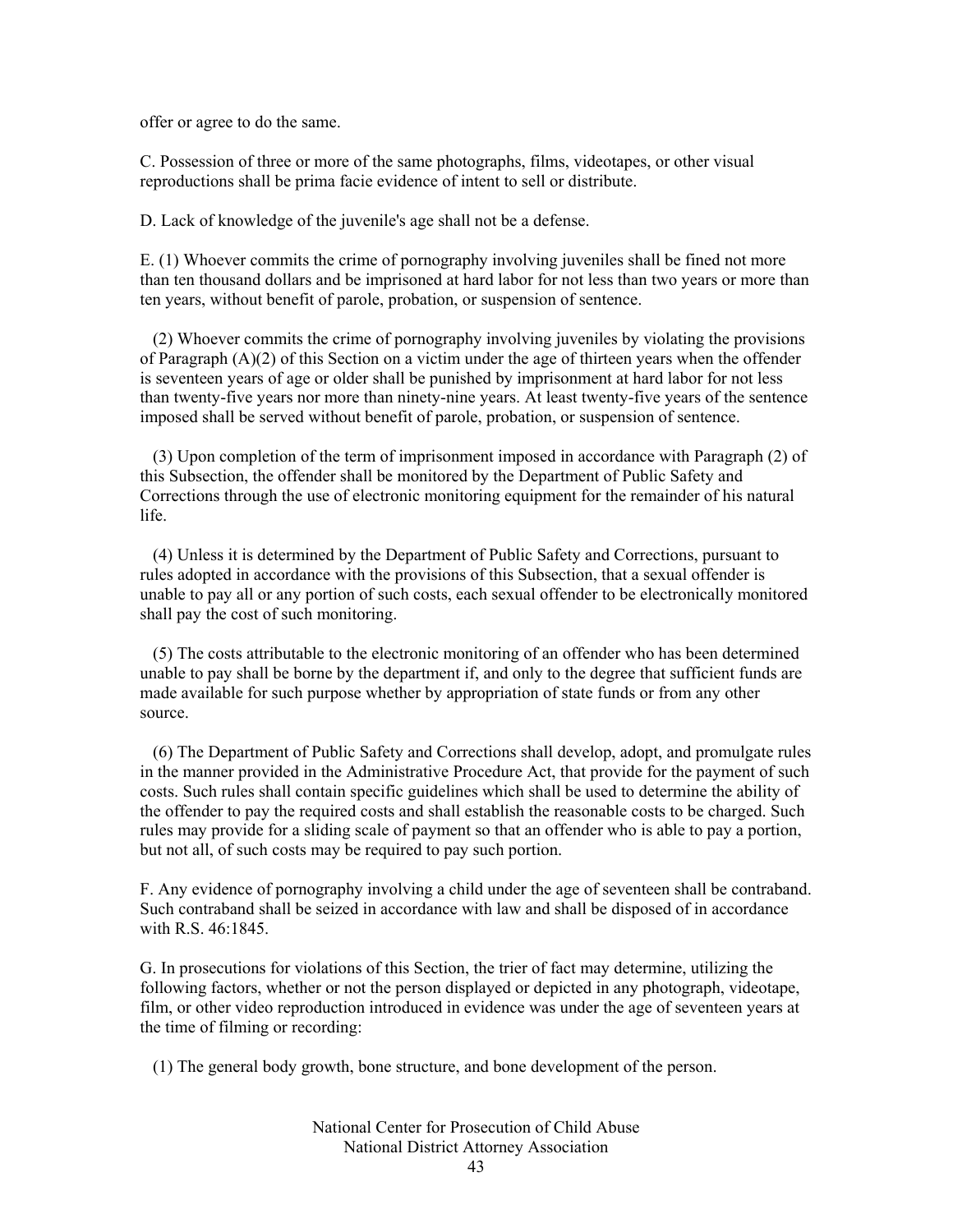(2) The development of pubic or body hair on the person.

(3) The development of the person's sexual organs.

 (4) The context in which the person is placed or the age attributed to the person in any accompanying video, printed, or text material.

 (5) Available expert testimony and opinion as to the chronological age or degree of physical or mental maturity or development of the person.

 (6) Such other information, factors, and evidence available to the trier of fact which the court determines is probative and reasonably reliable.

### **MAINE**

**Me. Rev. Stat. Ann. tit. 17-A, § 282 (2009) Sexual exploitation of a minor.** 

1. A person is guilty of sexual exploitation of a minor if:

 A. Knowing or intending that the conduct will be photographed, the person intentionally or knowingly employs, solicits, entices, persuades, uses or compels another person, not that person's spouse, who is in fact a minor, to engage in sexually explicit conduct. Violation of this paragraph is a Class B crime;

 B. The person violates paragraph A and, at the time of the offense, the person has one or more prior convictions under this section or for engaging in substantially similar conduct to that contained in this section in another jurisdiction. Violation of this paragraph is a Class A crime;

 C. The person violates paragraph A and the minor has not in fact attained 12 years of age. Violation of this paragraph is a Class A crime;

 D. Being a parent, legal guardian or other person having care or custody of another person who is in fact a minor, that person knowingly or intentionally permits that minor to engage in sexually explicit conduct, knowing or intending that the conduct will be photographed. Violation of this paragraph is a Class B crime;

 E. The person violates paragraph D and, at the time of the offense, the person has one or more prior convictions under this section or for engaging in substantially similar conduct to that contained in this section in another jurisdiction. Violation of this paragraph is a Class A crime; or

F. The person violates paragraph D and the minor has not in fact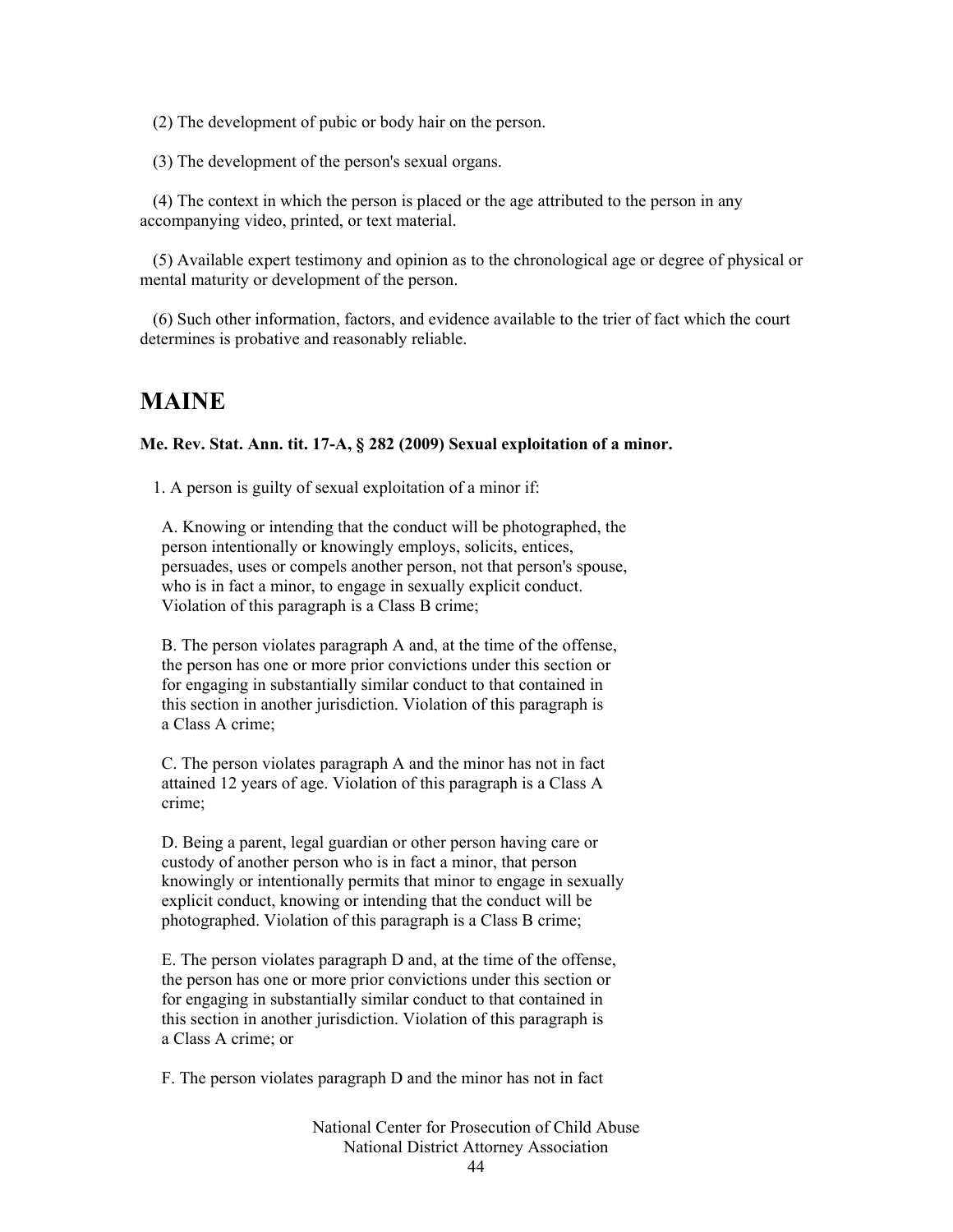attained 12 years of age. Violation of this paragraph is a Class A crime.

 2. The following mandatory minimum terms of imprisonment apply to sexual exploitation of a minor.

 A. A court shall impose upon a person convicted under subsection 1, paragraph A or D a sentencing alternative involving a term of imprisonment of at least 5 years.

 B. A court shall impose upon a person convicted under subsection 1, paragraph B or E a sentencing alternative involving a term of imprisonment of at least 10 years.

The court may not suspend a minimum term of imprisonment imposed under this section unless it sets forth in detail, in writing, the reasons for suspending the sentence. The court shall consider the nature and circumstances of the crime, the physical and mental well-being of the minor and the history and character of the defendant and may only suspend the minimum term if the court is of the opinion that the exceptional features of the case justify the imposition of another sentence. Section 9-A governs the use of prior convictions when determining a sentence.

## **MARYLAND**

**Md. Code Ann., Crim. Law § 11-207 (2010). Child pornography** 

(a) Prohibited. -- A person may not:

 (1) cause, induce, solicit, or knowingly allow a minor to engage as a subject in the production of obscene matter or a visual representation or performance that depicts a minor engaged as a subject in sadomasochistic abuse or sexual conduct;

 (2) photograph or film a minor engaging in an obscene act, sadomasochistic abuse, or sexual conduct;

 (3) use a computer to depict or describe a minor engaging in an obscene act, sadomasochistic abuse, or sexual conduct;

 (4) knowingly promote, distribute, or possess with the intent to distribute any matter, visual representation, or performance that depicts a minor engaged as a subject in sadomasochistic abuse or sexual conduct; or

 (5) use a computer to knowingly compile, enter, transmit, make, print, publish, reproduce, cause, allow, buy, sell, receive, exchange, or disseminate any notice, statement, advertisement, or minor's name, telephone number, place of residence, physical characteristics, or other descriptive or identifying information for the purpose of engaging in, facilitating, encouraging, offering, or soliciting unlawful sadomasochistic abuse or sexual conduct of or with a minor.

(b) Penalty. -- A person who violates this section is guilty of a felony and on conviction is subject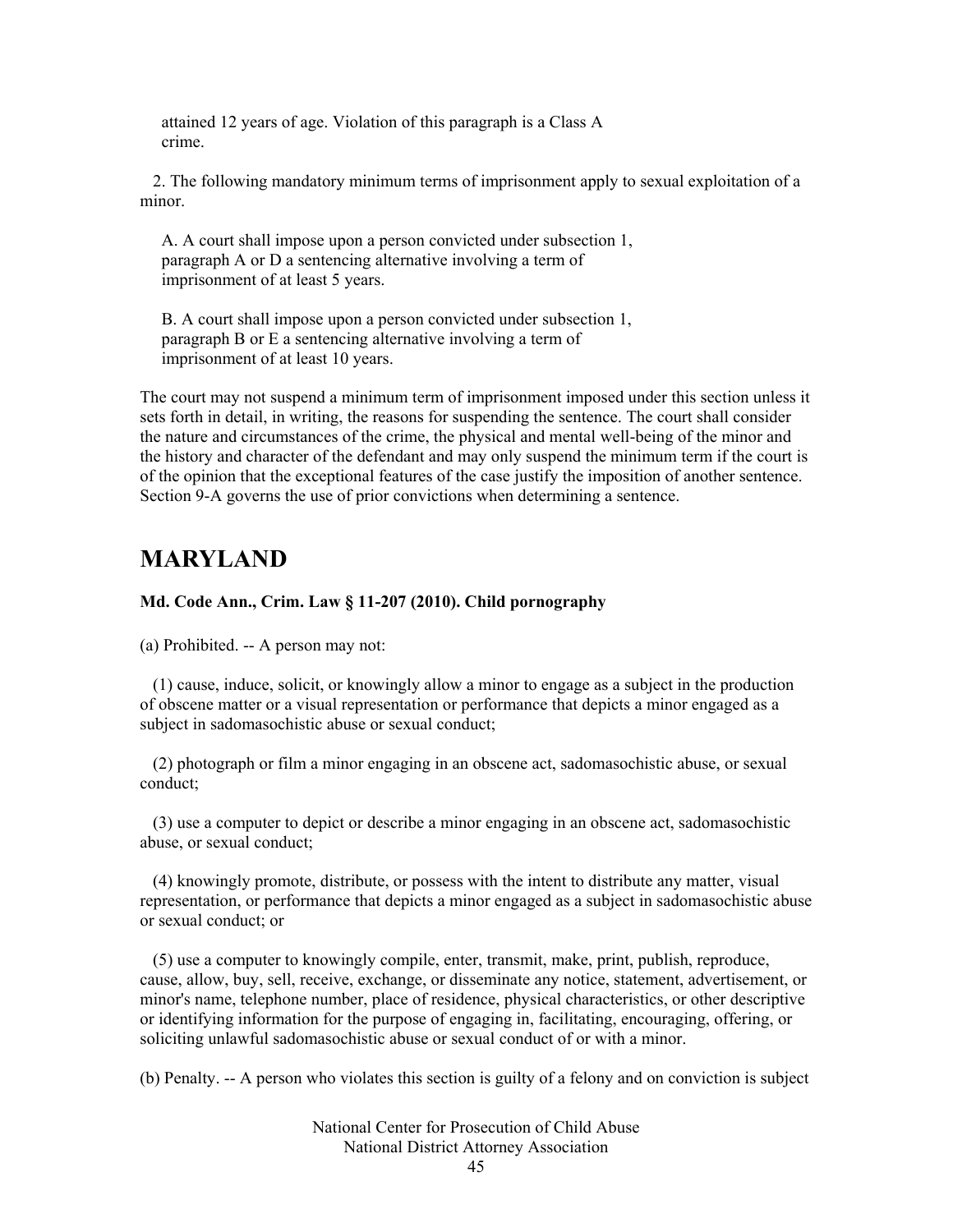to:

 (1) for a first violation, imprisonment not exceeding 10 years or a fine not exceeding \$ 25,000 or both; and

 (2) for each subsequent violation, imprisonment not exceeding 20 years or a fine not exceeding \$ 50,000 or both.

(c) Evidence. --

 (1) (i) This paragraph applies only if the minor's identity is unknown or the minor is outside the jurisdiction of the State.

 (ii) In an action brought under this section, the State is not required to identify or produce testimony from the minor who is depicted in the obscene matter or in any visual representation or performance that depicts the minor engaged as a subject in sadomasochistic abuse or sexual conduct.

 (2) The trier of fact may determine whether an individual who is depicted in an obscene matter, or any visual representation or performance as the subject in sadomasochistic abuse or sexual conduct, was a minor by:

(i) observation of the matter depicting the individual;

 (ii) oral testimony by a witness to the production of the matter, representation, or performance;

(iii) expert medical testimony; or

(iv) any other method authorized by an applicable provision of law or rule of evidence.

## **MASSACHUSETTS**

### **Mass. Ann. Laws ch. 272, § 29A (2010) Child Pornography; Enticement, Solicitation, Employment, Etc. of Children.**

(a) Whoever, either with knowledge that a person is a child under eighteen years of age or while in possession of such facts that he should have reason to know that such person is a child under eighteen years of age, and with lascivious intent, hires, coerces, solicits or entices, employs, procures, uses, causes, encourages, or knowingly permits such child to pose or be exhibited in a state of nudity, for the purpose of representation or reproduction in any visual material, shall be punished by imprisonment in the state prison for a term of not less than ten nor more than twenty years, or by a fine of not less than ten thousand nor more than fifty thousand dollars, or by both such fine and imprisonment.

(b) Whoever, either with knowledge that a person is a child under eighteen years of age or while in possession of such facts that he should have reason to know that such person is a child under eighteen years of age, hires, coerces, solicits or entices, employs, procures, uses, causes,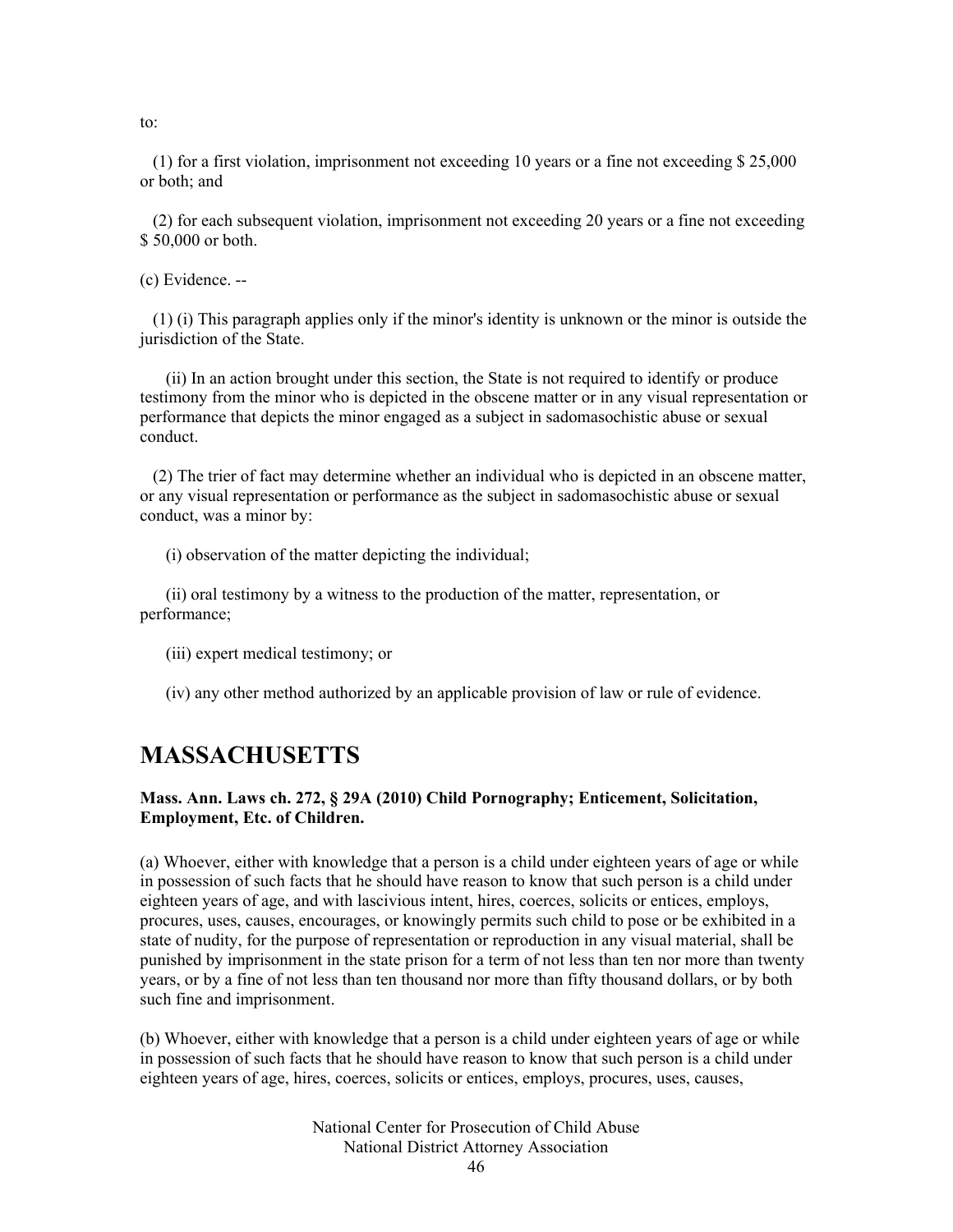encourages, or knowingly permits such child to participate or engage in any act that depicts, describes, or represents sexual conduct for the purpose of representation or reproduction in any visual material, or to engage in any live performance involving sexual conduct, shall be punished by imprisonment in the state prison for a term of not less than ten nor more than twenty years, or by a fine of not less than ten thousand nor more than fifty thousand dollars, or by both such fine and imprisonment.

(c) In a prosecution under this section, a minor shall be deemed incapable of consenting to any conduct of the defendant for which said defendant is being prosecuted.

(d) For the purposes of this section, the determination whether the person in any visual material prohibited hereunder is under eighteen years of age may be made by the personal testimony of such person, by the testimony of a person who produced, processed, published, printed or manufactured such visual material that the child therein was known to him to be under eighteen years of age, or by expert medical testimony as to the age of the person based upon the person's physical appearance, by inspection of the visual material, or by any other method authorized by any general or special law or by any applicable rule of evidence.

## **MICHIGAN**

**Mich. Comp. Laws Serv. § 750.145c (2010). Definitions; child sexually abusive activity or material; penalties; possession of child sexually abusive material; expert testimony; defenses; acts of commercial film or photographic print processor; report to law enforcement agency by computer technician; applicability and uniformity of section; enactment or enforcement of ordinances, rules, or regulations prohibited.** 

Sec. 145c. (1) As used in this section:

 (a) "Appears to include a child" means that the depiction appears to include, or conveys the impression that it includes, a person who is less than 18 years of age, and the depiction meets either of the following conditions:

(i) It was created using a depiction of any part of an actual person under the age of 18.

 (ii) It was not created using a depiction of any part of an actual person under the age of 18, but all of the following apply to that depiction:

 (A)The average individual, applying contemporary community standards, would find the depiction, taken as a whole, appeals to the prurient interest.

 (B)The reasonable person would find the depiction, taken as a whole, lacks serious literary, artistic, political, or scientific value.

(C)The depiction depicts or describes a listed sexual act in a patently offensive way.

 (b) "Child" means a person who is less than 18 years of age, subject to the affirmative defense created in subsection (6) regarding persons emancipated by operation of law.

 (c) "Commercial film or photographic print processor" means a person or his or her employee who, for compensation, develops exposed photographic film into movie films, negatives, slides, or prints; makes prints from negatives or slides; or duplicates movie films or videotapes.

 (d) "Computer technician" means a person who installs, maintains, troubleshoots, upgrades, or repairs computer hardware, software, personal computer networks, or peripheral equipment.

 (e) "Contemporary community standards" means the customary limits of candor and decency in this state at or near the time of the alleged violation of this section.

(f) "Erotic fondling" means touching a person's clothed or unclothed genitals, pubic area,

National Center for Prosecution of Child Abuse

National District Attorney Association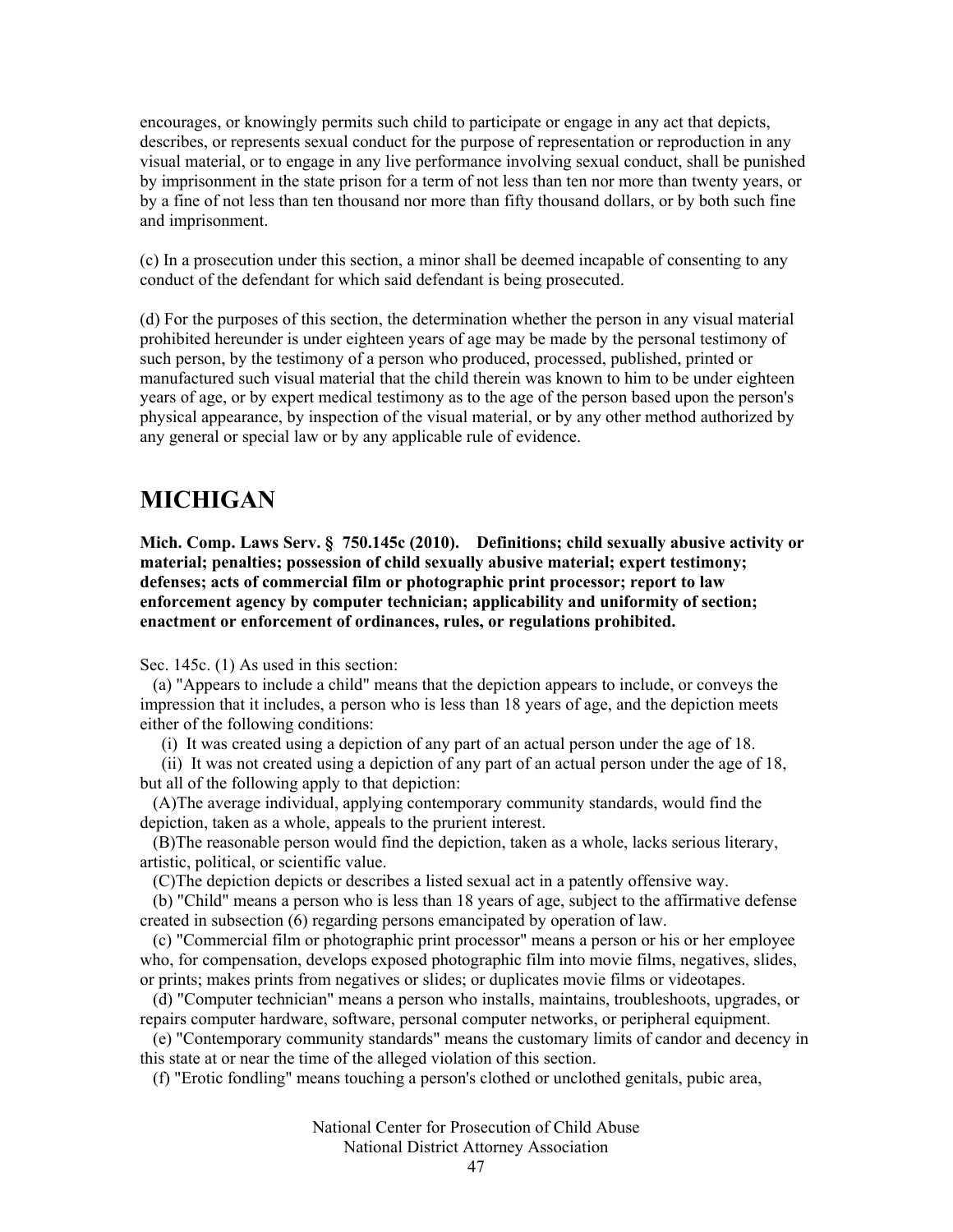buttocks, or, if the person is female, breasts, or if the person is a child, the developing or undeveloped breast area, for the purpose of real or simulated overt sexual gratification or stimulation of 1 or more of the persons involved. Erotic fondling does not include physical contact, even if affectionate, that is not for the purpose of real or simulated overt sexual gratification or stimulation of 1 or more of the persons involved.

 (g) "Erotic nudity" means the lascivious exhibition of the genital, pubic, or rectal area of any person. As used in this subdivision, "lascivious" means wanton, lewd, and lustful and tending to produce voluptuous or lewd emotions.

 (h) "Listed sexual act" means sexual intercourse, erotic fondling, sadomasochistic abuse, masturbation, passive sexual involvement, sexual excitement, or erotic nudity.

 (i) "Masturbation" means the real or simulated touching, rubbing, or otherwise stimulating of a person's own clothed or unclothed genitals, pubic area, buttocks, or, if the person is female, breasts, or if the person is a child, the developing or undeveloped breast area, either by manual manipulation or self-induced or with an artificial instrument, for the purpose of real or simulated overt sexual gratification or arousal of the person.

 (j) "Passive sexual involvement" means an act, real or simulated, that exposes another person to or draws another person's attention to an act of sexual intercourse, erotic fondling, sadomasochistic abuse, masturbation, sexual excitement, or erotic nudity because of viewing any of these acts or because of the proximity of the act to that person, for the purpose of real or simulated overt sexual gratification or stimulation of 1 or more of the persons involved.

(k) "Prurient interest" means a shameful or morbid interest in nudity, sex, or excretion.

(l) "Child sexually abusive activity" means a child engaging in a listed sexual act.

 (m) "Child sexually abusive material" means any depiction, whether made or produced by electronic, mechanical, or other means, including a developed or undeveloped photograph, picture, film, slide, video, electronic visual image, computer diskette, computer or computergenerated image, or picture, or sound recording which is of a child or appears to include a child engaging in a listed sexual act; a book, magazine, computer, computer storage device, or other visual or print or printable medium containing such a photograph, picture, film, slide, video, electronic visual image, computer, or computer-generated image, or picture, or sound recording; or any reproduction, copy, or print of such a photograph, picture, film, slide, video, electronic visual image, book, magazine, computer, or computer-generated image, or picture, other visual or print or printable medium, or sound recording.

(n) "Sadomasochistic abuse" means either of the following:

 (i) Flagellation or torture, real or simulated, for the purpose of real or simulated sexual stimulation or gratification, by or upon a person.

 (ii) The condition, real or simulated, of being fettered, bound, or otherwise physically restrained for sexual stimulation or gratification of a person.

 (o) "Sexual excitement" means the condition, real or simulated, of human male or female genitals in a state of real or simulated overt sexual stimulation or arousal.

 (p) "Sexual intercourse" means intercourse, real or simulated, whether genital-genital, oralgenital, anal-genital, or oral-anal, whether between persons of the same or opposite sex or between a human and an animal, or with an artificial genital.

 (2) A person who persuades, induces, entices, coerces, causes, or knowingly allows a child to engage in a child sexually abusive activity for the purpose of producing any child sexually abusive material, or a person who arranges for, produces, makes, or finances, or a person who attempts or prepares or conspires to arrange for, produce, make, or finance any child sexually abusive activity or child sexually abusive material is guilty of a felony, punishable by imprisonment for not more than 20 years, or a fine of not more than \$100,000.00, or both, if that person knows, has reason to know, or should reasonably be expected to know that the child is a child or that the child sexually abusive material includes a child or that the depiction constituting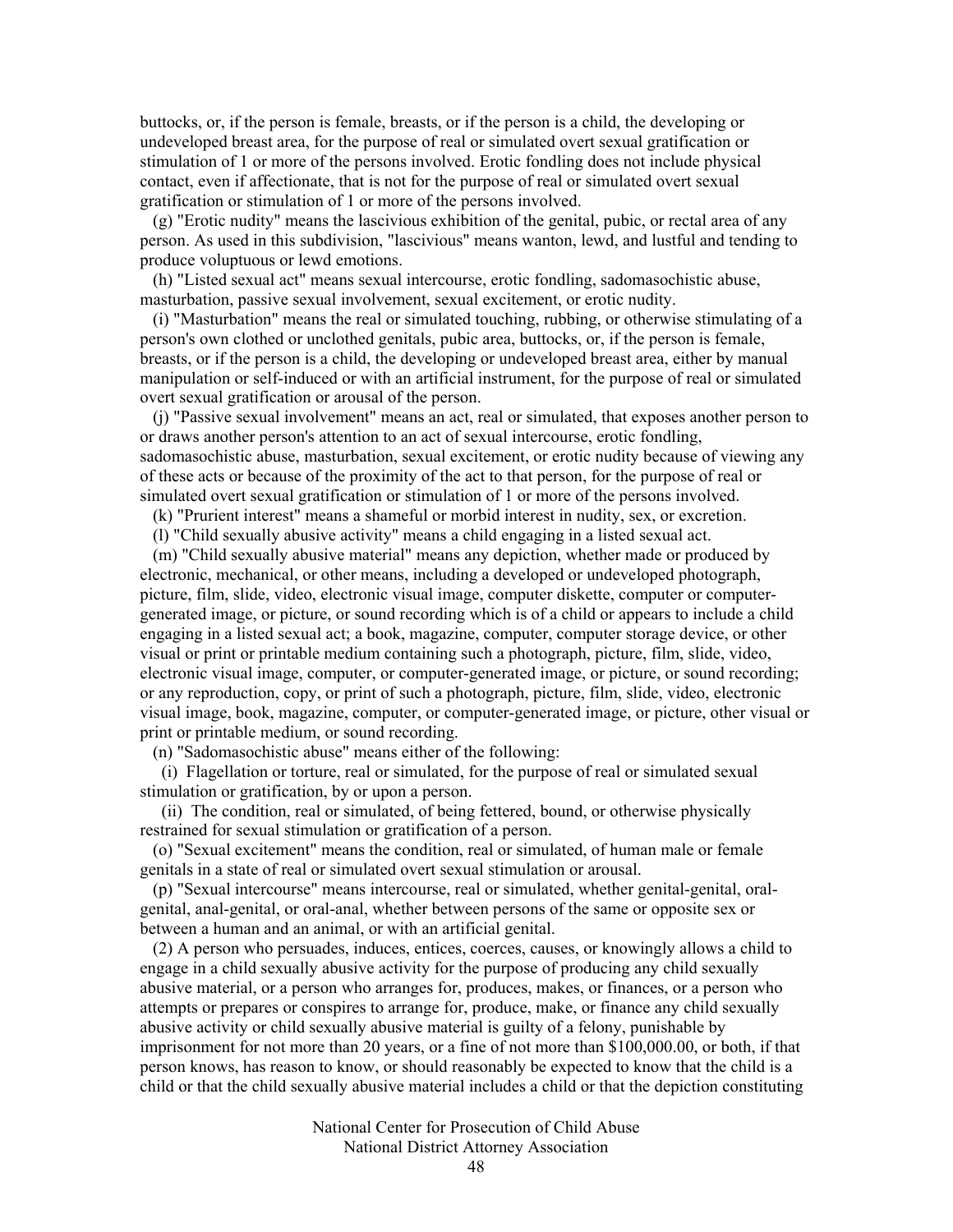the child sexually abusive material appears to include a child, or that person has not taken reasonable precautions to determine the age of the child.

 (3) A person who distributes or promotes, or finances the distribution or promotion of, or receives for the purpose of distributing or promoting, or conspires, attempts, or prepares to distribute, receive, finance, or promote any child sexually abusive material or child sexually abusive activity is guilty of a felony, punishable by imprisonment for not more than 7 years, or a fine of not more than \$50,000.00, or both, if that person knows, has reason to know, or should reasonably be expected to know that the child is a child or that the child sexually abusive material includes a child or that the depiction constituting the child sexually abusive material appears to include a child, or that person has not taken reasonable precautions to determine the age of the child. This subsection does not apply to the persons described in section 7 of 1984 PA 343, MCL 752.367.

 (4) A person who knowingly possesses any child sexually abusive material is guilty of a felony punishable by imprisonment for not more than 4 years or a fine of not more than \$10,000.00, or both, if that person knows, has reason to know, or should reasonably be expected to know the child is a child or that the child sexually abusive material includes a child or that the depiction constituting the child sexually abusive material appears to include a child, or that person has not taken reasonable precautions to determine the age of the child. This subsection does not apply to any of the following:

 (a) A person described in section 7 of 1984 PA 343, MCL 752.367, a commercial film or photographic print processor acting pursuant to subsection (8) , or a computer technician acting pursuant to subsection (9) .

(b) A police officer acting within the scope of his or her duties as a police officer.

 (c) An employee or contract agent of the department of social services acting within the scope of his or her duties as an employee or contract agent.

 (d) A judicial officer or judicial employee acting within the scope of his or her duties as a judicial officer or judicial employee.

 (e) A party or witness in a criminal or civil proceeding acting within the scope of that criminal or civil proceeding.

 (f) A physician, psychologist, limited license psychologist, professional counselor, or registered nurse licensed under the public health code, 1978 PA 368, MCL 333.1101 to 333.25211, acting within the scope of practice for which he or she is licensed.

 (g) A social worker registered in this state under article 15 of the public health code, 1978 PA 368, MCL 333.16101 to 333.18838, acting within the scope of practice for which he or she is registered.

 (5) Expert testimony as to the age of the child used in a child sexually abusive material or a child sexually abusive activity is admissible as evidence in court and may be a legitimate basis for determining age, if age is not otherwise proven.

 (6) It is an affirmative defense to a prosecution under this section that the alleged child is a person who is emancipated by operation of law under section 4(2) of 1968 PA 293, MCL 722.4, as proven by a preponderance of the evidence.

 (7) If a defendant in a prosecution under this section proposes to offer in his or her defense evidence to establish that a depiction that appears to include a child was not, in fact, created using a depiction of any part of an actual person under the age of 18, the defendant shall at the time of the arraignment on the information or within 15 days after arraignment but not less than 10 days before the trial of the case, or at such other time as the court directs, file and serve upon the prosecuting attorney of record a notice in writing of his or her intention to offer that defense. The notice shall contain, as particularly as is known to the defendant or the defendant's attorney, the names of witnesses to be called in behalf of the defendant to establish that defense. The defendant's notice shall include specific information as to the facts that establish that the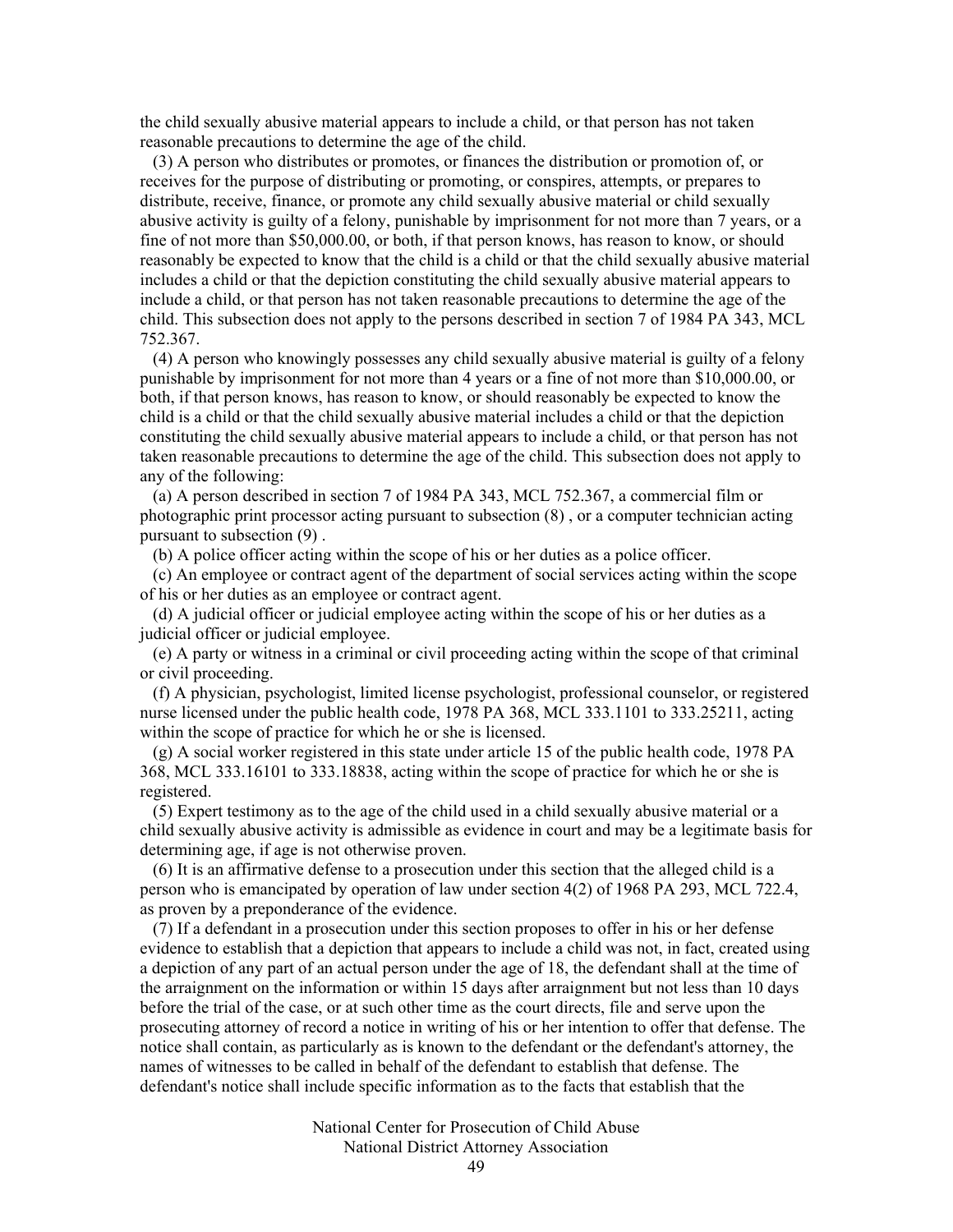depiction was not, in fact, created using a depiction of any part of an actual person under the age of 18. Failure to file a timely notice in conformance with this subsection precludes a defendant from offering this defense.

 (8) If a commercial film or photographic print processor reports to a law enforcement agency having jurisdiction his or her knowledge or observation, within the scope of his or her professional capacity or employment, of a film, photograph, movie film, videotape, negative, or slide depicting a person that the processor has reason to know or reason to believe is a child engaged in a listed sexual act; furnishes a copy of the film, photograph, movie film, videotape, negative, or slide to a law enforcement agency having jurisdiction ; or keeps the film, photograph, movie film, videotape, negative, or slide according to the law enforcement agency's instructions, both of the following shall apply:

 (a) The identity of the processor shall be confidential, subject to disclosure only with his or her consent or by judicial process.

 (b) If the processor acted in good faith, he or she shall be immune from civil liability that might otherwise be incurred by his or her actions. This immunity extends only to acts described in this subsection.

 (9) If a computer technician reports to a law enforcement agency having jurisdiction his or her knowledge or observation, within the scope of his or her professional capacity or employment, of an electronic visual image, computer-generated image or picture or sound recording depicting a person that the computer technician has reason to know or reason to believe is a child engaged in a listed sexual act; furnishes a copy of that image, picture, or sound recording to the law enforcement agency; or keeps the image, picture, or sound recording according to the law enforcement agency's instructions, both of the following shall apply:

 (a) The identity of the computer technician shall be confidential, subject to disclosure only with his or her consent or by judicial process.

 (b) If the computer technician acted in good faith, he or she shall be immune from civil liability that might otherwise be incurred by his or her actions. This immunity extends only to acts described in this subsection.

 (10) This section applies uniformly throughout the state and all political subdivisions and municipalities in the state.

 (11) A local municipality or political subdivision shall not enact ordinances, nor enforce existing ordinances, rules, or regulations governing child sexually abusive activity or child sexually abusive material as defined by this section.

### **MINNESOTA**

### **Minn. Stat. § 617.241 (2009). Obscene materials and performances; distribution and exhibition prohibited; penalty**

Subdivision 1. Definitions.

For purposes of this section, the following terms have the meanings given them:

(a) "Obscene" means that the work, taken as a whole, appeals to the prurient interest in sex and depicts or describes in a patently offensive manner sexual conduct and which, taken as a whole, does not have serious literary, artistic, political, or scientific value. In order to determine that a work is obscene, the trier of fact must find: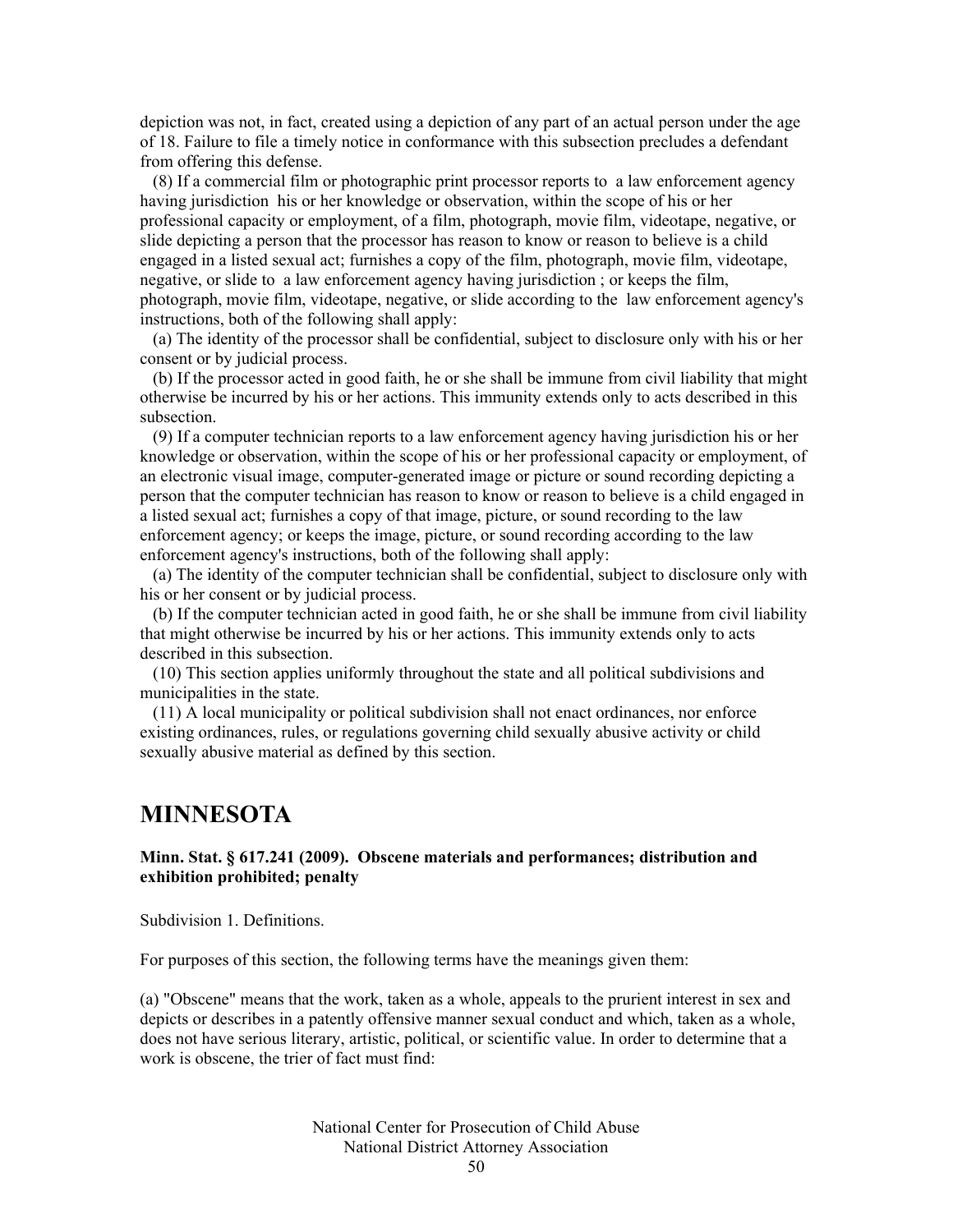(1) that the average person, applying contemporary community standards would find that the work, taken as a whole, appeals to the prurient interest in sex;

(2) that the work depicts sexual conduct specifically defined by paragraph (b) in a patently offensive manner; and

(3) that the work, taken as a whole, lacks serious literary, artistic, political, or scientific value.

(b) "Sexual conduct" means any of the following:

(1) An act of sexual intercourse, normal or perverted, actual or simulated, including genitalgenital, anal-genital, or oral-genital intercourse, whether between human beings or between a human being and an animal.

(2) Sadomasochistic abuse, meaning flagellation or torture by or upon a person who is nude or clad in undergarments or in a sexually revealing costume or the condition of being fettered, bound, or otherwise physically restricted on the part of one so clothed or who is nude.

(3) Masturbation, excretory functions, or lewd exhibitions of the genitals including any explicit, close-up representation of a human genital organ.

(4) Physical contact or simulated physical contact with the clothed or unclothed pubic areas or buttocks of a human male or female, or the breasts of the female, whether alone or between members of the same or opposite sex or between humans and animals in an act of apparent sexual stimulation or gratification.

(c) "Community" means the political subdivision from which persons properly qualified to serve as jurors in a criminal proceeding are chosen.

(d) "Work" means "material" or "performance."

(e) "Material" means a book, magazine, pamphlet, paper, writing, card, advertisement, circular, print, picture, photograph, motion picture film, videotape, script, image, instrument, statue, drawing, or other article.

(f) "Performance" means a play, motion picture, dance, or other exhibition performed before an audience.

Subd. 2. Crime.

It is unlawful for a person, knowing or with reason to know its content and character, to:

(a) exhibit, sell, print, offer to sell, give away, circulate, publish, distribute or attempt to distribute any obscene material; or

(b) produce, present, participate in, or direct an obscene performance.

Subd. 3. Penalty.

A person violating subdivision 2 is guilty of a gross misdemeanor and may be sentenced to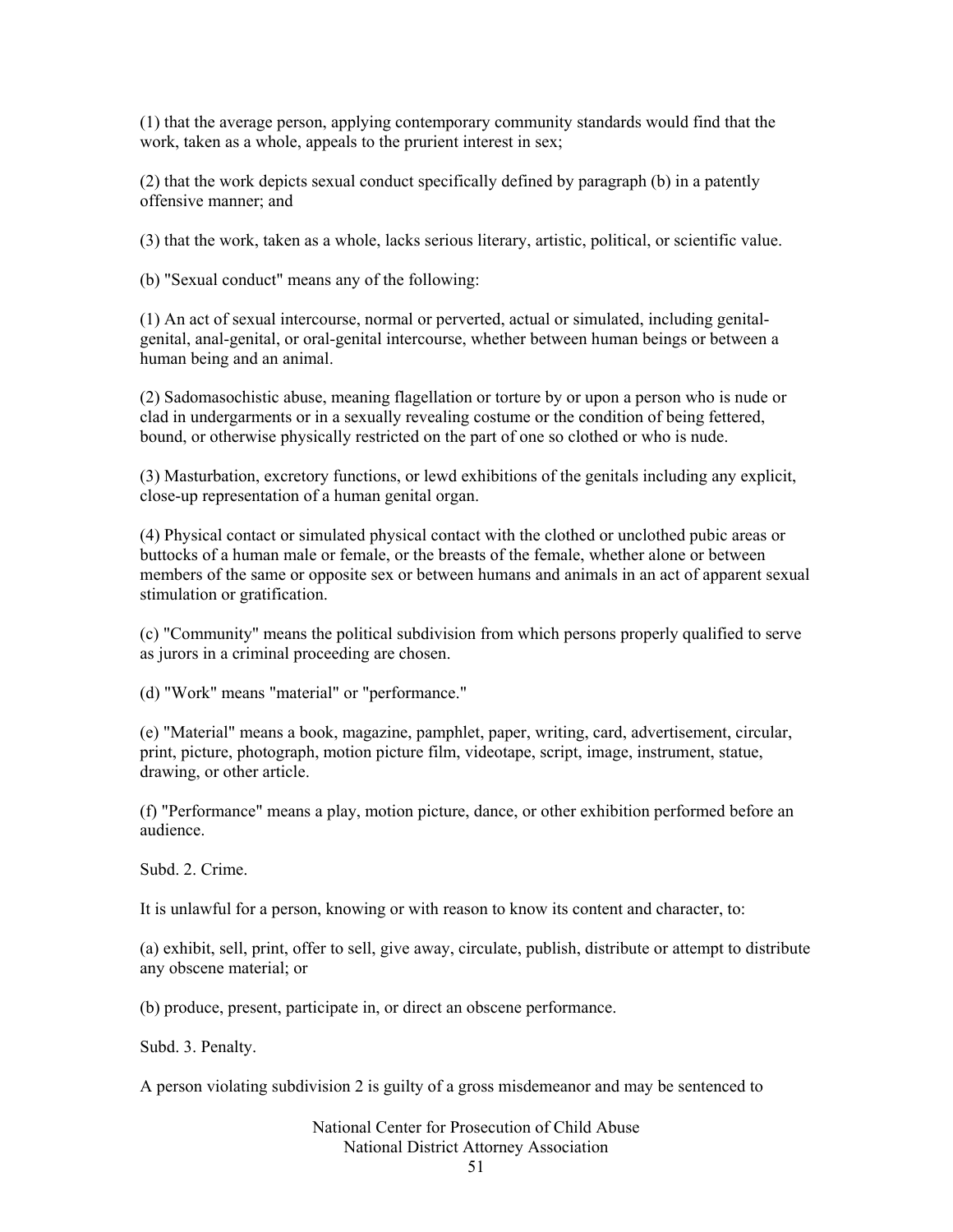imprisonment for not more than one year, or to payment of a fine of not more than \$3,000, or both.

Subd. 4. Second or subsequent violations.

Whoever violates the provisions of subdivision 2 within five years of a previous conviction under that subdivision is guilty of a felony and may be sentenced to imprisonment for not more than two years, or to payment of a fine of not more than \$10,000, or both.

Minn. Stat. § 617.246 (2009). Use of minors in sexual performance prohibited

Subdivision 1. Definitions.

(a) For the purpose of this section, the terms defined in this subdivision have the meanings given them.

(b) "Minor" means any person under the age of 18.

(c) "Promote" means to produce, direct, publish, manufacture, issue, or advertise.

(d) "Sexual performance" means any play, dance or other exhibition presented before an audience or for purposes of visual or mechanical reproduction that uses a minor to depict actual or simulated sexual conduct as defined by clause (e).

(e) "Sexual conduct" means any of the following:

(1) an act of sexual intercourse, normal or perverted, including genital-genital, anal-genital, or oral-genital intercourse, whether between human beings or between a human being and an animal;

(2) sadomasochistic abuse, meaning flagellation, torture, or similar demeaning acts inflicted by or upon a person who is nude or clad in undergarments or in a revealing costume, or the condition of being fettered, bound or otherwise physically restrained on the part of one so clothed;

(3) masturbation;

(4) lewd exhibitions of the genitals; or

(5) physical contact with the clothed or unclothed pubic areas or buttocks of a human male or female, or the breasts of the female, whether alone or between members of the same or opposite sex or between humans and animals in an act of apparent sexual stimulation or gratification.

(f) "Pornographic work" means:

(1) an original or reproduction of a picture, film, photograph, negative, slide, videotape, videodisc, or drawing of a sexual performance involving a minor; or

(2) any visual depiction, including any photograph, film, video, picture, drawing, negative, slide, or computer-generated image or picture, whether made or produced by electronic, mechanical, or other means that: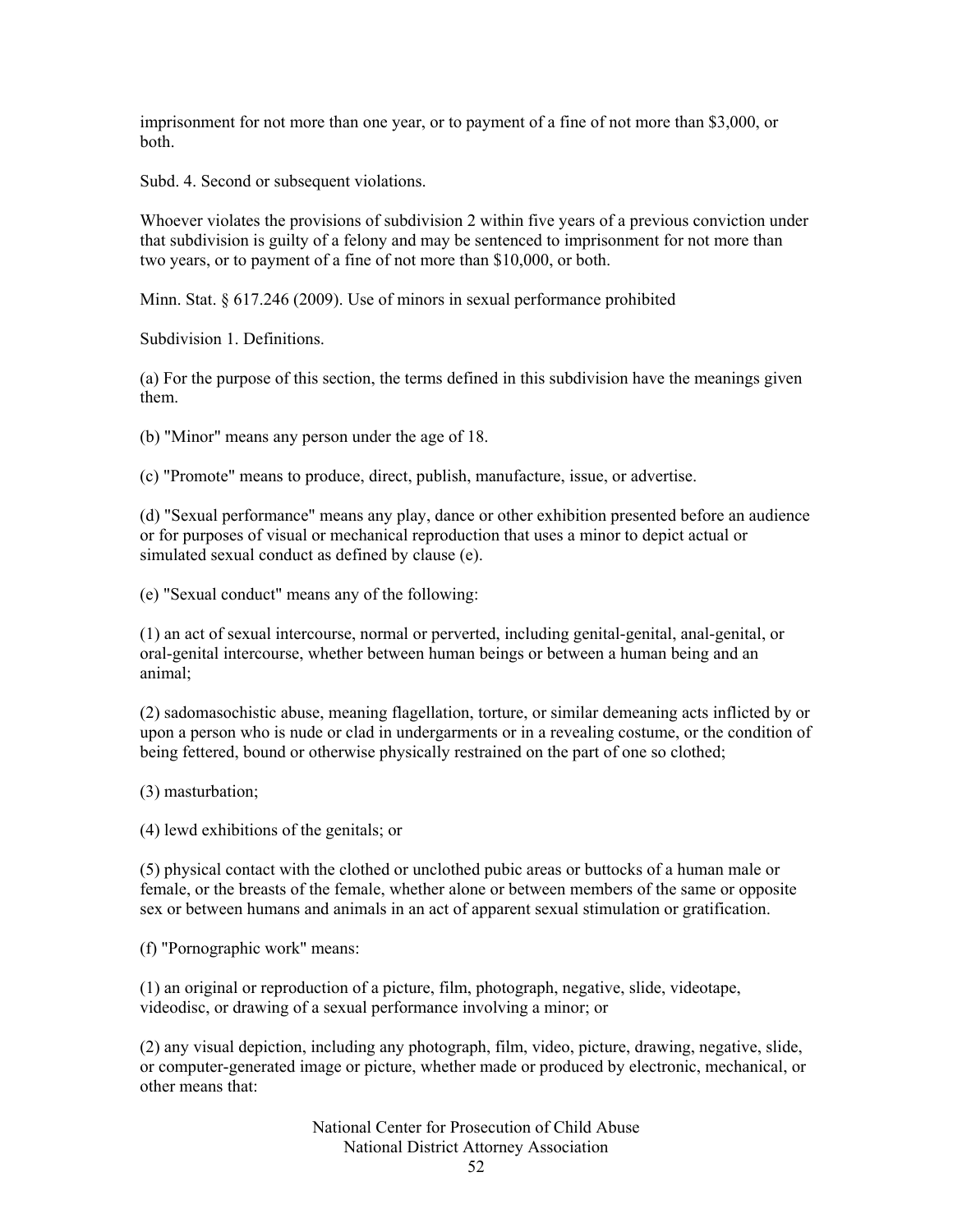(i) uses a minor to depict actual or simulated sexual conduct;

(ii) has been created, adapted, or modified to appear that an identifiable minor is engaging in sexual conduct; or

(iii) is advertised, promoted, presented, described, or distributed in such a manner that conveys the impression that the material is or contains a visual depiction of a minor engaging in sexual conduct.

For the purposes of this paragraph, an identifiable minor is a person who was a minor at the time the depiction was created or altered, whose image is used to create the visual depiction.

Subd. 2. Use of minor.

It is unlawful for a person to promote, employ, use or permit a minor to engage in or assist others to engage minors in posing or modeling alone or with others in any sexual performance or pornographic work if the person knows or has reason to know that the conduct intended is a sexual performance or a pornographic work.

Any person who violates this subdivision is guilty of a felony and may be sentenced to imprisonment for not more than ten years or to payment of a fine of not more than \$20,000 for the first offense and \$40,000 for a second or subsequent offense, or both.

Subd. 3. Operation or ownership of business.

A person who owns or operates a business in which a pornographic work, as defined in this section, is disseminated to an adult or a minor or is reproduced, and who knows the content and character of the pornographic work disseminated or reproduced, is guilty of a felony and may be sentenced to imprisonment for not more than ten years, or to payment of a fine of not more than \$20,000 for the first offense and \$40,000 for a second or subsequent offense, or both.

Subd. 4. Dissemination.

A person who, knowing or with reason to know its content and character, disseminates for profit to an adult or a minor a pornographic work, as defined in this section, is guilty of a felony and may be sentenced to imprisonment for not more than ten years, or to payment of a fine of not more than \$20,000 for the first offense and \$40,000 for a second or subsequent offense, or both.

Subd. 5. Consent; mistake.

Neither consent to sexual performance by a minor or the minor's parent, guardian, or custodian nor mistake as to the minor's age is a defense to a charge of violation of this section.

Subd. 6. Affirmative defense.

It shall be an affirmative defense to a charge of violating this section that the sexual performance or pornographic work was produced using only persons who were 18 years or older.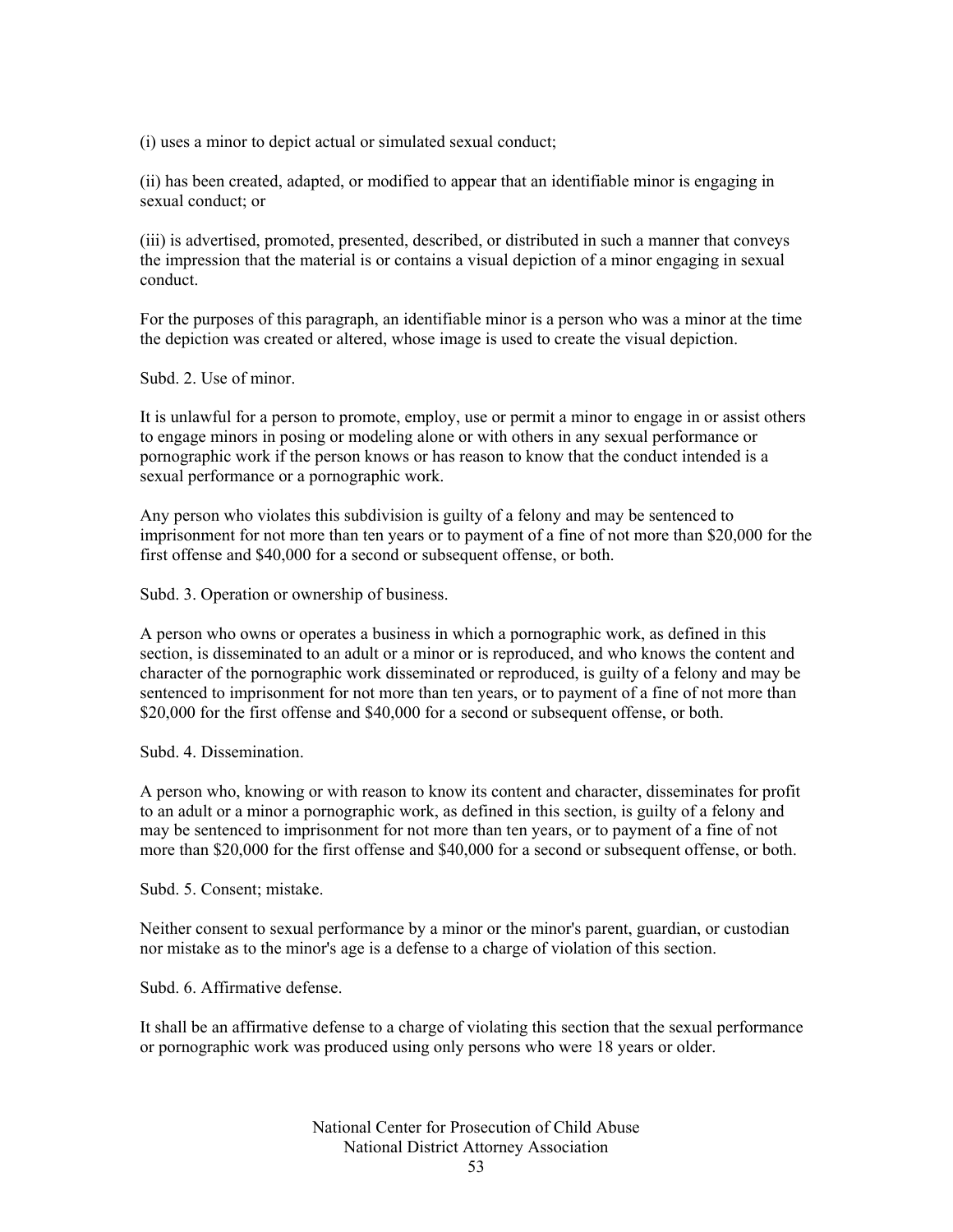## **MISSISSIPPI**

### **Miss. Code Ann. § 97-5-31 (2009). Exploitation of children; definitions**

As used in Sections 97-5-33 through 97-5-37, the following words and phrases shall have the meanings given to them in this section:

(a) "Child" means any individual who has not attained the age of eighteen (18) years.

(b) "Sexually explicit conduct" means actual or simulated:

 (i) Sexual intercourse, including genital-genital, oral-genital, anal-genital, or oral-anal, whether between persons of the same or opposite sex;

(ii) Bestiality;

(iii) Masturbation;

(iv) Sadistic or masochistic abuse;

- (v) Lascivious exhibition of the genitals or pubic area of any person; or
- (vi) Fondling or other erotic touching of the genitals, pubic area, buttocks, anus or breast.
- (c) "Producing" means producing, directing, manufacturing, issuing, publishing or advertising.

 (d) "Visual depiction" includes without limitation developed or undeveloped film and video tape or other visual unaltered reproductions by computer.

(e) "Computer" has the meaning given in Title 18, United States Code, Section 1030.

 (f) "Simulated" means any depicting of the genitals or rectal areas that gives the appearance of sexual conduct or incipient sexual conduct.

### **Miss. Code Ann. § 97-5-33 (2009). Exploitation of children; prohibitions**

(1) No person shall, by any means including computer, cause, solicit or knowingly permit any child to engage in sexually explicit conduct or in the simulation of sexually explicit conduct for the purpose of producing any visual depiction of such conduct.

(2) No person shall, by any means including computer, photograph, film, video tape or otherwise depict or record a child engaging in sexually explicit conduct or in the simulation of sexually explicit conduct.

(3) No person shall, by any means including computer, knowingly send, transport, transmit, ship,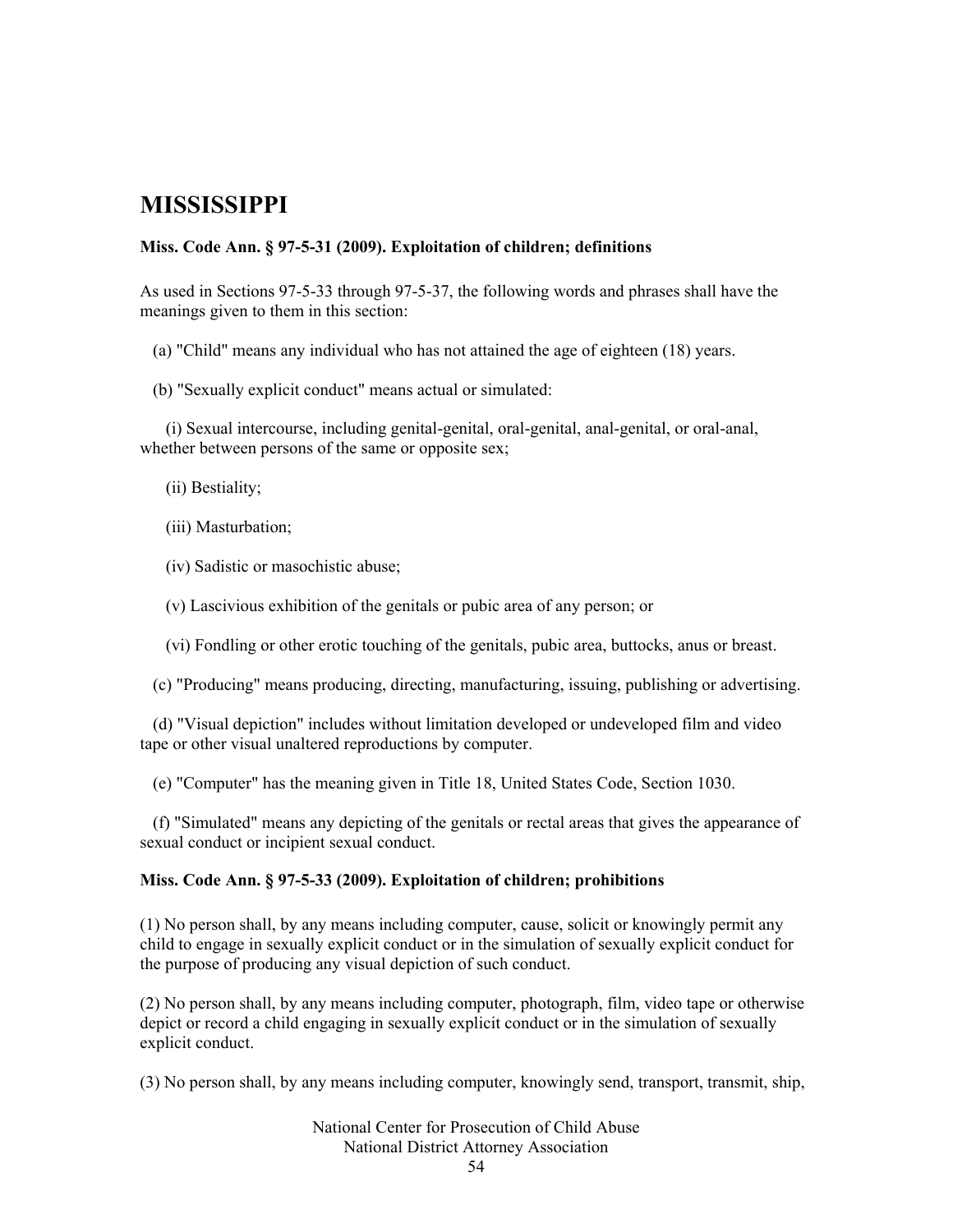mail or receive any photograph, drawing, sketch, film, video tape or other visual depiction of an actual child engaging in sexually explicit conduct.

(4) No person shall, by any means including computer, receive with intent to distribute, distribute for sale, sell or attempt to sell in any manner any photograph, drawing, sketch, film, video tape or other visual depiction of an actual child engaging in sexually explicit conduct.

(5) No person shall, by any means including computer, possess any photograph, drawing, sketch, film, video tape or other visual depiction of an actual child engaging in sexually explicit conduct.

(6) No person shall, by any means including computer, knowingly entice, induce, persuade, seduce, solicit, advise, coerce, or order a child to meet with the defendant or any other person for the purpose of engaging in sexually explicit conduct.

(7) No person shall by any means, including computer, knowingly entice, induce, persuade, seduce, solicit, advise, coerce or order a child to produce any visual depiction of adult sexual conduct or any sexually explicit conduct.

(8) The fact that an undercover operative or law enforcement officer posed as a child or was involved in any other manner in the detection and investigation of an offense under this section shall not constitute a defense to a prosecution under this section.

(9) For purposes of determining jurisdiction, the offense is committed in this state if all or part of the conduct described in this section occurs in the State of Mississippi or if the transmission that constitutes the offense either originates in this state or is received in this state.

### **Miss. Code Ann. § 97-5-35 (2009). Exploitation of children; penalties**

Any person who violates any provision of Section 97-5-33 shall be guilty of a felony and upon conviction shall be fined not less than Fifty Thousand Dollars (\$ 50,000.00) nor more than Five Hundred Thousand Dollars (\$ 500,000.00) and shall be imprisoned for not less than five (5) years nor more than forty (40) years. Any person convicted of a second or subsequent violation of Section 97-5-33 shall be fined not less than One Hundred Thousand Dollars (\$ 100,000.00) nor more than One Million Dollars (\$ 1,000,000.00) and shall be confined in the custody of the Department of Corrections for life or such lesser term as the court may determine, but not less than twenty (20) years.

### **Miss. Code Ann. § 97-5-37 (2009). Exploitation of children; other remedies**

The provisions of Sections 97-5-31 through 97-5-37 are supplemental to any statute relating to child abuse or neglect, obscenity, enticement of children or contributing to delinquency of a minor and acquittal or conviction pursuant to any other statute shall not be a bar to prosecution under Sections 97-5-31 through 97-5-37. Acquittal or conviction under Sections 97-5-31 through 97-5-37 shall not be a bar to prosecution and conviction under other statutes defining crimes or misdemeanors, nor to any civil or administrative remedy otherwise available.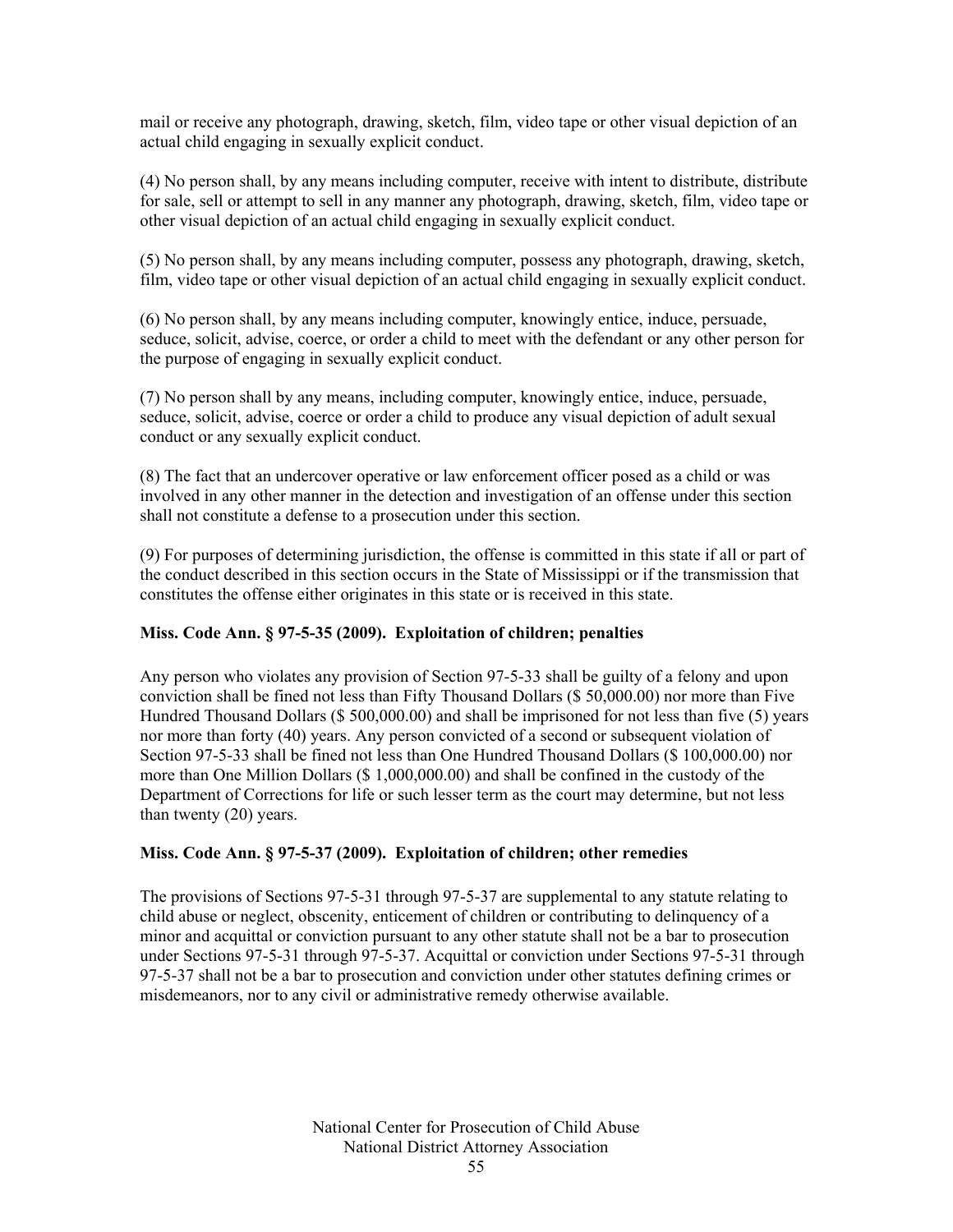## **MISSOURI**

### **Mo. Rev. Stat. § 573.010 (2009). Definitions**

As used in this chapter the following terms shall mean:

(1) "Child", any person under the age of fourteen;

(2) "Child pornography":

 (a) Any obscene material or performance depicting sexual conduct, sexual contact, or a sexual performance, as these terms are defined in section 556.061, RSMo, and which has as one of its participants or portrays as an observer of such conduct, contact, or performance a minor under the age of eighteen; or

 (b) Any visual depiction, including any photograph, film, video, picture, or computer or computer-generated image or picture, whether made or produced by electronic, mechanical, or other means, of sexually explicit conduct where:

 a. The production of such visual depiction involves the use of a minor engaging in sexually explicit conduct;

 b. Such visual depiction is a digital image, computer image, or computer-generated image that is, or is indistinguishable from, that of a minor engaging in sexually explicit conduct; or

 c. Such visual depiction has been created, adapted, or modified to show that an identifiable minor is engaging in sexually explicit conduct;

 (3) "Displays publicly", exposing, placing, posting, exhibiting, or in any fashion displaying in any location, whether public or private, an item in such a manner that it may be readily seen and its content or character distinguished by normal unaided vision viewing it from a street, highway or public sidewalk, or from the property of others or from any portion of the person's store, or the exhibitor's store or property when items and material other than this material are offered for sale or rent to the public;

 (4) "Explicit sexual material", any pictorial or three-dimensional material depicting human masturbation, deviate sexual intercourse, sexual intercourse, direct physical stimulation or unclothed genitals, sadomasochistic abuse, or emphasizing the depiction of postpubertal human genitals; provided, however, that works of art or of anthropological significance shall not be deemed to be within the foregoing definition;

 (5) "Furnish", to issue, sell, give, provide, lend, mail, deliver, transfer, circulate, disseminate, present, exhibit or otherwise provide;

 (6) "Graphic", when used with respect to a depiction of sexually explicit conduct, that a viewer can observe any part of the genitals or pubic area of any depicted person or animal during any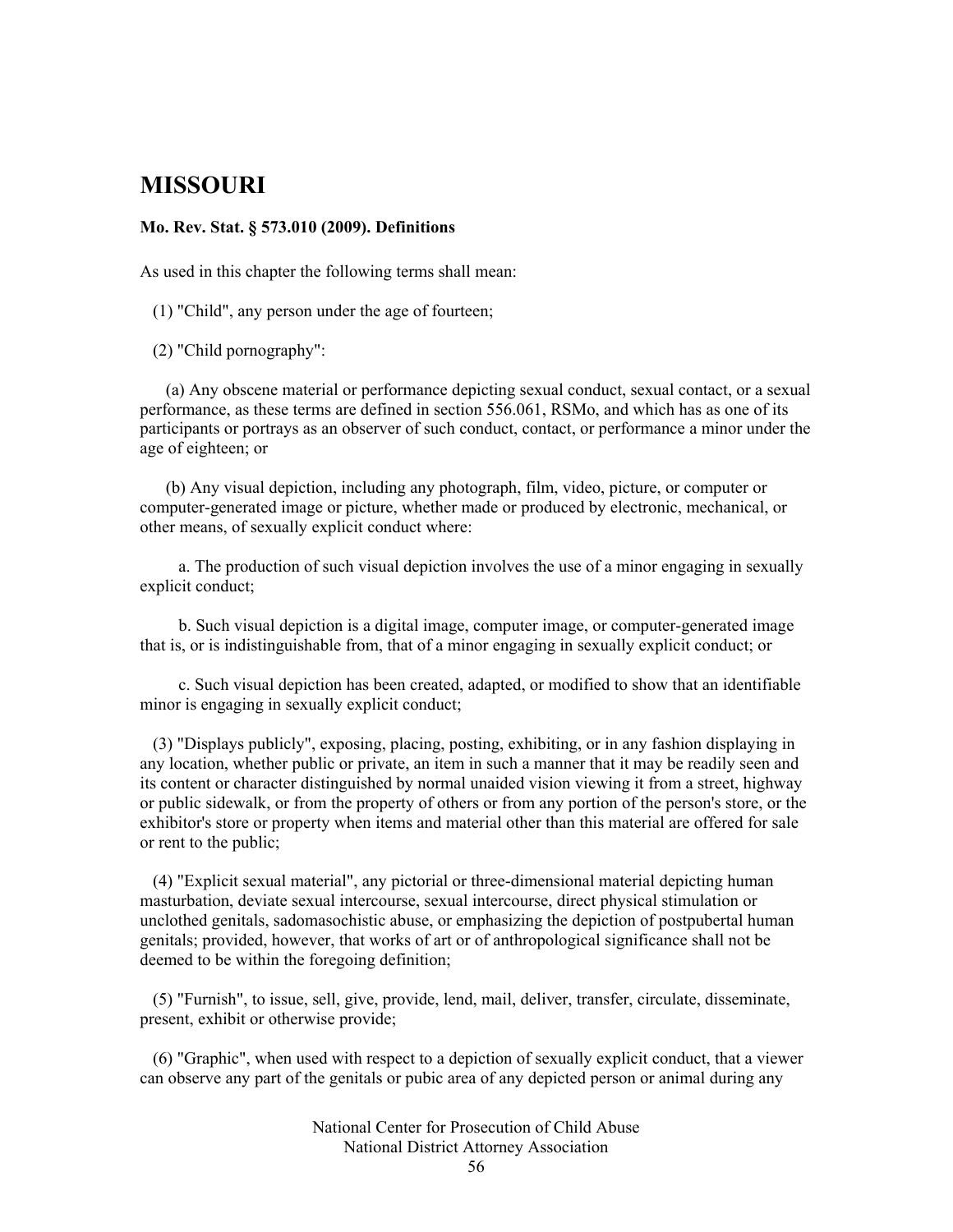part of the time that the sexually explicit conduct is being depicted;

(7) "Identifiable minor":

(a) A person:

a. (i) Who was a minor at the time the visual depiction was created, adapted, or modified; or

 (ii) Whose image as a minor was used in creating, adapting, or modifying the visual depiction; and

 b. Who is recognizable as an actual person by the person's face, likeness, or other distinguishing characteristic, such as a unique birthmark or other recognizable feature; and

 (b) The term shall not be construed to require proof of the actual identity of the identifiable minor;

 (8) "Indistinguishable", when used with respect to a depiction, virtually indistinguishable, in that the depiction is such that an ordinary person viewing the depiction would conclude that the depiction is of an actual minor engaged in sexually explicit conduct. Indistinguishable does not apply to depictions that are drawings, cartoons, sculptures, or paintings depicting minors or adults;

 (9) "Material", anything printed or written, or any picture, drawing, photograph, motion picture film, videotape or videotape production, or pictorial representation, or any recording or transcription, or any mechanical, chemical, or electrical reproduction, or stored computer data, or anything which is or may be used as a means of communication. Material includes undeveloped photographs, molds, printing plates, stored computer data and other latent representational objects;

(10) "Minor", any person under the age of eighteen;

 (11) "Nudity", the showing of postpubertal human genitals or pubic area, with less than a fully opaque covering;

(12) "Obscene", any material or performance is obscene if, taken as a whole:

 (a) Applying contemporary community standards, its predominant appeal is to prurient interest in sex; and

 (b) The average person, applying contemporary community standards, would find the material depicts or describes sexual conduct in a patently offensive way; and

 (c) A reasonable person would find the material lacks serious literary, artistic, political or scientific value;

 (13) "Performance", any play, motion picture film, videotape, dance or exhibition performed before an audience of one or more;

(14) "Pornographic for minors", any material or performance is pornographic for minors if the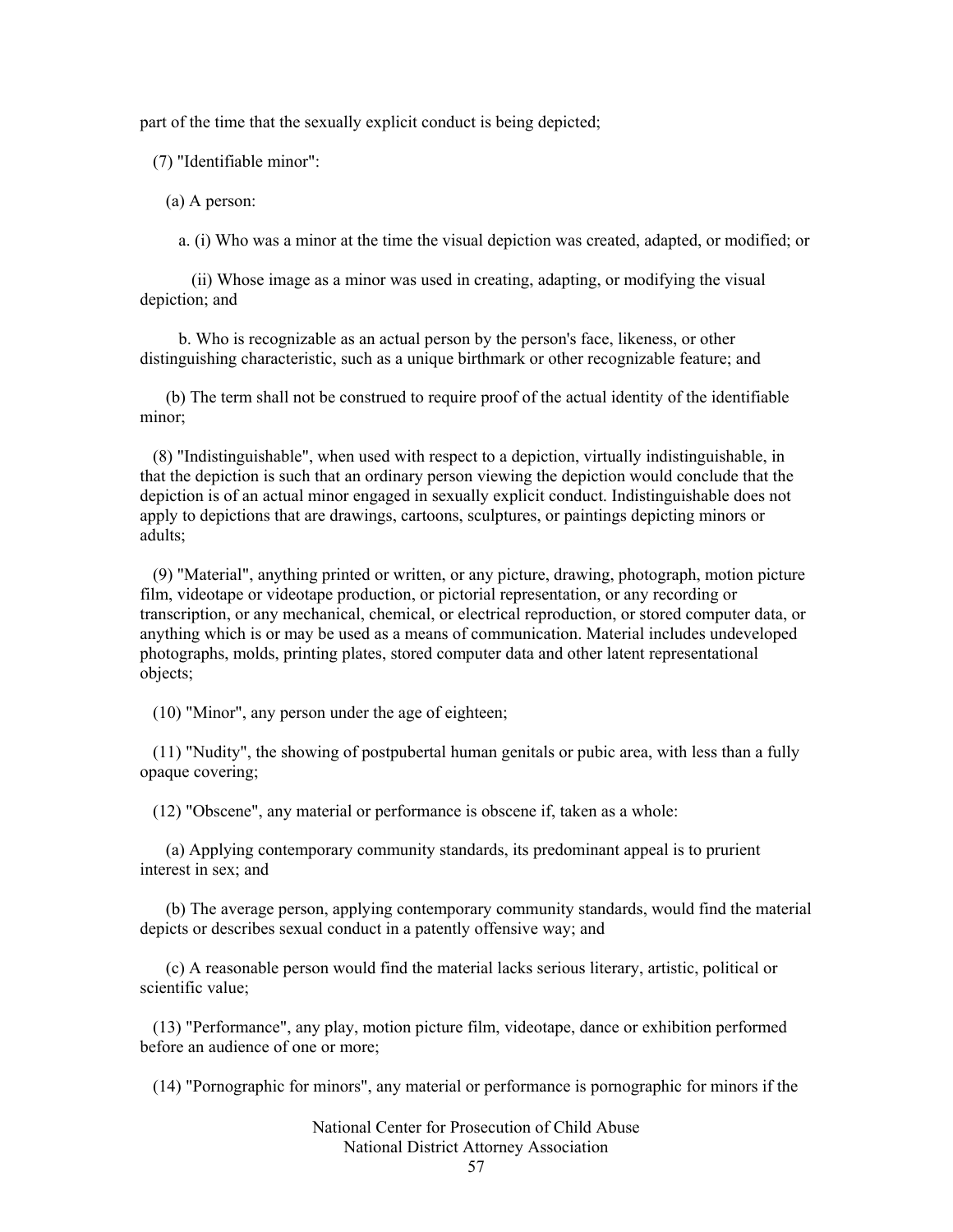#### following apply:

 (a) The average person, applying contemporary community standards, would find that the material or performance, taken as a whole, has a tendency to cater or appeal to a prurient interest of minors; and

 (b) The material or performance depicts or describes nudity, sexual conduct, sexual excitement, or sadomasochistic abuse in a way which is patently offensive to the average person applying contemporary adult community standards with respect to what is suitable for minors; and

 (c) The material or performance, taken as a whole, lacks serious literary, artistic, political, or scientific value for minors;

 (15) "Promote", to manufacture, issue, sell, provide, mail, deliver, transfer, transmute, publish, distribute, circulate, disseminate, present, exhibit, or advertise, or to offer or agree to do the same, by any means including a computer;

 (16) "Sadomasochistic abuse", flagellation or torture by or upon a person as an act of sexual stimulation or gratification;

 (17) "Sexual conduct", actual or simulated, normal or perverted acts of human masturbation; deviate sexual intercourse; sexual intercourse; or physical contact with a person's clothed or unclothed genitals, pubic area, buttocks, or the breast of a female in an act of apparent sexual stimulation or gratification or any sadomasochistic abuse or acts including animals or any latent objects in an act of apparent sexual stimulation or gratification;

(18) "Sexually explicit conduct", actual or simulated:

 (a) Sexual intercourse, including genital-genital, oral-genital, anal-genital, or oral-anal, whether between persons of the same or opposite sex;

(b) Bestiality;

(c) Masturbation;

(d) Sadistic or masochistic abuse; or

(e) Lascivious exhibition of the genitals or pubic area of any person;

 (19) "Sexual excitement", the condition of human male or female genitals when in a state of sexual stimulation or arousal;

 (20) "Visual depiction", includes undeveloped film and videotape, and data stored on computer disk or by electronic means which is capable of conversion into a visual image;

 (21) "Wholesale promote", to manufacture, issue, sell, provide, mail, deliver, transfer, transmute, publish, distribute, circulate, disseminate, or to offer or agree to do the same for purposes of resale or redistribution.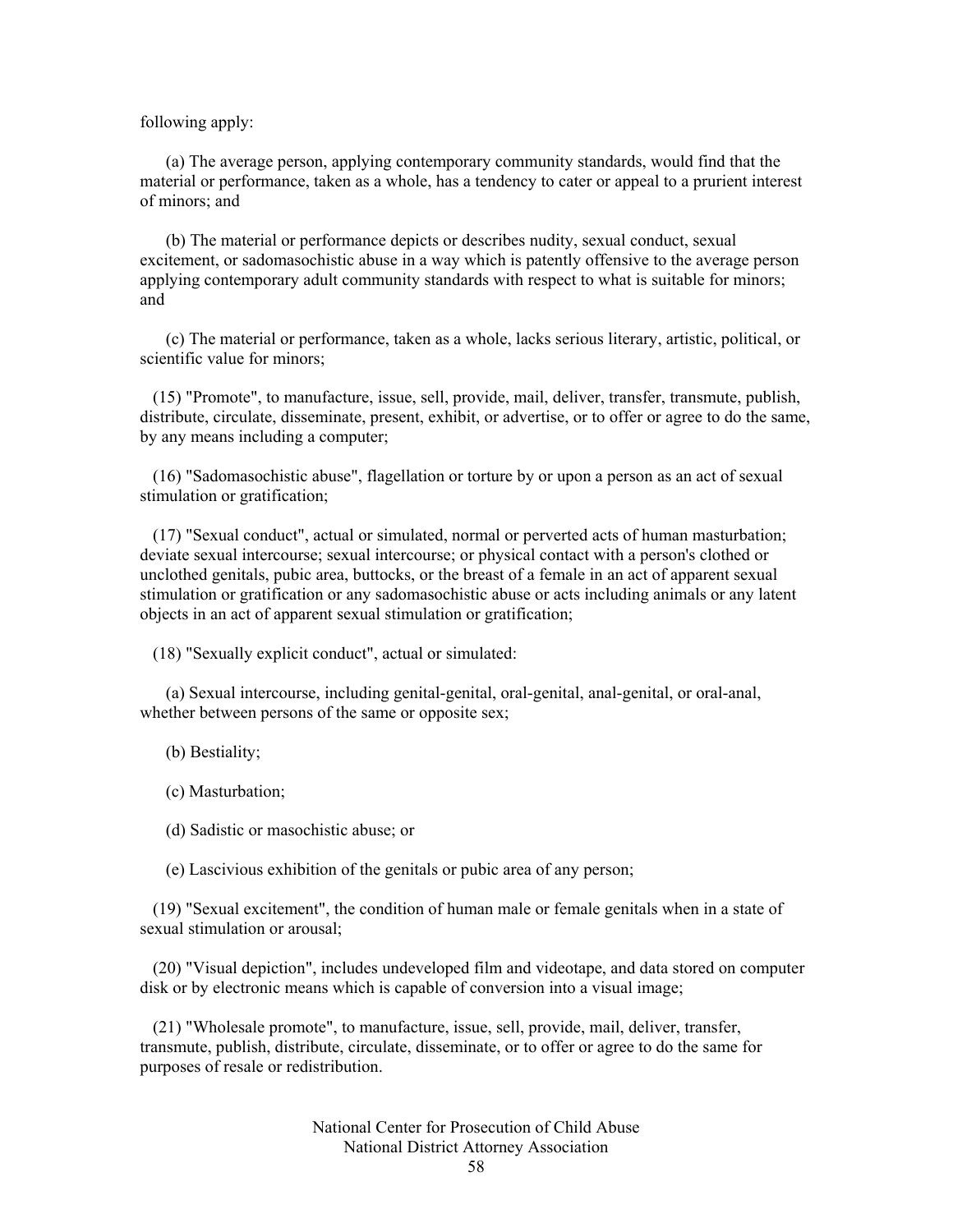### **Mo. Rev. Stat. § 573.025 (2009). Promoting child pornography in the first degree**

1. A person commits the crime of promoting child pornography in the first degree if, knowing of its content and character, such person possesses with the intent to promote or promotes child pornography of a child less than fourteen years of age or obscene material portraying what appears to be a child less than fourteen years of age.

2. Promoting child pornography in the first degree is a class B felony unless the person knowingly promotes such material to a minor, in which case it is a class A felony. No person who pleads guilty to or is found guilty of, or is convicted of, promoting child pornography in the first degree shall be eligible for probation, parole, or conditional release for a period of three calendar years.

3. Nothing in this section shall be construed to require a provider of electronic communication services or remote computing services to monitor any user, subscriber or customer of the provider, or the content of any communication of any user, subscriber or customer of the provider.

### **Mo. Rev. Stat. § 573.035 (2009). Promoting child pornography in the second degree**

1. A person commits the crime of promoting child pornography in the second degree if knowing of its content and character such person possesses with the intent to promote or promotes child pornography of a minor under the age of eighteen or obscene material portraying what appears to be a minor under the age of eighteen.

2. Promoting child pornography in the second degree is a class C felony unless the person knowingly promotes such material to a minor, in which case it is a class B felony. No person who is found guilty of, pleads guilty to, or is convicted of promoting child pornography in the second degree shall be eligible for probation.

### **Mo. Rev. Stat. § 573.050 (2009). Evidence in obscenity and child pornography cases**

1. In any prosecution under this chapter evidence shall be admissible to show:

 (1) What the predominant appeal of the material or performance would be for ordinary adults or minors;

(2) The literary, artistic, political or scientific value of the material or performance;

(3) The degree of public acceptance in this state and in the local community;

 (4) The appeal to prurient interest in advertising or other promotion of the material or performance;

 (5) The purpose of the author, creator, promoter, furnisher or publisher of the material or performance.

2. Testimony of the author, creator, promoter, furnisher, publisher, or expert testimony, relating to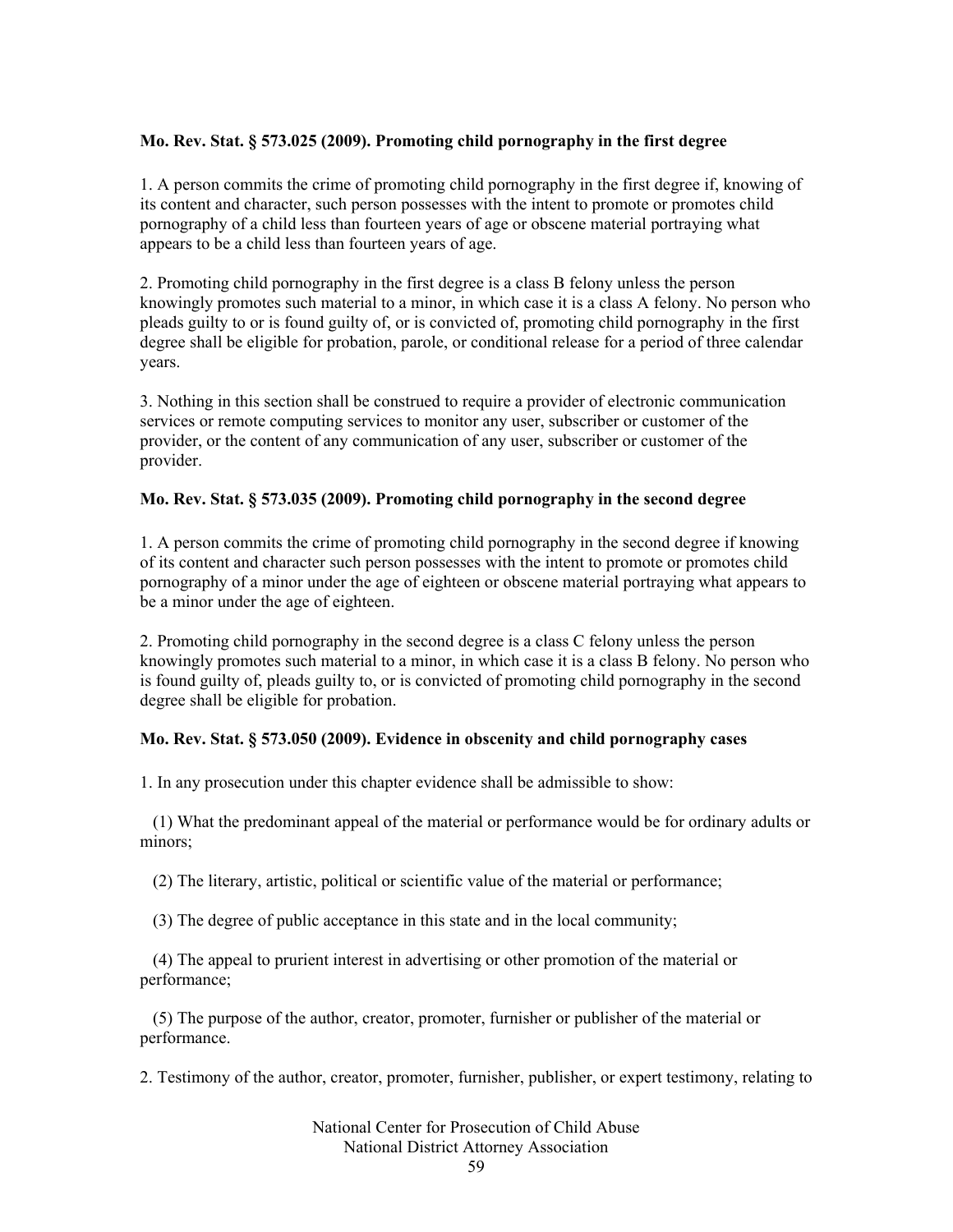factors entering into the determination of the issues of obscenity or child pornography, shall be admissible.

3. In any prosecution for possession of child pornography or promoting child pornography in the first or second degree, the determination that the person who participated in the child pornography was younger than eighteen years of age may be made as set forth in section 568.100, RSMo, or reasonable inferences drawn by a judge or jury after viewing the alleged pornographic material shall constitute sufficient evidence of the child's age to support a conviction.

4. In any prosecution for promoting child pornography in the first or second degree, no showing is required that the performance or material involved appeals to prurient interest, that it lacks serious literary, artistic, political or scientific value, or that it is patently offensive to prevailing standards in the community as a whole.

# **MONTANA**

### **Mont. Code Ann. § 45-5-625 (2009). Sexual abuse of children.**

(1) A person commits the offense of sexual abuse of children if the person:

(a) knowingly employs, uses, or permits the employment or use of a child in an exhibition of sexual conduct, actual or simulated;

(b) knowingly photographs, films, videotapes, develops or duplicates the photographs, films, or videotapes, or records a child engaging in sexual conduct, actual or simulated;

(c) knowingly, by any means of communication, including electronic communication, persuades, entices, counsels, or procures a child under 16 years of age or a person the offender believes to be a child under 16 years of age to engage in sexual conduct, actual or simulated;

(d) knowingly processes, develops, prints, publishes, transports, distributes, sells, exhibits, or advertises any visual or print medium, including a medium by use of electronic communication in which a child is engaged in sexual conduct, actual or simulated;

(e) knowingly possesses any visual or print medium, including a medium by use of electronic communication in which a child is engaged in sexual conduct, actual or simulated;

(f) finances any of the activities described in subsections  $(1)(a)$  through  $(1)(d)$  and  $(1)(g)$ , knowing that the activity is of the nature described in those subsections; or

(g) possesses with intent to sell any visual or print medium, including a medium by use of electronic communication in which a child is engaged in sexual conduct, actual or simulated.

(2) (a) Except as provided in subsection (2)(b), (2)(c), or (4), a person convicted of the offense of sexual abuse of children shall be punished by life imprisonment or by imprisonment in the state prison for a term not to exceed 100 years and may be fined not more than \$ 10,000.

(b) Except as provided in 46-18-219, if the victim is under 16 years of age, a person convicted of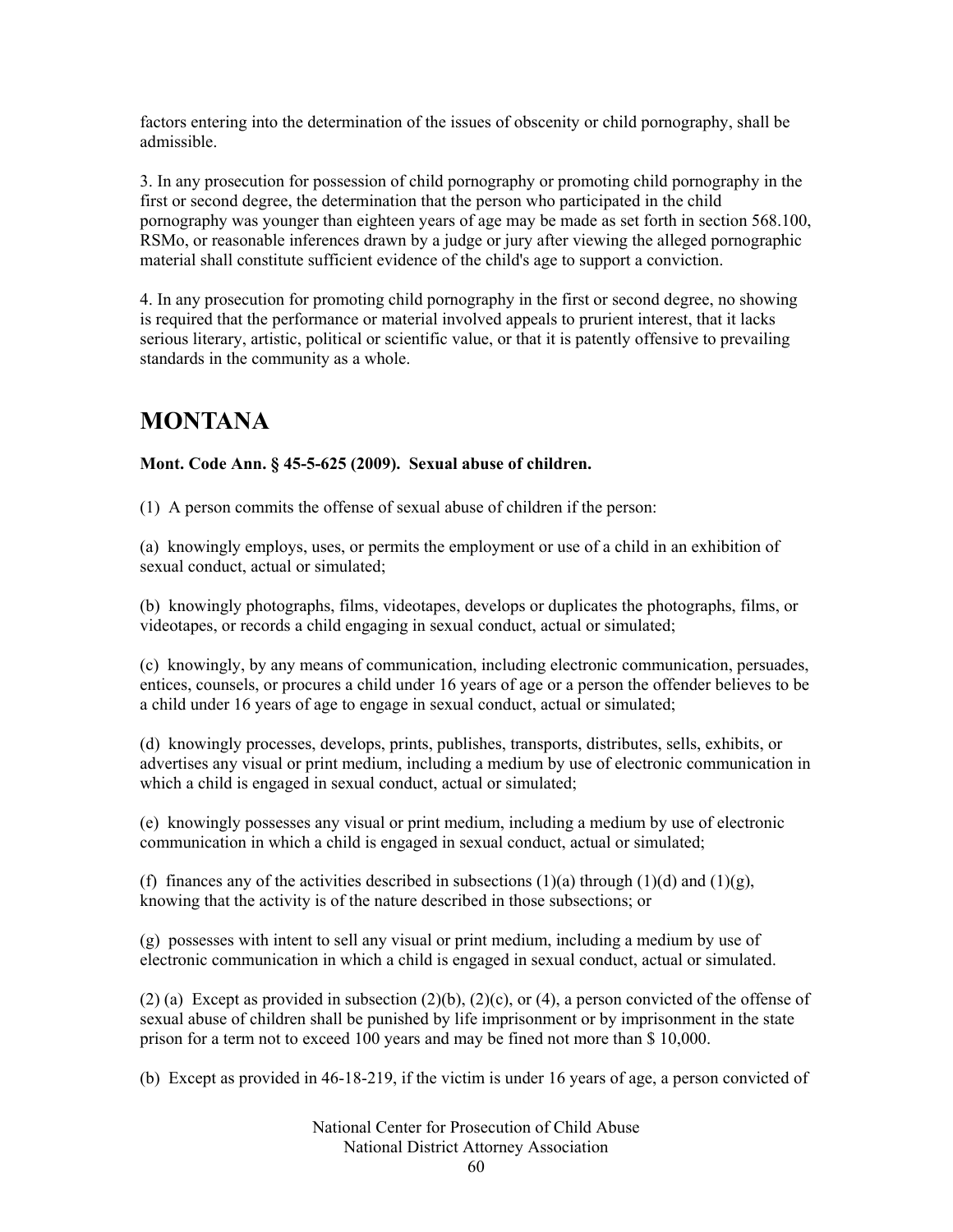the offense of sexual abuse of children shall be punished by life imprisonment or by imprisonment in the state prison for a term of not less than 4 years or more than 100 years and may be fined not more than \$ 10,000.

(c) Except as provided in 46-18-219, a person convicted of the offense of sexual abuse of children for the possession of material, as provided in subsection  $(1)(e)$ , shall be fined not to exceed \$ 10,000 or be imprisoned in the state prison for a term not to exceed 10 years, or both.

(3) An offense is not committed under subsections  $(1)(d)$  through  $(1)(g)$  if the visual or print medium is processed, developed, printed, published, transported, distributed, sold, possessed, or possessed with intent to sell, or if the activity is financed, as part of a sexual offender information or treatment course or program conducted or approved by the department of corrections.

(4) (a) If the victim was 12 years of age or younger and the offender was 18 years of age or older at the time of the offense, the offender:

(i) shall be punished by imprisonment in a state prison for a term of 100 years. The court may not suspend execution or defer imposition of the first 25 years of a sentence of imprisonment imposed under this subsection  $(4)(a)(i)$  except as provided in 46-18-222, and during the first 25 years of imprisonment, the offender is not eligible for parole.

(ii) may be fined an amount not to exceed \$ 50,000; and

(iii) shall be ordered to enroll in and successfully complete the educational phase and the cognitive and behavioral phase of a sexual offender treatment program provided or approved by the department of corrections.

(b) If the offender is released after the mandatory minimum period of imprisonment, the offender is subject to supervision by the department of corrections for the remainder of the offender's life and shall participate in the program for continuous, satellite-based monitoring provided for in 46- 23-1010.

(5) As used in this section, the following definitions apply:

(a) "Electronic communication" means a sign, signal, writing, image, sound, data, or intelligence of any nature transmitted or created in whole or in part by a wire, radio, electromagnetic, photoelectronic, or photo-optical system.

- (b) "Sexual conduct" means:
- (i) actual or simulated:

(A) sexual intercourse, whether between persons of the same or opposite sex;

(B) penetration of the vagina or rectum by any object, except when done as part of a recognized medical procedure;

- (C) bestiality;
- (D) masturbation;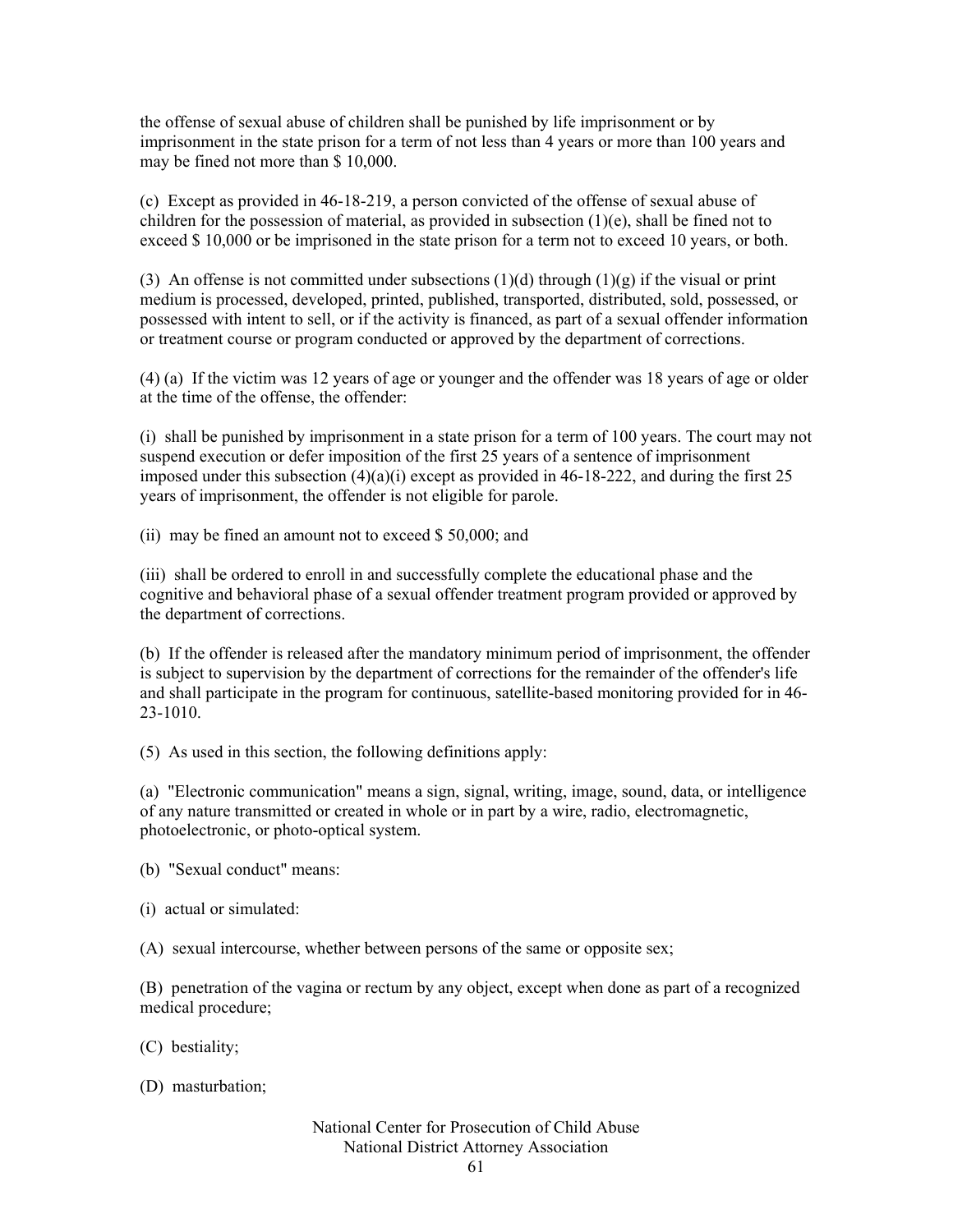(E) sadomasochistic abuse;

(F) lewd exhibition of the genitals, breasts, pubic or rectal area, or other intimate parts of any person; or

(G) defecation or urination for the purpose of the sexual stimulation of the viewer; or

(ii) depiction of a child in the nude or in a state of partial undress with the purpose to abuse, humiliate, harass, or degrade the child or to arouse or gratify the person's own sexual response or desire or the sexual response or desire of any person.

(c) "Simulated" means any depicting of the genitals or pubic or rectal area that gives the appearance of sexual conduct or incipient sexual conduct.

(d) "Visual medium" means:

(i) any film, photograph, videotape, negative, slide, or photographic reproduction that contains or incorporates in any manner any film, photograph, videotape, negative, or slide; or

(ii) any disk, diskette, or other physical media that allows an image to be displayed on a computer or other video screen and any image transmitted to a computer or other video screen by telephone line, cable, satellite transmission, or other method.

### **NEBRASKA**

### **Neb. Rev. Stat. Ann. § 28-1463.02 (2009). Terms, defined**

As used in the Child Pornography Prevention Act, unless the context otherwise requires:

 (1) Child, in the case of a participant, shall mean any person under the age of eighteen years and, in the case of a portrayed observer, shall mean any person under the age of sixteen years;

 (2) Erotic fondling shall mean touching a person's clothed or unclothed genitals or pubic area, breasts if the person is a female, or developing breast area if the person is a female child, for the purpose of real or simulated overt sexual gratification or sexual stimulation of one or more persons involved. Erotic fondling shall not be construed to include physical contact, even if affectionate, which is not for the purpose of real or simulated overt sexual gratification or sexual stimulation of one or more of the persons involved;

 (3) Erotic nudity shall mean the display of the human male or female genitals or pubic area, the human female breasts, or the developing breast area of the human female child, for the purpose of real or simulated overt sexual gratification or sexual stimulation of one or more of the persons involved;

 (4) Sadomasochistic abuse shall mean flagellation or torture by or upon a nude person or a person clad in undergarments, a mask, or bizarre costume, or the condition of being fettered,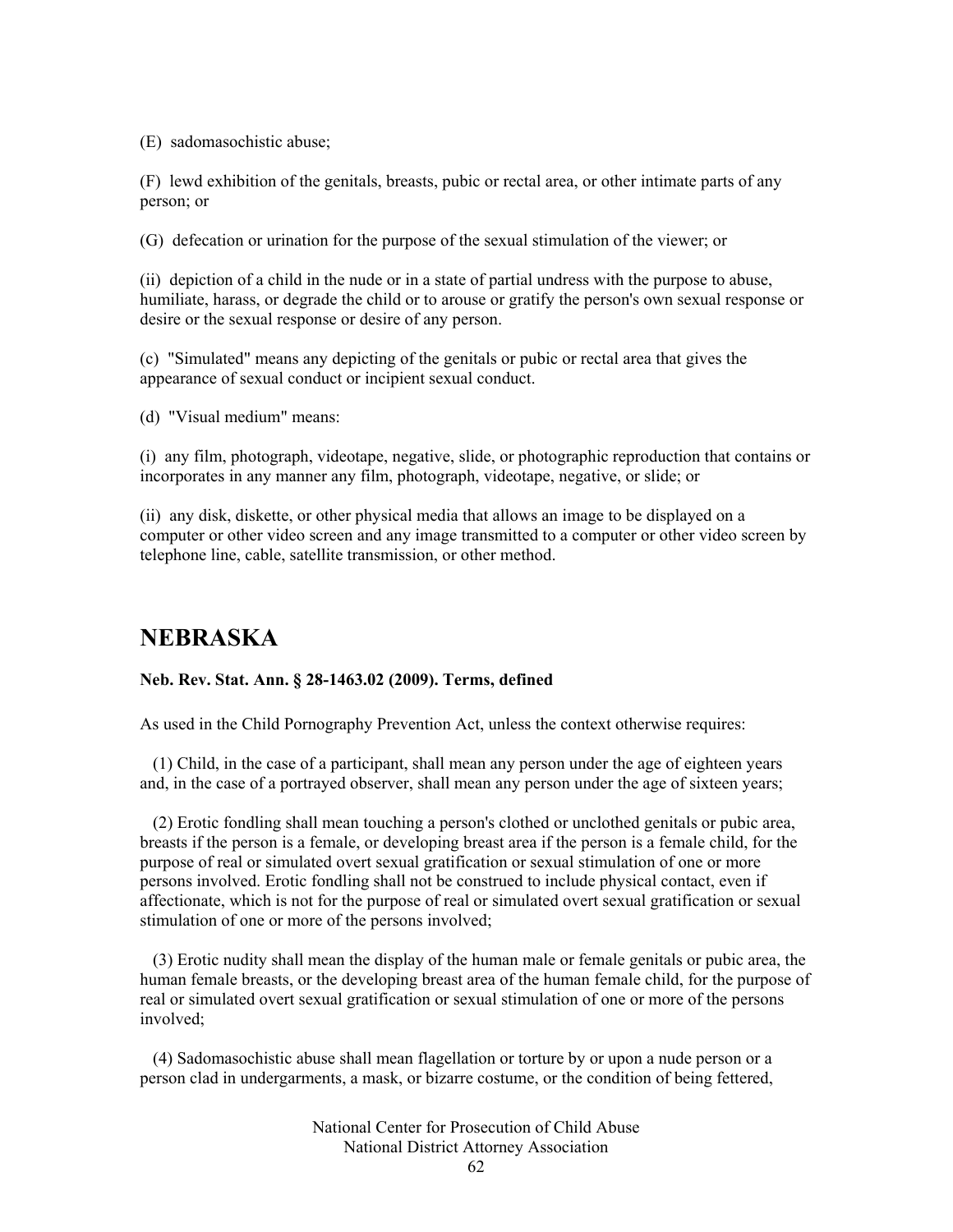bound, or otherwise physically restrained when performed to predominantly appeal to the morbid interest;

 (5) Sexually explicit conduct shall mean: (a) Real or simulated intercourse, whether genitalgenital, oral-genital, anal-genital, or oral-anal between persons of the same or opposite sex or between a human and an animal or with an artificial genital; (b) real or simulated masturbation; (c) real or simulated sadomasochistic abuse; (d) erotic fondling; (e) erotic nudity; or (f) real or simulated defecation or urination for the purpose of sexual gratification or sexual stimulation of one or more of the persons involved; and

(6) Visual depiction shall mean live performance or photographic representation.

### **Neb. Rev. Stat. Ann. § 28-1463.03 (2009). Visual depiction of sexually explicit conduct; prohibited acts; affirmative defense**

(1) It shall be unlawful for a person to knowingly make, publish, direct, create, provide, or in any manner generate any visual depiction of sexually explicit conduct which has a child as one of its participants or portrayed observers.

(2) It shall be unlawful for a person knowingly to purchase, rent, sell, deliver, distribute, display for sale, advertise, trade, or provide to any person any visual depiction of sexually explicit conduct which has a child as one of its participants or portrayed observers.

(3) It shall be unlawful for a person to knowingly employ, force, authorize, induce, or otherwise cause a child to engage in any visual depiction of sexually explicit conduct which has a child as one of its participants or portrayed observers.

(4) It shall be unlawful for a parent, stepparent, legal guardian, or any person with custody and control of a child, knowing the content thereof, to consent to such child engaging in any visual depiction of sexually explicit conduct which has a child as one of its participants or portrayed observers.

(5) It shall be an affirmative defense to a charge brought pursuant to subsection (1) of this section if the defendant was less than eighteen years of age at the time the visual depiction was created and the visual depiction of sexually explicit conduct includes no person other than the defendant.

(6) It shall be an affirmative defense to a charge brought pursuant to subsection (2) of this section if (a) the defendant was less than eighteen years of age, (b) the visual depiction of sexually explicit conduct includes no person other than the defendant, (c) the defendant had a reasonable belief at the time the visual depiction was sent to another that it was being sent to a willing recipient, and (d) the recipient was at least fifteen years of age at the time the visual depiction was sent.

### **Neb. Rev. Stat. Ann. § 28-1463.04 (2009). Violation; penalty**

(1) Any person who is under nineteen years of age at the time he or she violates section 28- 1463.03 shall be guilty of a Class III felony for each offense.

(2) Any person who is nineteen years of age or older at the time he or she violates section 28-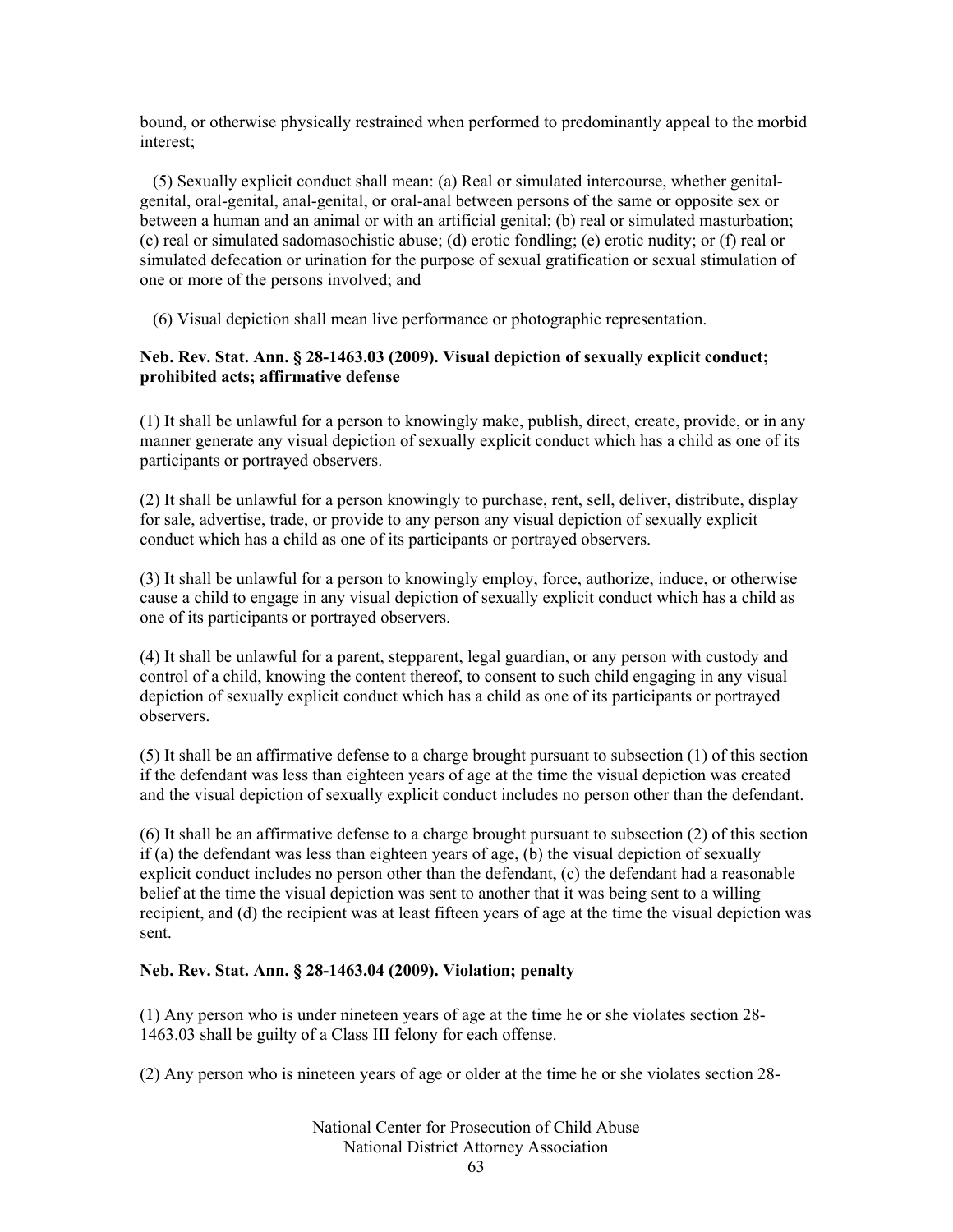1463.03 shall be guilty of a Class ID felony for each offense.

(3) Any person who violates section 28-1463.03 and has previously been convicted of a violation of section 28-1463.03 or section 28-308, 28-309, 28-310, 28-311, 28-313, 28-314, 28-315, 28- 319, 28-319.01, 28-320.01, 28-813, 28-833, or 28-1463.05 or subsection (1) or (2) of section 28- 320 shall be guilty of a Class IC felony for each offense.

## **NEVADA**

### **Nev. Rev. Stat. Ann. § 200.700 (2009). Definitions.**

As used in NRS 200.700 to 200.760, inclusive, unless the context otherwise provides:

 1. "Performance" means any play, film, photograph, computer-generated image, electronic representation, dance or other visual presentation.

 2. "Promote" means to produce, direct, procure, manufacture, sell, give, lend, publish, distribute, exhibit, advertise or possess for the purpose of distribution.

 3. "Sexual conduct" means sexual intercourse, lewd exhibition of the genitals, fellatio, cunnilingus, bestiality, anal intercourse, excretion, sado-masochistic abuse, masturbation, or the penetration of any part of a person's body or of any object manipulated or inserted by a person into the genital or anal opening of the body of another.

 4. "Sexual portrayal" means the depiction of a person in a manner which appeals to the prurient interest in sex and which does not have serious literary, artistic, political or scientific value.

Nev. Rev. Stat. Ann. § 200.720 (2009). Promotion of sexual performance of minor unlawful. A person who knowingly promotes a performance of a minor:

 1. Where the minor engages in or simulates, or assists others to engage in or simulate, sexual conduct; or

2. Where the minor is the subject of a sexual portrayal,

is guilty of a category A felony and shall be punished as provided in NRS 200.750.

### **Nev. Rev. Stat. Ann. § 200.725 (2009). Preparing, advertising or distributing materials depicting pornography involving minor unlawful; penalty.**

A person who knowingly prepares, advertises or distributes any item or material that depicts a minor engaging in, or simulating, or assisting others to engage in or simulate, sexual conduct is guilty of a category B felony and shall be punished by imprisonment in the state prison for a minimum term of not less than 1 year and a maximum term of not more than 15 years, or by a fine of not more than \$15,000, or by both fine and imprisonment.

Nev. Rev. Stat. Ann. § 200.735 (2009). Exemption for purposes of law enforcement.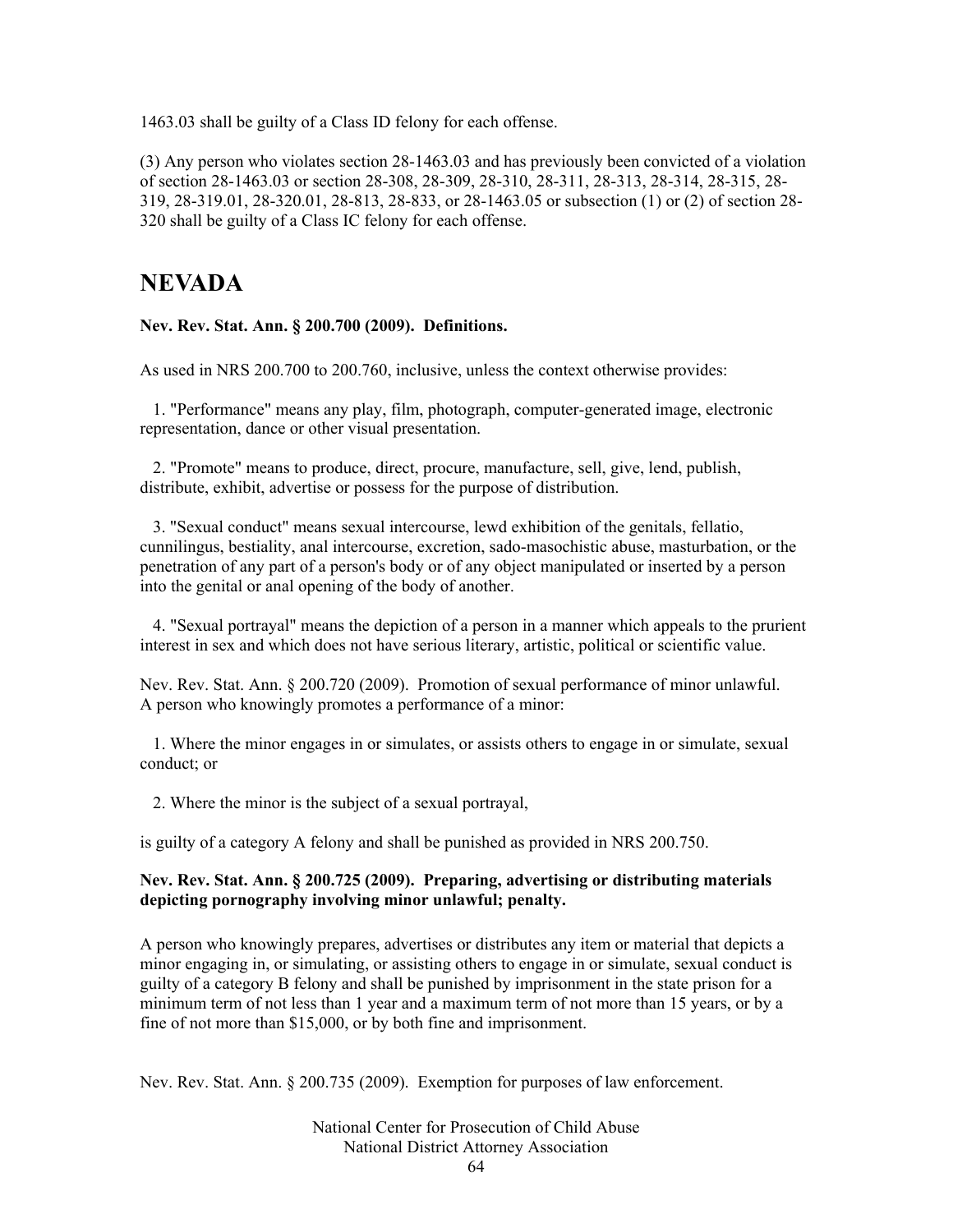The provisions of NRS 200.710 to 200.730, inclusive, do not apply to law enforcement personnel during the investigation or prosecution of a violation of the provisions of NRS 200.710 to 200.730, inclusive.

## **NEW HAMPSHIRE**

### **N.H. Rev. Stat. Ann. § 649-A:2 (2009). Definitions.**

In this chapter:

I. "Child" means any person under the age of 18 years.

 II. "Disseminate" means to import, publish, produce, print, manufacture, distribute, sell, lease, exhibit, or display.

 III. "Sexually explicit conduct" means human masturbation, the touching of the actor's or other person's sexual organs in the context of a sexual relationship, sexual intercourse actual or simulated, normal or perverted, whether alone or between members of the same or opposite sex or between humans and animals, or any lewd exhibitions of the buttocks, genitals, flagellation, bondage, or torture. Sexual intercourse is simulated when it depicts explicit sexual intercourse that gives the appearance of the consummation of sexual intercourse, normal or perverted.

 IV. "Visual representation" means any visual depiction, including any photograph, film, video, digital image, picture, or computer or computer-generated image or picture, whether made or produced by electronic, mechanical, or other means, of sexually explicit conduct, where:

 (a) The production of such visual depiction involves the use of a child engaging in or being engaged in sexually explicit conduct; or

 (b) Such visual depiction is a digital image, computer image, or computer-generated image of a child engaging in or being engaged in sexually explicit conduct; or

 (c) Such visual depiction has been created, adapted, or modified to appear that an identifiable child is engaging in or being engaged in sexually explicit conduct.

V. (a) "Identifiable child" means a person:

(1) Who was a child at the time the visual depiction was created, adapted, or modified; or

 (2) Whose image as a child was used in creating, adapting, or modifying the visual depiction; and

 (3) Who is recognizable as an actual person by the person's face, likeness, or other distinguishing characteristic, such as a unique birthmark or other recognizable feature.

 (b) The term "identifiable child" shall not be construed to require proof of the actual identity of the identifiable child.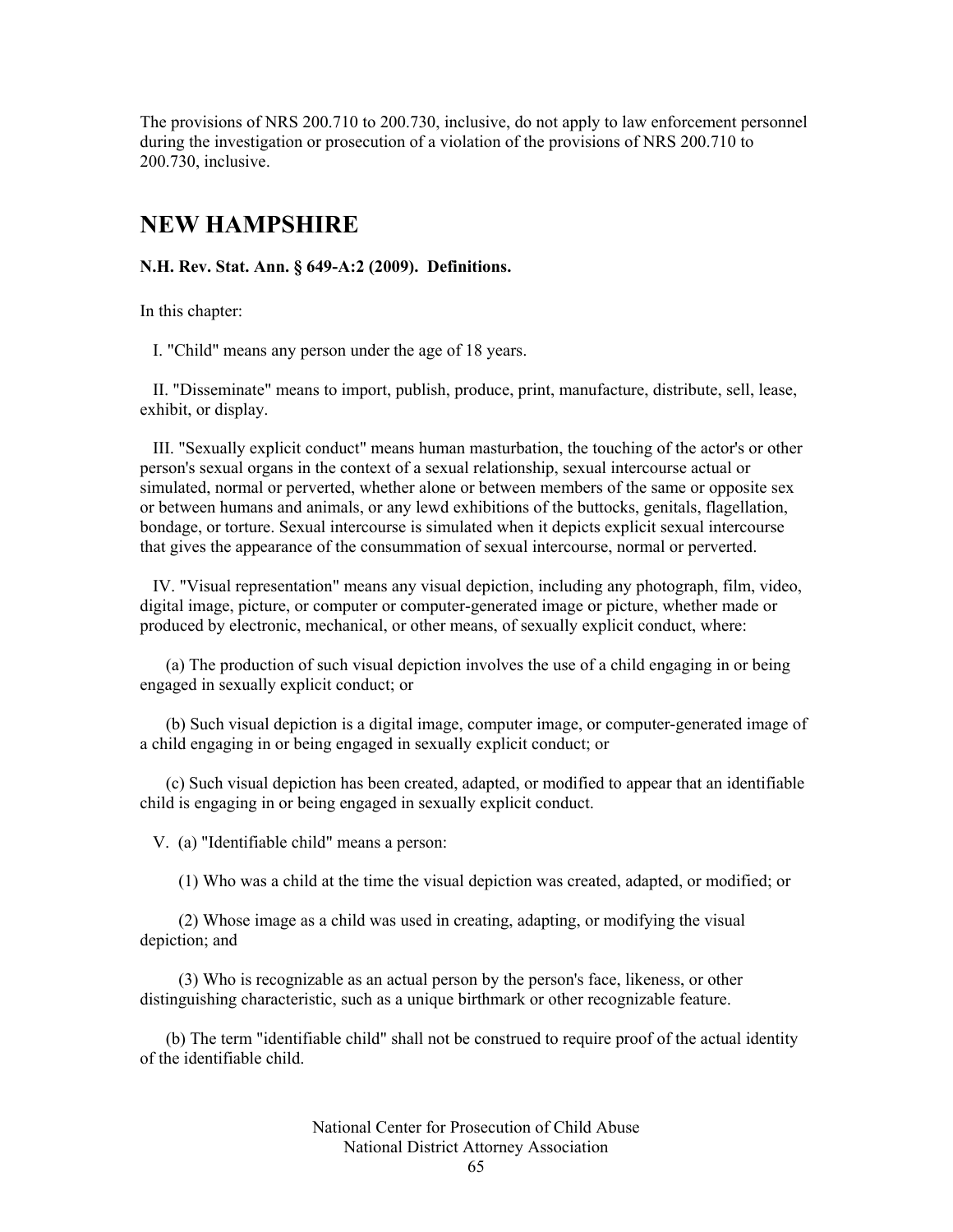VI. "Previous conviction" or "previously convicted" means having been convicted by a jury or a judge, or having plead guilty prior to the commission of the current offense. For purposes of this paragraph, a previous conviction need not have been affirmed on appeal.

 VII. "Computer" means an electronic, magnetic, optical, electrochemical, or other high speed data processing device performing logical, arithmetic, or storage functions, and includes any data storage facility or communications facility directly related to or operating in conjunction with such device, but such term does not include an automated typewriter or typesetter, a portable hand held calculator, or other similar device.

### **N.H. Rev. Stat. Ann. § 649-A:4 (2009). Exemption.**

A person shall not be guilty of a violation under this chapter if he is a librarian, or a paid or volunteer member of a library staff working under the supervision of a librarian, engaged in the normal course of his employment, or if he is regularly employed by anybody as a motion picture projectionist, stage employee or spotlight operator, cashier, doorman, usher, candy stand attendant, porter or in any other nonmanagerial or nonsupervisory capacity in a motion picture theatre; provided that he has no financial interest, other than his employment, which employment does not encompass compensation based upon any proportion of the gross receipts, in the promotion of a sexual performance for sale, rental or exhibition or in the promotion, presentation or direction of any sexual performance, and provided further that he is not in any way responsible for acquiring such material for sale, rental or exhibition.

### **N.H. Rev. Stat. Ann. § 649-B:3 (2010) Computer Pornography Prohibited.**

I. No person shall knowingly:

- (a) Compile, enter into, or transmit by means of computer;
- (b) Make, print, publish, or reproduce by other computerized means;
- (c) Cause or allow to be entered into or transmitted by means of computer; or

 (d) Buy, sell, receive, exchange, or disseminate by means of computer, any notice, statement, or advertisement, or any minor's name, telephone number, place of residence, physical characteristics, or other descriptive or identifying information, for purposes of facilitating, encouraging, offering, or soliciting sexual conduct of or with any child, or the visual depiction of such conduct.

II. Any person who violates the provisions of this section is guilty of a class B felony.

### **N.H. Rev. Stat. Ann. § 649-A:3-b (2010) Manufacture of Child Sexual Abuse Images.**

I. No person shall knowingly create, produce, manufacture, or direct a visual representation of a child engaging in or being engaged in sexually explicit conduct, or participate in that portion of such visual representation that consists of a child engaging in or being engaged in sexually explicit conduct.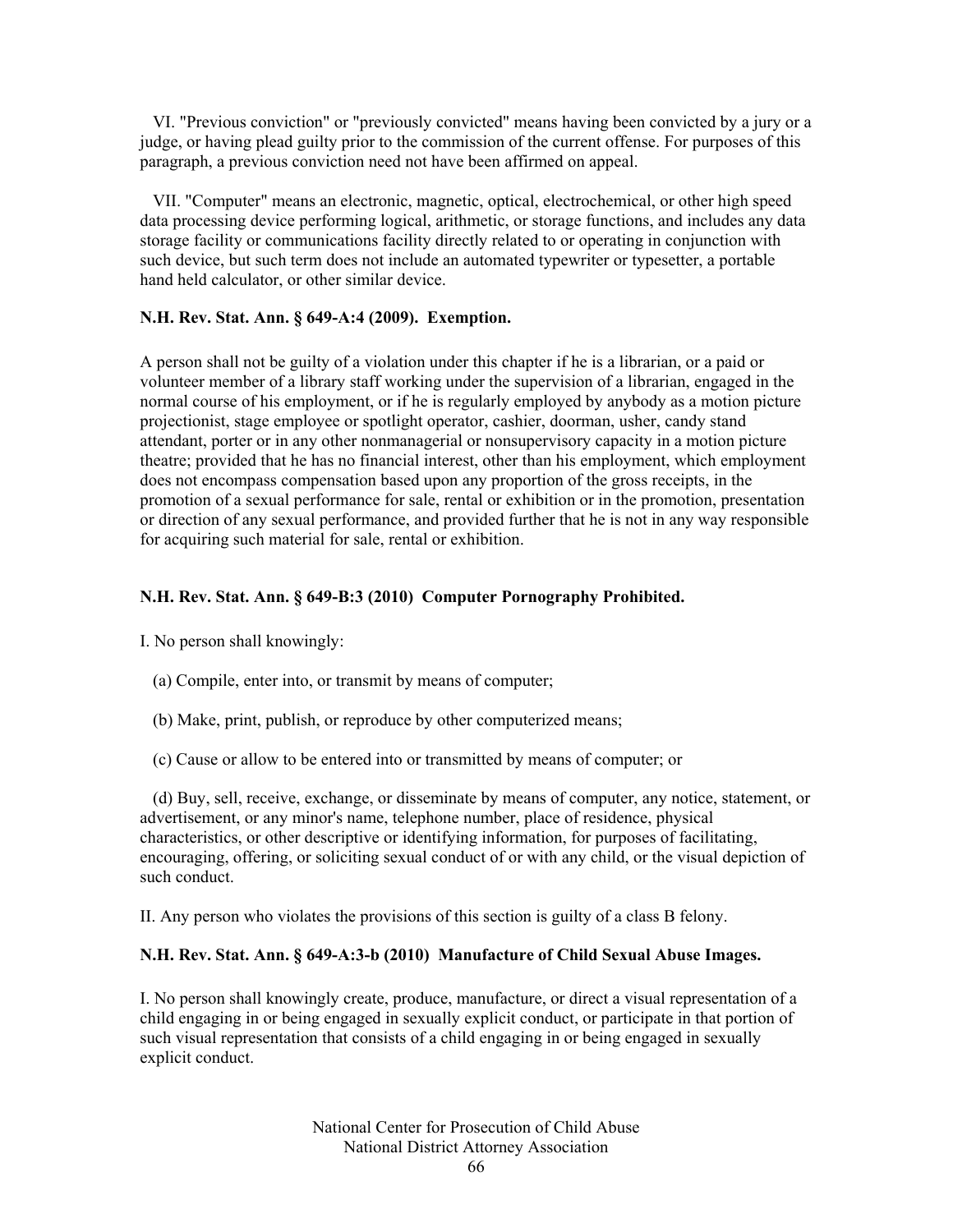II. If such person has had no previous convictions in this state or another state for the conduct prohibited in this section, the defendant may be sentenced to a maximum sentence not to exceed 30 years and a minimum sentence not to exceed 1/2 of the maximum. Upon conviction of an offense under this section based on an indictment alleging that the person has been previously convicted of an offense under this section or a reasonably equivalent offense in an out-of-state jurisdiction, a person may be sentenced to life imprisonment or for such term as the court may order.

# **NEW JERSEY**

### **N.J. Stat. Ann. § 2C:24-4 (2009). Endangering welfare of children**

a. Any person having a legal duty for the care of a child or who has assumed responsibility for the care of a child who engages in sexual conduct which would impair or debauch the morals of the child, or who causes the child harm that would make the child an abused or neglected child as defined in R.S. 9:6-1, R.S. 9:6-3 and P.L. 1974, c. 119, § 1 (C. 9:6-8.21) is guilty of a crime of the second degree. Any other person who engages in conduct or who causes harm as described in this subsection to a child under the age of 16 is guilty of a crime of the third degree.

b. (1) As used in this subsection:

"Child" means any person under 16 years of age.

"Internet" means the international computer network of both federal and non-federal interoperable packet switched data networks.

"Prohibited sexual act" means

- (a) Sexual intercourse; or
- (b) Anal intercourse; or
- (c) Masturbation; or
- (d) Bestiality; or
- (e) Sadism; or
- (f) Masochism; or
- (g) Fellatio; or
- (h) Cunnilingus;

(i) Nudity, if depicted for the purpose of sexual stimulation or gratification of any person who may view such depiction; or

(j) Any act of sexual penetration or sexual contact as defined in N.J.S. 2C:14-1.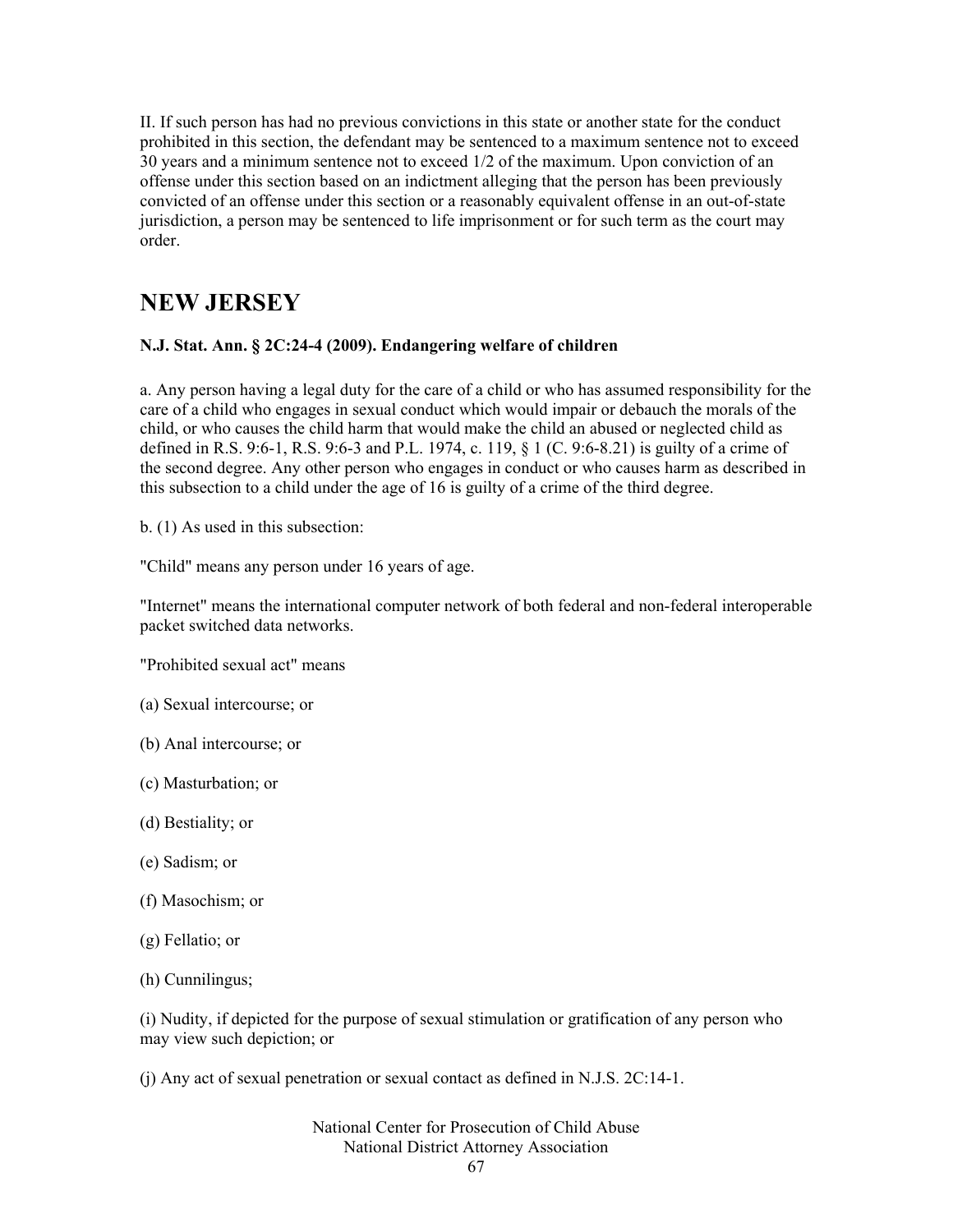"Reproduction" means, but is not limited to, computer generated images.

(2) (Deleted by amendment, P.L. 2001, c. 291).

(3) A person commits a crime of the second degree if he causes or permits a child to engage in a prohibited sexual act or in the simulation of such an act if the person knows, has reason to know or intends that the prohibited act may be photographed, filmed, reproduced, or reconstructed in any manner, including on the Internet, or may be part of an exhibition or performance. If the person is a parent, guardian or other person legally charged with the care or custody of the child, the person shall be guilty of a crime of the first degree.

(4) Any person who photographs or films a child in a prohibited sexual act or in the simulation of such an act or who uses any device, including a computer, to reproduce or reconstruct the image of a child in a prohibited sexual act or in the simulation of such an act is guilty of a crime of the second degree.

(5)(a) Any person who knowingly receives for the purpose of selling or who knowingly sells, procures, manufactures, gives, provides, lends, trades, mails, delivers, transfers, publishes, distributes, circulates, disseminates, presents, exhibits, advertises, offers or agrees to offer, through any means, including the Internet, any photograph, film, videotape, computer program or file, video game or any other reproduction or reconstruction which depicts a child engaging in a prohibited sexual act or in the simulation of such an act, is guilty of a crime of the second degree.

(b) Any person who knowingly possesses or knowingly views any photograph, film, videotape, computer program or file, video game or any other reproduction or reconstruction which depicts a child engaging in a prohibited sexual act or in the simulation of such an act, including on the Internet, is guilty of a crime of the fourth degree.

(6) For purposes of this subsection, a person who is depicted as or presents the appearance of being under the age of 16 in any photograph, film, videotape, computer program or file, video game or any other reproduction or reconstruction shall be rebuttably presumed to be under the age of 16. If the child who is depicted as engaging in, or who is caused to engage in, a prohibited sexual act or simulation of a prohibited sexual act is under the age of 16, the actor shall be strictly liable and it shall not be a defense that the actor did not know that the child was under the age of 16, nor shall it be a defense that the actor believed that the child was 16 years of age or older, even if such a mistaken belief was reasonable.

## **NEW MEXICO**

### **N.M. Stat. Ann. § 30-6A-2 (2009). Definitions**

As used in the Sexual Exploitation of Children Act [30-6A-1 NMSA 1978]:

A. "prohibited sexual act" means:

 (1) sexual intercourse, including genital-genital, oral-genital, anal-genital or oral-anal, whether between persons of the same or opposite sex;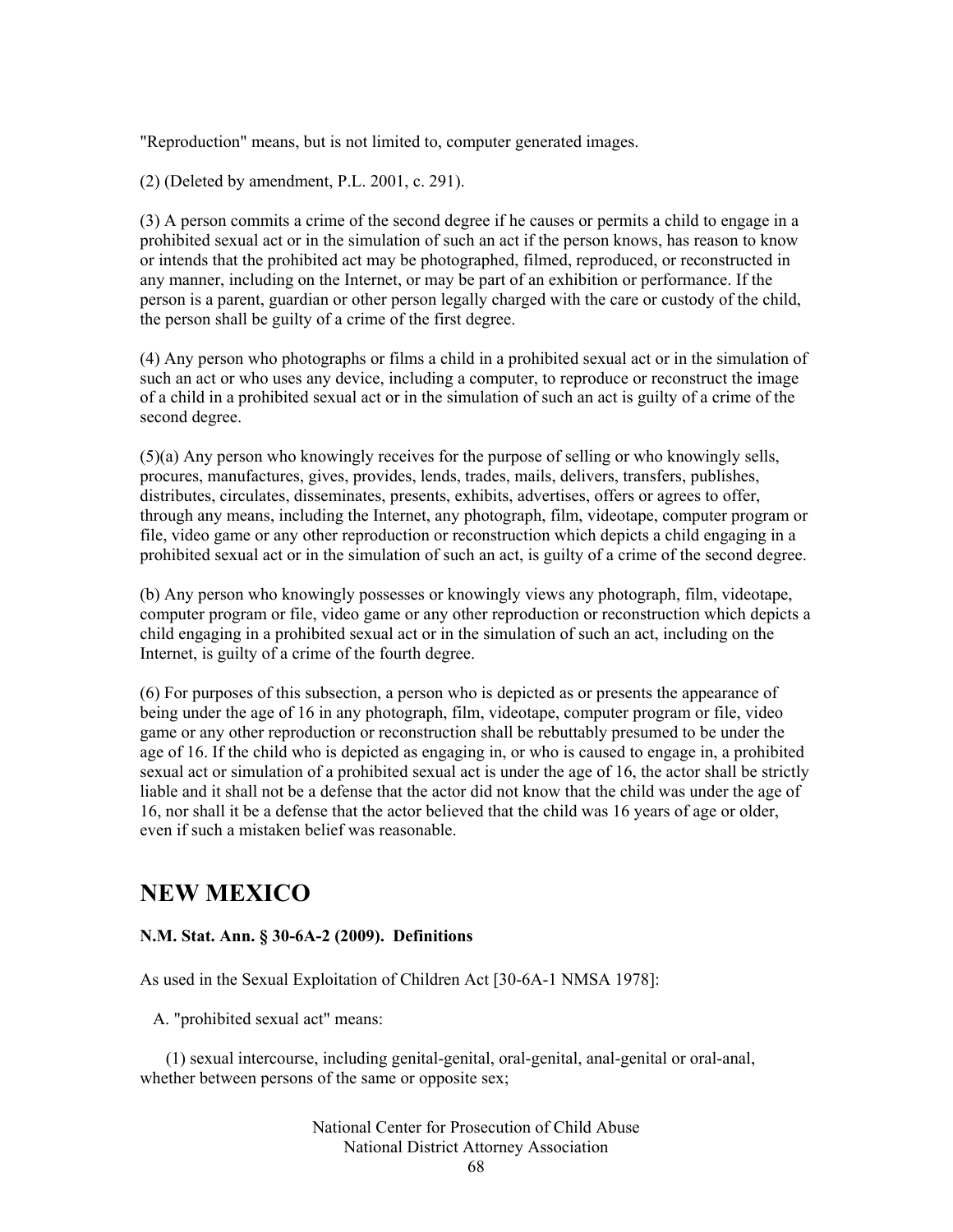(2) bestiality;

(3) masturbation;

(4) sadomasochistic abuse for the purpose of sexual stimulation; or

 (5) lewd and sexually explicit exhibition with a focus on the genitals or pubic area of any person for the purpose of sexual stimulation;

B. "visual or print medium" means:

 (1) any film, photograph, negative, slide, computer diskette, videotape, videodisc or any computer or electronically generated imagery; or

 (2) any book, magazine or other form of publication or photographic reproduction containing or incorporating any film, photograph, negative, slide, computer diskette, videotape, videodisc or any computer generated or electronically generated imagery;

C. "performed publicly" means performed in a place that is open to or used by the public;

 D. "manufacture" means the production, processing, copying by any means, printing, packaging or repackaging of any visual or print medium depicting any prohibited sexual act or simulation of such an act if one or more of the participants in that act is a child under eighteen years of age; and

E. "obscene" means any material, when the content if taken as a whole:

 (1) appeals to a prurient interest in sex, as determined by the average person applying contemporary community standards;

(2) portrays a prohibited sexual act in a patently offensive way; and

(3) lacks serious literary, artistic, political or scientific value.

### **N.M. Stat. Ann. § 30-6A-3 (2009). Sexual exploitation of children**

A. It is unlawful for a person to intentionally possess any obscene visual or print medium depicting any prohibited sexual act or simulation of such an act if that person knows or has reason to know that the obscene medium depicts any prohibited sexual act or simulation of such act and if that person knows or has reason to know that one or more of the participants in that act is a child under eighteen years of age. A person who violates the provisions of this subsection is guilty of a fourth degree felony.

B. It is unlawful for a person to intentionally distribute any obscene visual or print medium depicting any prohibited sexual act or simulation of such an act if that person knows or has reason to know that the obscene medium depicts any prohibited sexual act or simulation of such act and if that person knows or has reason to know that one or more of the participants in that act is a child under eighteen years of age. A person who violates the provisions of this subsection is guilty of a third degree felony.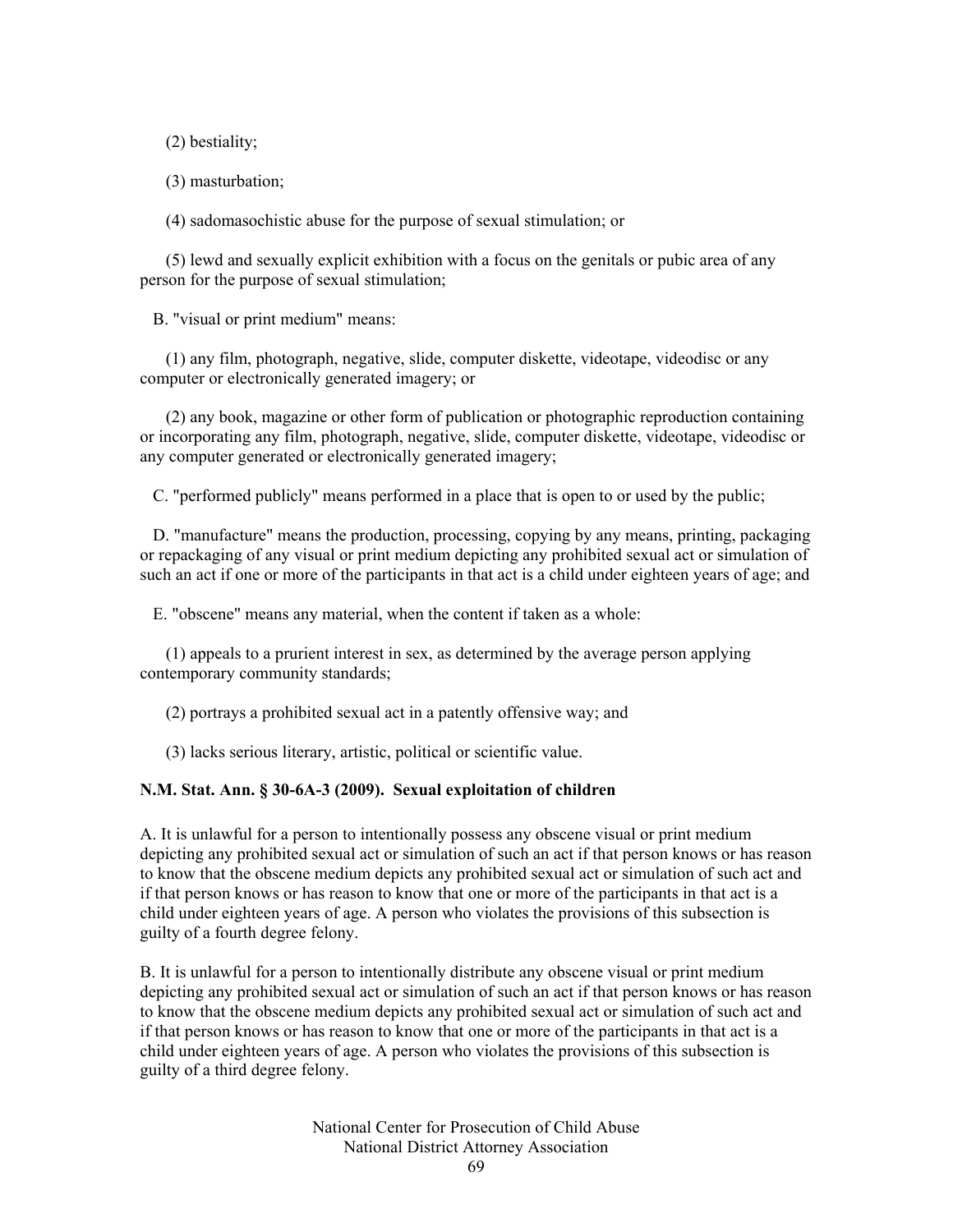C. It is unlawful for a person to intentionally cause or permit a child under eighteen years of age to engage in any prohibited sexual act or simulation of such an act if that person knows, has reason to know or intends that the act may be recorded in any obscene visual or print medium or performed publicly. A person who violates the provisions of this subsection is guilty of a third degree felony, unless the child is under the age of thirteen, in which event the person is guilty of a second degree felony.

D. It is unlawful for a person to intentionally manufacture any obscene visual or print medium depicting any prohibited sexual act or simulation of such an act if one or more of the participants in that act is a child under eighteen years of age. A person who violates the provisions of this subsection is guilty of a second degree felony.

E. It is unlawful for a person to intentionally manufacture any obscene visual or print medium depicting any prohibited sexual act or simulation of such an act if that person knows or has reason to know that the obscene medium depicts a prohibited sexual act or simulation of such an act and if that person knows or has reason to know that a real child under eighteen years of age, who is not a participant, is depicted as a participant in that act. A person who violates the provisions of this subsection is guilty of a fourth degree felony.

F. It is unlawful for a person to intentionally distribute any obscene visual or print medium depicting any prohibited sexual act or simulation of such an act if that person knows or has reason to know that the obscene medium depicts a prohibited sexual act or simulation of such an act and if that person knows or has reason to know that a real child under eighteen years of age, who is not a participant, is depicted as a participant in that act. A person who violates the provisions of this subsection is guilty of a third degree felony.

G. The penalties provided for in this section shall be in addition to those set out in Section 30-9- 11 NMSA 1978.

# **NEW YORK**

### **N.Y. Penal Law § 263.00 (2010). Definitions**

As used in this article the following definitions shall apply:

1. "Sexual performance" means any performance or part thereof which, for purposes of section 263.16 of this article, includes sexual conduct by a child less than sixteen years of age or, for purposes of section 263.05 or 263.15 of this article, includes sexual conduct by a child less than seventeen years of age.

2. "Obscene sexual performance" means any performance which, for purposes of section 263.11 of this article, includes sexual conduct by a child less than sixteen years of age or, for purposes of section 263.10 of this article, includes sexual conduct by a child less than seventeen years of age, in any material which is obscene, as such term is defined in section 235.00 of this chapter.

3. "Sexual conduct" means actual or simulated sexual intercourse, [fig 1] oral sexual conduct, anal sexual conduct, sexual [fig 2] bestiality, masturbation, sado-masochistic abuse, or lewd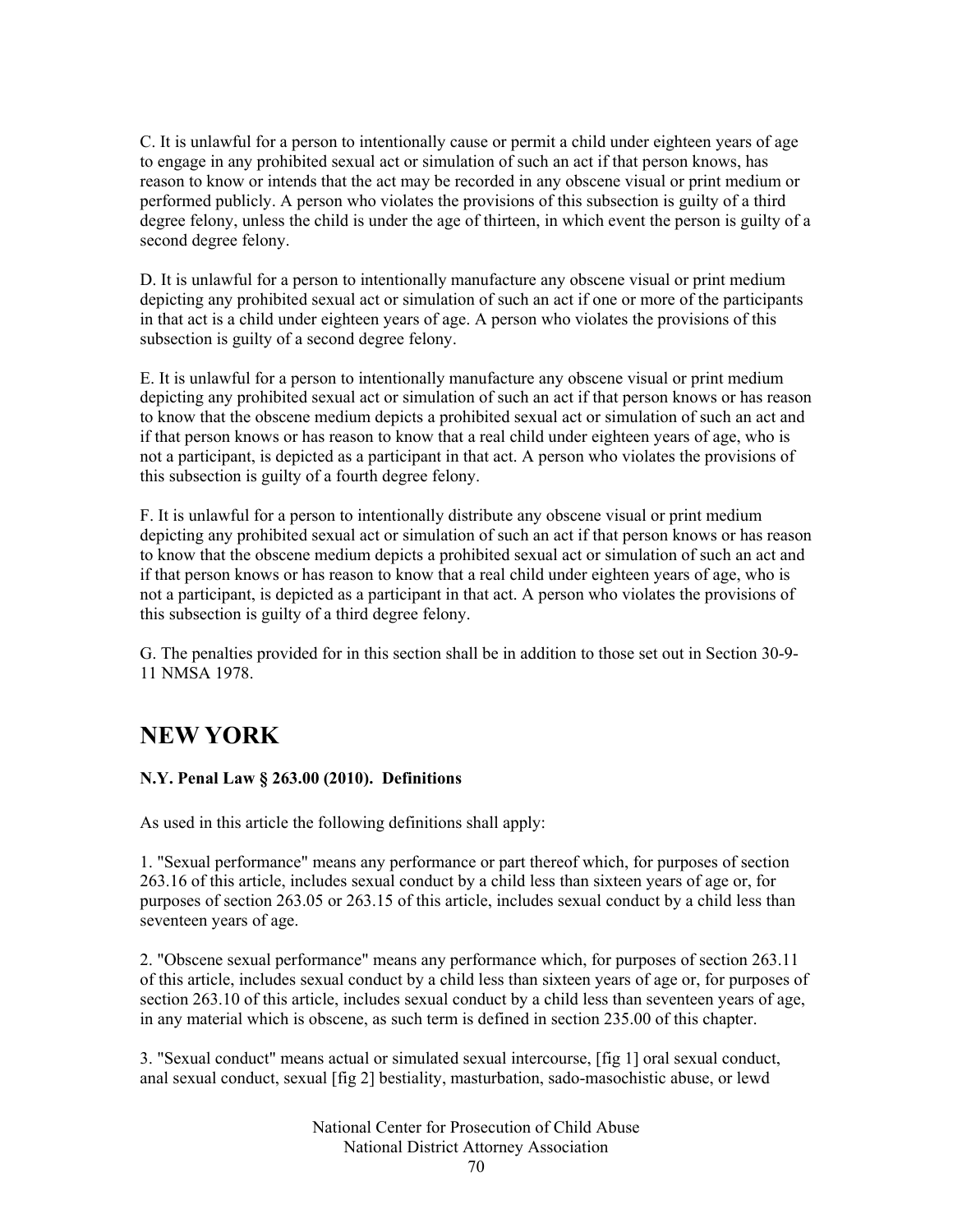exhibition of the genitals.

4. "Performance" means any play, motion picture, photograph or dance. Performance also means any other visual representation exhibited before an audience.

5. "Promote" means to procure, manufacture, issue, sell, give, provide, lend, mail, deliver, transfer, transmute, publish, distribute, circulate, disseminate, present, exhibit or advertise, or to offer or agree to do the same.

6. "Simulated" means the explicit depiction of any of the conduct set forth in subdivision three of this section which creates the appearance of such conduct and which exhibits any uncovered portion of the breasts, genitals or buttocks.

7. " [fig 1] Oral sexual conduct" and "anal sexual conduct" mean the conduct defined by subdivision two of section 130.00 of this chapter.

8. "Sado-masochistic abuse" means the conduct defined in subdivision five of section 235.20 of this chapter.

### **N.Y. Penal Law § 263.10 (2010). Promoting an obscene sexual performance by a child**

A person is guilty of promoting an obscene sexual performance by a child when, knowing the character and content thereof, he produces, directs or promotes any obscene performance which includes sexual conduct by a child less than [fig 1] seventeen years of age.

Promoting an obscene sexual performance by a child is a class D felony.

### **N.Y. Penal Law § 263.15 (2009). Promoting a sexual performance by a child**

A person is guilty of promoting a sexual performance by a child when, knowing the character and content thereof, he produces, directs or promotes any performance which includes sexual conduct by a child less than [fig 1] seventeen years of age.

Promoting a sexual performance by a child is a class D felony.

### **N.Y. Penal Law § 263.20 (2009). Sexual performance by a child; affirmative defenses**

 1. Under this article, it shall be an affirmative defense that the defendant in good faith reasonably believed the person appearing in the performance was, for purposes of section 263.11 or 263.16 of this article, sixteen years of age or over or, for purposes of section 263.05, 263.10 or 263.15 of this article, seventeen years of age or over.

2. In any prosecution for any offense pursuant to this article, it is an affirmative defense that the person so charged was a librarian engaged in the normal course of his employment, a motion picture projectionist, stage employee or spotlight operator, cashier, doorman, usher, candy stand attendant, porter or in any other non-managerial or non-supervisory capacity in a motion picture theatre; provided he has no financial interest, other than his employment, which employment does not encompass compensation based upon any proportion of the gross receipts, in the promotion of a sexual performance for sale, rental or exhibition or in the promotion, presentation or direction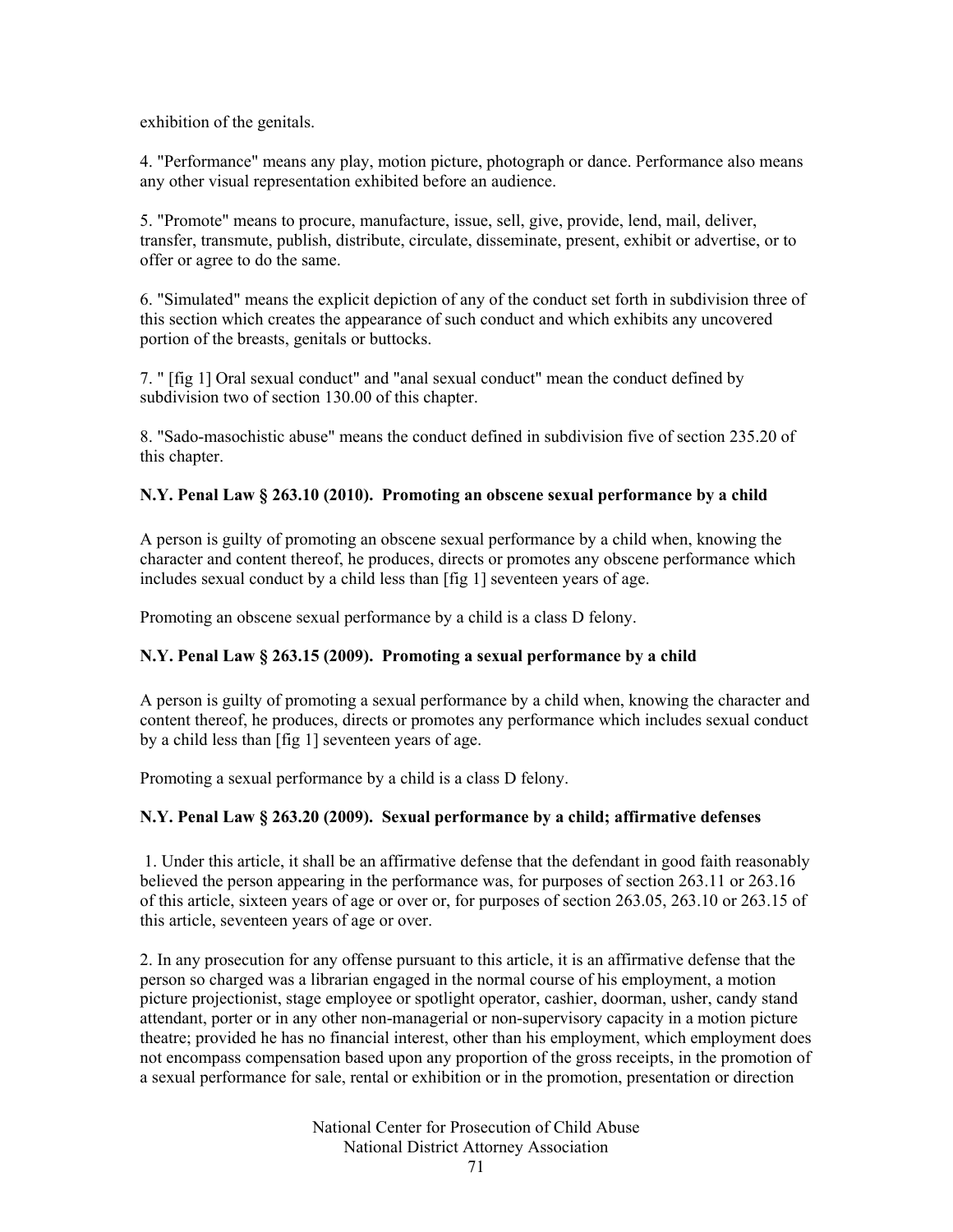of any sexual performance, or is in any way responsible for acquiring such material for sale, rental or exhibition.

# **NORTH CAROLINA**

### **N.C. Gen. Stat. § 14-190.17 (2009). First degree sexual exploitation of a minor**

(a) Offense. -- A person commits the offense of first degree sexual exploitation of a minor if, knowing the character or content of the material or performance, he:

 (1) Uses, employs, induces, coerces, encourages, or facilitates a minor to engage in or assist others to engage in sexual activity for a live performance or for the purpose of producing material that contains a visual representation depicting this activity; or

 (2) Permits a minor under his custody or control to engage in sexual activity for a live performance or for the purpose of producing material that contains a visual representation depicting this activity; or

 (3) Transports or finances the transportation of a minor through or across this State with the intent that the minor engage in sexual activity for a live performance or for the purpose of producing material that contains a visual representation depicting this activity; or

 (4) Records, photographs, films, develops, or duplicates for sale or pecuniary gain material that contains a visual representation depicting a minor engaged in sexual activity.

(b) Inference. -- In a prosecution under this section, the trier of fact may infer that a participant in sexual activity whom material through its title, text, visual representations, or otherwise represents or depicts as a minor is a minor.

(c) Mistake of Age. -- Mistake of age is not a defense to a prosecution under this section.

(d) Punishment and Sentencing. -- Violation of this section is a Class C felony.

### **N.C. Gen. Stat. § 14-190.17 (2009). Second degree sexual exploitation of a minor**

(a) Offense. -- A person commits the offense of second degree sexual exploitation of a minor if, knowing the character or content of the material, he:

 (1) Records, photographs, films, develops, or duplicates material that contains a visual representation of a minor engaged in sexual activity; or

 (2) Distributes, transports, exhibits, receives, sells, purchases, exchanges, or solicits material that contains a visual representation of a minor engaged in sexual activity.

(b) Inference. -- In a prosecution under this section, the trier of fact may infer that a participant in sexual activity whom material through its title, text, visual representations or otherwise represents or depicts as a minor is a minor.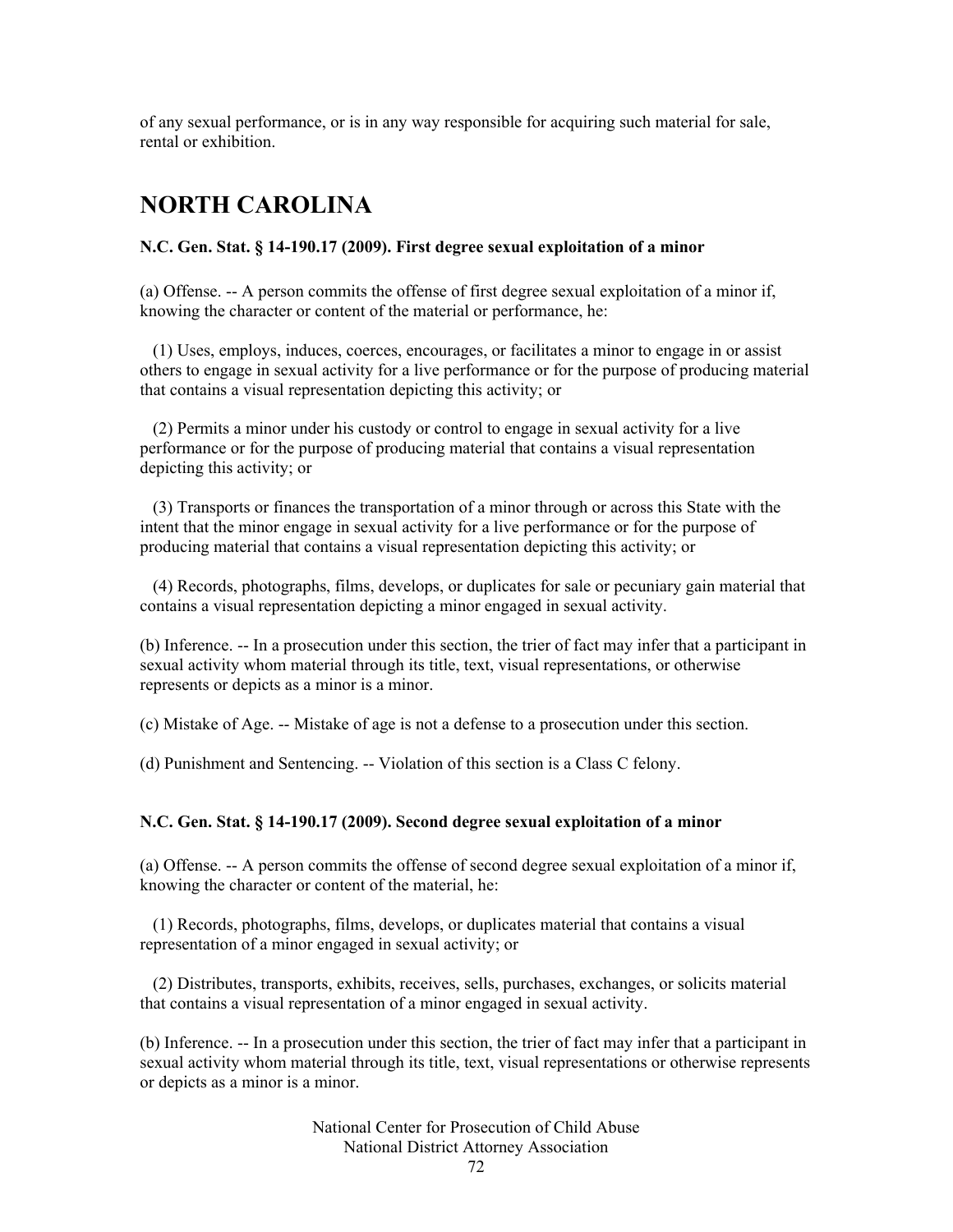- (c) Mistake of Age. -- Mistake of age is not a defense to a prosecution under this section.
- (d) Punishment and Sentencing. -- Violation of this section is a Class E felony.

# **NORTH DAKOTA**

### **N.D. Cent. Code § 12.1-27.2-01 (2009). Definitions.**

As used in this chapter:

 1. "Obscene sexual performance" means any performance which includes sexual conduct by a minor in any obscene material or obscene performance, as defined in section 12.1-27.1-01.

 2. "Performance" means any play, motion picture, photograph, dance, or other visual representation, or any part of a performance.

 3. "Promote" means to procure, manufacture, issue, sell, give, provide, lend, mail, deliver, transfer, transmit, publish, distribute, circulate, disseminate, present, exhibit, or advertise.

 4. "Sexual conduct" means actual or simulated sexual intercourse, sodomy, sexual bestiality, masturbation, sadomasochistic abuse, or lewd exhibition of the genitals, including the further definitions of sodomy and sadomasochistic abuse under section 12.1-27.1-01.

5. "Sexual performance" means any performance which includes sexual conduct by a minor.

 6. "Simulated" means the explicit depiction of any of the conduct set forth in subsection 4 which creates the appearance of actual sexual conduct and which exhibits any nude or partially denuded human figure, as defined in section 12.1-27.1-03.1.

#### **N.D. Cent. Code § 12.1-27.2-03 (2009). Promoting or directing an obscene sexual performance by a minor.**

A person is guilty of a class B felony if, knowing the character and content of a performance, that person produces, directs, or promotes any obscene performance which includes sexual conduct by a person who was a minor at the time of the performance.

#### **N.D. Cent. Code § 12.1-27.2-04 (2009). Promoting a sexual performance by a minor.**

A person is guilty of a class C felony if, knowing the character and content of a performance, that person produces, directs, or promotes any performance which includes sexual conduct by a person who was a minor at the time of the performance.

### **N.D. Cent. Code § 12.1-27.2-04.2 (2009). Sexual performance by a minor – Enhanced penalties.**

 1. Notwithstanding the provisions of sections 12.1-32-01 and 12.1-32-01.1 relating to fines, a person who commits an offense under this chapter and who acts in the course of a commercial or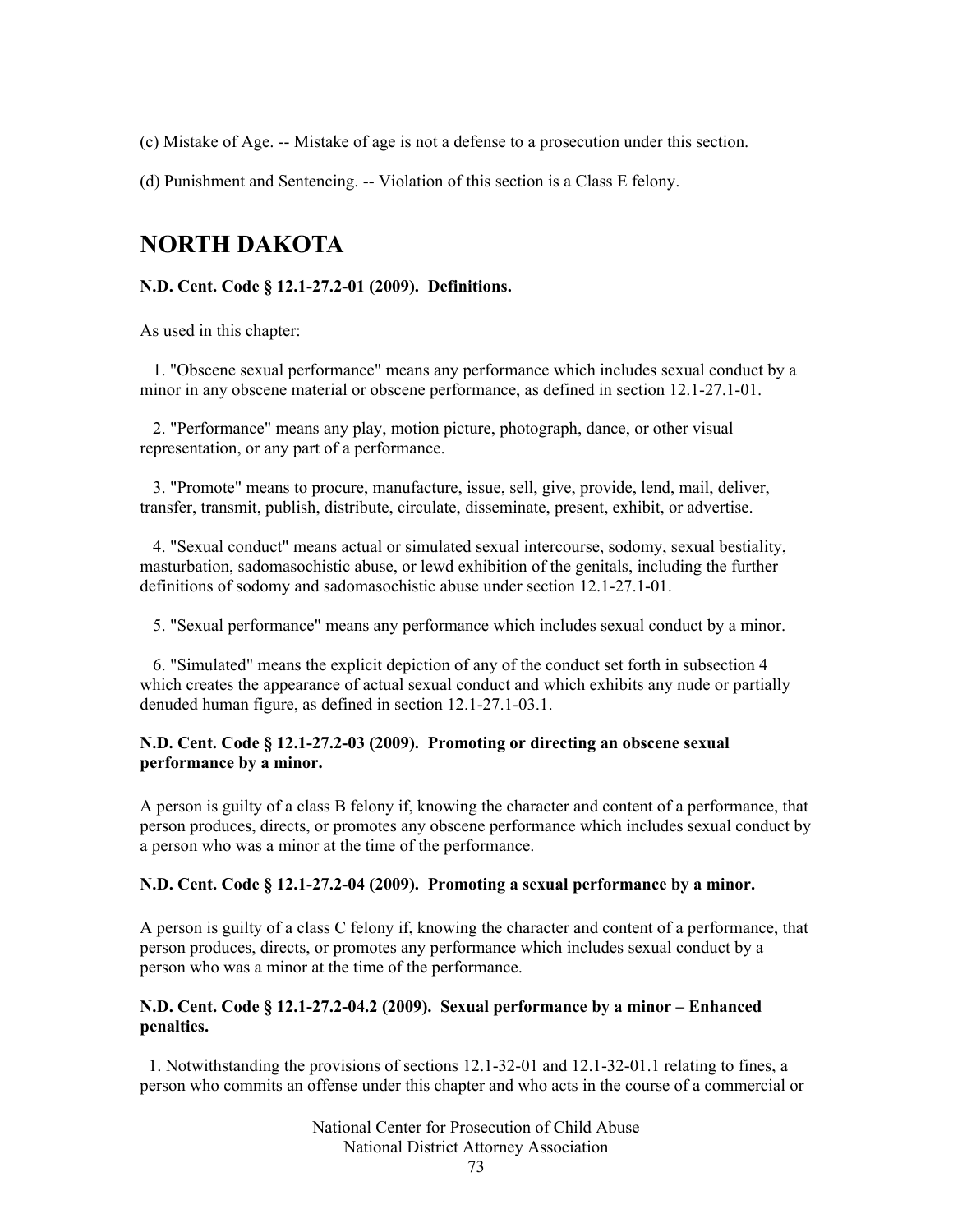for-profit activity or transaction in which the offender had or shared ownership, control, managerial responsibility, or a financial interest other than wages is subject to the following penalty:

a. For an individual, a fine not to exceed ten thousand dollars; or

 b. For a corporation, limited liability company, association, partnership, or other legal entity, a fine not to exceed twenty-five thousand dollars.

2. Notwithstanding the provisions of sections 12.1-32-01 and 12.1-32-01.1 relating to fines, the court shall impose the following fine upon the conviction of a person or entity described in subsection 1 for a second or subsequent offense under this chapter:

a. For an individual, a fine not to exceed fifty thousand dollars; or

 b. For a corporation, limited liability company, association, partnership, or other legal entity, a fine not to exceed one hundred thousand dollars.

### **N.D. Cent. Code § 12.1-27.2-05 (2009). Sexual performance by a minor – Affirmative defenses.**

It is an affirmative defense to a prosecution under this chapter that:

 1. The defendant in good faith reasonably believed the person appearing in the performance was eighteen years of age or older;

 2. The material or performance involved was disseminated or presented for a bona fide medical, scientific, educational, religious, governmental, judicial, or other appropriate purpose by or to a physician, psychologist, sociologist, scientist, teacher, person pursuing bona fide studies or research, librarian, member of the clergy, prosecutor, judge, or other person having a similar interest in the material or performance; or

 3. The defendant had no financial interest in promoting a sexual performance by a minor, other than employment in a theater, which employment does not include compensation based upon any proportion of the receipts arising from promotion of the sexual performance, and that person was in no way responsible for acquiring the material for sale, rental, or exhibition.

# **OHIO**

#### **Ohio Rev. Code Ann. § 2907.321 (2010). Pandering obscenity involving a minor**

(A) No person, with knowledge of the character of the material or performance involved, shall do any of the following:

 (1) Create, reproduce, or publish any obscene material that has a minor as one of its participants or portrayed observers;

(2) Promote or advertise for sale or dissemination; sell, deliver, disseminate, display, exhibit,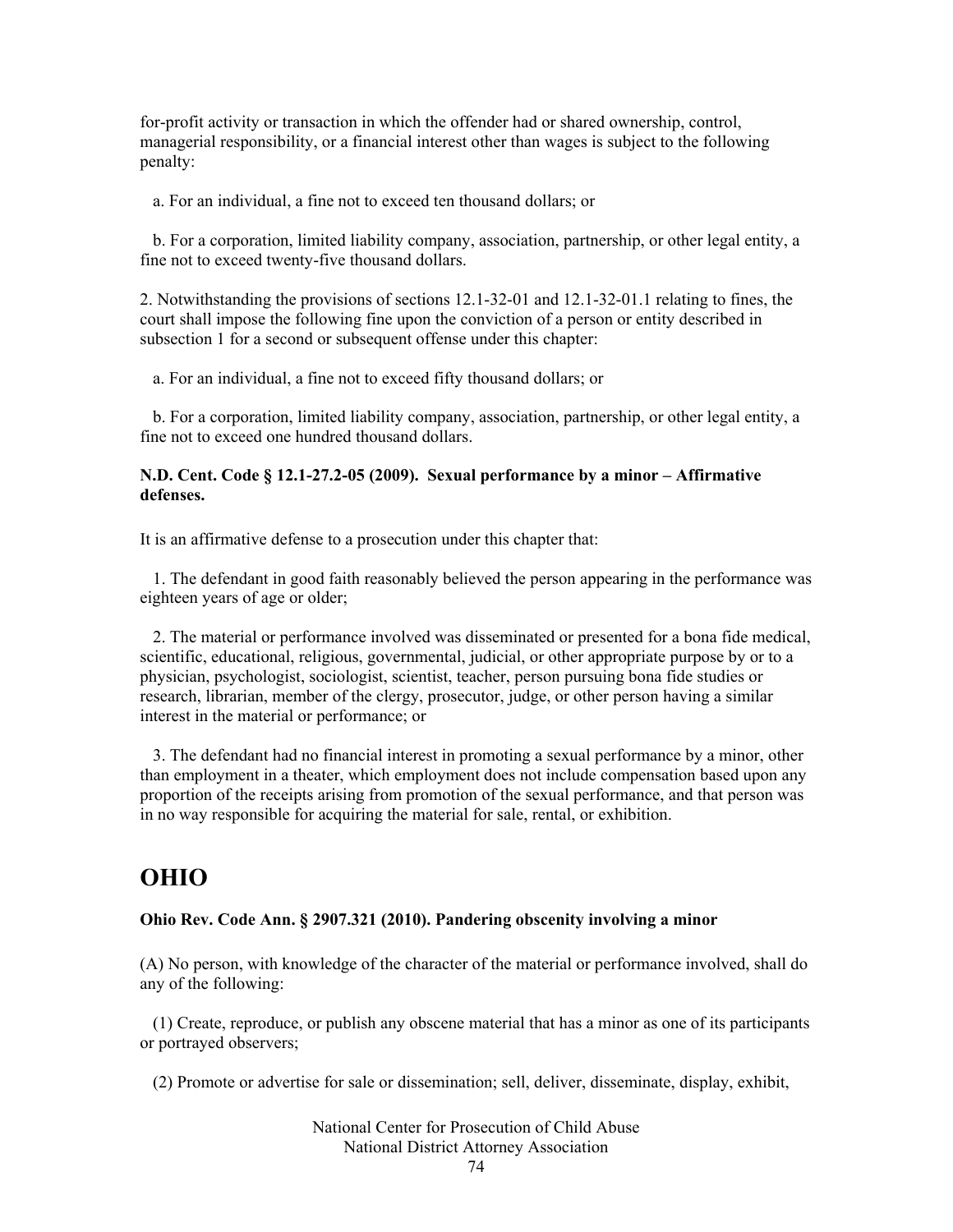present, rent, or provide; or offer or agree to sell, deliver, disseminate, display, exhibit, present, rent, or provide, any obscene material that has a minor as one of its participants or portrayed observers;

(3) Create, direct, or produce an obscene performance that has a minor as one of its participants;

 (4) Advertise or promote for presentation, present, or participate in presenting an obscene performance that has a minor as one of its participants;

 (5) Buy, procure, possess, or control any obscene material, that has a minor as one of its participants;

 (6) Bring or cause to be brought into this state any obscene material that has a minor as one of its participants or portrayed observers.

(B) (1) This section does not apply to any material or performance that is sold, disseminated, displayed, possessed, controlled, brought or caused to be brought into this state, or presented for a bona fide medical, scientific, educational, religious, governmental, judicial, or other proper purpose, by or to a physician, psychologist, sociologist, scientist, teacher, person pursuing bona fide studies or research, librarian, clergyman, prosecutor, judge, or other person having a proper interest in the material or performance.

(2) Mistake of age is not a defense to a charge under this section.

 (3) In a prosecution under this section, the trier of fact may infer that a person in the material or performance involved is a minor if the material or performance, through its title, text, visual representation, or otherwise, represents or depicts the person as a minor.

(C) Whoever violates this section is guilty of pandering obscenity involving a minor. Violation of division  $(A)(1)$ ,  $(2)$ ,  $(3)$ ,  $(4)$ , or  $(6)$  of this section is a felony of the second degree. Violation of division (A)(5) of this section is a felony of the fourth degree. If the offender previously has been convicted of or pleaded guilty to a violation of this section or section 2907.322 [2907.32.2] or 2907.323 [2907.32.3] of the Revised Code, pandering obscenity involving a minor in violation of division (A)(5) of this section is a felony of the third degree.

#### **Ohio Rev. Code Ann. § 2907.322 (2010). Pandering sexually oriented matter involving a minor**

(A) No person, with knowledge of the character of the material or performance involved, shall do any of the following:

 (1) Create, record, photograph, film, develop, reproduce, or publish any material that shows a minor participating or engaging in sexual activity, masturbation, or bestiality;

 (2) Advertise for sale or dissemination, sell, distribute, transport, disseminate, exhibit, or display any material that shows a minor participating or engaging in sexual activity, masturbation, or bestiality;

(3) Create, direct, or produce a performance that shows a minor participating or engaging in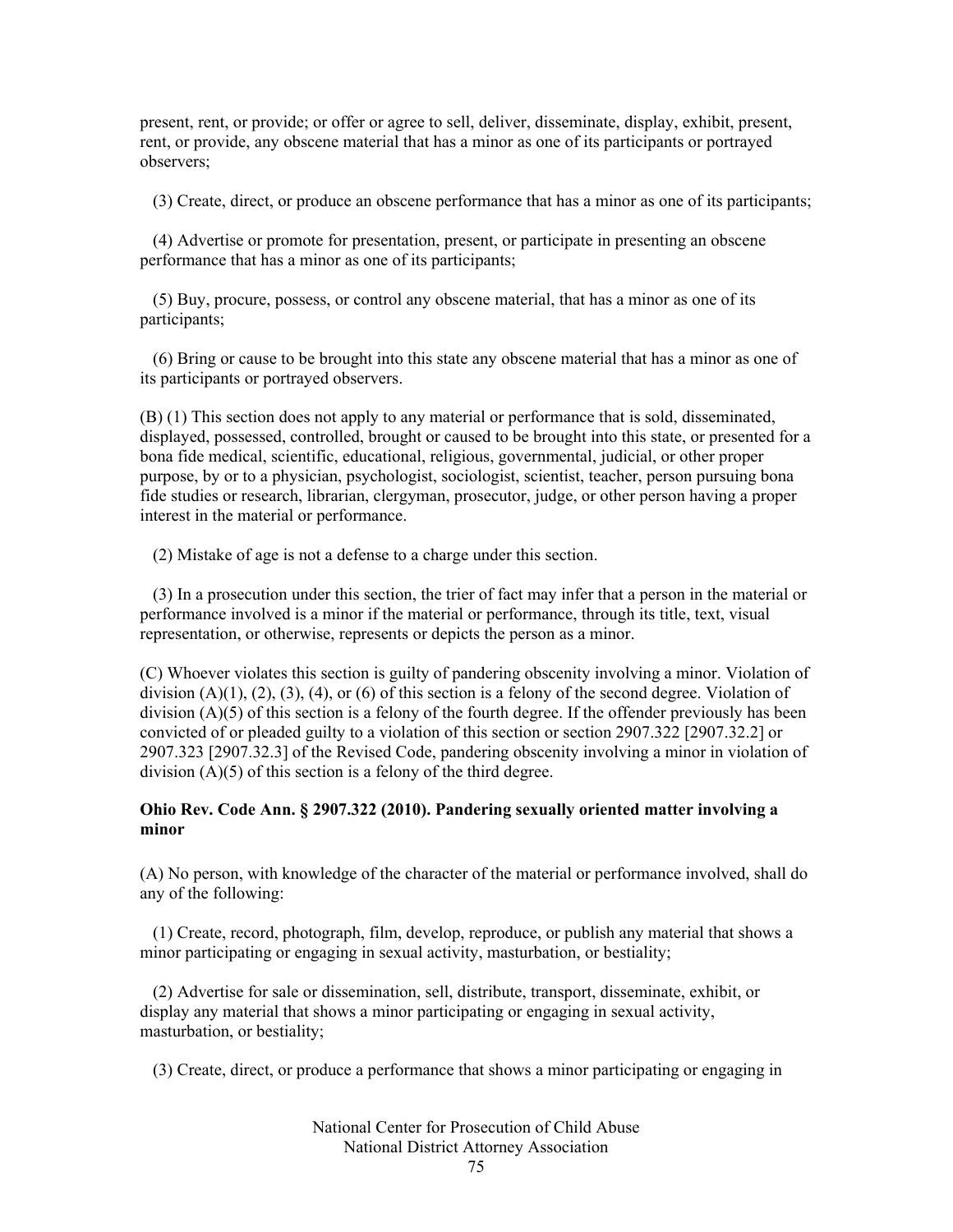sexual activity, masturbation, or bestiality;

 (4) Advertise for presentation, present, or participate in presenting a performance that shows a minor participating or engaging in sexual activity, masturbation, or bestiality;\*

 (5) Knowingly solicit, receive, purchase, exchange, possess, or control any material that shows a minor participating or engaging in sexual activity, masturbation, or bestiality;

 (6) Bring or cause to be brought into this state any material that shows a minor participating or engaging in sexual activity, masturbation, or bestiality, or bring, cause to be brought, or finance the bringing of any minor into or across this state with the intent that the minor engage in sexual activity, masturbation, or bestiality in a performance or for the purpose of producing material containing a visual representation depicting the minor engaged in sexual activity, masturbation, or bestiality.

(B) (1) This section does not apply to any material or performance that is sold, disseminated, displayed, possessed, controlled, brought or caused to be brought into this state, or presented for a bona fide medical, scientific, educational, religious, governmental, judicial, or other proper purpose, by or to a physician, psychologist, sociologist, scientist, teacher, person pursuing bona fide studies or research, librarian, clergyman, prosecutor, judge, or other person having a proper interest in the material or performance.

(2) Mistake of age is not a defense to a charge under this section.

 (3) In a prosecution under this section, the trier of fact may infer that a person in the material or performance involved is a minor if the material or performance, through its title, text, visual representation, or otherwise, represents or depicts the person as a minor.

(C) Whoever violates this section is guilty of pandering sexually oriented matter involving a minor. Violation of division  $(A)(1)$ ,  $(2)$ ,  $(3)$ ,  $(4)$ , or  $(6)$  of this section is a felony of the second degree. Violation of division  $(A)(5)$  of this section is a felony of the fourth degree. If the offender previously has been convicted of or pleaded guilty to a violation of this section or section 2907.321 [2907.32.1] or 2907.323 [2907.32.3] of the Revised Code, pandering sexually oriented matter involving a minor in violation of division  $(A)(5)$  of this section is a felony of the third degree.

#### **Ohio Rev. Code Ann. § 2907.323 (2010). Illegal use of minor in nudity-oriented material or performance**

(A) No person shall do any of the following:

 (1) Photograph any minor who is not the person's child or ward in a state of nudity, or create, direct, produce, or transfer any material or performance that shows the minor in a state of nudity, unless both of the following apply:

 (a) The material or performance is, or is to be, sold, disseminated, displayed, possessed, controlled, brought or caused to be brought into this state, or presented for a bona fide artistic, medical, scientific, educational, religious, governmental, judicial, or other proper purpose, by or to a physician, psychologist, sociologist, scientist, teacher, person pursuing bona fide studies or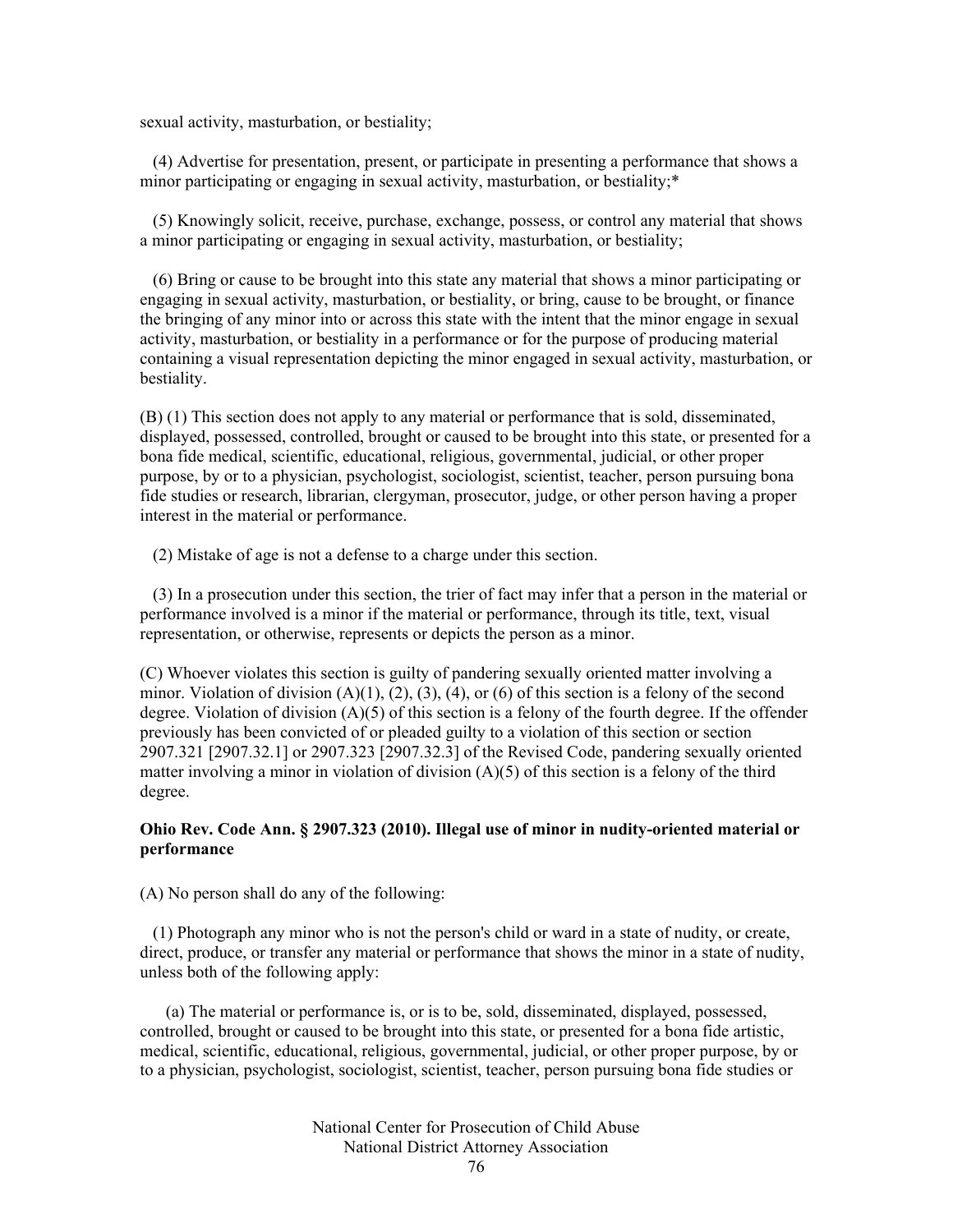research, librarian, member of the clergy, prosecutor, judge, or other person having a proper interest in the material or performance;

 (b) The minor's parents, guardian, or custodian consents in writing to the photographing of the minor, to the use of the minor in the material or performance, or to the transfer of the material and to the specific manner in which the material or performance is to be used.

 (2) Consent to the photographing of the person's minor child or ward, or photograph the person's minor child or ward, in a state of nudity or consent to the use of the person's minor child or ward in a state of nudity in any material or performance, or use or transfer a material or performance of that nature, unless the material or performance is sold, disseminated, displayed, possessed, controlled, brought or caused to be brought into this state, or presented for a bona fide artistic, medical, scientific, educational, religious, governmental, judicial, or other proper purpose, by or to a physician, psychologist, sociologist, scientist, teacher, person pursuing bona fide studies or research, librarian, member of the clergy, prosecutor, judge, or other person having a proper interest in the material or performance;

 (3) Possess or view any material or performance that shows a minor who is not the person's child or ward in a state of nudity, unless one of the following applies:

 (a) The material or performance is sold, disseminated, displayed, possessed, controlled, brought or caused to be brought into this state, or presented for a bona fide artistic, medical, scientific, educational, religious, governmental, judicial, or other proper purpose, by or to a physician, psychologist, sociologist, scientist, teacher, person pursuing bona fide studies or research, librarian, member of the clergy, prosecutor, judge, or other person having a proper interest in the material or performance.

 (b) The person knows that the parents, guardian, or custodian has consented in writing to the photographing or use of the minor in a state of nudity and to the manner in which the material or performance is used or transferred.

(B) Whoever violates this section is guilty of illegal use of a minor in a nudity-oriented material or performance. Whoever violates division  $(A)(1)$  or (2) of this section is guilty of a felony of the second degree. Except as otherwise provided in this division, whoever violates division (A)(3) of this section is guilty of a felony of the fifth degree. If the offender previously has been convicted of or pleaded guilty to a violation of this section or section 2907.321 [2907.32.1] or 2907.322 [2907.32.2.] of the Revised Code, illegal use of a minor in a nudity-oriented material or performance in violation of division  $(A)(3)$  of this section is a felony of the fourth degree. If the offender who violates division  $(A)(1)$  or (2) of this section also is convicted of or pleads guilty to a specification as described in section 2941.1422 [2941.14.22] of the Revised Code that was included in the indictment, count in the indictment, or information charging the offense, the court shall sentence the offender to a mandatory prison term as provided in division  $(D)(7)$  of section 2929.14 of the Revised Code and shall order the offender to make restitution as provided in division (B)(8) of section 2929.18 of the Revised Code.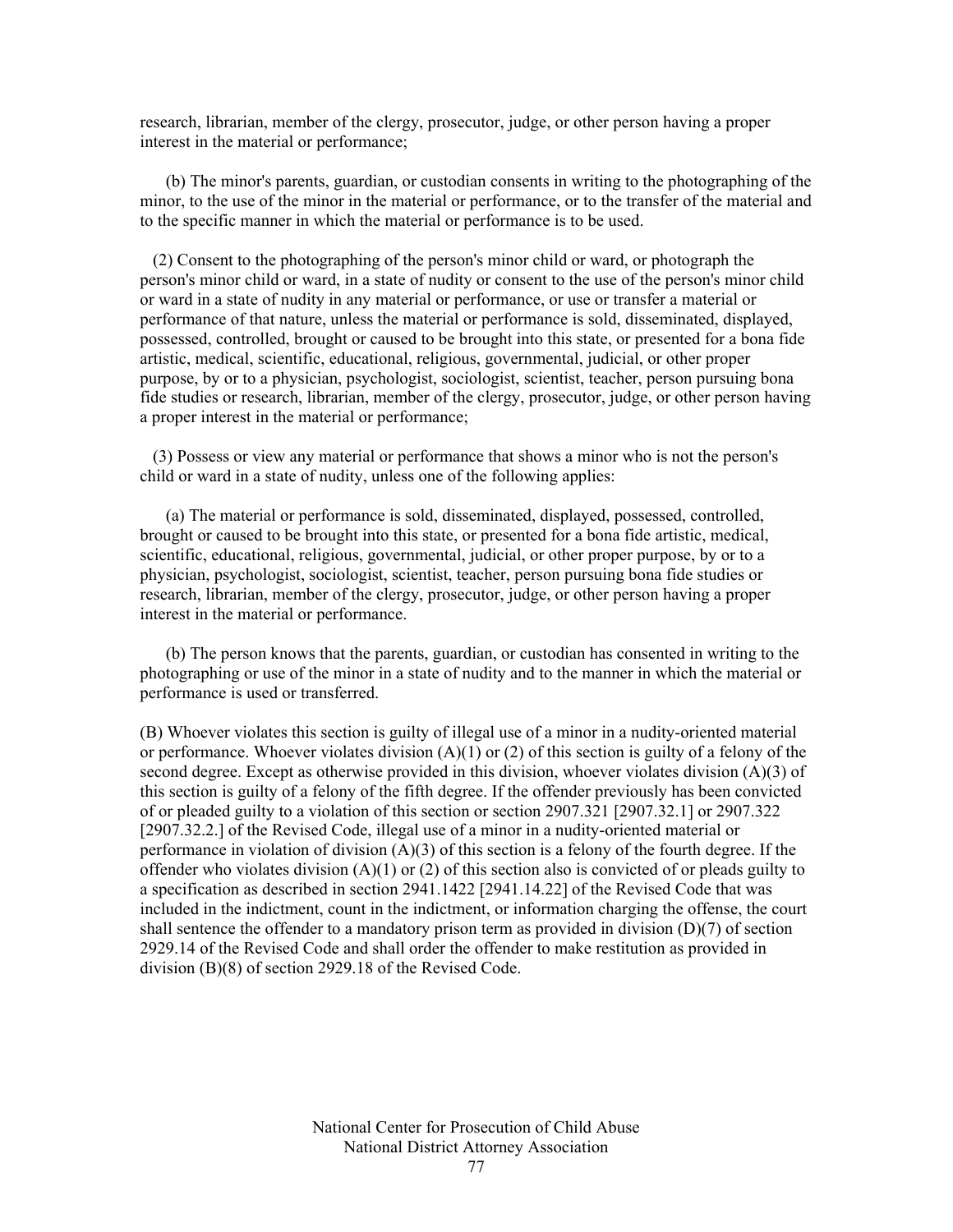# **OKLAHOMA**

### **Okla. Stat. Ann. tit. 21, § 1021 (2009). Indecent exposure--Indecent exhibitions--Obscene material or child pornography--Solicitation of minors**

A. Every person who willfully and knowingly either:

 1. Lewdly exposes his person or genitals in any public place, or in any place where there are present other persons to be offended or annoyed thereby;

 2. Procures, counsels, or assists any person to expose such person, or to make any other exhibition of such person to public view or to the view of any number of persons, for the purpose of sexual stimulation of the viewer;

 3. Writes, composes, stereotypes, prints, photographs, designs, copies, draws, engraves, paints, molds, cuts, or otherwise prepares, publishes, sells, distributes, keeps for sale, knowingly downloads on a computer, or exhibits any obscene material or child pornography; or

 4. Makes, prepares, cuts, sells, gives, loans, distributes, keeps for sale, or exhibits any disc record, metal, plastic, or wax, wire or tape recording, or any type of obscene material or child pornography,

shall be guilty, upon conviction, of a felony and shall be punished by the imposition of a fine of not less than Five Hundred Dollars (\$ 500.00) nor more than Twenty Thousand Dollars (\$ 20,000.00) or by imprisonment for not less than thirty (30) days nor more than ten (10) years, or by both such fine and imprisonment.

B. Every person who:

1. Willfully solicits or aids a minor child to perform; or

 2. Shows, exhibits, loans, or distributes to a minor child any obscene material or child pornography for the purpose of inducing said minor to participate in,

any act specified in paragraphs 1, 2, 3 or 4 of subsection A of this section shall be guilty of a felony, upon conviction, and shall be punished by imprisonment in the custody of the Department of Corrections for not less than ten (10) years nor more than thirty (30) years, except when the minor child is under twelve (12) years of age at the time the offense is committed, and in such case the person shall, upon conviction, be punished by imprisonment in the custody of the Department of Corrections for not less than twenty-five (25) years.

C. Persons convicted under this section shall not be eligible for a deferred sentence.

 D. Except for persons sentenced to life or life without parole, any person sentenced to imprisonment for two (2) years or more for a violation of this section shall be required to serve a term of post-imprisonment supervision pursuant to subparagraph f of paragraph 1 of subsection A of Section 991a of Title 22 of the Oklahoma Statutes under conditions determined by the Department of Corrections. The jury shall be advised that the mandatory post-imprisonment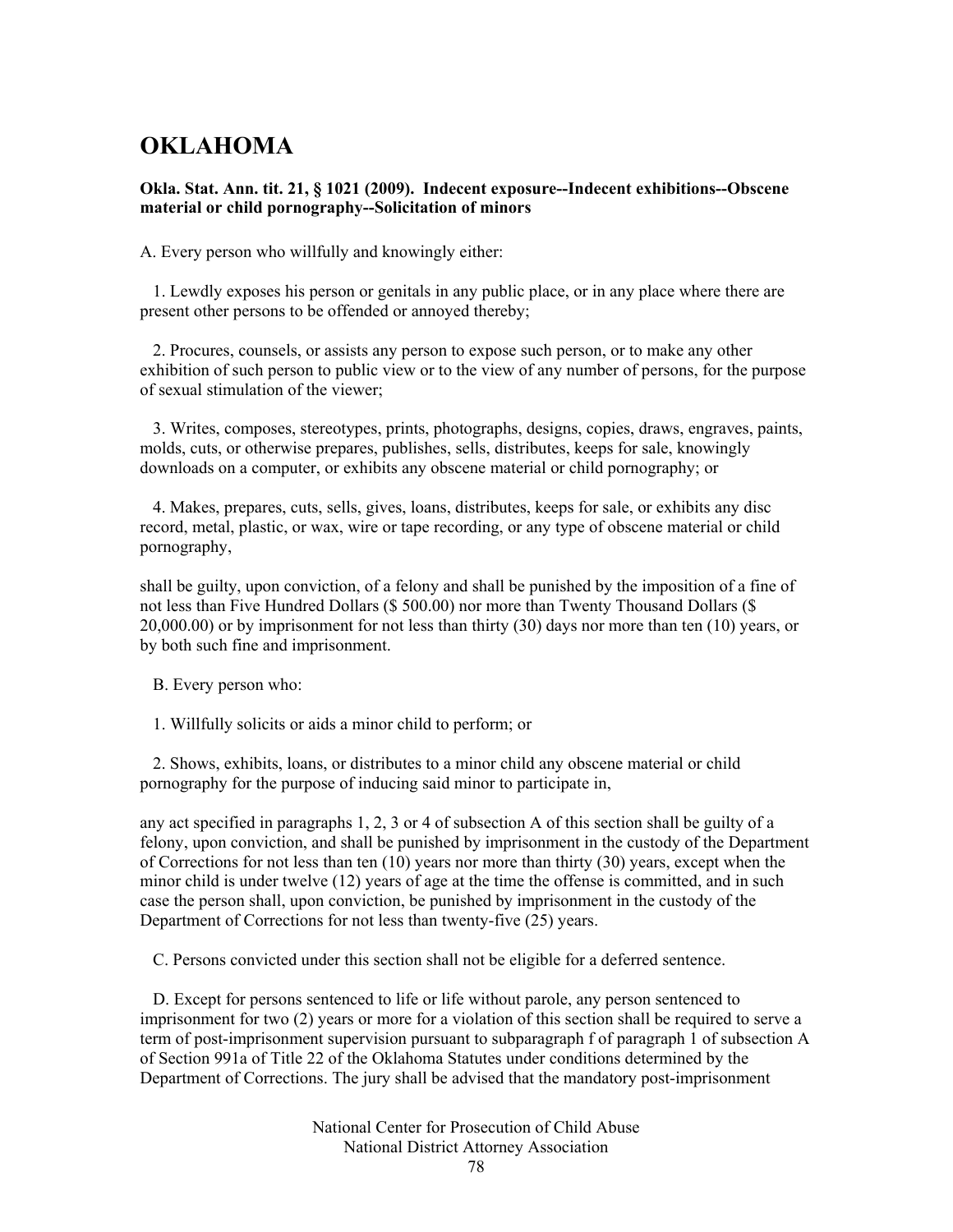supervision shall be in addition to the actual imprisonment.

 E. For purposes of this section, "downloading on a computer" means electronically transferring an electronic file from one computer or electronic media to another computer or electronic media.

#### **Okla. Stat. Ann. tit. 21, § 1021.1 (2009). Persons to whom act does not apply--Civil or injunctive relief**

A. Sections 1021 through 1024.4 of this title shall not apply to persons who may possess or distribute obscene matter or child pornography or participate in conduct otherwise prescribed by this act, when such possession, distribution, or conduct occurs in the course of law enforcement activities.

 B. The criminal provisions of this title shall not prohibit the district attorney from seeking civil or injunctive relief to enjoin the production, publication, dissemination, distribution, sale of or participation in any obscene material or child pornography, or the dissemination to minors of material harmful to minors, or the possession of child pornography.

### **Okla. Stat. Ann. tit. 21, § 1021.2 (2009). Minors--Procuring for participation in pornography**

A. Any person who shall procure or cause the participation of any minor under the age of eighteen (18) years in any child pornography or who knowingly possesses, procures, or manufactures, or causes to be sold or distributed any child pornography shall be guilty, upon conviction, of a felony and shall be punished by imprisonment for not more than twenty (20) years or by the imposition of a fine of not more than Twenty-five Thousand Dollars (\$ 25,000.00) or by both said fine and imprisonment. Persons convicted under this section shall not be eligible for a deferred sentence. Except for persons sentenced to life or life without parole, any person sentenced to imprisonment for two (2) years or more for a violation of this subsection shall be required to serve a term of post-imprisonment supervision pursuant to subparagraph f of paragraph 1 of subsection A of Section 991a of Title 22 of the Oklahoma Statutes under conditions determined by the Department of Corrections. The jury shall be advised that the mandatory post-imprisonment supervision shall be in addition to the actual imprisonment.

 B. The consent of the minor, or of the mother, father, legal guardian, or custodian of the minor to the activity prohibited by this section shall not constitute a defense.

#### **Okla. Stat. Ann. tit. 21, § 1024.1 (2009). Definitions**

A. As used in Sections 1021, 1021.1 through 1021.3, Sections 1022 through 1024, and Sections 1040.8 through 1040.24 of this title, "child pornography" means and includes any film, motion picture, videotape, photograph, negative, undeveloped film, slide, photographic product, reproduction of a photographic product, CD-ROM, magnetic disk memory, magnetic tape memory, electronic or photo-optical format, play or performance wherein a minor under the age of eighteen (18) years is engaged in any act with a person, other than his or her spouse, of sexual intercourse which is normal or perverted, in any act of anal sodomy, in any act of sexual activity with an animal, in any act of sadomasochistic abuse including, but not limited to, flagellation or torture, or the condition of being fettered, bound or otherwise physically restrained in the context of sexual conduct, in any act of fellatio or cunnilingus, in any act of excretion in the context of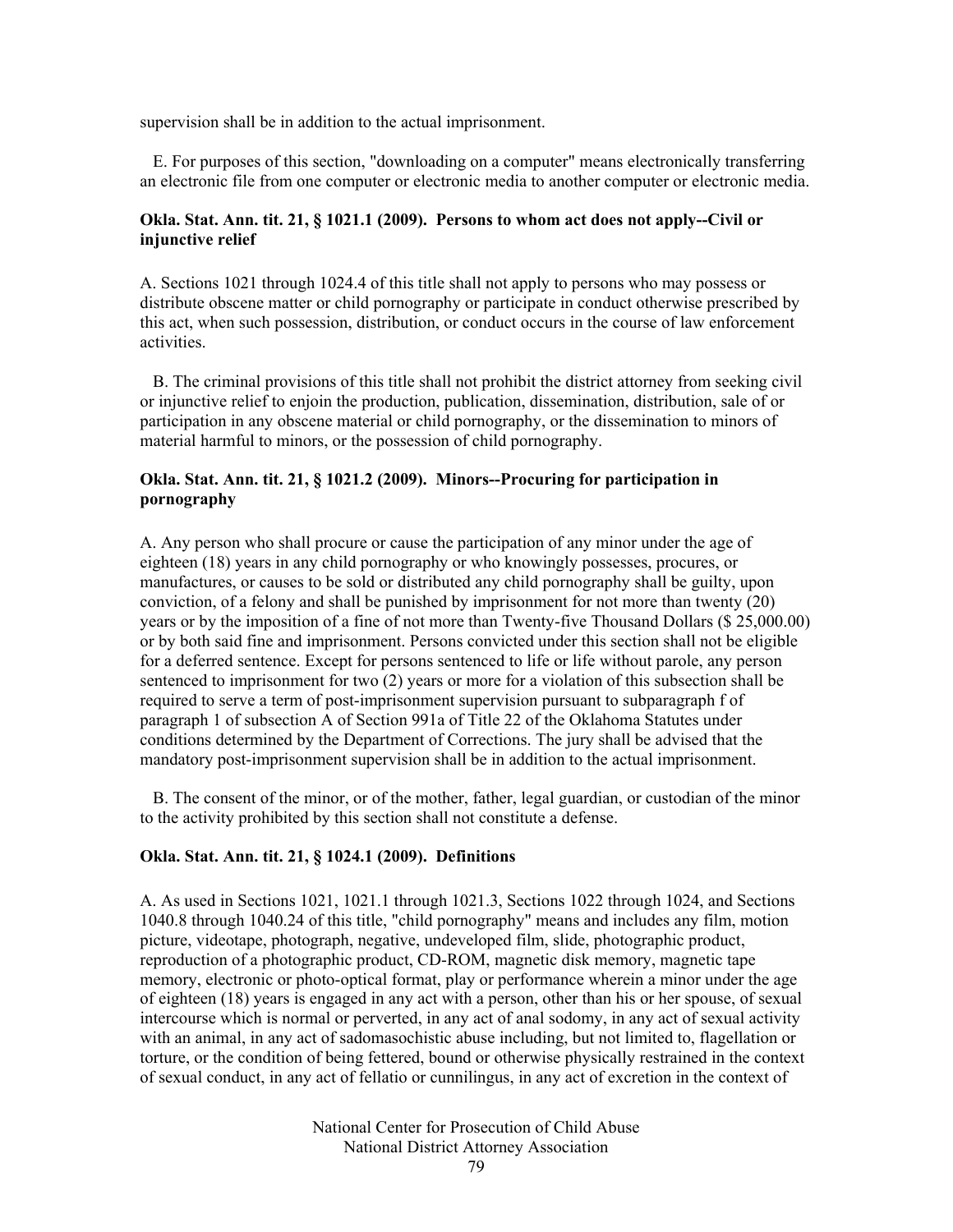sexual conduct, in any lewd exhibition of the uncovered genitals in the context of masturbation or other sexual conduct, or where the lewd exhibition of the uncovered genitals, buttocks or, if such minor is a female, the breast, has the purpose of sexual stimulation of the viewer, or wherein a person under the age of eighteen (18) years observes such acts or exhibitions.

B. As used in Sections 1021 through 1024.4 and Sections 1040.8 through 1040.24 of this title:

 1. "Obscene material" means and includes any representation, performance, depiction or description of sexual conduct, whether in any form or medium including still photographs, undeveloped photographs, motion pictures, undeveloped film, videotape, CD-ROM, magnetic disk memory, magnetic tape memory, electronic or photo-optical format, or a purely photographic product or a reproduction of such product in any book, pamphlet, magazine, or other publication or electronic or photo-optical format, if said items contain the following elements:

 a. depictions or descriptions of sexual conduct which are patently offensive as found by the average person applying contemporary community standards,

 b. taken as a whole, have as the dominant theme an appeal to prurient interest in sex as found by the average person applying contemporary community standards, and

 c. a reasonable person would find the material or performance taken as a whole lacks serious literary, artistic, educational, political, or scientific purposes or value.

The standard for obscenity applied in this section shall not apply to child pornography;

- 2. "Performance" means and includes any display, live or recorded, in any form or medium;
- 3. "Sexual conduct" means and includes any of the following:

 a. acts of sexual intercourse including any intercourse which is normal or perverted, actual or simulated,

b. acts of deviate sexual conduct, including oral and anal sodomy,

c. acts of masturbation,

d. acts of sadomasochistic abuse including but not limited to:

 (1) flagellation or torture by or upon any person who is nude or clad in undergarments or in a costume which is of a revealing nature, or

 (2) the condition of being fettered, bound, or otherwise physically restrained on the part of one who is nude or so clothed,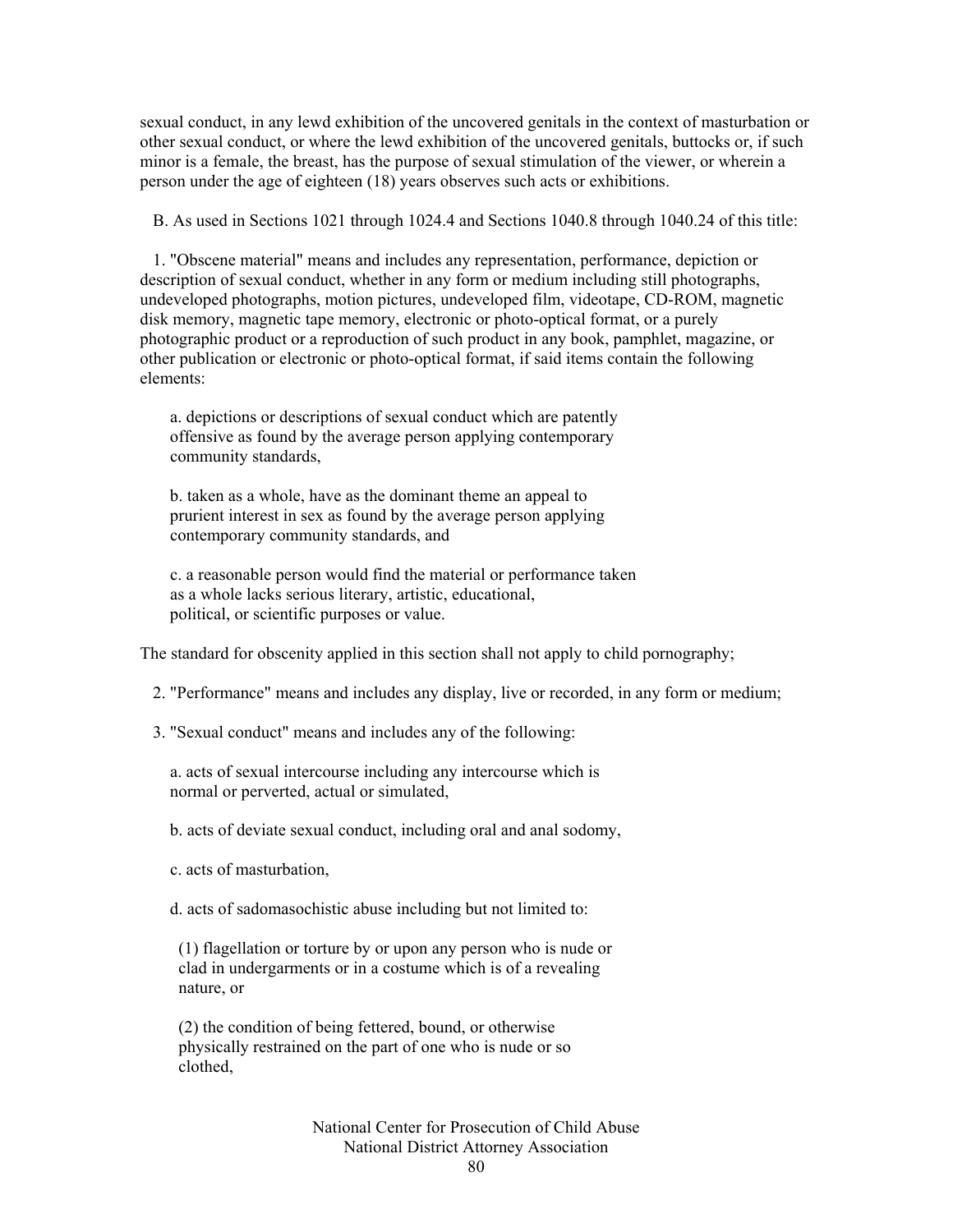e. acts of excretion in a sexual context, or

f. acts of exhibiting human genitals or pubic areas; and

 4. "Explicit child pornography" means material which a law enforcement officer can immediately identify upon first viewing without hesitation as child pornography.

 The types of sexual conduct described in paragraph 3 of this subsection are intended to include situations when, if appropriate to the type of conduct, the conduct is performed alone or between members of the same or opposite sex or between humans and animals in an act of apparent sexual stimulation or gratification.

#### **Okla. Stat. Ann. tit. 21, § 1040.8 (2009). Publication, distribution or participation in preparation of obscene material or child pornography--Unsolicited mailings**

 A. No person shall knowingly photograph, act in, pose for, model for, print, sell, offer for sale, give away, exhibit, publish, offer to publish, or otherwise distribute, display, or exhibit any book, magazine, story, pamphlet, paper, writing, card, advertisement, circular, print, picture, photograph, motion picture film, electronic video game or recording, image, cast, slide, figure, instrument, statue, drawing, presentation, or other article which is obscene material or child pornography, as defined in Section 1024.1 of this title. In the case of any unsolicited mailing of any of the material listed in this section, the offense is deemed complete from the time such material is deposited in any post office or delivered to any person with intent that it shall be forwarded. Also, unless preempted by federal law, no unsolicited mail which is harmful to minors pursuant to Section 1040.75 of this title shall be mailed to any person. The party mailing the materials specified in this section may be indicted and tried in any county wherein such material is deposited or delivered, or in which it is received by the person to whom it is addressed.

 B. Any person who violates any provision of this section involving obscene materials, upon conviction, shall be guilty of a misdemeanor and shall be punished by imprisonment in the county jail for not more than one (1) year, or by a fine not exceeding One Thousand Dollars (\$ 1,000.00), or by both such fine and imprisonment.

 C. Any person who violates any provision of this section involving child pornography, upon conviction, shall be guilty of a felony and shall be punished by imprisonment in the custody of the Department of Corrections for not more than twenty (20) years, or by a fine of not exceeding Ten Thousand Dollars (\$ 10,000.00), or by both such fine and imprisonment. The violator, upon conviction, shall be required to register as a sex offender under the Sex Offenders Registration Act.

#### **Okla. Stat. Ann. tit. 21, § 1040.13 (2009). Acts prohibited – Felony**

Every person who, with knowledge of its contents, sends, brings, or causes to be sent or brought into this state for sale or commercial distribution, or in this state prepares, sells, exhibits, commercially distributes, gives away, offers to give away, or has in his possession with intent to sell, to commercially distribute, to exhibit, to give away, or to offer to give away any obscene material or child pornography or gives information stating when, where, how, or from whom, or by what means obscene material or child pornography can be purchased or obtained, upon conviction, is guilty of a felony and shall be punished by imprisonment for not more than ten (10)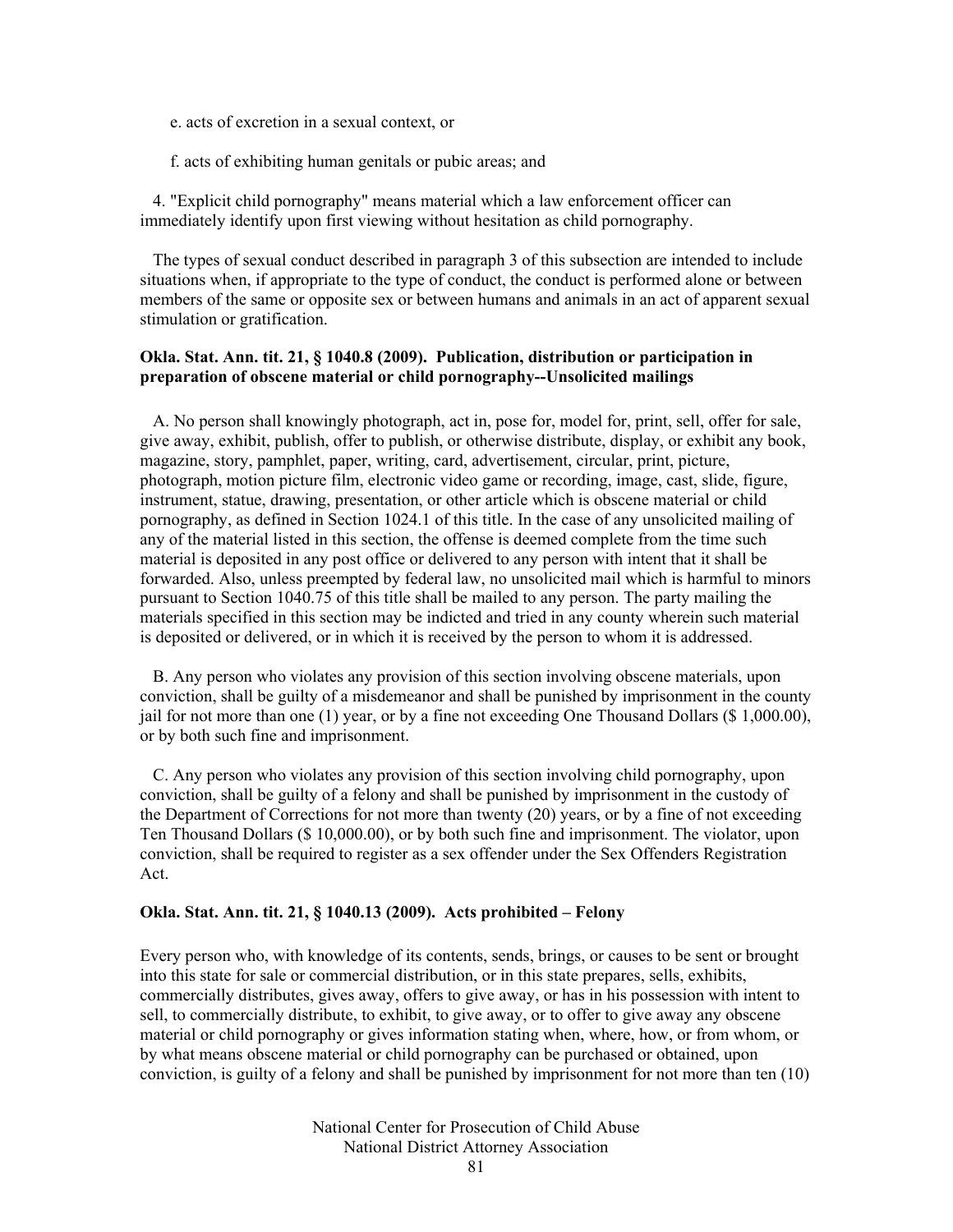years in prison or by a fine of not more than Ten Thousand Dollars (\$ 10,000.00), or by both such imprisonment and fine.

# **OREGON**

### **Or. Rev. Stat. § 163.665 (2010). Definitions for ORS 163.670 to 163.693.**

As used in ORS 163.670 to 163.693:

(1) "Child" means a person who is less than 18 years of age, and any reference to a child in relation to a photograph, motion picture, videotape or other visual recording of the child is a reference to a person who was less than 18 years of age at the time the original image in the photograph, motion picture, videotape or other visual recording was created and not the age of the person at the time of an alleged offense relating to the subsequent reproduction, use or possession of the visual recording.(2) "Child abuse" means conduct that constitutes, or would constitute if committed in this state, a crime in which the victim is a child.

(3) "Sexually explicit conduct" means actual or simulated:

(a) Sexual intercourse or deviant sexual intercourse;

(b) Genital-genital, oral-genital, anal-genital or oral-anal contact, whether between persons of the same or opposite sex or between humans and animals;

(c) Penetration of the vagina or rectum by any object other than as part of a medical diagnosis or treatment or as part of a personal hygiene practice;

(d) Masturbation;

(e) Sadistic or masochistic abuse; or

(f) Lewd exhibition of sexual or other intimate parts.

(4) "Visual depiction" includes, but is not limited to, photographs, films, videotapes, pictures or computer or computer-generated images or pictures, whether made or produced by electronic, mechanical or other means.

#### **Or. Rev. Stat. § 163.676 (2010). Exemption from prosecution under ORS 163.684.**

 (1) No employee is liable to prosecution under ORS 163.684 or under any city or home rule county ordinance for exhibiting or possessing with intent to exhibit any obscene matter or performance provided the employee is acting within the scope of regular employment at a showing open to the public.

(2) As used in this section, "employee" means any person regularly employed by the owner or operator of a motion picture theater if the person has no financial interest other than salary or wages in the ownership or operation of the motion picture theater, no financial interest in or control over the selection of the motion pictures shown in the theater, and is working within the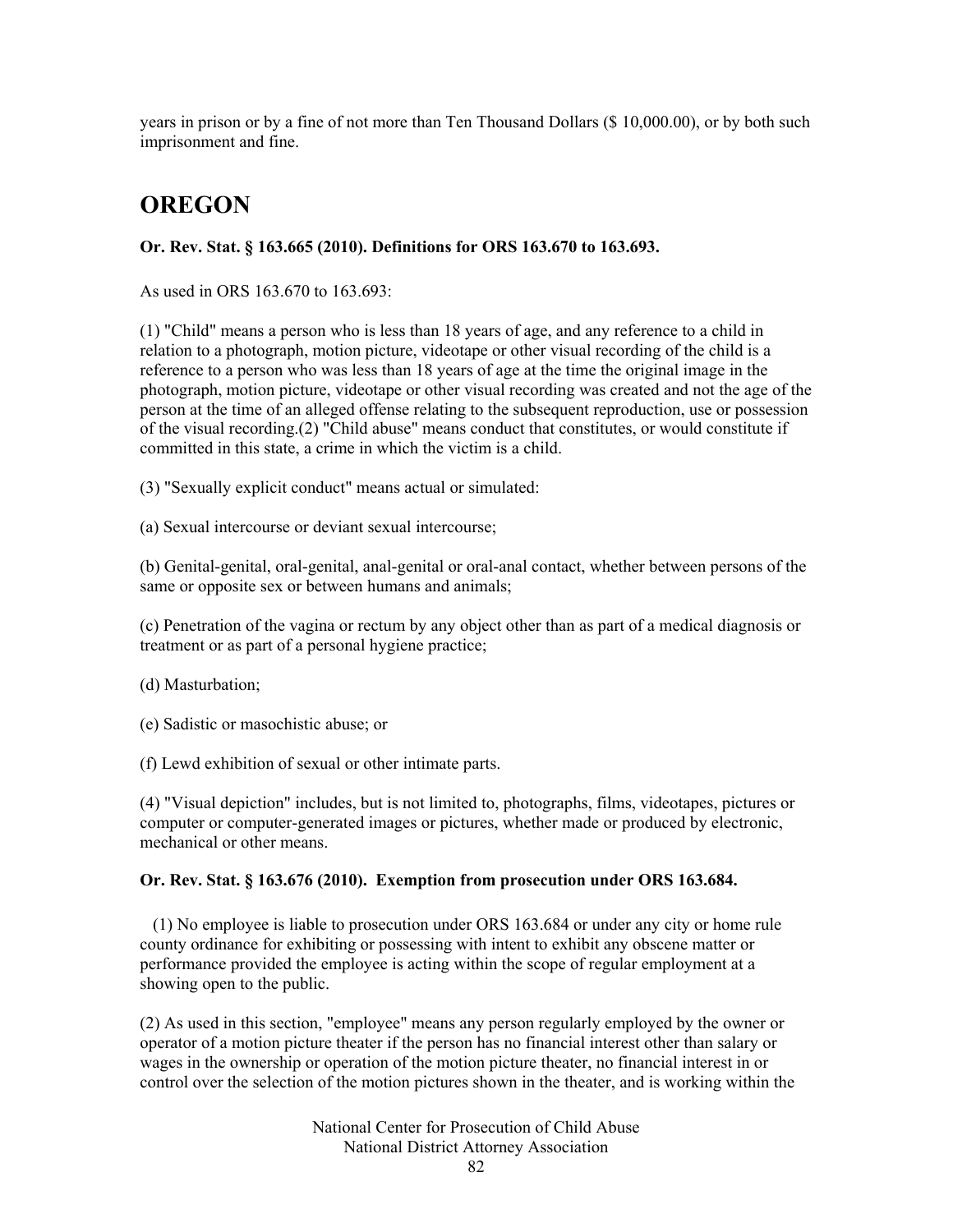motion picture theater where the person is regularly employed, but does not include a manager of the motion picture theater.

### **Or. Rev. Stat. § 163.682 (2010). Exceptions to ORS 163.665 to 163.693.**

The provisions of ORS 163.665 to 163.693 do not apply to:

(1) Any legitimate medical procedure performed by or under the direction of a person licensed to provide medical services for the purpose of medical diagnosis or treatment, including the recording of medical procedures;

(2) Any activity undertaken in the course of bona fide law enforcement activity or necessary to the proper functioning of the criminal justice system, except that this exception shall not apply to any activity prohibited by ORS 163.670;

(3) Any bona fide educational activity, including studies and lectures, in the fields of medicine, psychotherapy, sociology or criminology, except that this exception shall not apply to any activity prohibited by ORS 163.670;

(4) Obtaining, viewing or possessing a photograph, motion picture, videotape or other visual recording as part of a bona fide treatment program for sexual offenders; or

(5) A public library, as defined in ORS 357.400, or a library exempt from taxation under ORS 307.090 or 307.130, except that these exceptions do not apply to any activity prohibited by ORS 163.670.

#### **Or. Rev. Stat. § 163.684 (2010). Encouraging child sexual abuse in the first degree.**

(1) A person commits the crime of encouraging child sexual abuse in the first degree if the person:

(a)(A) Knowingly develops, duplicates, publishes, prints, disseminates, exchanges, displays, finances, attempts to finance or sells any photograph, motion picture, videotape or other visual recording of sexually explicit conduct involving a child or possesses such matter with the intent to develop, duplicate, publish, print, disseminate, exchange, display or sell it; or

(B) Knowingly brings into this state, or causes to be brought or sent into this state, for sale or distribution, any photograph, motion picture, videotape or other visual recording of sexually explicit conduct involving a child; and

(b) Knows or is aware of and consciously disregards the fact that creation of the visual recording of sexually explicit conduct involved child abuse.(2) Encouraging child sexual abuse in the first degree is a Class B felony.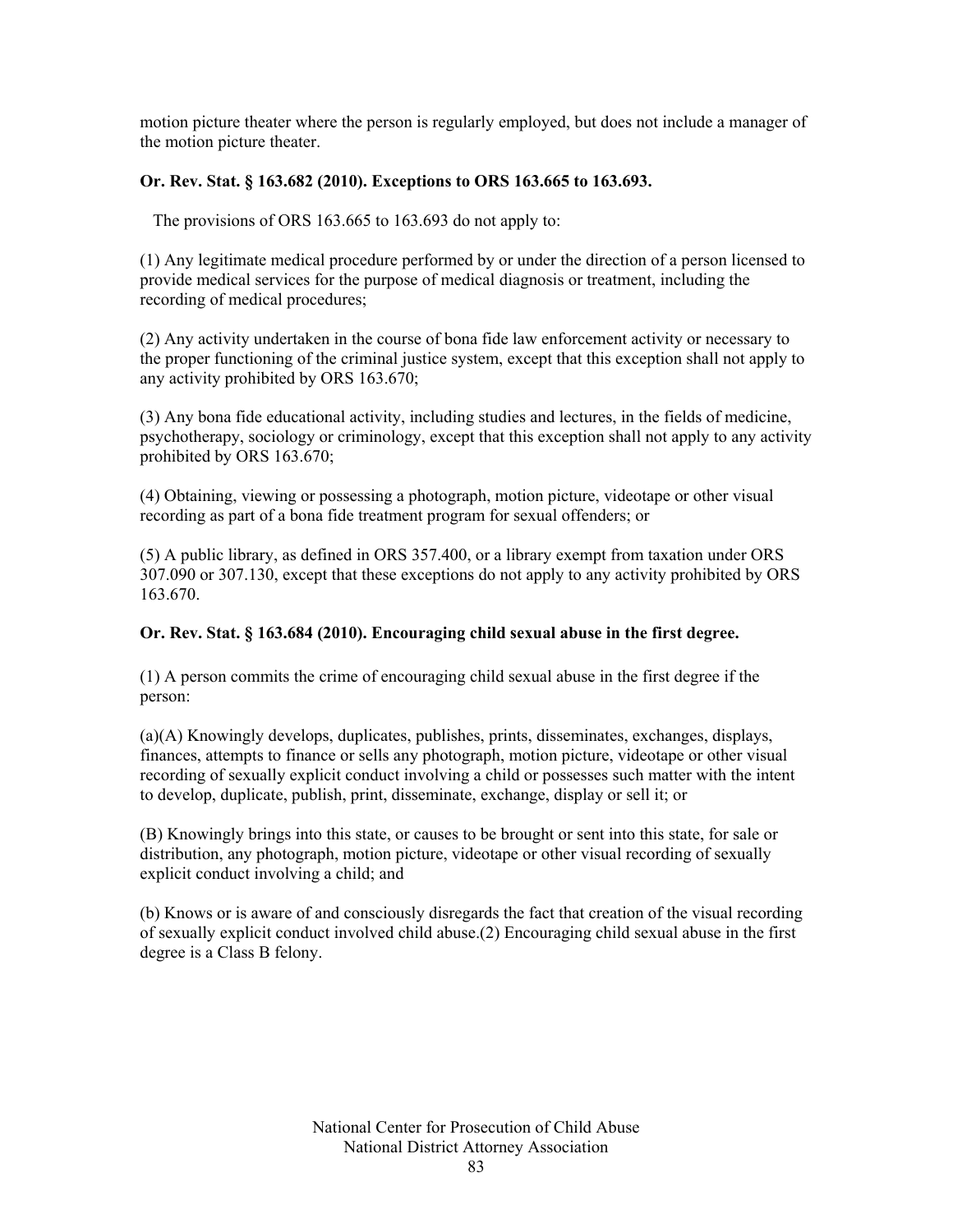# **PENNSYLVANIA**

#### **18 Pa. Cons. Stat. Ann. § 6312 (2009). Sexual abuse of children**

(a) Deleted by 2009, July 14, P.L. \_\_\_, No. 15, 1, effective in 60 days [Sept. 14, 2009].

 (b) Photographing, videotaping, depicting on computer or filming sexual acts.--Any person who causes or knowingly permits a child under the age of 18 years to engage in a prohibited sexual act or in the simulation of such act is guilty of a felony of the second degree if such person knows, has reason to know or intends that such act may be photographed, videotaped, depicted on computer or filmed. Any person who knowingly photographs, videotapes, depicts on computer or films a child under the age of 18 years engaging in a prohibited sexual act or in the simulation of such an act is guilty of a felony of the second degree.

(c) Dissemination of photographs, videotapes, computer depictions and films.

 --(1) Any person who knowingly sells, distributes, delivers, disseminates, transfers, displays or exhibits to others, or who possesses for the purpose of sale, distribution, delivery, dissemination, transfer, display or exhibition to others, any book, magazine, pamphlet, slide, photograph, film, videotape, computer depiction or other material depicting a child under the age of 18 years engaging in a prohibited sexual act or in the simulation of such act commits an offense.

 (2) A first offense under this subsection is a felony of the third degree, and a second or subsequent offense under this subsection is a felony of the second degree.

(d) Child pornography.

 (1) Any person who intentionally views or knowingly possesses or controls any book, magazine, pamphlet, slide, photograph, film, videotape, computer depiction or other material depicting a child under the age of 18 years engaging in a prohibited sexual act or in the simulation of such act commits an offense.

 (2) A first offense under this subsection is a felony of the third degree, and a second or subsequent offense under this subsection is a felony of the second degree.

 (e) Evidence of age.--In the event a person involved in a prohibited sexual act is alleged to be a child under the age of 18 years, competent expert testimony shall be sufficient to establish the age of said person.

 (e.1) Mistake as to age.--Under subsection (b) only, it is no defense that the defendant did not know the age of the child. Neither a misrepresentation of age by the child nor a bona fide belief that the person is over the specified age shall be a defense.

 (f) Exceptions.--This section does not apply to any material that is viewed, possessed, controlled, brought or caused to be brought into this Commonwealth, or presented for a bona fide educational, scientific, governmental or judicial purpose.

(g) Definitions.--As used in this section, the following words and phrases shall have the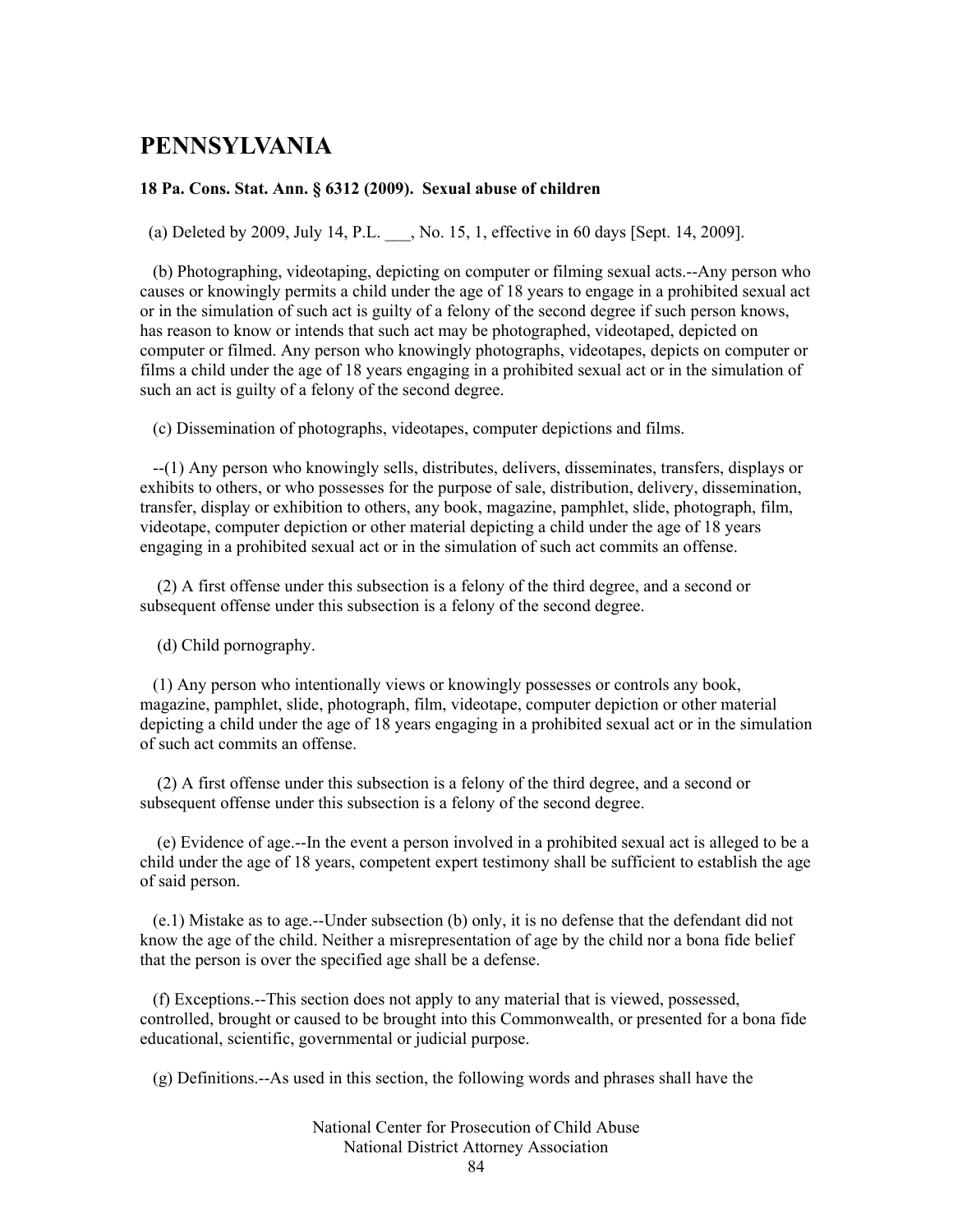meanings given to them in this subsection:

 "Intentionally views." The deliberate, purposeful, voluntary viewing of material depicting a child under 18 years of age engaging in a prohibited sexual act or in the simulation of such act. The term shall not include the accidental or inadvertent viewing of such material.

 "Prohibited sexual act." Sexual intercourse as defined in section 3101 (relating to definitions), masturbation, sadism, masochism, bestiality, fellatio, cunnilingus, lewd exhibition of the genitals or nudity if such nudity is depicted for the purpose of sexual stimulation or gratification of any person who might view such depiction.

## **RHODE ISLAND**

#### **R.I. Gen. Laws § 11-9-1.1 (2010). Child nudity prohibited in publications**

Every person, firm, association, or corporation which shall publish, sell, offer for sale, loan, give away, or otherwise distribute any book, magazine, pamphlet, or other publication, or any photograph, picture, or film which depicts any child, or children, under the age of eighteen (18) years and known to be under the age of eighteen (18) years of age by the person, firm, association, or corporation in a setting which taken as a whole suggests to the average person that the child, or children, is about to engage in or has engaged in, any sexual act, or which depicts any child under eighteen (18) years of age performing sodomy, oral copulation, sexual intercourse, masturbation, or bestiality, shall, for the first offense, be punished by imprisonment for not more than ten (10) years, or by a fine of not more than ten thousand dollars (\$ 10,000), or both; for any subsequent offense, by imprisonment for not more than fifteen (15) years, or by a fine of not more than fifteen thousand dollars (\$ 15,000), or both. Provided, that artistic drawings, sketches, paintings, sculptures, or other artistic renditions, shall be exempt from the provisions of this section.

#### **R.I. Gen. Laws § 11-9-1.3 (2010). Child pornography prohibited**

(a) Violations. It is a violation of this section for any person to:

(1) Knowingly produce any child pornography;

 (2) Knowingly mail, transport, deliver or transfer by any means, including by computer, any child pornography;

(3) Knowingly reproduce any child pornography by any means, including the computer; or

 (4) Knowingly possess any book, magazine, periodical, film, videotape, computer disk, computer file or any other material that contains an image of child pornography.

(b) Penalties.

(1) Whoever violates or attempts or conspires to violate subdivisions (a)(1), (a)(2) or (a)(3) of this section shall be subject to a fine of not more than five thousand dollars (\$ 5,000), or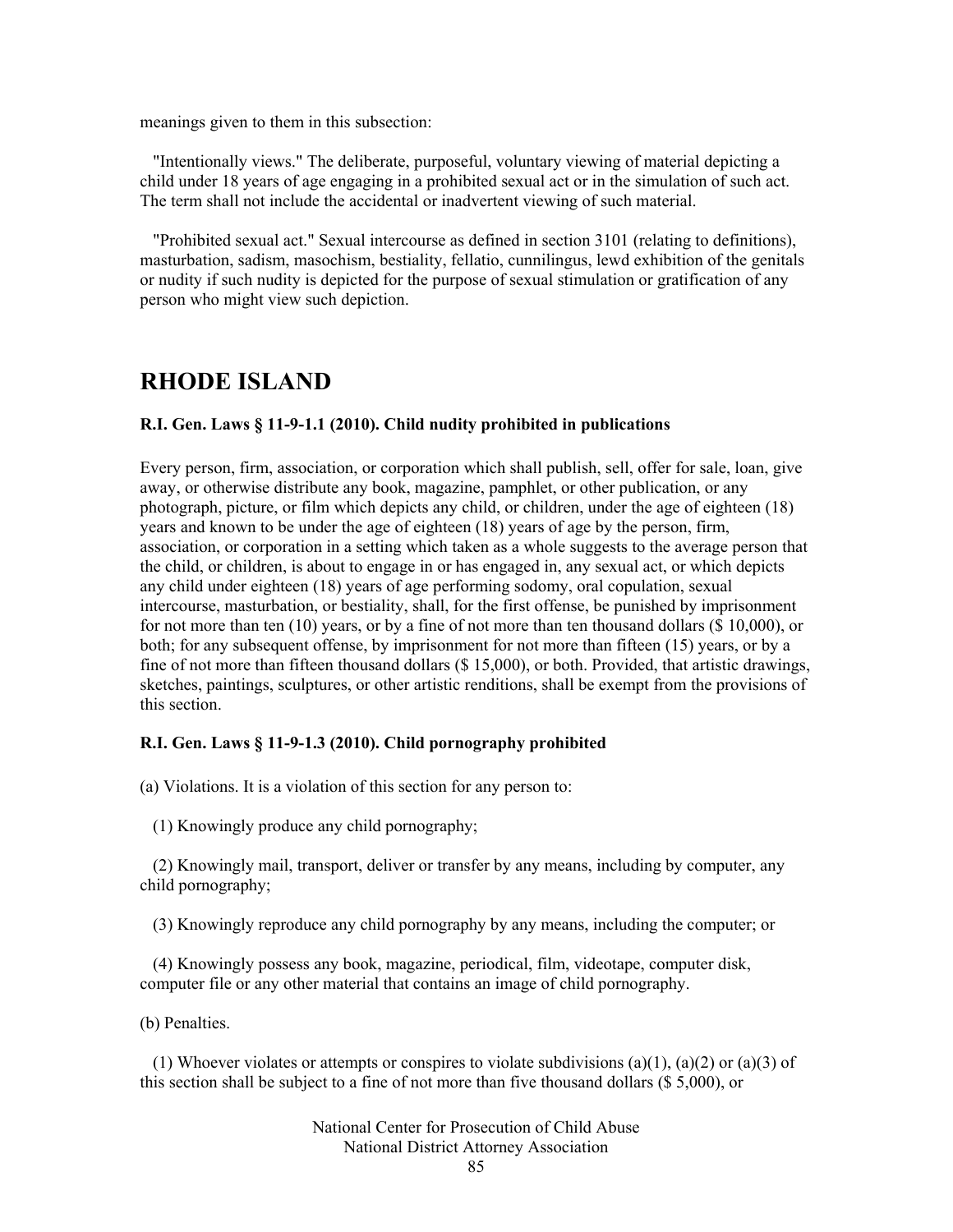imprisoned for not more than fifteen (15) years, or both.

 (2) Whoever violates or attempts or conspires to violate subdivision (a)(4) of this section shall be subject to a fine of not more than five thousand dollars (\$ 5,000), or imprisoned not more than five (5) years, or both.

(c) Definitions. For purposes of this section:

 (1) "Child pornography" means any visual depiction, including any photograph, film, video, picture, or computer or computer-generated image or picture, whether made or produced by electronic, mechanical, or other means, of sexually explicit conduct where:

 (i) The production of such visual depiction involves the use of a minor engaging in sexually explicit conduct;

 (ii) Such visual depiction is a digital image, computer image, or computer-generated image of a minor engaging in sexually explicit conduct; or

 (iii) Such visual depiction has been created, adapted, or modified to display an identifiable minor engaging in sexually explicit conduct.

(2) "Computer" has the meaning given to that term in section 11-52-1;

(3) "Minor" means any person not having reached eighteen (18) years of age;

(4) "Identifiable minor."

(i) Means a person:

 (A) (I) Who was a minor at the time the visual depiction was created, adapted, or modified; or

 (II) Whose image as a minor was used in creating, adapting, or modifying the visual depiction; and

 (ii) Who is recognizable as an actual person by the person's face, likeness, or other distinguishing characteristic, such as a unique birthmark or other recognizable feature; and

(B) Shall not be construed to require proof of the actual identity of the identifiable minor.

(5) "Producing" means producing, directing, manufacturing, issuing, publishing or advertising;

(6) "Sexually explicit conduct" means actual:

 (i) Graphic sexual intercourse, including genital-genital, oral-genital, anal-genital, or oralanal, or lascivious sexual intercourse where the genitals, or pubic area of any person is exhibited;

(ii) Bestiality;

(iii) Masturbation;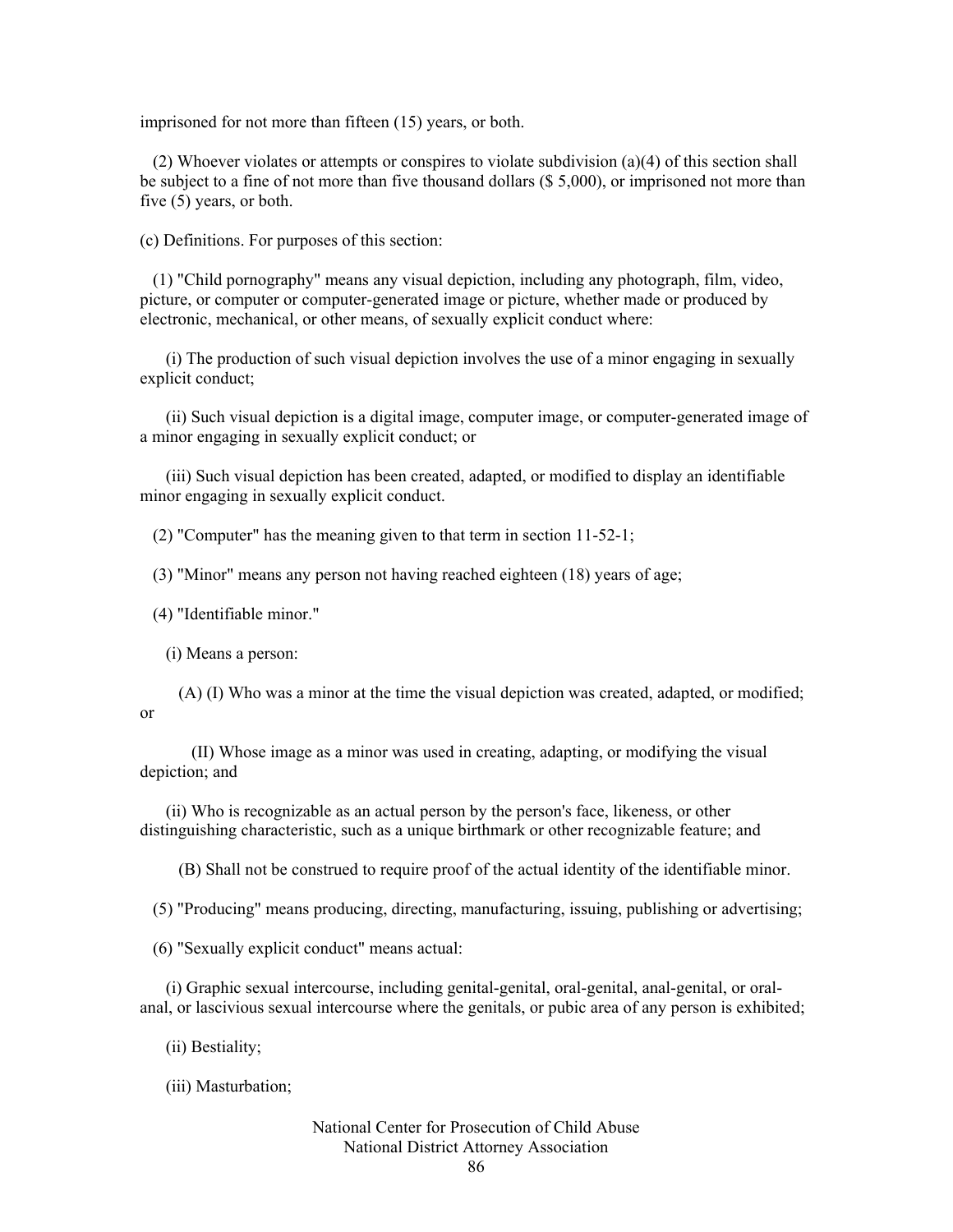(iv) Sadistic or masochistic abuse; or

(v) Graphic or lascivious exhibition of the genitals or pubic area of any person;

 (7) "Visual depiction" includes undeveloped film and videotape and data stored on a computer disk or by electronic means, which is capable of conversion into a visual image;

 (8) "Graphic," when used with respect to a depiction of sexually explicit conduct, means that a viewer can observe any part of the genitals or pubic area of any depicted person or animal during any part of the time that the sexually explicit conduct is being depicted.

(d) Affirmative defenses.

(1) It shall be an affirmative defense to a charge of violating subdivision (a)(1), (a)(2), or (a)(3) of this section that:

 (i) The alleged child pornography was produced using an actual person or persons engaging in sexually explicit conduct; and

(ii) Each such person was an adult at the time the material was produced; and

 (iii) The defendant did not advertise, promote, present, describe or distribute the material in such a manner as to convey the impression that it is or contains a visual depiction of a minor engaging in sexually explicit conduct.

 (2) It shall be an affirmative defense to a charge of violating subdivision (a)(4) of this section that the defendant:

(i) Possessed less than three (3) images of child pornography; and

 (ii) Promptly and in good faith and without retaining or allowing any person, other than a law enforcement agency, to access any image or copy of it:

(A) Took reasonable steps to destroy each such image; or

 (B) Reported the matter to a law enforcement agency and afforded that agency access to each such image.

(e) Severability. If any provision or provisions of this section, or the application of this section to any person or circumstance is held invalid by a court of competent authority, that invalidity does not affect other provisions or applications of this section which can be given effect without that invalid provision or provisions or application of the provision or provisions, and to this end the provisions of this section are declared to be separable and severable.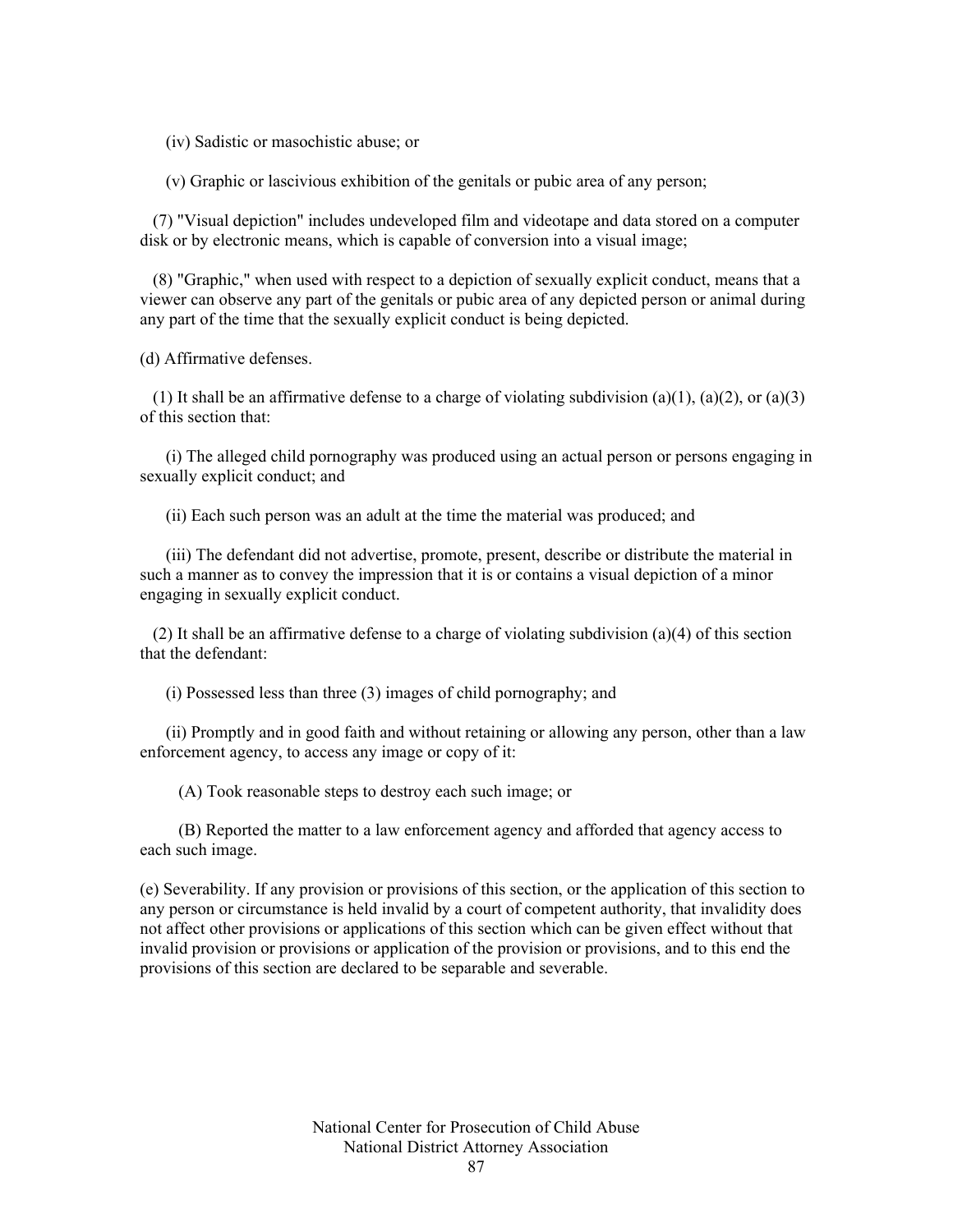# **SOUTH CAROLINA**

### **S.C. Code Ann. § 16-3-820 (2009). Producing, directing or promoting sexual performance by child; penalty.**

 (a) It is unlawful for any person to produce, direct, or promote a performance that includes sexual conduct by a child younger than eighteen years of age.

(b) Any person violating the provisions of subsection (a) of this section is guilty of criminal sexual conduct of the third degree and upon conviction shall be punished as provided in § 16-3- 654.

S.C. Code Ann. § 16-15-375 (2009). Definitions applicable to §§ 16-15-385 through 16-15-425.

The following definitions apply to Section 16-15-385, disseminating or exhibiting to minors harmful material or performances; Section 16-15-387, employing a person under the age of eighteen years to appear in a state of sexually explicit nudity in a public place; Section 16-15-395, first degree sexual exploitation of a minor; Section 16-15-405, second degree sexual exploitation of a minor; Section 16-15-410, third degree sexual exploitation of a minor; Section 16-15-415, promoting prostitution of a minor; and Section 16-15-425, participating in prostitution of a minor.

(1) "Harmful to minors" means that quality of any material or performance that depicts sexually explicit nudity or sexual activity and that, taken as a whole, has the following characteristics:

(a) the average adult person applying contemporary community standards would find that the material or performance has a predominant tendency to appeal to a prurient interest of minors in sex; and

(b) the average adult person applying contemporary community standards would find that the depiction of sexually explicit nudity or sexual activity in the material or performance is patently offensive to prevailing standards in the adult community concerning what is suitable for minors; and

(c) to a reasonable person, the material or performance taken as a whole lacks serious literary, artistic, political, or scientific value for minors.

(2) "Material" means pictures, drawings, video recordings, films, digital electronic files, or other visual depictions or representations but not material consisting entirely of written words.

(3) "Minor" means an individual who is less than eighteen years old.

(4) "Prostitution" means engaging or offering to engage in sexual activity with or for another in exchange for anything of value.

(5) "Sexual activity" includes any of the following acts or simulations thereof:

(a) masturbation, whether done alone or with another human or animal;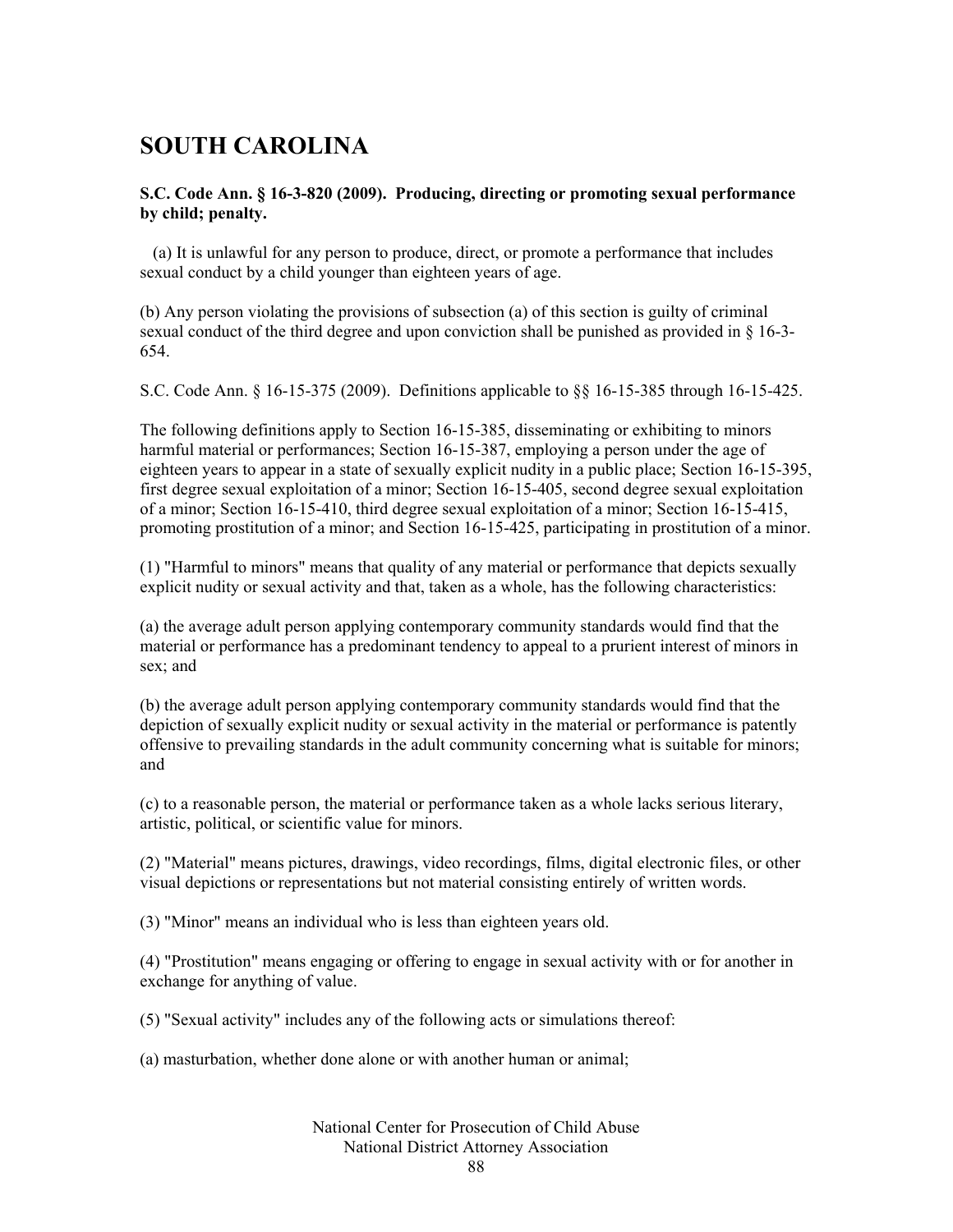(b) vaginal, anal, or oral intercourse, whether done with another human or an animal;

(c) touching, in an act of apparent sexual stimulation or sexual abuse, of the clothed or unclothed genitals, pubic area, or buttocks of another person or the clothed or unclothed breasts of a human female;

(d) an act or condition that depicts bestiality, sado-masochistic abuse, meaning flagellation or torture by or upon a person who is nude or clad in undergarments or in a costume which reveals the pubic hair, anus, vulva, genitals, or female breast nipples, or the condition of being fettered, bound, or otherwise physically restrained on the part of the one so clothed;

(e) excretory functions;

(f) the insertion of any part of a person's body, other than the male sexual organ, or of any object into another person's anus or vagina, except when done as part of a recognized medical procedure.

(6) "Sexually explicit nudity" means the showing of:

(a) uncovered, or less than opaquely covered human genitals, pubic area, or buttocks, or the nipple or any portion of the areola of the human female breast; or

(b) covered human male genitals in a discernibly turgid state.

#### **S.C. Code Ann. § 16-15-405 (2009). Second degree sexual exploitation of a minor defined; presumptions; defenses; penalties.**

(A) An individual commits the offense of second degree sexual exploitation of a minor if, knowing the character or content of the material, he:

(1) records, photographs, films, develops, duplicates, produces, or creates digital electronic file material that contains a visual representation of a minor engaged in sexual activity; or

(2) distributes, transports, exhibits, receives, sells, purchases, exchanges, or solicits material that contains a visual representation of a minor engaged in sexual activity.

(B) In a prosecution under this section, the trier of fact may infer that a participant in sexual activity depicted in material as a minor through its title, text, visual representations, or otherwise, is a minor.

(C) Mistake of age is not a defense to a prosecution under this section.

(D) A person who violates the provisions of this section is guilty of a felony and, upon conviction, must be imprisoned not less than two years nor more than ten years. No part of the minimum sentence may be suspended nor is the individual convicted eligible for parole until he has served the minimum sentence.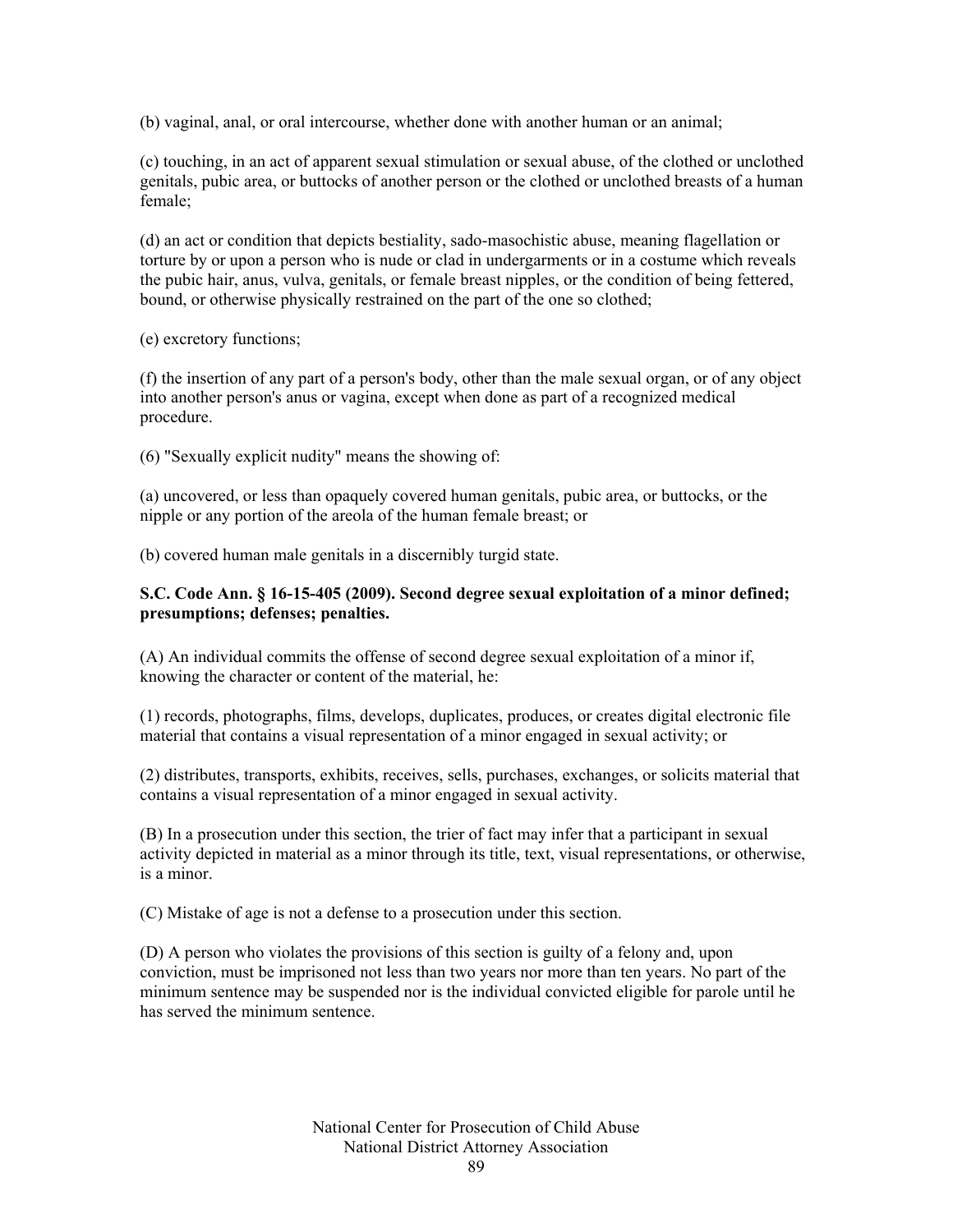# **SOUTH DAKOTA**

#### **S.D. Codified Laws § 22-24A-2 (2009). Definitions**

 Terms used in §§ 22-19A-1, 22-24A-1 to 22-24A-20, inclusive, 22-24B-1, 23A-27-14.1, and 43-43B-1 to 43-43B-3, inclusive, mean:

(1) "Adult," any person eighteen years of age or older;

 (2) "Child pornography," any image or visual depiction of a minor engaged in prohibited sexual acts;

(3) "Child" or "minor," any person under the age of eighteen years;

 (4) "Computer," any electronic, magnetic, optical, electrochemical, or other high-speed data processing device performing logical, arithmetic, or storage functions and includes any data storage facility or communications facility directly related to or operating in conjunction with such device, including wireless communication devices such as cellular phones. The term also includes any on-line service, internet service, or internet bulletin board;

(5) Deleted by SL 2005, ch 120, § 408.

 (6) "Digital media," any electronic storage device, including a floppy disk or other magnetic storage device or any compact disc that has memory and the capacity to store audio, video, or written materials;

 (7) "Harmful to minors," any reproduction, imitation, characterization, description, visual depiction, exhibition, presentation, or representation, of whatever kind or form, depicting nudity, sexual conduct, or sexual excitement if it:

(a) Predominantly appeals to the prurient, shameful, or morbid interest of minors;

 (b) Is patently offensive to prevailing standards in the adult community as a whole with respect to what is suitable material for minors; and

 (c) Taken as a whole, is without serious literary, artistic, political, or scientific value for minors. This term does not include a mother's breast-feeding of her baby;

 (8) "Masochism," sexual gratification achieved by a person through, or the association of sexual activity with, submission or subjection to physical pain, suffering, humiliation, torture, or death;

 (9) "Nudity," the showing or the simulated showing of the human male or female genitals, pubic area, or buttocks with less than a fully opaque covering; or the showing of the female breast with less than a fully opaque covering of any portion thereof below the top of the nipple; or the depiction of covered male genitals in a discernibly turgid state for the purpose of creating sexual excitement. This term does not include a mother's breast-feeding of her baby irrespective of whether or not the nipple is covered during or incidental to feeding;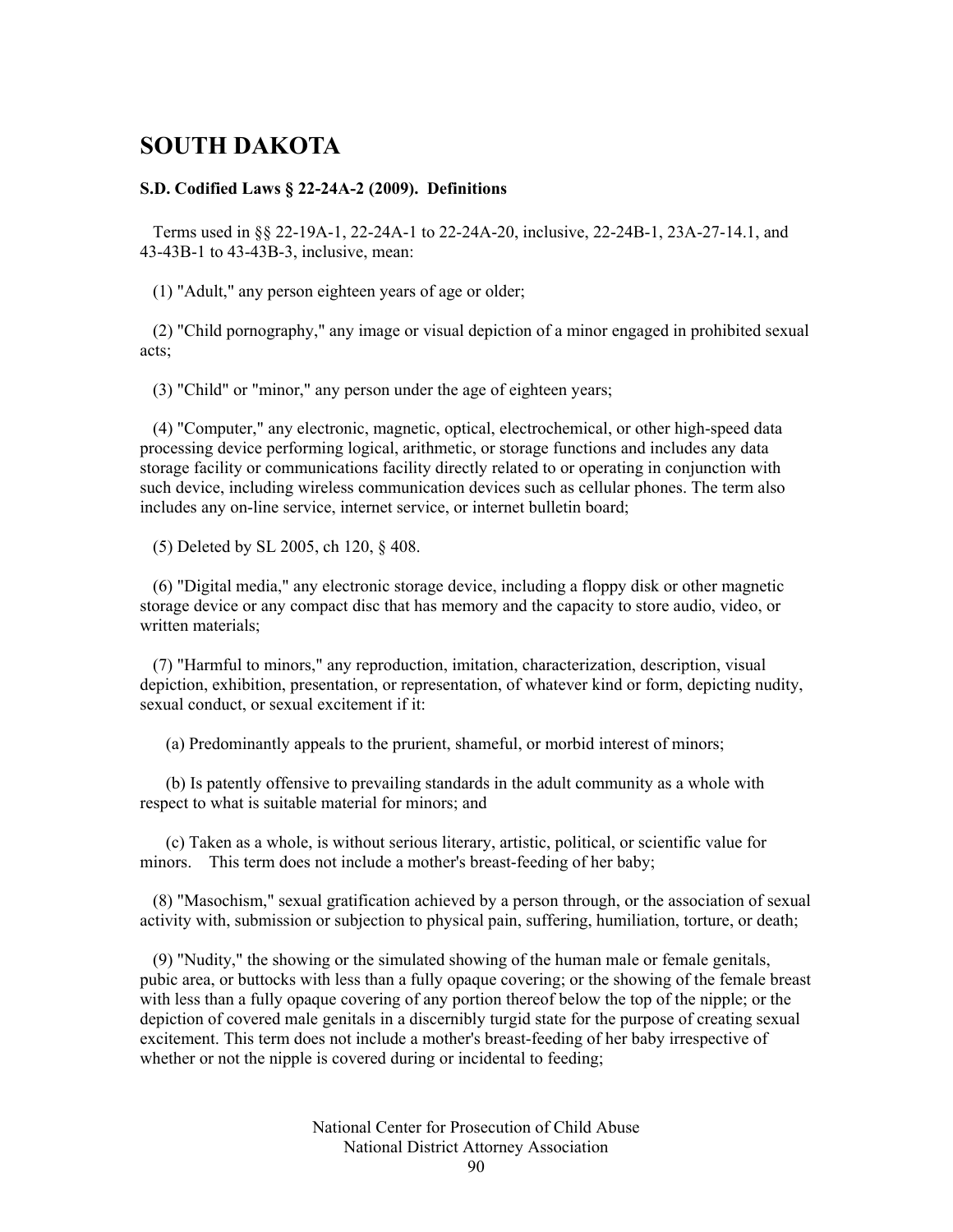(10) "Obscene," the status of material which:

 (a) The average person, applying contemporary community standards, would find, taken as a whole, appeals to the prurient interest;

(b) Depicts or describes, in a patently offensive way, prohibited sexual acts; and

 (c) Taken as a whole, lacks serious literary, artistic, political, or scientific value. This term does not include a mother's breast-feeding of her baby;

 (11) "Person," includes individuals, children, firms, associations, joint ventures, partnerships, estates, trusts, business trusts, syndicates, fiduciaries, corporations, and all other groups or combinations;

 (12) "Sadism," sexual gratification achieved through, or the association of sexual activity with, the infliction of physical pain, suffering, humiliation, torture, or death;

 (13) "Sadomasochistic abuse," flagellation or torture by or upon a minor, or the condition of being fettered, bound, or otherwise physically restrained, for the purpose of deriving sexual satisfaction, or satisfaction brought about as a result of sadistic violence, from inflicting harm on another or receiving such harm oneself;

 (14) "Sexual battery," oral, anal, or vaginal penetration by, or union with, the sexual organ of another or the anal or vaginal penetration of another by any other object. This term does not include an act done for a bona fide medical purpose;

 (15) "Sexual bestiality," any sexual act, actual or simulated, between a person and an animal involving the sex organ of the one and the mouth, anus, or vagina of the other;

 (16) "Prohibited sexual act," actual or simulated sexual intercourse, sadism, masochism, sexual bestiality, incest, masturbation, or sadomasochistic abuse; actual or simulated exhibition of the genitals, the pubic or rectal area, or the bare feminine breasts, in a lewd or lascivious manner; actual physical contact with a person's clothed or unclothed genitals, pubic area, buttocks, or, if such person is a female, breast with the intent to arouse or gratify the sexual desire of either party; defecation or urination for the purpose of creating sexual excitement in the viewer; or any act or conduct which constitutes sexual battery or simulates that sexual battery is being or will be committed. The term includes encouraging, aiding, abetting or enticing any person to commit any such acts as provided in this subdivision. The term does not include a mother's breast-feeding of her baby;

 (17) "Sexual excitement," the condition of the human male or female genitals if in a state of sexual stimulation or arousal:

 (18) "Sexually oriented material," any book, article, magazine, publication, visual depiction or written matter of any kind or any drawing, etching, painting, photograph, motion picture film, or sound recording that depicts sexual activity, actual or simulated, involving human beings or human beings and animals, that exhibits uncovered human genitals or the pubic region in a lewd or lascivious manner, or that exhibits human male genitals in a discernibly turgid state, even if completely and opaquely covered;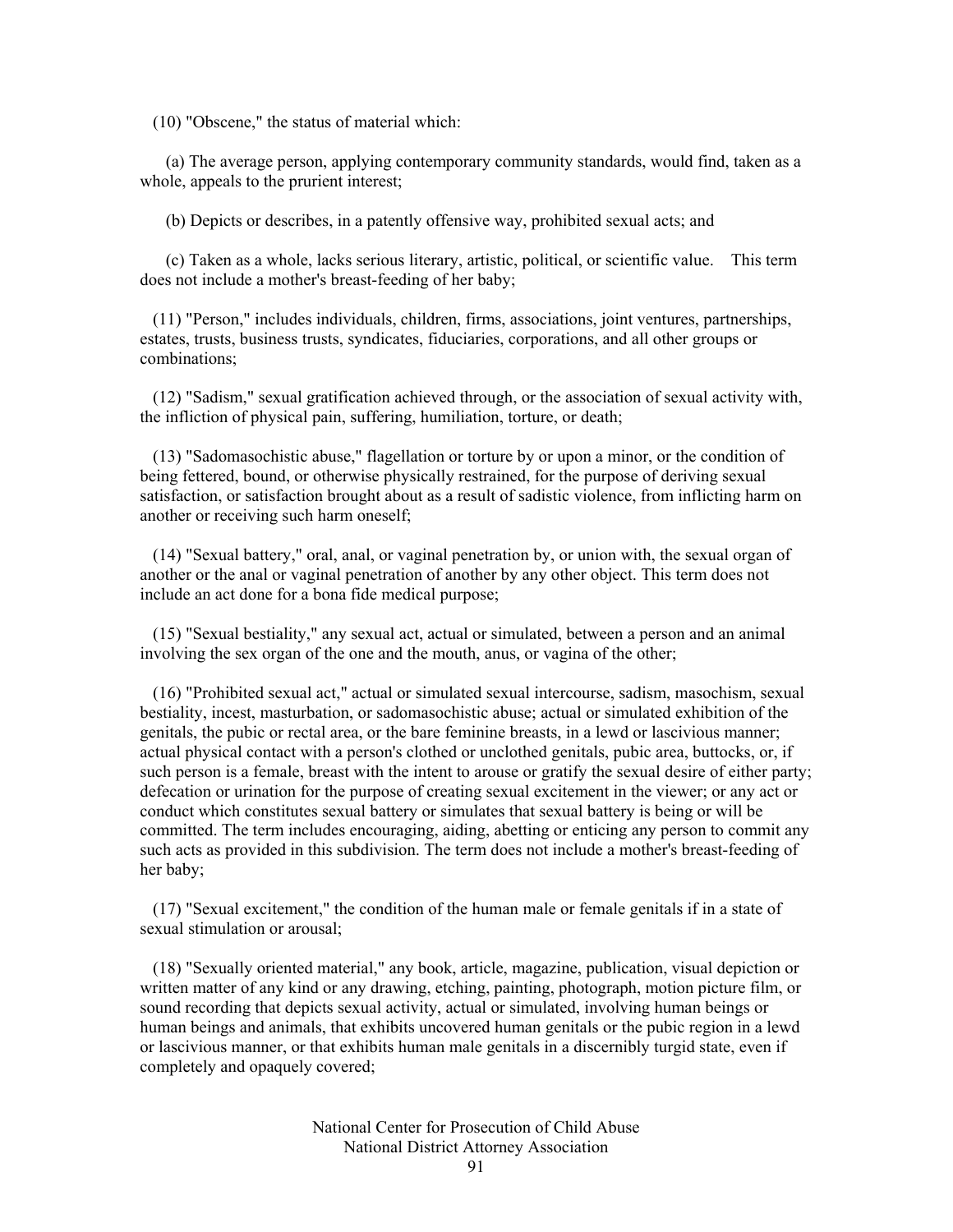(19) "Simulated," the explicit depiction of conduct described in subdivision (16) of this section that creates the appearance of such conduct and that exhibits any uncovered portion of the breasts, genitals, or anus;

 (20) "Visual depiction," any developed and undeveloped film, photograph, slide and videotape, and any photocopy, drawing, printed or written material, and any data stored on computer disk, digital media, or by electronic means that are capable of conversion into a visual image.

### **S.D. Codified Laws § 22-24A-3 (2009). Possession, manufacture, or distribution of child pornography -- Consent or mistake not a defense -- Penalty**

A person is guilty of possessing, manufacturing, or distributing child pornography if the person:

 (1) Creates any visual depiction of a minor engaging in a prohibited sexual act, or in the simulation of such an act;

 (2) Causes or knowingly permits the creation of any visual depiction of a minor engaged in a prohibited sexual act, or in the simulation of such an act; or

 (3) Knowingly possesses, distributes, or otherwise disseminates any visual depiction of a minor engaging in a prohibited sexual act, or in the simulation of such an act.

 Consent to performing these proscribed acts by a minor or a minor's parent, guardian, or custodian, or mistake as to the minor's age is not a defense to a charge of violating this section.

 A violation of this section is a Class 4 felony. If a person is convicted of a second or subsequent violation of this section within fifteen years of the prior conviction, the violation is a Class 3 felony.

The court shall order an assessment pursuant to  $\S$  22-22-1.3 of any person convicted of violating this section.

## **TENNESSEE**

### **Tenn. Code Ann. § 39-17-1002 (2010). Part definitions.**

The following definitions apply in  $\S$  39-17-1002 -- 39-17-1007, unless the context otherwise requires:

(1) "Community" means the judicial district, as defined by  $\S$  16-2-506, in which a violation is alleged to have occurred;

(2) "Material" means:

 (A) Any picture, drawing, photograph, undeveloped film or film negative, motion picture film, videocassette tape or other pictorial representation;

(B) Any statue, figure, theatrical production or electrical reproduction;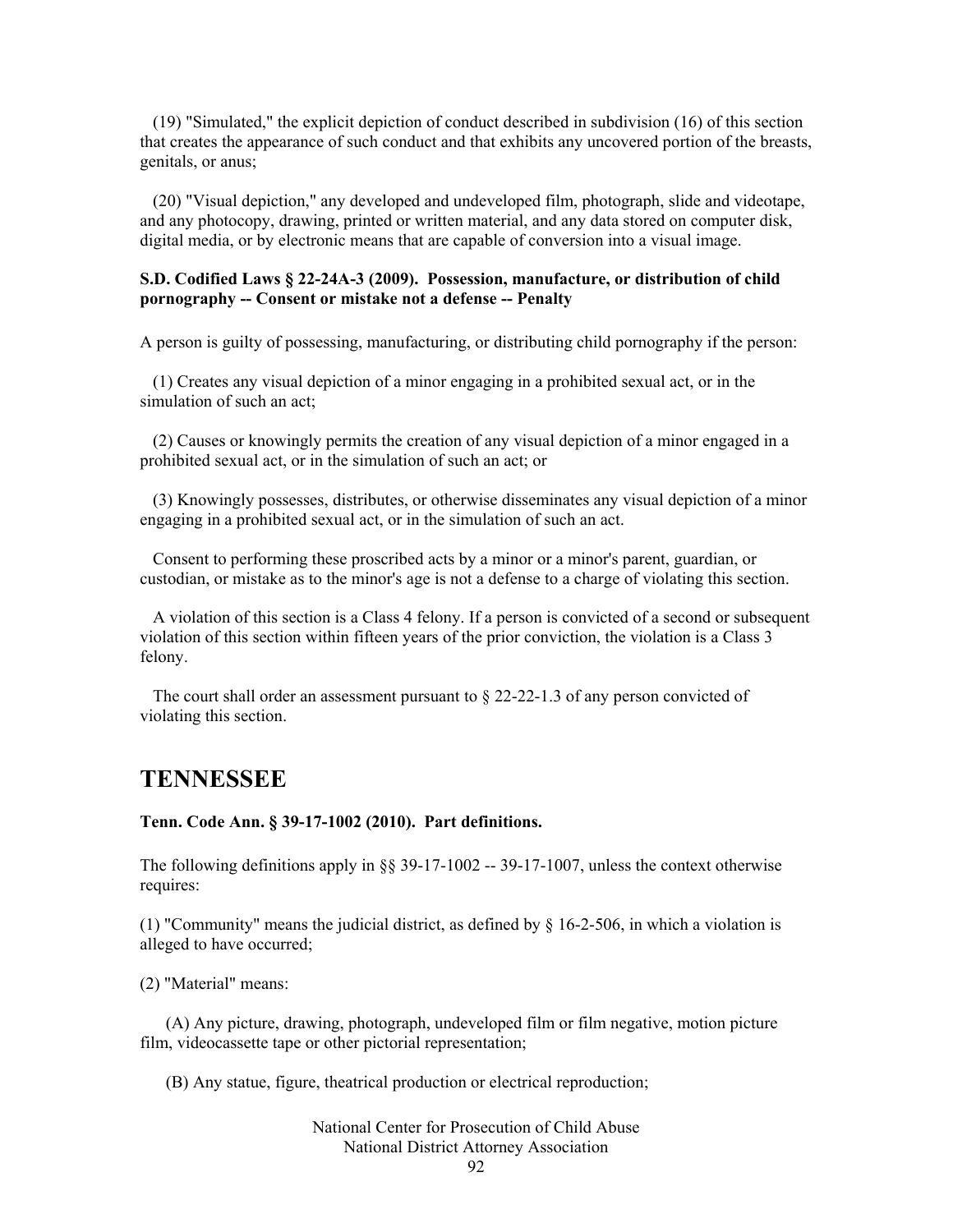(C) Any image stored on a computer hard drive, a computer disk of any type, or any other medium designed to store information for later retrieval; or

 (D) Any image transmitted to a computer or other electronic media or video screen, by telephone line, cable, satellite transmission, or other method that is capable of further transmission, manipulation, storage or accessing, even if not stored or saved at the time of transmission;

(3) "Minor" means any person who has not reached eighteen (18) years of age;

(4) "Patently offensive" means that which goes substantially beyond customary limits of candor in describing or representing such matters;

(5) "Performance" means any play, motion picture, photograph, dance, or other visual representation that can be exhibited before an audience of one (1) or more persons;

(6) "Promote" means to finance, produce, direct, manufacture, issue, publish, exhibit or advertise, or to offer or agree to do those things;

(7) "Prurient interest" means a shameful or morbid interest in sex; and

(8) "Sexual activity" means any of the following acts:

(A) Vaginal, anal or oral intercourse, whether done with another person or an animal;

(B) Masturbation, whether done alone or with another human or an animal;

 (C) Patently offensive, as determined by contemporary community standards, physical contact with or touching of a person's clothed or unclothed genitals, pubic area, buttocks or breasts in an act of apparent sexual stimulation or sexual abuse;

 (D) Sadomasochistic abuse, including flagellation, torture, physical restraint, domination or subordination by or upon a person for the purpose of sexual gratification of any person;

 (E) The insertion of any part of a person's body or of any object into another person's anus or vagina, except when done as part of a recognized medical procedure by a licensed professional;

 (F) Patently offensive, as determined by contemporary community standards, conduct, representations, depictions or descriptions of excretory functions; or

 (G) Lascivious exhibition of the female breast or the genitals, buttocks, anus or pubic or rectal area of any person.

#### **Tenn. Code Ann. § 39-17-1004 (2010). Offense of aggravated sexual exploitation of a minor.**

(a) (1) It is unlawful for a person to knowingly promote, sell, distribute, transport, purchase or exchange material, or possess with the intent to promote, sell, distribute, transport, purchase or exchange material, that includes a minor engaged in: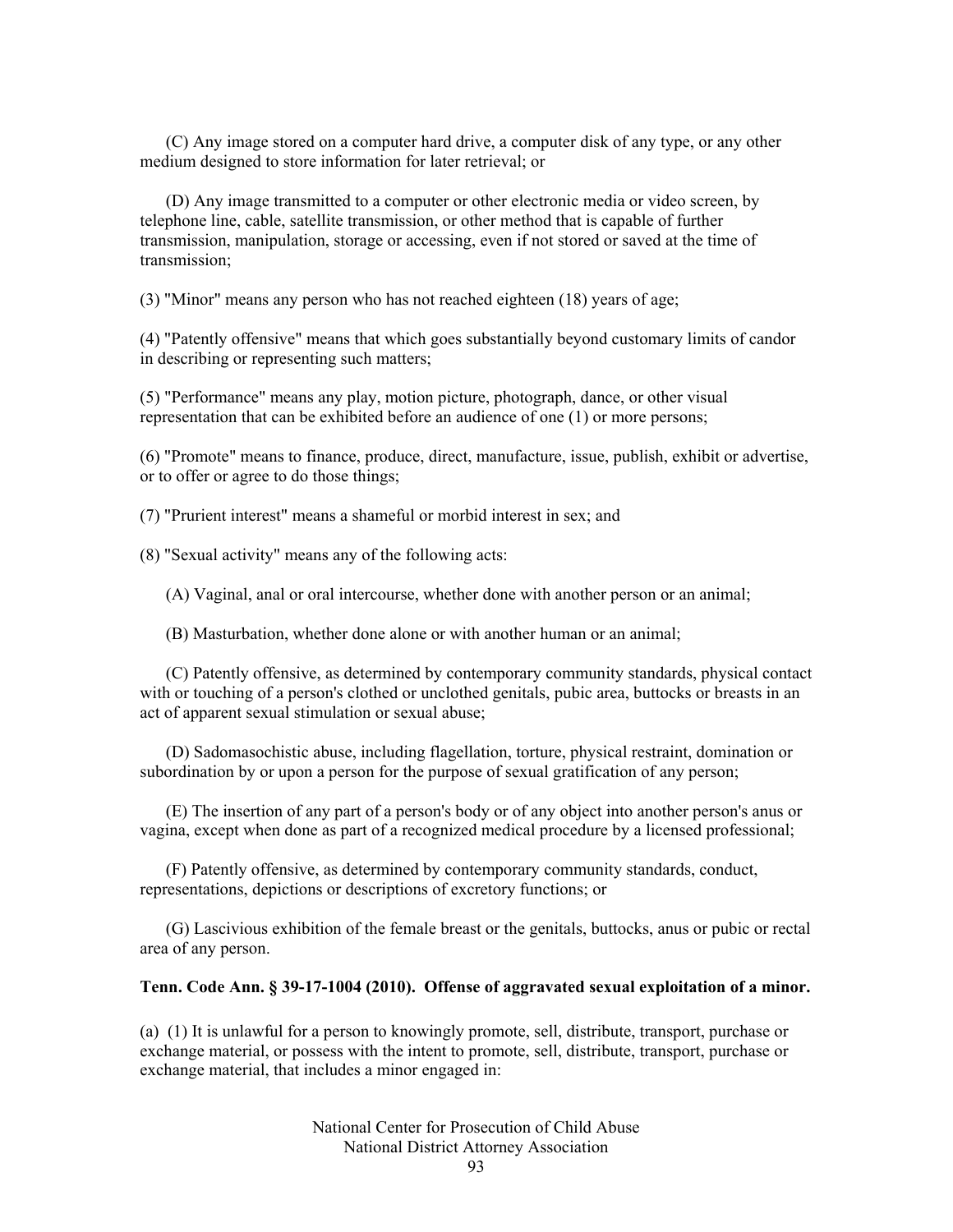(A) Sexual activity; or

(B) Simulated sexual activity that is patently offensive.

(2) A person who violates subdivision (a)(1) may be charged in a separate count for each individual image, picture, drawing, photograph, motion picture film, videocassette tape, or other pictorial representation. Where the number of materials involved in a violation under subdivision  $(a)(1)$  is greater than twenty-five  $(25)$ , the person may be charged in a single count to enhance the class of offense under subdivision (a)(4).

 (3) In a prosecution under this section, the trier of fact may consider the title, text, visual representation, Internet history, physical development of the person depicted, expert medical testimony, expert computer forensic testimony, and any other relevant evidence, in determining whether a person knowingly promoted, sold, distributed, transported, purchased, exchanged or possessed the material for these purposes, or in determining whether the material or image otherwise represents or depicts that a participant is a minor.

 (4) A violation of this section is a Class C felony; however, if the number of individual images, materials, or combination of images and materials that are promoted, sold, distributed, transported, purchased, exchanged or possessed, with intent to promote, sell, distribute, transport, purchase or exchange, is more than twenty-five (25), then the offense shall be a Class B felony.

(b) (1) It is unlawful for a person to knowingly promote, sell, distribute, transport, purchase or exchange material that is obscene, as defined in  $\hat{\delta}$  39-17-901(10), or possess material that is obscene, with the intent to promote, sell, distribute, transport, purchase or exchange the material, which includes a minor engaged in:

(A) Sexual activity; or

(B) Simulated sexual activity that is patently offensive.

(2) A person who violates subdivision  $(b)(1)$  may be charged in a separate count for each individual image, picture, drawing, photograph, motion picture film, videocassette tape, or other pictorial representation. Where the number of materials involved in a violation under subdivision (b)(1) is greater than twenty-five (25), the person may be charged in a single count to enhance the class of offense under subdivision (b)(4).

 (3) In a prosecution under this section, the trier of fact may consider the title, text, visual representation, Internet history, physical development of the person depicted, expert medical testimony, expert computer forensic testimony, and any other relevant evidence, in determining whether a person knowingly promoted, sold, distributed, transported, purchased, exchanged or possessed the material for these purposes, or in determining whether the material or image otherwise represents or depicts that a participant is a minor.

 (4) A violation of this section is a Class C felony; however, if the number of individual images, materials, or combination of images and materials, that are promoted, sold, distributed, transported, purchased, exchanged or possessed, with intent to promote, sell, distribute, transport, purchase or exchange, is more than twenty-five (25), then the offense shall be a Class B felony.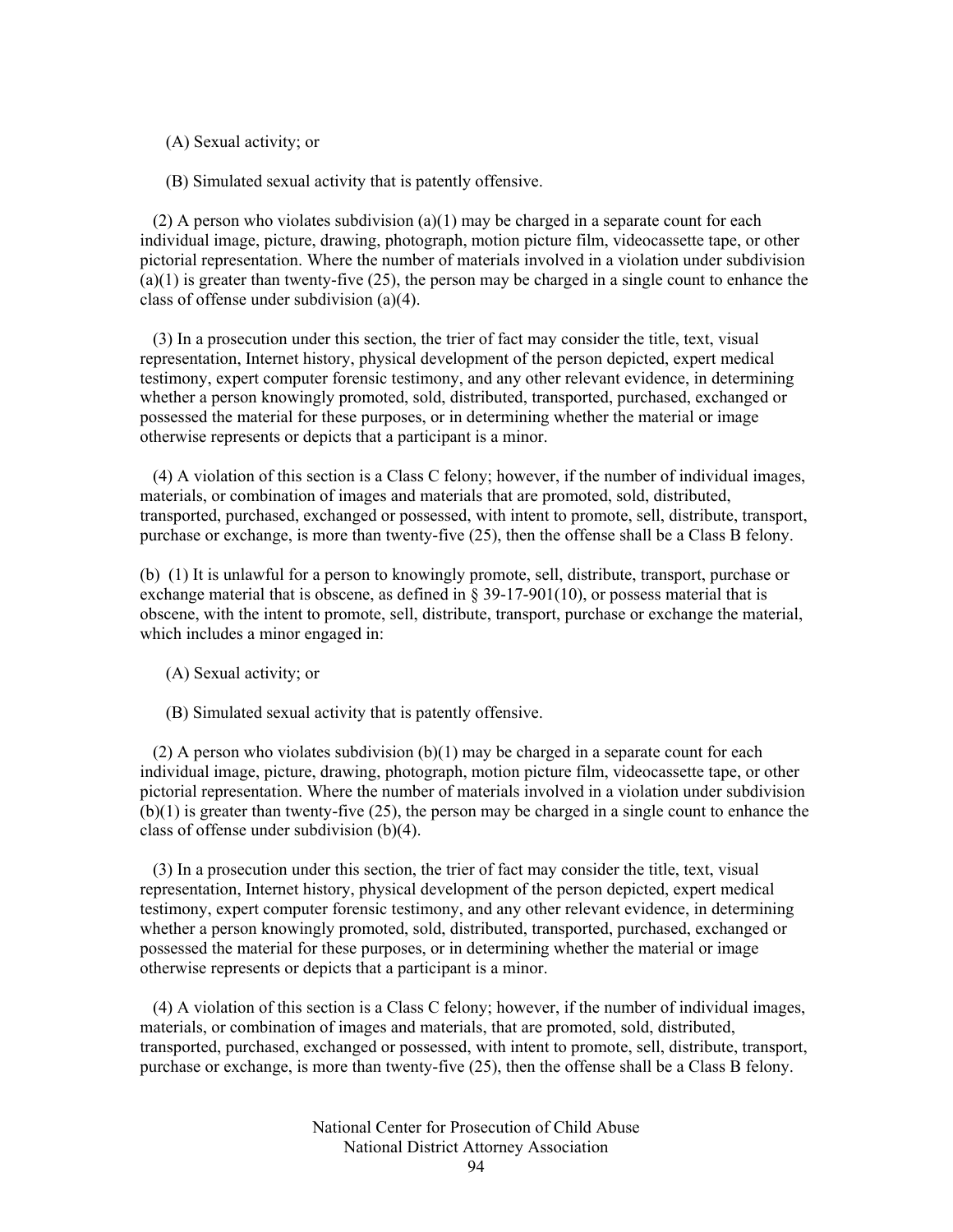(c) In a prosecution under this section, the state is not required to prove the actual identity or age of the minor.

(d) A person is subject to prosecution in this state under this section for any conduct that originates in this state, or for any conduct that originates by a person located outside this state, where the person promoted, sold, distributed, transported, purchased, exchanged or possessed, with intent to promote, sell, distribute, transport, purchase or exchange material within this state.

#### **Tenn. Code Ann. § 39-17-1005 (2010). Offense of especially aggravated sexual exploitation of a minor.**

 (a) It is unlawful for a person to knowingly promote, employ, use, assist, transport or permit a minor to participate in the performance of, or in the production of, acts or material that includes the minor engaging in:

(1) Sexual activity; or

(2) Simulated sexual activity that is patently offensive.

(b) A person violating subsection (a) may be charged in a separate count for each individual performance, image, picture, drawing, photograph, motion picture film, videocassette tape, or other pictorial representation.

(c) In a prosecution under this section, the trier of fact may consider the title, text, visual representation, Internet history, physical development of the person depicted, expert medical testimony, expert computer forensic testimony, and any other relevant evidence, in determining whether a person knowingly promoted, employed, used, assisted, transported or permitted a minor to participate in the performance of or in the production of acts or material for these purposes, or in determining whether the material or image otherwise represents or depicts that a participant is a minor.

(d) A violation of this section is a Class B felony. Nothing in this section shall be construed as limiting prosecution for any other sexual offense under this chapter, nor shall a joint conviction under this section and any other related sexual offense, even if arising out of the same conduct, be construed as limiting any applicable punishment, including consecutive sentencing under § 40- 35-115, or the enhancement of sentence under § 40-35-114.

(e) In a prosecution under this section, the state is not required to prove the actual identity or age of the minor.

(f) A person is subject to prosecution in this state under this section for any conduct that originates in this state, or for any conduct that originates by a person located outside this state, where the person promoted, employed, assisted, transported or permitted a minor to engage in the performance of, or production of, acts or material within this state.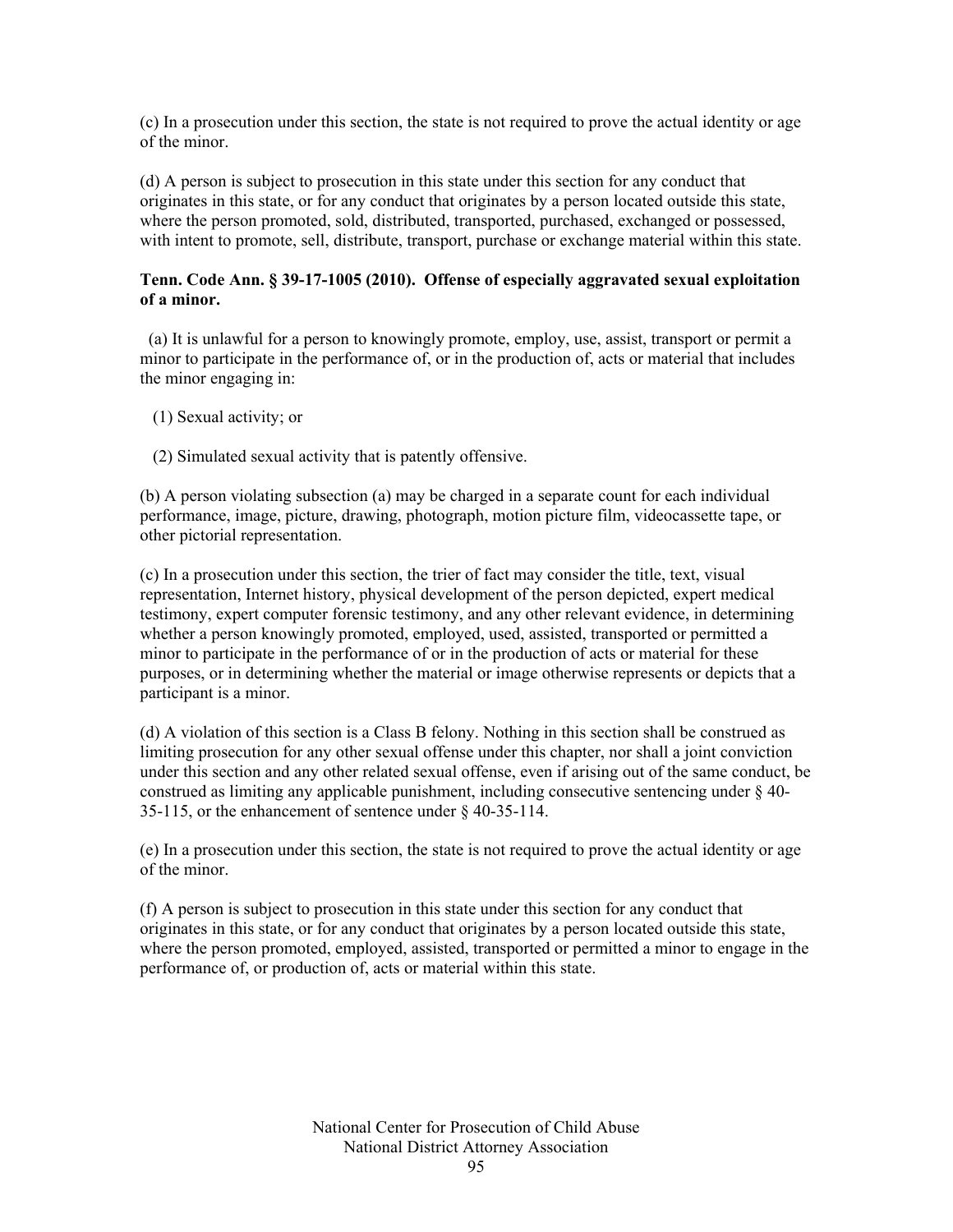# **TEXAS**

#### **Tex. Penal Code Ann. § 43.21 (2010). Definitions**

(a) In this subchapter:

(1) "Obscene" means material or a performance that:

 (A) the average person, applying contemporary community standards, would find that taken as a whole appeals to the prurient interest in sex;

(B) depicts or describes:

 (i) patently offensive representations or descriptions of ultimate sexual acts, normal or perverted, actual or simulated, including sexual intercourse, sodomy, and sexual bestiality; or

 (ii) patently offensive representations or descriptions of masturbation, excretory functions, sadism, masochism, lewd exhibition of the genitals, the male or female genitals in a state of sexual stimulation or arousal, covered male genitals in a discernibly turgid state or a device designed and marketed as useful primarily for stimulation of the human genital organs; and

(C) taken as a whole, lacks serious literary, artistic, political, and scientific value.

 (2) "Material" means anything tangible that is capable of being used or adapted to arouse interest, whether through the medium of reading, observation, sound, or in any other manner, but does not include an actual three dimensional obscene device.

 (3) "Performance" means a play, motion picture, dance, or other exhibition performed before an audience.

 (4) "Patently offensive" means so offensive on its face as to affront current community standards of decency.

 (5) "Promote" means to manufacture, issue, sell, give, provide, lend, mail, deliver, transfer, transmit, publish, distribute, circulate, disseminate, present, exhibit, or advertise, or to offer or agree to do the same.

 (6) "Wholesale promote" means to manufacture, issue, sell, provide, mail, deliver, transfer, transmit, publish, distribute, circulate, disseminate, or to offer or agree to do the same for purpose of resale.

 (7) "Obscene device" means a device including a dildo or artificial vagina, designed or marketed as useful primarily for the stimulation of human genital organs.

(b) If any of the depictions or descriptions of sexual conduct described in this section are declared by a court of competent jurisdiction to be unlawfully included herein, this declaration shall not invalidate this section as to other patently offensive sexual conduct included herein.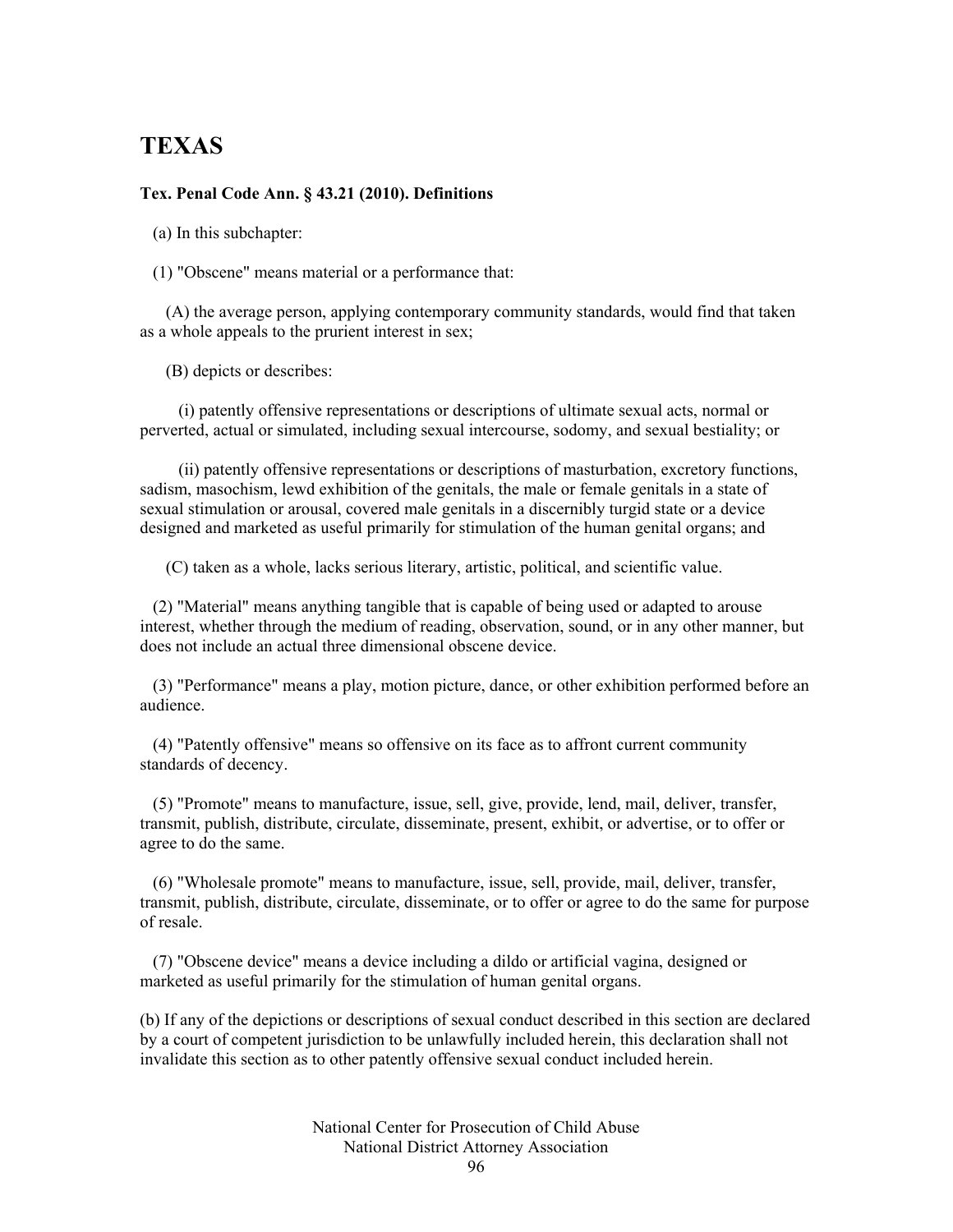### **Tex. Penal Code Ann. § 43.25 (2010). Sexual Performance by a Child**

(a) In this section:

 (1) "Sexual performance" means any performance or part thereof that includes sexual conduct by a child younger than 18 years of age.

 (2) "Sexual conduct" means sexual contact, actual or simulated sexual intercourse, deviate sexual intercourse, sexual bestiality, masturbation, sado-masochistic abuse, or lewd exhibition of the genitals, the anus, or any portion of the female breast below the top of the areola.

 (3) "Performance" means any play, motion picture, photograph, dance, or other visual representation that can be exhibited before an audience of one or more persons.

 (4) "Produce" with respect to a sexual performance includes any conduct that directly contributes to the creation or manufacture of the sexual performance.

 (5) "Promote" means to procure, manufacture, issue, sell, give, provide, lend, mail, deliver, transfer, transmit, publish, distribute, circulate, disseminate, present, exhibit, or advertise or to offer or agree to do any of the above.

 (6) "Simulated" means the explicit depiction of sexual conduct that creates the appearance of actual sexual conduct and during which a person engaging in the conduct exhibits any uncovered portion of the breasts, genitals, or buttocks.

 (7) "Deviate sexual intercourse" and "sexual contact" have the meanings assigned by Section 43.01.

(b) A person commits an offense if, knowing the character and content thereof, he employs, authorizes, or induces a child younger than 18 years of age to engage in sexual conduct or a sexual performance. A parent or legal guardian or custodian of a child younger than 18 years of age commits an offense if he consents to the participation by the child in a sexual performance.

(c) An offense under Subsection (b) is a felony of the second degree, except that the offense is a felony of the first degree if the victim is younger than 14 years of age at the time the offense is committed.

(d) A person commits an offense if, knowing the character and content of the material, he produces, directs, or promotes a performance that includes sexual conduct by a child younger than 18 years of age.

(e) An offense under Subsection (d) is a felony of the third degree, except that the offense is a felony of the second degree if the victim is younger than 14 years of age at the time the offense is committed.

(f) It is an affirmative defense to a prosecution under this section that:

(1) the defendant was the spouse of the child at the time of the offense;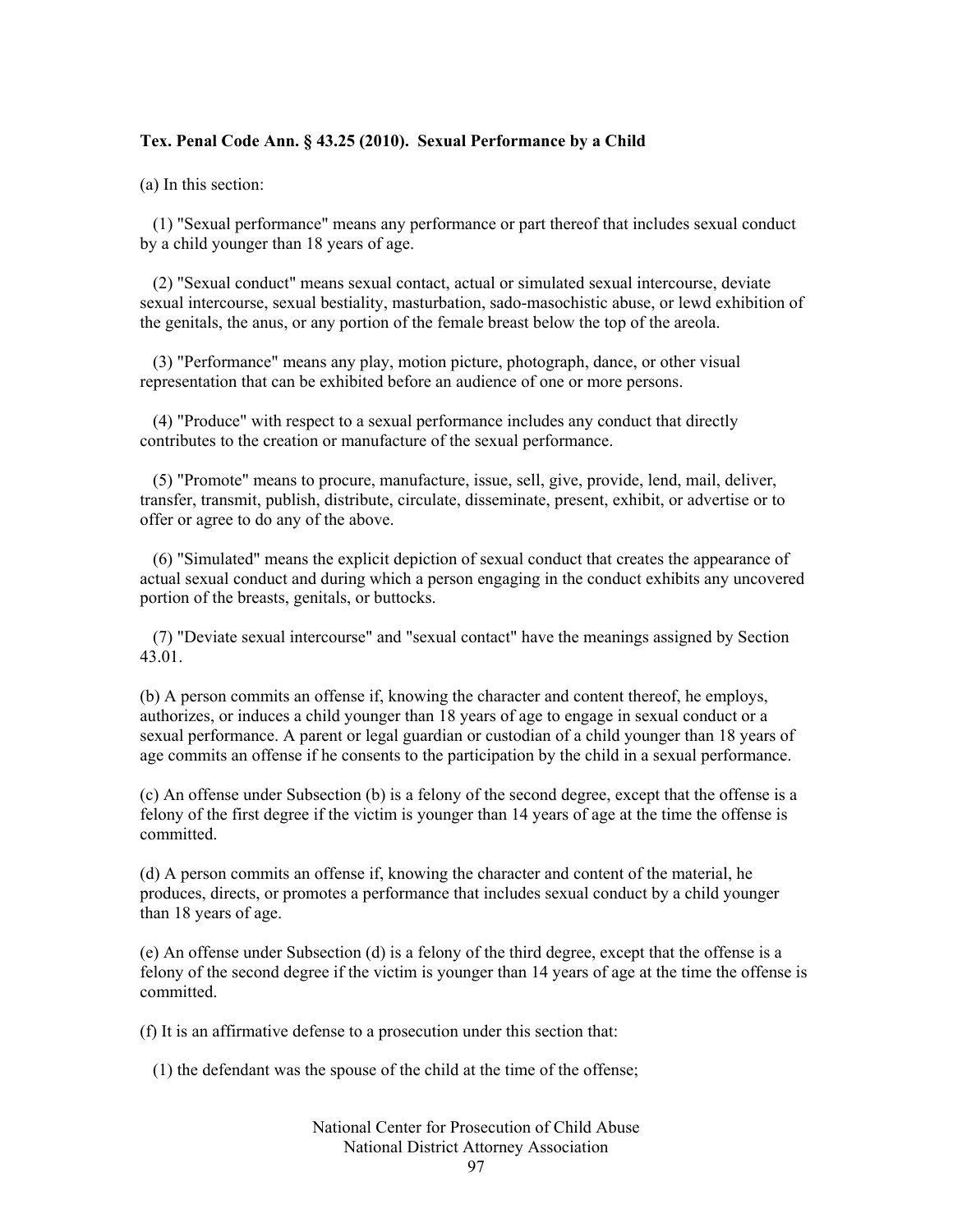(2) the conduct was for a bona fide educational, medical, psychological, psychiatric, judicial, law enforcement, or legislative purpose; or

(3) the defendant is not more than two years older than the child.

(g) When it becomes necessary for the purposes of this section or Section 43.26 to determine whether a child who participated in sexual conduct was younger than 18 years of age, the court or jury may make this determination by any of the following methods:

(1) personal inspection of the child;

 (2) inspection of the photograph or motion picture that shows the child engaging in the sexual performance;

 (3) oral testimony by a witness to the sexual performance as to the age of the child based on the child's appearance at the time;

 (4) expert medical testimony based on the appearance of the child engaging in the sexual performance; or

(5) any other method authorized by law or by the rules of evidence at common law.

#### **Tex. Penal Code Ann. § 43.26 (2010). Possession or Promotion of Child Pornography**

(a) A person commits an offense if:

 (1) the person knowingly or intentionally possesses visual material that visually depicts a child younger than 18 years of age at the time the image of the child was made who is engaging in sexual conduct; and

(2) the person knows that the material depicts the child as described by Subdivision (1).

(b) In this section:

(1) "Promote" has the meaning assigned by Section 43.25.

(2) "Sexual conduct" has the meaning assigned by Section 43.25.

(3) "Visual material" means:

 (A) any film, photograph, videotape, negative, or slide or any photographic reproduction that contains or incorporates in any manner any film, photograph, videotape, negative, or slide; or

 (B) any disk, diskette, or other physical medium that allows an image to be displayed on a computer or other video screen and any image transmitted to a computer or other video screen by telephone line, cable, satellite transmission, or other method.

(c) The affirmative defenses provided by Section 43.25(f) also apply to a prosecution under this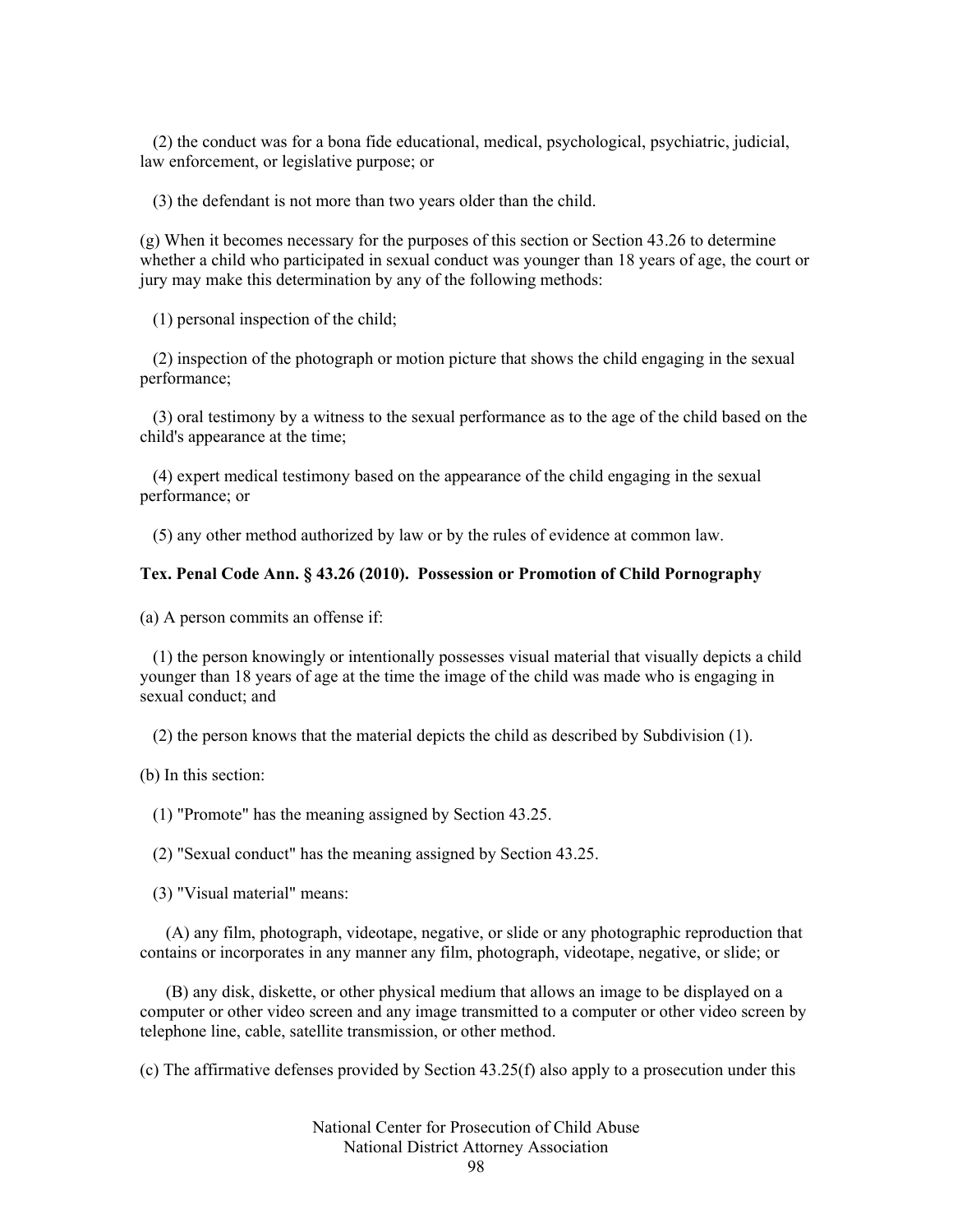section.

(d) An offense under Subsection (a) is a felony of the third degree.

(e) A person commits an offense if:

 (1) the person knowingly or intentionally promotes or possesses with intent to promote material described by Subsection (a)(1); and

(2) the person knows that the material depicts the child as described by Subsection (a)(1).

(f) A person who possesses visual material that contains six or more identical visual depictions of a child as described by Subsection (a)(1) is presumed to possess the material with the intent to promote the material.

(g) An offense under Subsection (e) is a felony of the second degree.

## **UTAH**

#### **Utah Code Ann. § 76-5a-2 (2009). Definitions**

As used in this chapter:

 (1) "Child pornography" means any visual depiction, including any live performance, photograph, film, video, picture, or computer or computer-generated image or picture, whether made or produced by electronic, mechanical, or other means, of sexually explicit conduct, where:

 (a) the production of the visual depiction involves the use of a minor engaging in sexually explicit conduct;

(b) the visual depiction is of a minor engaging in sexually explicit conduct; or

 (c) the visual depiction has been created, adapted, or modified to appear that an identifiable minor is engaging in sexually explicit conduct.

 (2) "Distribute" means the selling, exhibiting, displaying, wholesaling, retailing, providing, giving, granting admission to, or otherwise transferring or presenting child pornography with or without consideration.

(3) "Identifiable minor":

(a) means a person:

 (i) (A) who was a minor at the time the visual depiction was created, adapted, or modified; or

 (B) whose image as a minor was used in creating, adapting, or modifying the visual depiction; and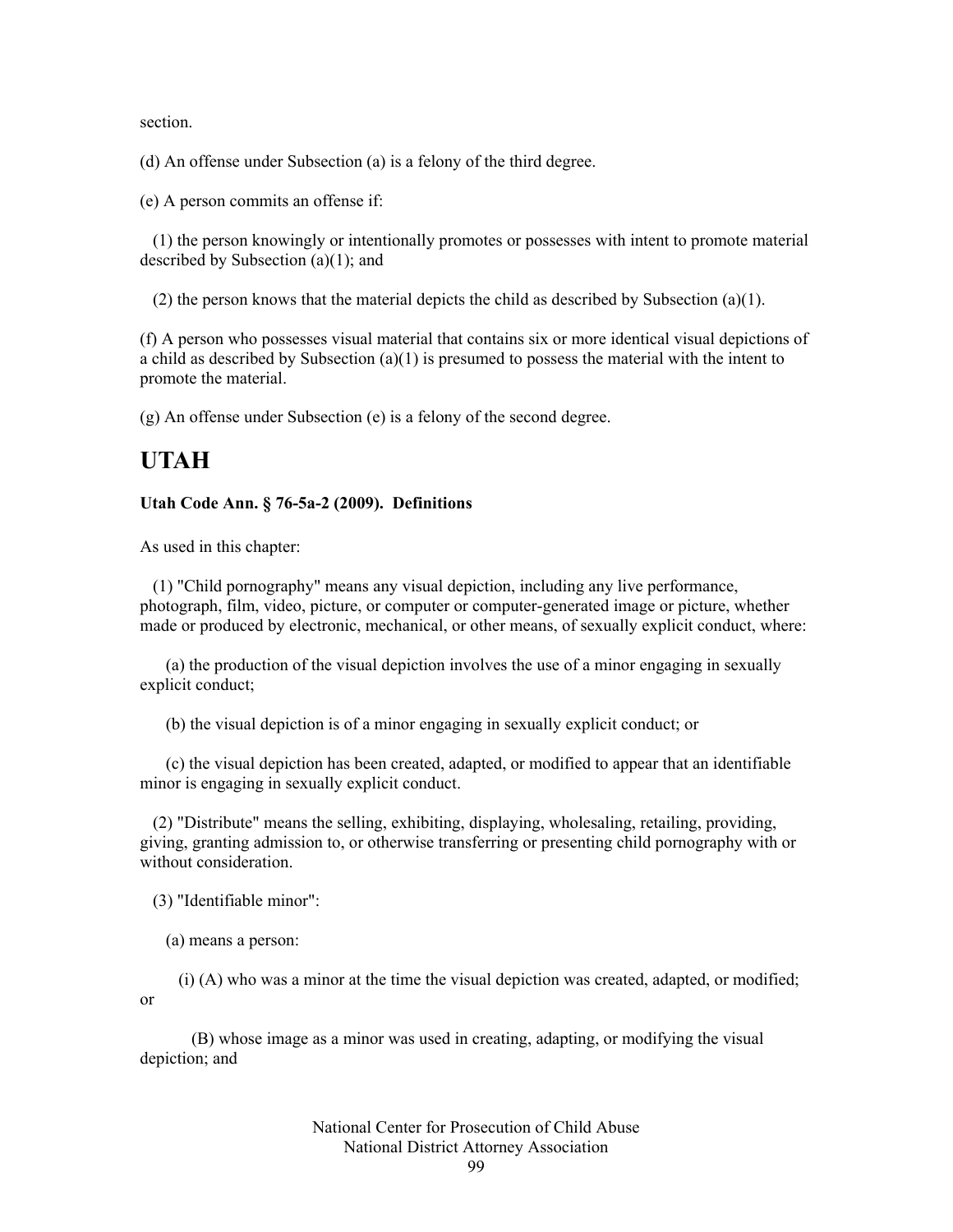(ii) who is recognizable as an actual person by the person's face, likeness, or other distinguishing characteristic, such as a birthmark, or other recognizable feature; and

(b) does not require proof of the actual identity of the identifiable minor.

 (4) "Live performance" means any act, play, dance, pantomime, song, or other activity performed by live actors in person.

(5) "Minor" means a person younger than 18 years of age.

 (6) "Nudity or partial nudity" means any state of dress or undress in which the human genitals, pubic region, buttocks, or the female breast, at a point below the top of the areola, is less than completely and opaquely covered.

 (7) "Produce" means the photographing, filming, taping, directing, producing, creating, designing, or composing of child pornography or the securing or hiring of persons to engage in the production of child pornography.

(8) "Sexually explicit conduct" means actual or simulated:

 (a) sexual intercourse, including genital-genital, oral-genital, anal-genital, or oral-anal, whether between persons of the same or opposite sex;

(b) masturbation;

(c) bestiality;

(d) sadistic or masochistic activities;

(e) lascivious exhibition of the genitals or pubic area of any person;

 (f) the visual depiction of nudity or partial nudity for the purpose of causing sexual arousal of any person;

(g) the fondling or touching of the genitals, pubic region, buttocks, or female breast; or

(h) the explicit representation of the defecation or urination functions.

 (9) "Simulated sexually explicit conduct" means a feigned or pretended act of sexually explicit conduct which duplicates, within the perception of an average person, the appearance of an actual act of sexually explicit conduct.

#### **Utah Code Ann. § 76-5a-3 (2009). Sexual exploitation of a minor -- Offenses**

(1) A person is guilty of sexual exploitation of a minor:

- (a) when the person:
	- (i) knowingly produces, possesses, or possesses with intent to distribute child pornography; or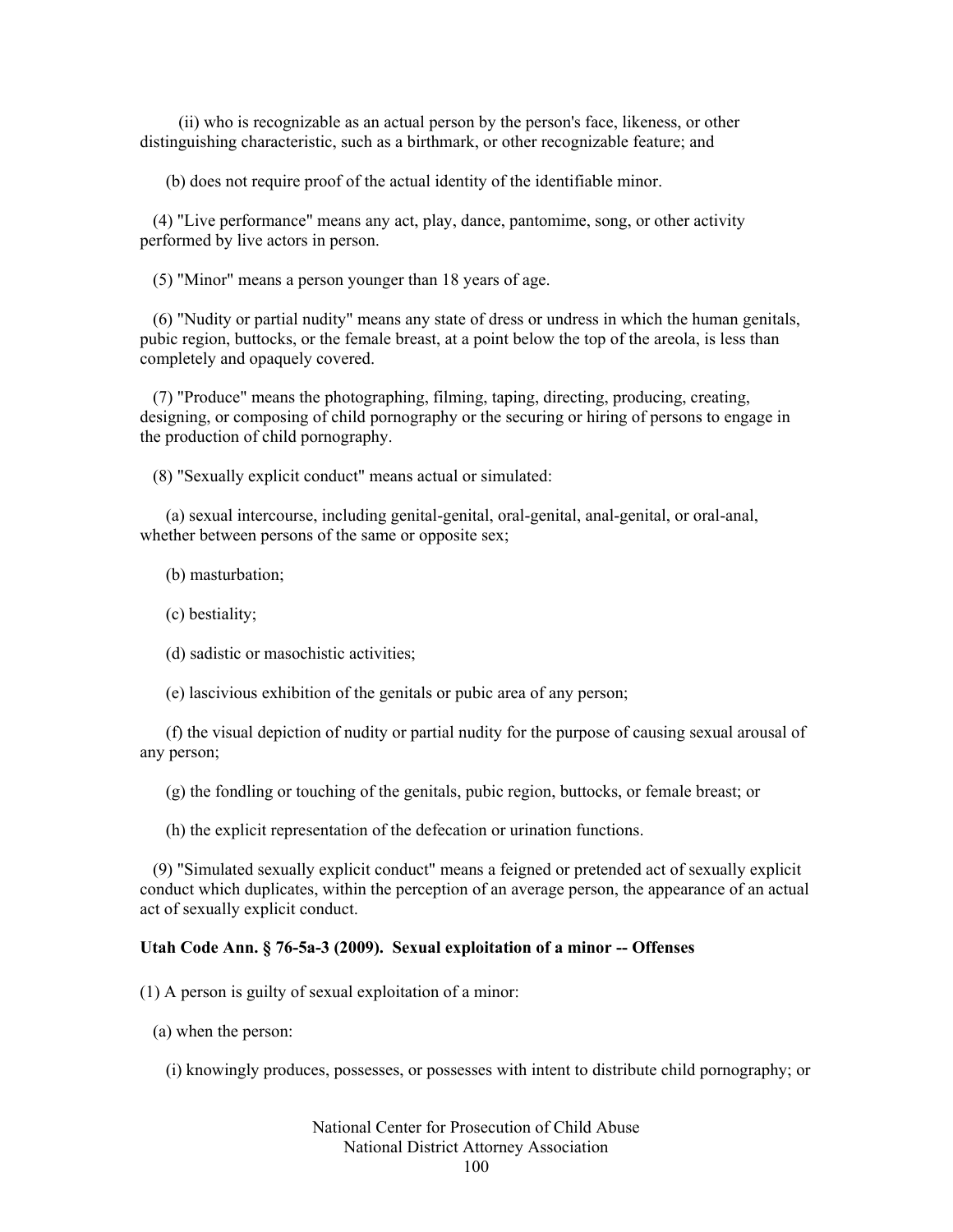(ii) intentionally distributes or views child pornography; or

 (b) if the person is a minor's parent or legal guardian and knowingly consents to or permits that minor to be sexually exploited under Subsection (1)(a).

(2) Sexual exploitation of a minor is a felony of the second degree.

(3) It is a separate offense under this section:

 (a) for each minor depicted, and if more than one minor is depicted in the child pornography in violation of this section, the depiction of each individual minor in the child pornography is a separate offense; and

(b) each time the same minor is depicted in different child pornography.

(4) It is an affirmative defense to a charge of violating this section that no person under 18 years of age was actually depicted in the visual depiction or used in producing or advertising the visual depiction.

(5) This section may not be construed to impose criminal or civil liability on:

 (a) any entity or an employee, director, officer, or agent of an entity when acting within the scope of employment, for the good faith performance of:

(i) reporting or data preservation duties required under any federal or state law; or

 (ii) implementing a policy of attempting to prevent the presence of child pornography on any tangible or intangible property, or of detecting and reporting the presence of child pornography on the property; or

(b) any law enforcement officer acting within the scope of a criminal investigation.

## **VERMONT**

#### **Vt. Stat. Ann. tit. 13, § 2821 (2010). Definitions**

As used in this chapter:

(1) "Child" means any person under the age of 16 years.

(2) "Sexual conduct" means any of the following:

 (A) any conduct involving contact between the penis and the vulva, the penis and the penis, the penis and the anus, the mouth and the penis, the mouth and the anus, the vulva and the vulva or the mouth and the vulva;

 (B) any intrusion, however slight, by any part of a person's body or any object into the genital or anal opening of another with the intent of arousing, appealing to, or gratifying the lust,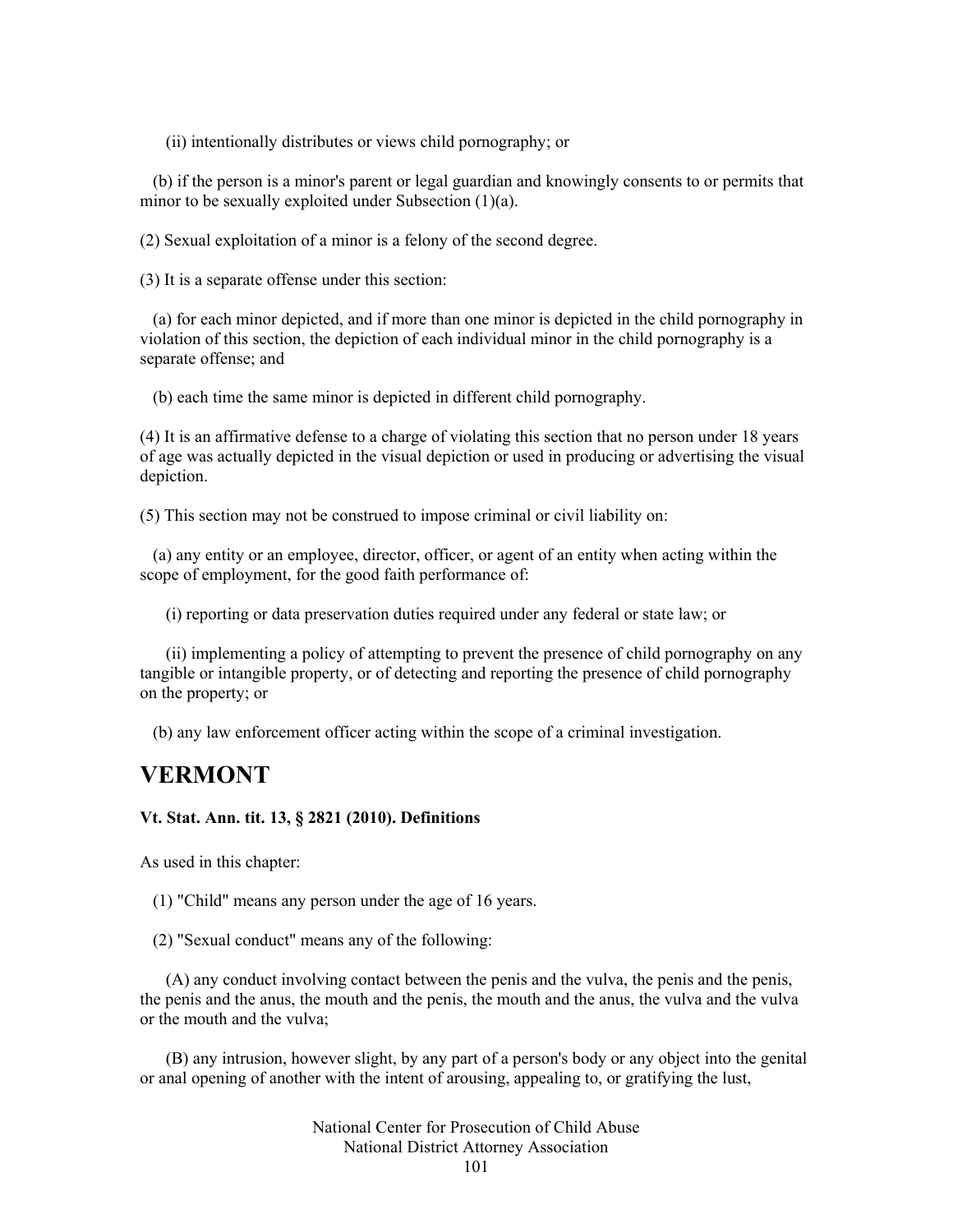passions or sexual desire of any person;

 (C) any intentional touching, not through the clothing, of the genitals, anus or breasts of another with the intent of arousing, appealing to, or gratifying the lust, passions or sexual desire of any person;

- (D) masturbation;
- (E) bestiality; or
- (F) sadomasochistic abuse for sexual purposes.

(3) "Performance" means:

(A) an event which is photographed, filmed or visually recorded; or

(B) a play, dance or other visual presentation or exhibition before an audience.

 (4) "Sexual performance" means any performance or any part of a performance, which includes sexual conduct by a child.

 (5) "Promote" means to procure, issue, manufacture, publish, sell, give, provide, lend, mail, deliver, distribute, disseminate, circulate, present, exhibit, advertise, or offer to do the same, by any means, including electronic transmission.

#### **Vt. Stat. Ann. tit. 13, § 2822 (2010). Use of a child in a sexual performance**

(a) No person shall, with knowledge of the character and content, promote a sexual performance by a child or a performance which contains a lewd exhibition of the genitals, anus or breasts of a child, or hire, employ, procure, use, cause or induce a child to engage in such a performance.

(b) In any prosecution arising under this section, the defendant may raise as an affirmative defense that before the child participated in the sexual performance, the defendant, in good faith, had a reasonable and factual basis to conclude that the child had in fact attained the age of 16; and the defendant did not rely solely upon the oral allegations or representations of the child as to his or her age.

#### **Vt. Stat. Ann. tit. 13, § 2824 (2010). Promoting a recording of sexual conduct**

(a) No person may, with knowledge of the character and content, promote any photograph, film or visual recording of sexual conduct by a child, or of a lewd exhibition of a child's genitals or anus. This subsection does not apply to paintings, drawings, or to non-visual or written descriptions of sexual conduct.

(b) In any prosecution arising under this section, the defendant may raise any of the following affirmative defenses:

 (1) that the recording was promoted for a bona fide medical, psychological, social work, legislative, judicial or law enforcement purpose, by or to a physician, psychologist, social worker,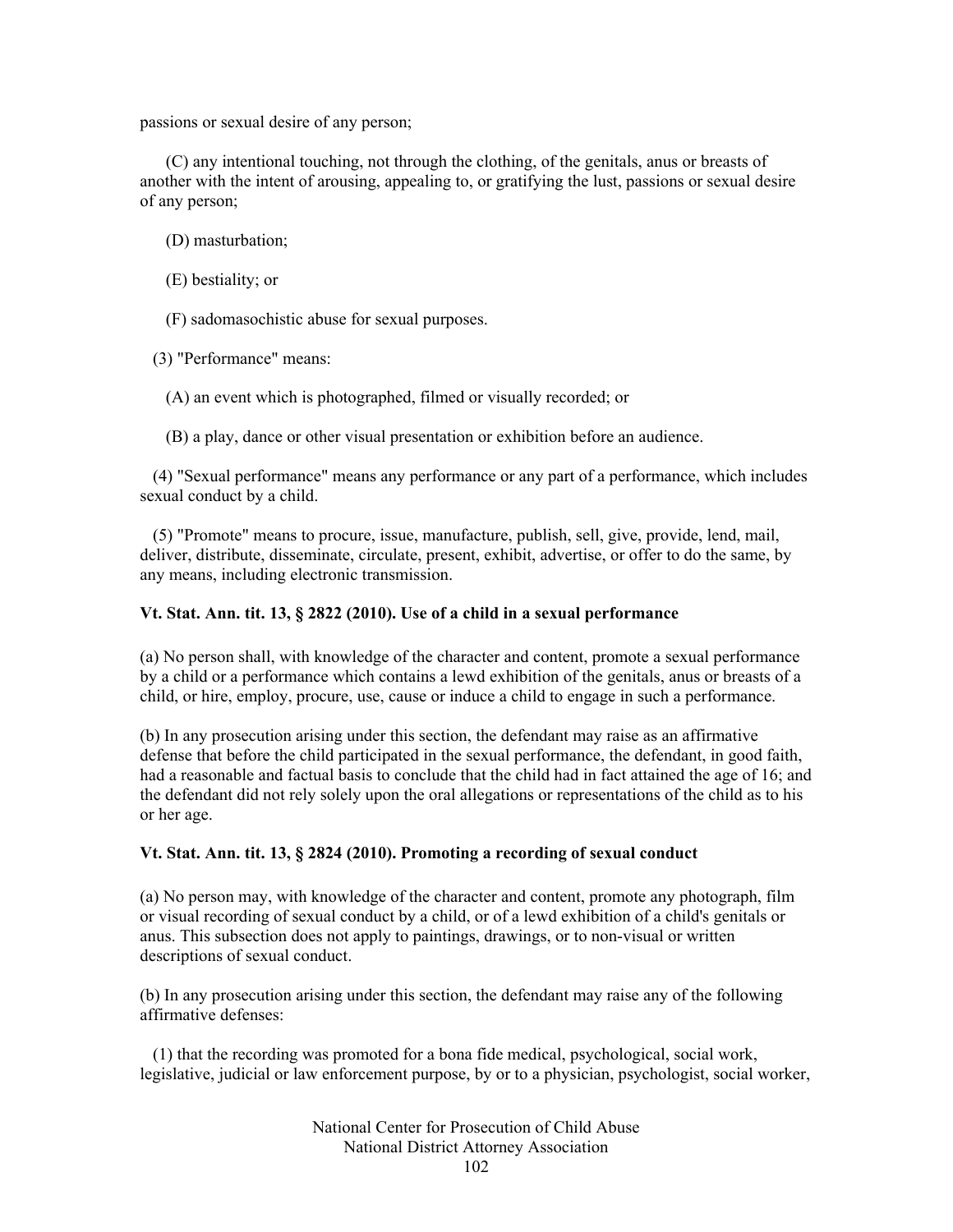legislator, judge, prosecutor, law enforcement officer, or other person having such a bona fide interest in the subject matter.

 (2) that the defendant was a bona fide school, museum or public library, or was a person acting in the course of employment as an employee or official of such an organization or of a retail outlet affiliated with and serving the educational or intended purpose of that school, museum or library.

 (3) that the defendant in good faith had a reasonable basis to conclude that the child in fact had attained the age of 16 when the recording was made.

# **VIRGINIA**

#### **Va. Code Ann. § 18.2-374.1 (2010). Production, publication, sale, financing, etc., of child pornography; presumption as to age; severability**

A. For purposes of this article and Article 4 (§ 18.2-362 et seq.) of this chapter, "child pornography" means sexually explicit visual material which utilizes or has as a subject an identifiable minor. An identifiable minor is a person who was a minor at the time the visual depiction was created, adapted, or modified; or whose image as a minor was used in creating, adapting or modifying the visual depiction; and who is recognizable as an actual person by the person's face, likeness, or other distinguishing characteristic, such as a unique birthmark or other recognizable feature; and shall not be construed to require proof of the actual identity of the identifiable minor.

For the purposes of this article and Article  $4 \times 18.2 - 362$  et seq.) of this chapter, the term "sexually explicit visual material" means a picture, photograph, drawing, sculpture, motion picture film, digital image, including such material stored in a computer's temporary Internet cache when three or more images or streaming videos are present, or similar visual representation which depicts sexual bestiality, a lewd exhibition of nudity, as nudity is defined in § 18.2-390, or sexual excitement, sexual conduct or sadomasochistic abuse, as also defined in § 18.2-390, or a book, magazine or pamphlet which contains such a visual representation. An undeveloped photograph or similar visual material may be sexually explicit material notwithstanding that processing or other acts may be required to make its sexually explicit content apparent.

B. A person shall be guilty of production of child pornography who:

 1. Accosts, entices or solicits a person less than 18 years of age with intent to induce or force such person to perform in or be a subject of child pornography; or

2. Produces or makes or attempts or prepares to produce or make child pornography; or

 3. Who knowingly takes part in or participates in the filming, photographing, or other production of child pornography by any means; or

4. Knowingly finances or attempts or prepares to finance child pornography.

5. [Repealed.]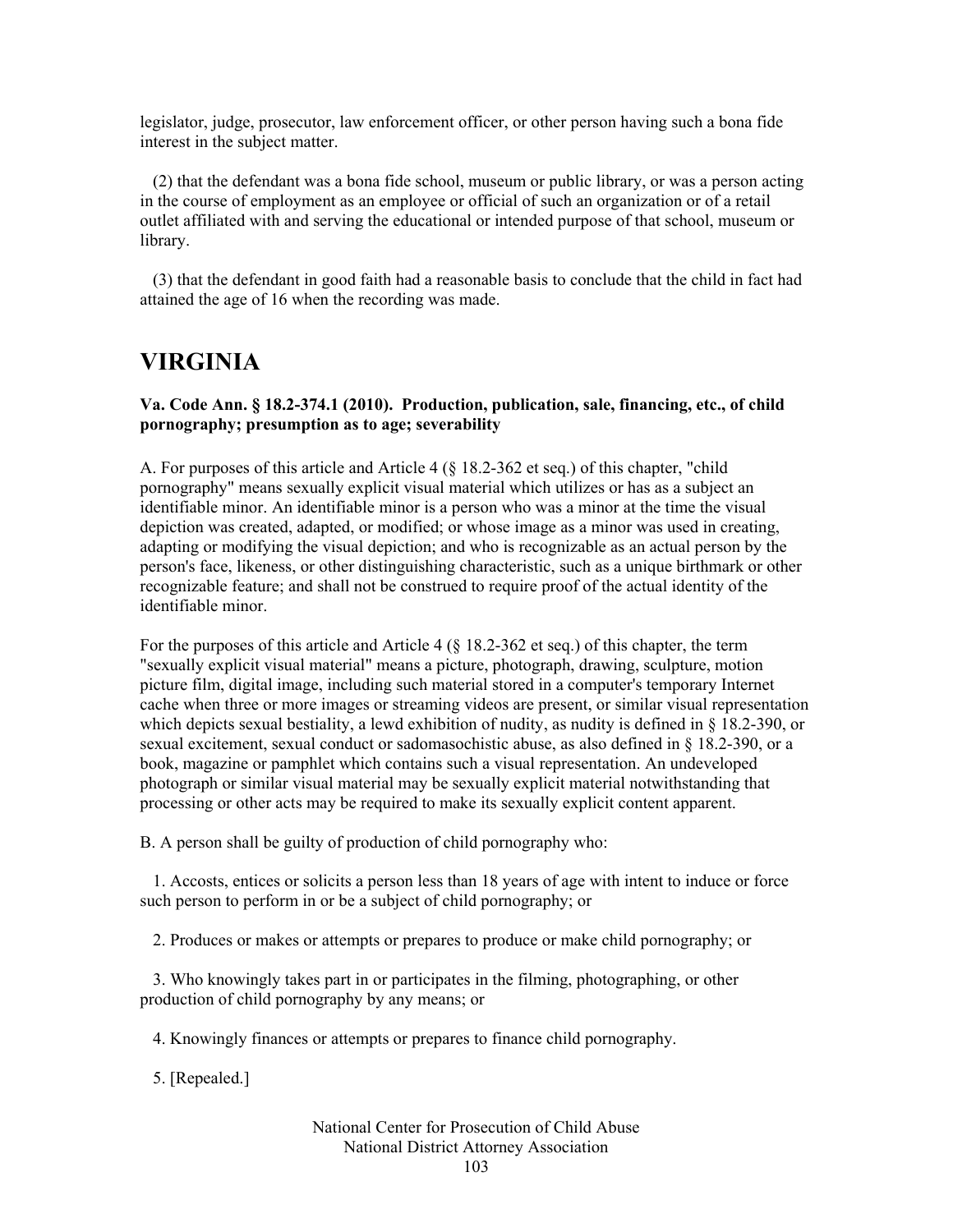### B1. [Repealed.]

C1. Any person who violates this section, when the subject of the child pornography is a child less than 15 years of age, shall be punished by not less than five years nor more than 30 years in a state correctional facility. However, if the person is at least seven years older than the subject of the child pornography the person shall be punished by a term of imprisonment of not less than five years nor more than 30 years in a state correctional facility, five years of which shall be a mandatory minimum term of imprisonment. Any person who commits a second or subsequent violation of this section where the person is at least seven years older than the subject shall be punished by a term of imprisonment of not less than 15 years nor more than 40 years, 15 years of which shall be a mandatory minimum term of imprisonment.

C2. Any person who violates this section, when the subject of the child pornography is a person at least 15 but less than 18 years of age, shall be punished by not less than one year nor more than 20 years in a state correctional facility. However, if the person is at least seven years older than the subject of the child pornography the person shall be punished by term of imprisonment of not less than three years nor more than 30 years in a state correctional facility, three years of which shall be a mandatory minimum term of imprisonment. Any person who commits a second or subsequent violation of this section when he is at least seven years older than the subject shall be punished by a term of imprisonment of not less than 10 years nor more than 30 years, 10 years of which shall be a mandatory minimum term of imprisonment.

D. For the purposes of this section it may be inferred by text, title or appearance that a person who is depicted as or presents the appearance of being less than 18 years of age in sexually explicit visual material is less than 18 years of age.

E. Venue for a prosecution under this section may lie in the jurisdiction where the unlawful act occurs or where any sexually explicit visual material associated with a violation of this section is produced, reproduced, found, stored, or possessed.

F. The provisions of this section shall be severable and, if any of its provisions shall be held unconstitutional by a court of competent jurisdiction, then the decision of such court shall not affect or impair any of the remaining provisions.

### **Va. Code Ann. § 18.2-374.1:1 (2010). Possession, reproduction, distribution, and facilitation of child pornography; penalty**

A. Any person who knowingly possesses child pornography is guilty of a Class 6 felony.

B. Any person who commits a second or subsequent violation of subsection A is guilty of a Class 5 felony.

C. Any person who reproduces by any means, including by computer, sells, gives away, distributes, electronically transmits, displays with lascivious intent, purchases, or possesses with intent to sell, give away, distribute, transmit, or display child pornography with lascivious intent shall be punished by not less than five years nor more than 20 years in a state correctional facility. Any person who commits a second or subsequent violation under this subsection shall be punished by a term of imprisonment of not less than five years nor more than 20 years in a state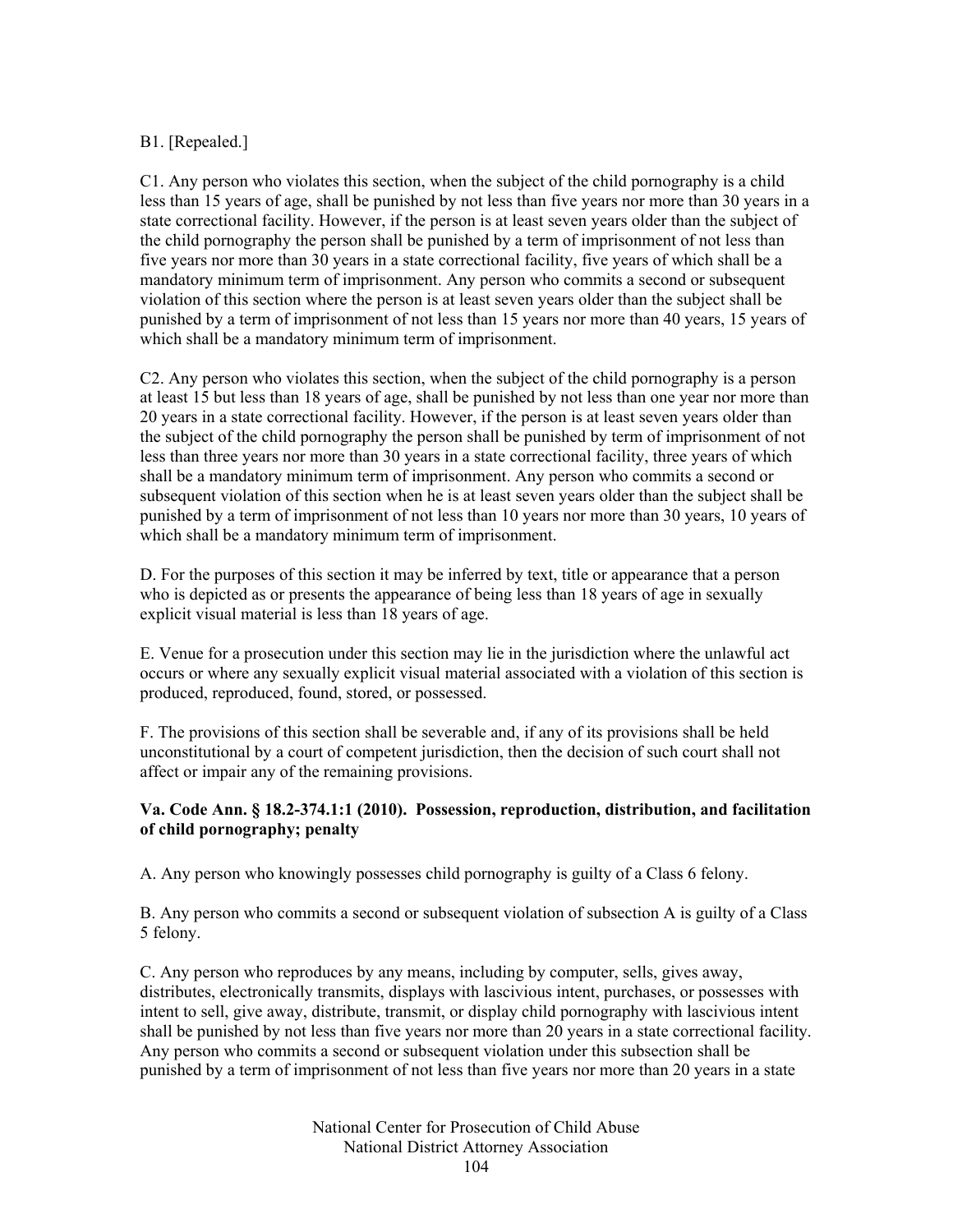correctional facility, five years of which shall be a mandatory minimum term of imprisonment.

D. Any person who intentionally operates an Internet website for the purpose of facilitating the payment for access to child pornography is guilty of a Class 4 felony.

E. All child pornography shall be subject to lawful seizure and forfeiture pursuant to  $\S$  19.2-[386.31.](https://www.lexis.com/research/buttonTFLink?_m=22e518a40f8155db6ef0fc412c7d506b&_xfercite=%3ccite%20cc%3d%22USA%22%3e%3c%21%5bCDATA%5bVa.%20Code%20Ann.%20%a7%2018.2-374.1%3a1%5d%5d%3e%3c%2fcite%3e&_butType=4&_butStat=0&_butNum=2&_butInline=1&_butinfo=VACODE%2019.2-386.31&_fmtstr=FULL&docnum=1&_startdoc=1&wchp=dGLzVtz-zSkAW&_md5=61654d4d84d82008e1f50744d0820492)

F. For purposes of this section it may be inferred by text, title or appearance that a person who is depicted as or presents the appearance of being less than 18 years of age in sexually explicit visual material is less than 18 years of age.

G. Venue for a prosecution under this section may lie in the jurisdiction where the unlawful act occurs or where any child pornography is produced, reproduced, found, stored, received, or possessed in violation of this section.

H. The provisions of this section shall not apply to any such material that is possessed for a bona fide medical, scientific, governmental, or judicial purpose by a physician, psychologist, scientist, attorney, or judge who possesses such material in the course of conducting his professional duties as such.

# **WASHINGTON**

#### **Wash. Rev. Code Ann. § 9.68A.011 (2010). Definitions**

 Unless the context clearly indicates otherwise, the definitions in this section apply throughout this chapter.

 (1) To "photograph" means to make a print, negative, slide, digital image, motion picture, or videotape. A "photograph" means anything tangible or intangible produced by photographing.

 (2) "Visual or printed matter" means any photograph or other material that contains a reproduction of a photograph.

(3) "Sexually explicit conduct" means actual or simulated:

 (a) Sexual intercourse, including genital-genital, oral-genital, anal-genital, or oral-anal, whether between persons of the same or opposite sex or between humans and animals;

(b) Penetration of the vagina or rectum by any object;

(c) Masturbation;

(d) Sadomasochistic abuse for the purpose of sexual stimulation of the viewer;

 (e) Exhibition of the genitals or unclothed pubic or rectal areas of any minor, or the unclothed breast of a female minor, for the purpose of sexual stimulation of the viewer;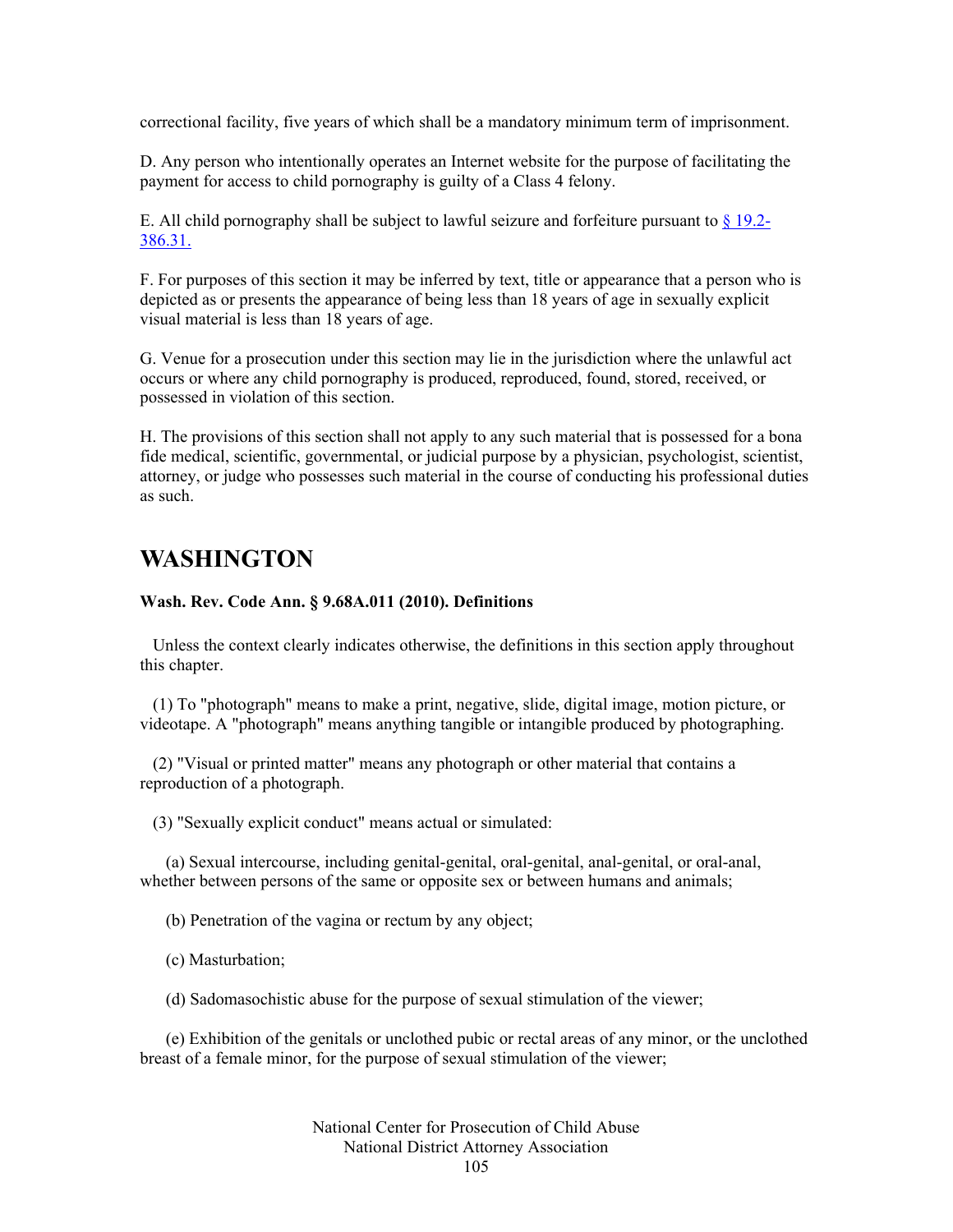(f) Defecation or urination for the purpose of sexual stimulation of the viewer; and

 (g) Touching of a person's clothed or unclothed genitals, pubic area, buttocks, or breast area for the purpose of sexual stimulation of the viewer.

(4) "Minor" means any person under eighteen years of age.

 (5) "Live performance" means any play, show, skit, dance, or other exhibition performed or presented to or before an audience of one or more, with or without consideration.

#### **Wash. Rev. Code Ann. § 9.68A.050 (2010). Dealing in depictions of minor engaged in sexually explicit conduct**

A person who:

 (1) Knowingly develops, duplicates, publishes, prints, disseminates, exchanges, finances, attempts to finance, or sells any visual or printed matter that depicts a minor engaged in an act of sexually explicit conduct; or

 (2) Possesses with intent to develop, duplicate, publish, print, disseminate, exchange, or sell any visual or printed matter that depicts a minor engaged in an act of sexually explicit conduct is guilty of a class C felony punishable under chapter 9A.20 RCW.

## **WEST VIRGINIA**

#### **W. Va. Code Ann. § 61-8C-1 (2009). Definitions.**

For the purposes of this article:

(a) "Minor" means any child under eighteen years of age.

 (b) "Knowledge" means knowing or having reasonable cause to know which warrants further inspection or inquiry.

 (c) "Sexually explicit conduct" includes any of the following, whether actually performed or simulated:

(1) Genital to genital intercourse;

(2) Fellatio;

(3) Cunnilingus;

(4) Anal intercourse;

(5) Oral to anal intercourse;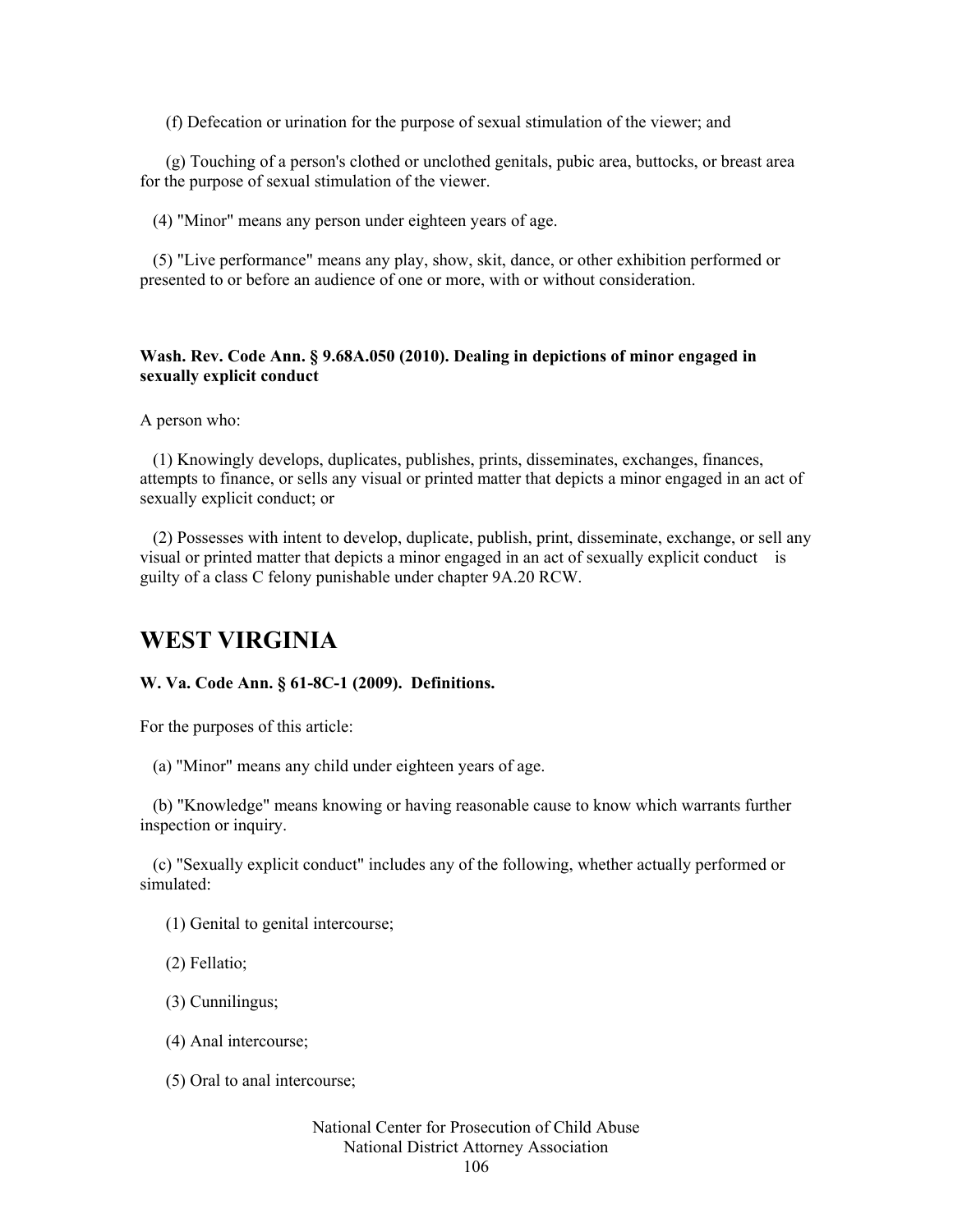(6) Bestiality;

(7) Masturbation;

(8) Sadomasochistic abuse, including, but not limited to, flagellation, torture or bondage;

(9) Excretory functions in a sexual context; or

(10) Exhibition of the genitals, pubic or rectal areas of any person in a sexual context.

 (d) "Person" means an individual, partnership, firm, association, corporation or other legal entity.

W. Va. Code Ann. § 61-8C-2 (2010) Use of minors in filming sexually explicit conduct prohibited; penalty.

 (a) Any person who causes or knowingly permits, uses, persuades, induces, entices or coerces such minor to engage in or uses such minor to do or assist in any sexually explicit conduct shall be guilty of a felony when such person has knowledge that any such act is being photographed or filmed. Upon conviction thereof, such person shall be fined not more than ten thousand dollars, or imprisoned in the penitentiary not more than ten years, or both fined and imprisoned.

(b) Any person who photographs or films such minor engaging in any sexually explicit conduct shall be guilty of a felony, and, upon conviction thereof, shall be fined not more than ten thousand dollars, or imprisoned in the penitentiary not more than ten years, or both fined and imprisoned.

(c) Any parent, legal guardian or person having custody and control of a minor, who photographs or films such minor in any sexually explicit conduct or causes or knowingly permits, uses, persuades, induces, entices or coerces such minor child to engage in or assist in any sexually explicit act shall be guilty of a felony when such person has knowledge that any such act may be photographed or filmed. Upon conviction thereof, such persons shall be fined not more than ten thousand dollars, or imprisoned in the penitentiary not more than ten years, or both fined and imprisoned.

# **WISCONSIN**

### **Wis. Stat. Ann. § 948.05 (2010). Sexual exploitation of a child.**

(1) Whoever does any of the following with knowledge of the character and content of the sexually explicit conduct involving the child may be penalized under sub. (2p):

(a) Employs, uses, persuades, induces, entices, or coerces any child to engage in sexually explicit conduct for the purpose of recording or displaying in any way the conduct.

(b) Records or displays in any way a child engaged in sexually explicit conduct.

(1m) Whoever produces, performs in, profits from, promotes, imports into the state, reproduces,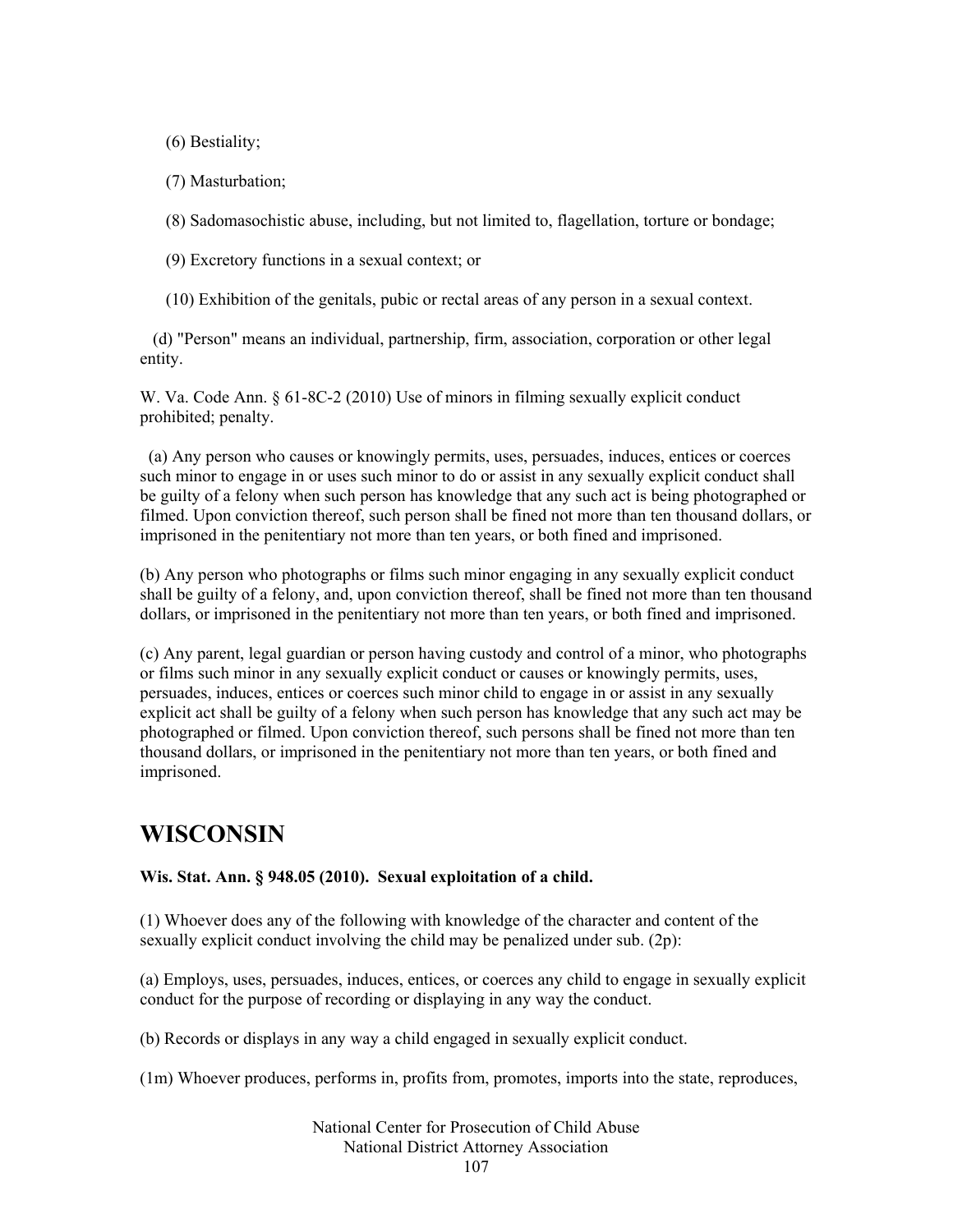advertises, sells, distributes, or possesses with intent to sell or distribute, any recording of a child engaging in sexually explicit conduct may be penalized under sub. (2p) if the person knows the character and content of the sexually explicit conduct involving the child and if the person knows or reasonably should know that the child engaging in the sexually explicit conduct has not attained the age of 18 years.

(2) A person responsible for a childs welfare who knowingly permits, allows or encourages the child to engage in sexually explicit conduct for a purpose proscribed in sub. (1) (a) or (b) or  $(1m)$ may be penalized under sub. (2p)

(2p)

(a) Except as provided in par. (b), a person who violates sub. (1), (1m), or (2) is guilty of a Class C felony.

(b) A person who violates sub.  $(1)$ ,  $(1m)$ , or  $(2)$  is guilty of a Class F felony if the person is under 18 years of age when the offense occurs.

(3) It is an affirmative defense to prosecution for violation of sub. (1) (a) or (b) or (2) if the defendant had reasonable cause to believe that the child had attained the age of 18 years. A defendant who raises this affirmative defense has the burden of proving this defense by a preponderance of the evidence.

# **WYOMING**

**Wyo. Stat. Ann. § 6-4-303 (2010). Sexual exploitation of children; penalties; definitions.** 

(a) As used in this section:

(i) "Child" means a person under the age of eighteen (18) years;

 (ii) "Child pornography" means any visual depiction, including any photograph, film, video, picture, computer or computer-generated image or picture, whether or not made or produced by electronic, mechanical or other means, of explicit sexual conduct, where:

 (A) The production of the visual depiction involves the use of a child engaging in explicit sexual conduct;

 (B) The visual depiction is of explicit sexual conduct involving a child or an individual virtually indistinguishable from a child; or

 (C) The visual depiction has been created, adapted or modified to depict explicit sexual conduct involving a child or an individual virtually indistinguishable from a child.

(D) Repealed by Laws 2005, ch. 70, § 2.

 (iii) "Explicit sexual conduct" means actual or simulated sexual intercourse, including genitalgenital, oral-genital, anal-genital or oral-anal, between persons of the same or opposite sex,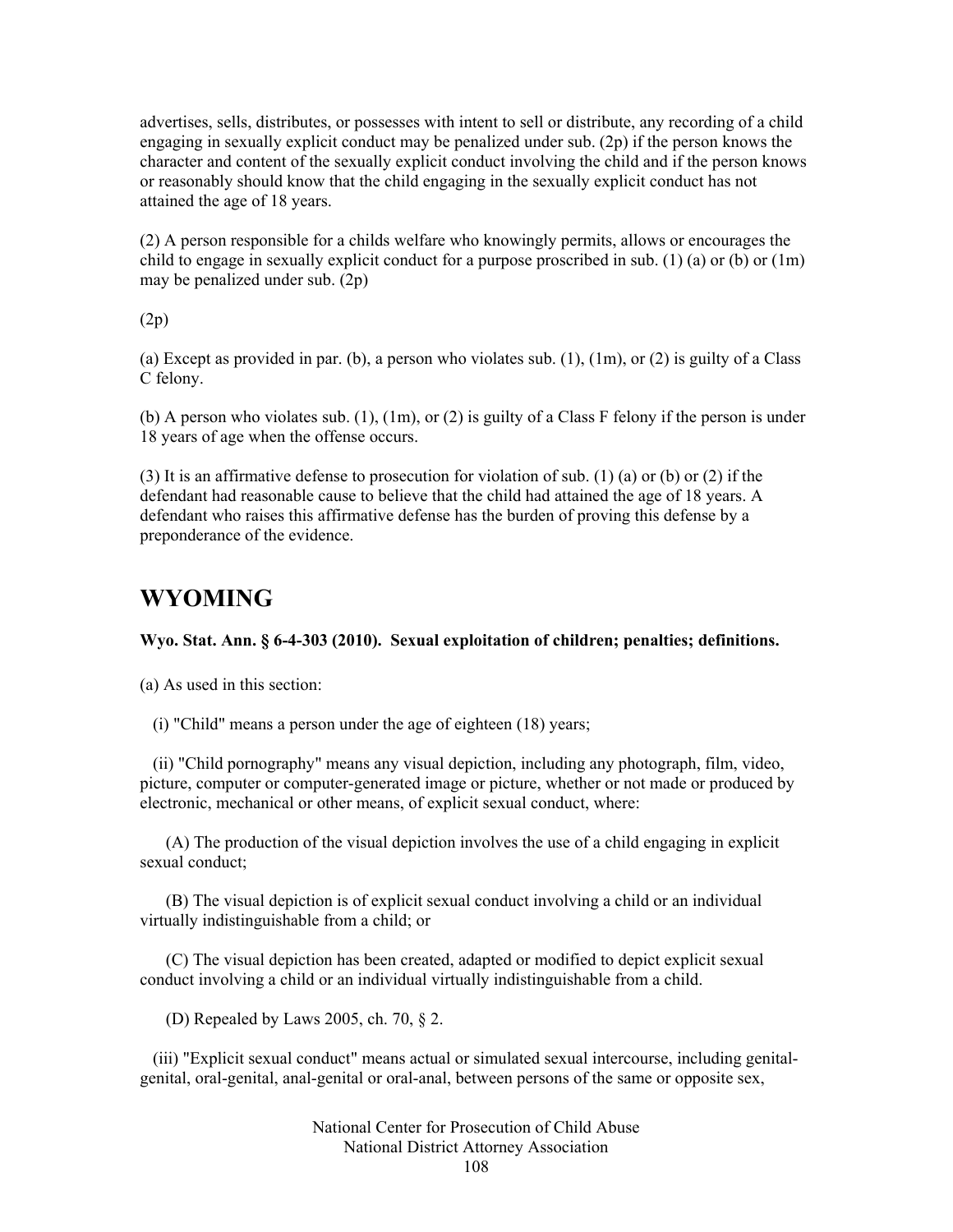bestiality, masturbation, sadistic or masochistic abuse or lascivious exhibition of the genitals or pubic area of any person;

 (iv) "Visual depiction" means developed and undeveloped film and videotape, and data stored on computer disk or by electronic means which is capable of conversion into a visual image.

(b) A person is guilty of sexual exploitation of a child if, for any purpose, he knowingly:

 (i) Causes, induces, entices, coerces or permits a child to engage in, or be used for, the making of child pornography;

 (ii) Causes, induces, entices or coerces a child to engage in, or be used for, any explicit sexual conduct;

 (iii) Manufactures, generates, creates, receives, distributes, reproduces, delivers or possesses with the intent to deliver, including through digital or electronic means, whether or not by computer, any child pornography;

(iv) Possesses child pornography, except that this paragraph shall not apply to:

 (A) Peace officers, court personnel or district attorneys engaged in the lawful performance of their official duties;

 (B) Physicians, psychologists, therapists or social workers, provided such persons are duly licensed in Wyoming and the persons possess such materials in the course of a bona fide treatment or evaluation program at the treatment or evaluation site; or

(C) Counsel for a person charged under this section.

(c) The sexual exploitation of a child pursuant to paragraphs (b)(i) through (iii) of this section is a felony punishable by imprisonment for not less than five (5) years nor more than twelve (12) years, a fine of not more than ten thousand dollars (\$10,000.00), or both.

(d) The sexual exploitation of a child by possession of sexually exploitive material pursuant to paragraph  $(b)(iv)$  of this section is a felony punishable by imprisonment for not more than ten (10) years, a fine of not more than ten thousand dollars (\$10,000.00), or both.

(e) A second or subsequent conviction pursuant to paragraphs (b)(i) through (iv) of this section, or of a substantially similar law of any other jurisdiction, is a felony punishable by imprisonment for not less than seven (7) years nor more than twelve (12) years, a fine of not more than ten thousand dollars (\$10,000.00), or both.

(f) Any person who is convicted of an offense under this section shall forfeit to the state the person's interest in:

 (i) Any visual depiction of a child engaging in explicit sexual conduct in violation of this section, or any book, magazine, periodical, film, videotape or other matter which contains any such visual depiction, which was produced, transported, mailed, shipped, possessed or received in violation of this section;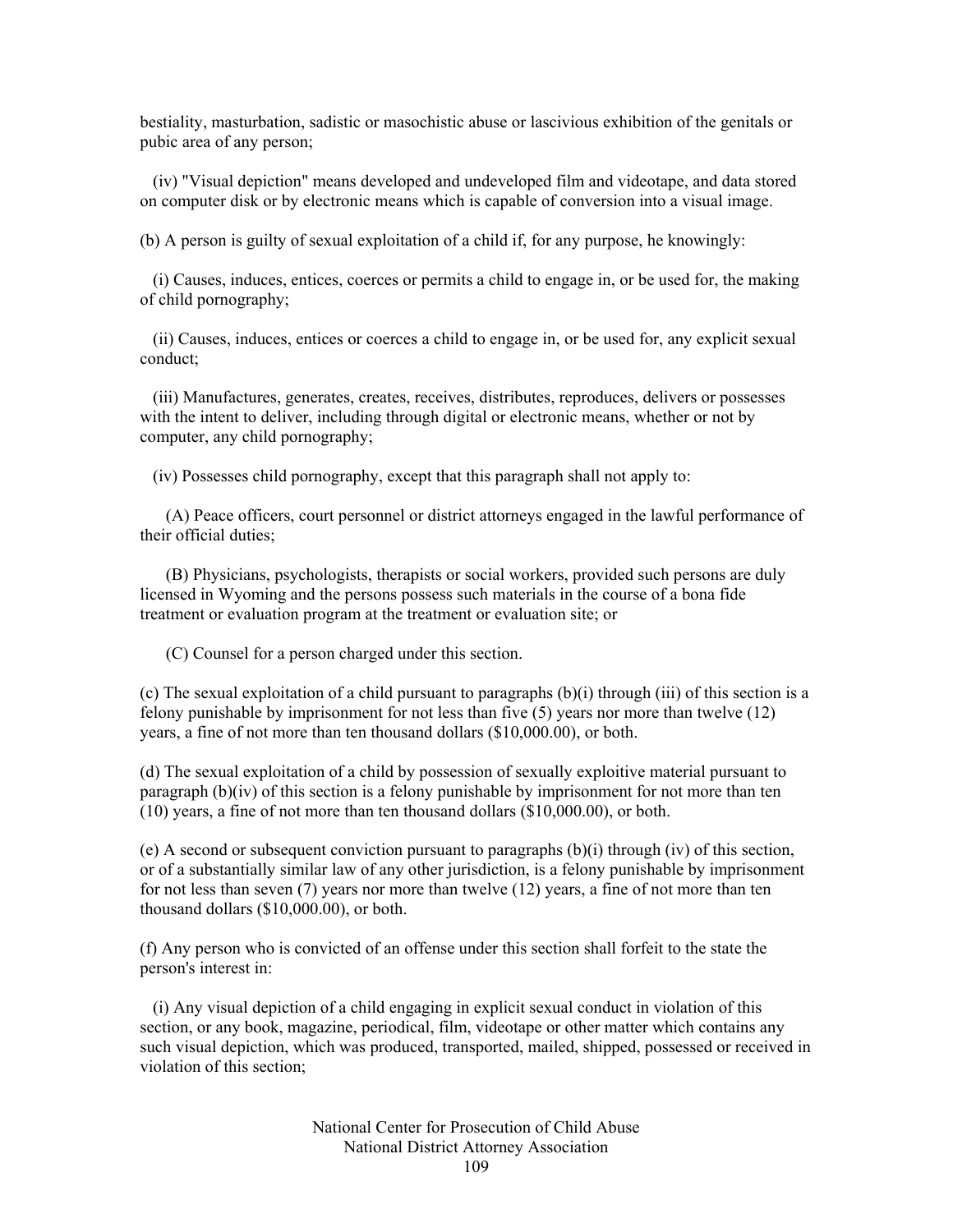(ii) Any property, real or personal, constituting or traceable to gross proceeds obtained from such offense;

 (iii) Any property, real or personal, used or intended to be used to commit or to promote the commission of such offense.

# **FEDERAL LEGISLATION**

#### **18 USCS § 1466A (2010). Obscene visual representations of the sexual abuse of children.**

a) In general. Any person who, in a circumstance described in subsection (d), knowingly produces, distributes, receives, or possesses with intent to distribute, a visual depiction of any kind, including a drawing, cartoon, sculpture, or painting, that--

(1) (A) depicts a minor engaging in sexually explicit conduct; and

(B) is obscene; or

 (2) (A) depicts an image that is, or appears to be, of a minor engaging in graphic bestiality, sadistic or masochistic abuse, or sexual intercourse, including genital-genital, oral-genital, analgenital, or oral-anal, whether between persons of the same or opposite sex; and

 (B) lacks serious literary, artistic, political, or scientific value;or attempts or conspires to do so, shall be subject to the penalties provided in section  $2252A(b)(1)$  [18 USCS §  $2252A(b)(1)$ ], including the penalties provided for cases involving a prior conviction.

(b) Additional offenses. Any person who, in a circumstance described in subsection (d), knowingly possesses a visual depiction of any kind, including a drawing, cartoon, sculpture, or painting, that--

(1) (A) depicts a minor engaging in sexually explicit conduct; and

(B) is obscene; or

 (2) (A) depicts an image that is, or appears to be, of a minor engaging in graphic bestiality, sadistic or masochistic abuse, or sexual intercourse, including genital-genital, oral-genital, analgenital, or oral-anal, whether between persons of the same or opposite sex; and

 (B) lacks serious literary, artistic, political, or scientific value;or attempts or conspires to do so, shall be subject to the penalties provided in section  $2252A(b)(2)$  [18 USCS §  $2252A(b)(2)$ ], including the penalties provided for cases involving a prior conviction.

(c) Nonrequired element of offense. It is not a required element of any offense under this section that the minor depicted actually exist.

(d) Circumstances. The circumstance referred to in subsections (a) and (b) is that--

 (1) any communication involved in or made in furtherance of the offense is communicated or transported by the mail, or in interstate or foreign commerce by any means, including by computer, or any means or instrumentality of interstate or foreign commerce is otherwise used in committing or in furtherance of the commission of the offense;

 (2) any communication involved in or made in furtherance of the offense contemplates the transmission or transportation of a visual depiction by the mail, or in interstate or foreign commerce by any means, including by computer;

 (3) any person travels or is transported in interstate or foreign commerce in the course of the commission or in furtherance of the commission of the offense;

(4) any visual depiction involved in the offense has been mailed, or has been shipped or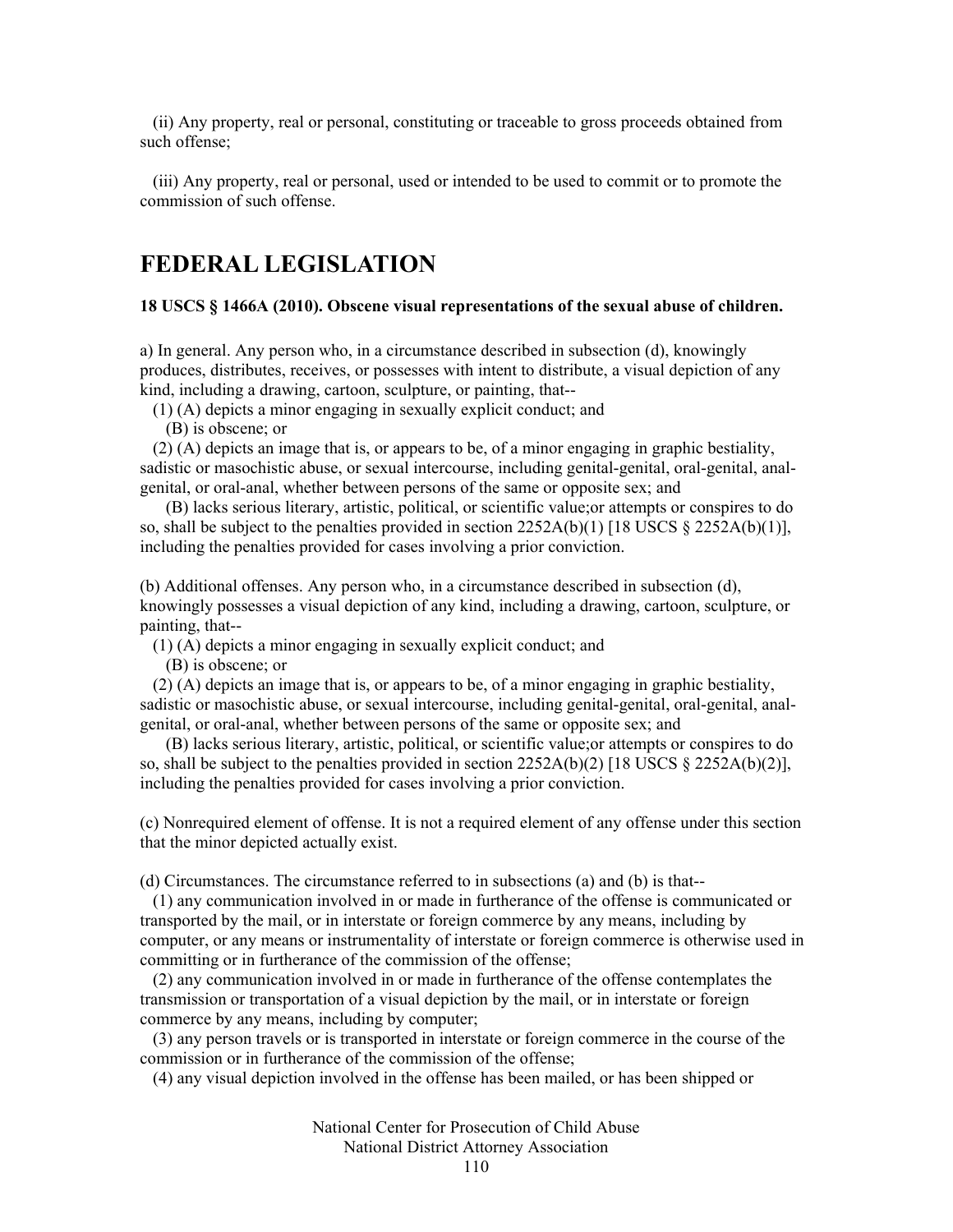transported in interstate or foreign commerce by any means, including by computer, or was produced using materials that have been mailed, or that have been shipped or transported in interstate or foreign commerce by any means, including by computer; or

 (5) the offense is committed in the special maritime and territorial jurisdiction of the United States or in any territory or possession of the United States.

(e) Affirmative defense. It shall be an affirmative defense to a charge of violating subsection (b) that the defendant--

(1) possessed less than 3 such visual depictions; and

 (2) promptly and in good faith, and without retaining or allowing any person, other than a law enforcement agency, to access any such visual depiction--

(A) took reasonable steps to destroy each such visual depiction; or

 (B) reported the matter to a law enforcement agency and afforded that agency access to each such visual depiction.

(f) Definitions. For purposes of this section--

 (1) the term "visual depiction" includes undeveloped film and videotape, and data stored on a computer disk or by electronic means which is capable of conversion into a visual image, and also includes any photograph, film, video, picture, digital image or picture, computer image or picture, or computer generated image or picture, whether made or produced by electronic, mechanical, or other means;

(2) the term "sexually explicit conduct" has the meaning given the term in section  $2256(2)(A)$ or  $2256(2)(B)$  [18 USCS §  $2256(2)(A)$  or  $2256(2)(B)$ ]; and

 (3) the term "graphic", when used with respect to a depiction of sexually explicit conduct, means that a viewer can observe any part of the genitals or pubic area of any depicted person or animal during any part of the time that the sexually explicit conduct is being depicted. 18 U.S.C.S. § 2251 (2010). Sexual exploitation of children.

(a) Any person who employs, uses, persuades, induces, entices, or coerces any minor to engage in, or who has a minor assist any other person to engage in, or who transports any minor in or affecting interstate or foreign commerce, or in any Territory or Possession of the United States, with the intent that such minor engage in, any sexually explicit conduct for the purpose of producing any visual depiction of such conduct or for the purpose of transmitting a live visual depiction of such conduct, shall be punished as provided under subsection (e), if such person knows or has reason to know that such visual depiction will be transported or transmitted using any means or facility of interstate or foreign commerce or in or affecting interstate or foreign commerce or mailed, if that visual depiction was produced or transmitted using materials that have been mailed, shipped, or transported in or affecting interstate or foreign commerce by any means, including by computer, or if such visual depiction has actually been transported or transmitted using any means or facility of interstate or foreign commerce or in or affecting interstate or foreign commerce or mailed.

(b) Any parent, legal guardian, or person having custody or control of a minor who knowingly permits such minor to engage in, or to assist any other person to engage in, sexually explicit conduct for the purpose of producing any visual depiction of such conduct or for the purpose of transmitting a live visual depiction of such conduct shall be punished as provided under subsection (e) of this section, if such parent, legal guardian, or person knows or has reason to know that such visual depiction will be transported or transmitted using any means or facility of interstate or foreign commerce or in or affecting interstate or foreign commerce or mailed, if that visual depiction was produced or transmitted using materials that have been mailed, shipped, or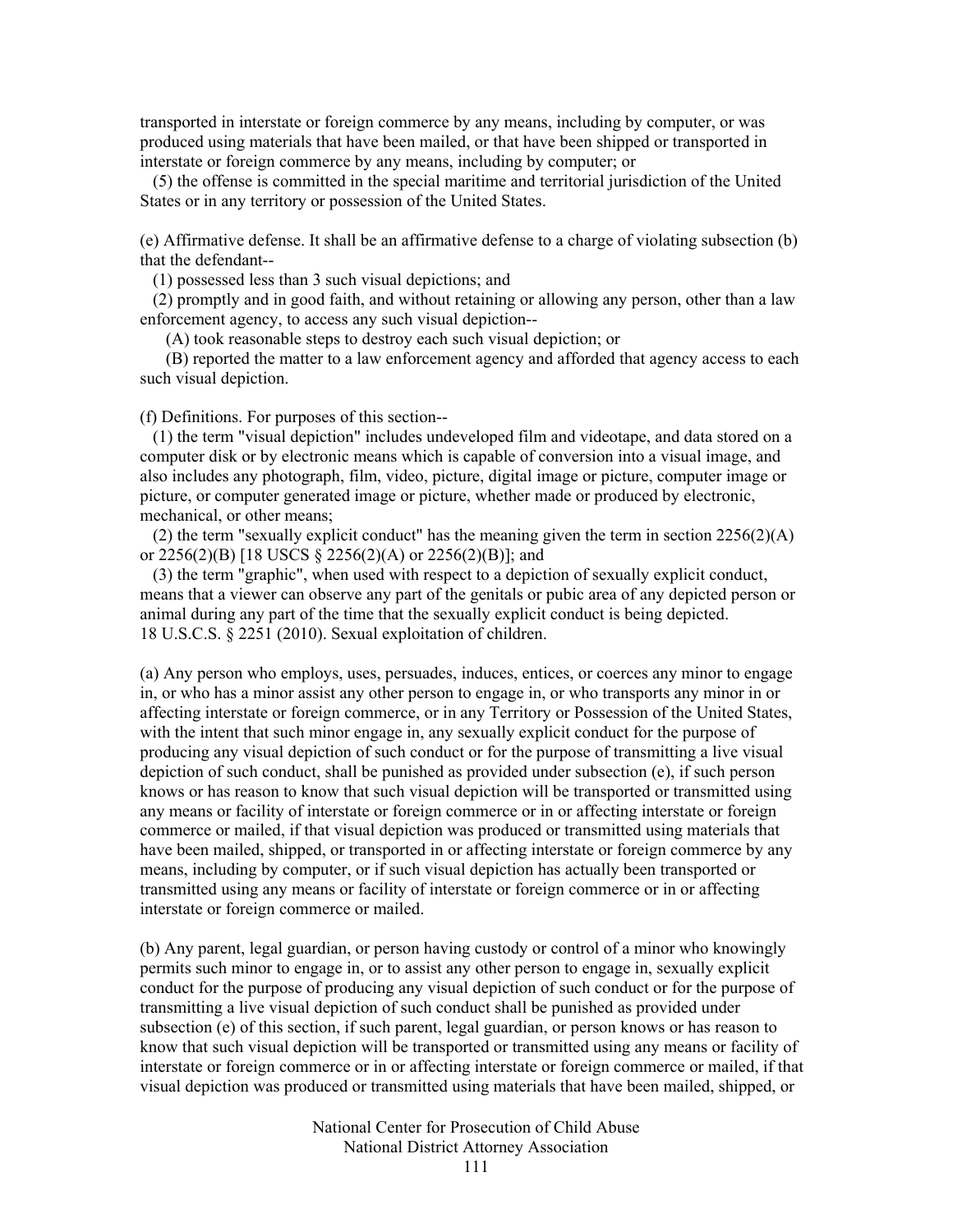transported in or affecting interstate or foreign commerce by any means, including by computer, or if such visual depiction has actually been transported or transmitted using any means or facility of interstate or foreign commerce or in or affecting interstate or foreign commerce or mailed.

(c)

 (1) Any person who, in a circumstance described in paragraph (2), employs, uses, persuades, induces, entices, or coerces any minor to engage in, or who has a minor assist any other person to engage in, any sexually explicit conduct outside of the United States, its territories or possessions, for the purpose of producing any visual depiction of such conduct, shall be punished as provided under subsection (e).

(2) The circumstance referred to in paragraph (1) is that--

 (A) the person intends such visual depiction to be transported to the United States, its territories or possessions, by any means, including by using any means or facility of interstate or foreign commerce or mail; or

 (B) the person transports such visual depiction to the United States, its territories or possessions, by any means, including by using any means or facility of interstate or foreign commerce or mail.

#### (d)

 (1) Any person who, in a circumstance described in paragraph (2), knowingly makes, prints, or publishes, or causes to be made, printed, or published, any notice or advertisement seeking or offering--

 (A) to receive, exchange, buy, produce, display, distribute, or reproduce, any visual depiction, if the production of such visual depiction involves the use of a minor engaging in sexually explicit conduct and such visual depiction is of such conduct; or

 (B) participation in any act of sexually explicit conduct by or with any minor for the purpose of producing a visual depiction of such conduct;

shall be punished as provided under subsection (e).

(2) The circumstance referred to in paragraph (1) is that--

 (A) such person knows or has reason to know that such notice or advertisement will be transported using any means or facility of interstate or foreign commerce or in or affecting interstate or foreign commerce by any means including by computer or mailed; or

 (B) such notice or advertisement is transported using any means or facility of interstate or foreign commerce or in or affecting interstate or foreign commerce by any means including by computer or mailed.

(e) Any individual who violates, or attempts or conspires to violate, this section shall be fined under this title and imprisoned not less than 15 years nor more than 30 years, but if such person has one prior conviction under this chapter, section 1591 [18 USCS § 1591], chapter 71, chapter 109A, or chapter 117 [18 USCS §§ 2251 et seq., 18 USCS §§ 1460 et seq., 2241 et seq., or 2421 et seq.], or under section 920 of title 10 (article 120 of the Uniform Code of Military Justice), or under the laws of any State relating to aggravated sexual abuse, sexual abuse, abusive sexual contact involving a minor or ward, or sex trafficking of children, or the production, possession, receipt, mailing, sale, distribution, shipment, or transportation of child pornography, such person shall be fined under this title and imprisoned for not less than 25 years nor more than 50 years, but if such person has 2 or more prior convictions under this chapter, chapter 71, chapter 109A, or chapter 117 [18 USCS §§ 2251 et seq., 18 USCS §§ 1460 et seq., 2241 et seq., or 2421 et seq.], or under section 920 of title 10 (article 120 of the Uniform Code of Military Justice), or under the laws of any State relating to the sexual exploitation of children, such person shall be fined under this title and imprisoned not less than 35 years nor more than life. Any organization that violates,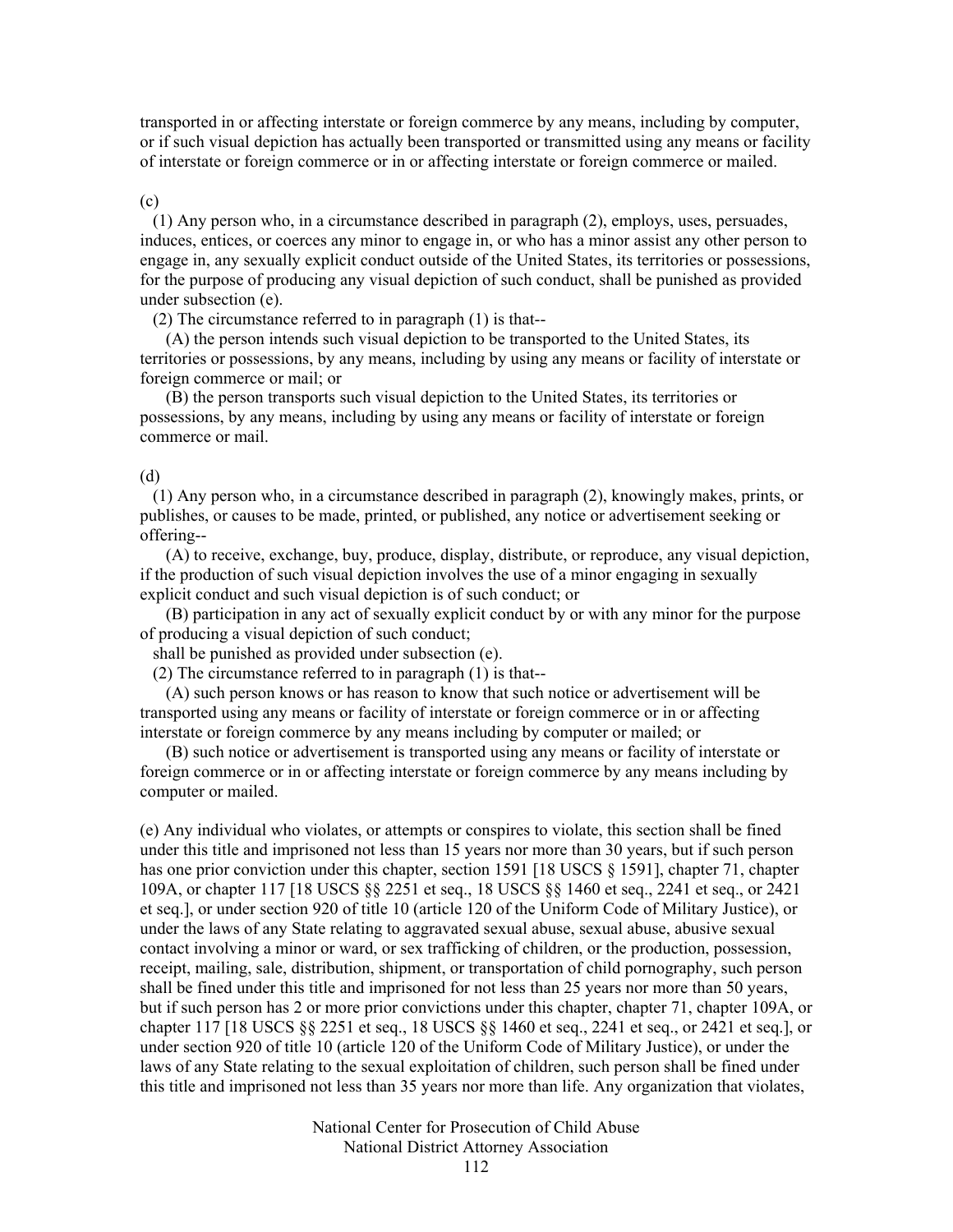or attempts or conspires to violate, this section shall be fined under this title. Whoever, in the course of an offense under this section, engages in conduct that results in the death of a person, shall be punished by death or imprisoned for not less than 30 years or for life.

# **U.S. TERRITORIES**

# **GUAM**

## **Guam Code Ann. tit. 9, § 28.40 (2009). Definitions.**

As used in this Article:

(a) Material means any picture, drawing, photograph, motion picture or pictorial representation, or any statue or other figure, or any mechanical, chemical or electrical reproduction, or anything which is or may be used as a means of communication (other than the written or spoken word). Material includes molds, printing plates and other latent representational objects.

(b) Prurient interest means a shameful or morbid interest in nudity, sex or excretion.

(c) Performance means any physical human bodily activity, whether engaged in alone or with other persons, including but not limited to dancing, acting, simulating or pantomiming which is either public or for commercial gain.

(d) Distribute means to transfer possession of material.

(e) Any material or performance is obscene if:

(1) The average person, applying contemporary community standards, finds that the material or performance, taken as a whole, appeals to the prurient interest; and

(2) The material or performance depicts or describes in a patently offensive way, sexual conduct, normal or perverted, actual or simulated; and

(3) The material or performance, taken as a whole, lacks serious literary, artistic, political or scientific value.

(f) Sadomasochistic abuse means flagellation or torture by or upon a person as an act of sexual stimulation or gratification.

(g) Sexual conduct means acts of masturbation, excretory functions, lewd exhibition of the genitals, sadomasochistic abuse, bestiality, sexual intercourse or physical contact with a person's clothed or unclothed genitals, pubic area, buttocks or the breast or breasts of a female for the purpose of sexual stimulation, gratification or perversion.

(h) Owner means any person who owns or has legal right to possession of any material.

## **Guam Code Ann. tit. 9, § 28.50 (2009). Obscenity: Participation in.**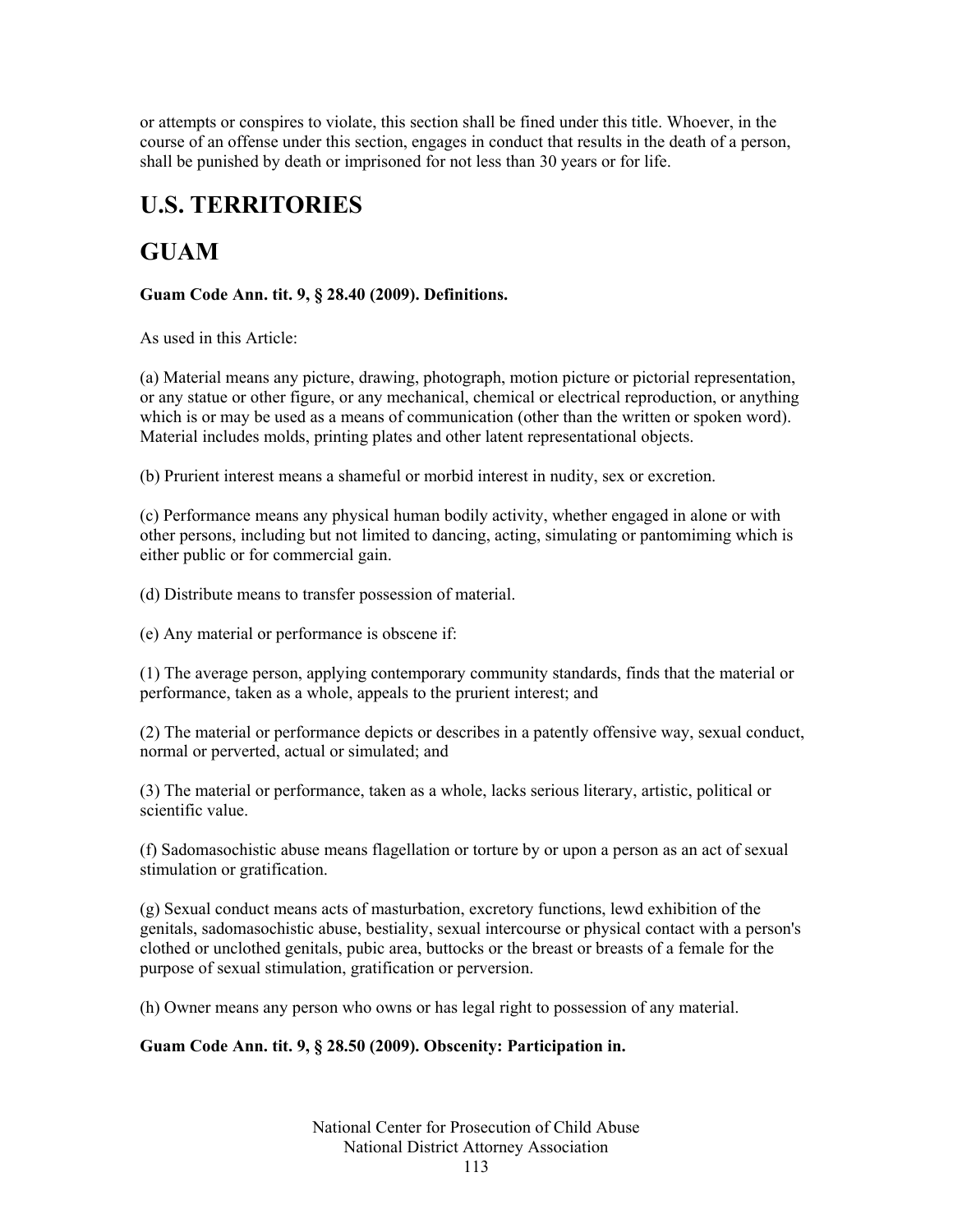Every person who knowingly engages or participates in, manages, produces, sponsors, presents or exhibits any obscene performance which is public or for commercial gain is guilty of a misdemeanor.

### **Guam Code Ann. tit. 9, § 28.51 (2009). Obscenity: Employment of Minor.**

A person is guilty of a felony of the third degree if he knowingly or recklessly employs or uses a minor under the age of sixteen (16) years to do or assist in doing any of the acts described in §§ 28.49 or 28.50 of this Chapter.

#### **Guam Code Ann. tit. 9, § 28.52 (2009). Use of One's Child in Obscene Acts.**

A person is guilty of a felony of the first degree if while having custody or control of any child under the age of sixteen (16) years, he shall knowingly permit that child to be used in or be a party to any material or performance that is obscene.

#### **Guam Code Ann. tit. 9, § 28.80 (2009). Photography of Minor's Sexual Acts: Punished.**

A person commits a felony of the first degree if he knowingly:

(1) sells or offers for sale publications, pictures or films that depict minors under 16 years of age performing sexual acts; or

(2) photographs minors under 16 years of age to engaging [sic] sexual acts.

# **PUERTO RICO**

#### **P.R. Laws Ann. tit. 33 § 4074 (2009). Obscene material, obscene acts, sexual behavior and related terms defined**

 For the effects of §§ 4074-4081 of this title, the following terms or phrases shall have the meaning set forth below:

 (a) Obscene material. Means material which, considered as a whole by an average person and by applying contemporary community patterns, attracts lascivious interest, in other words, a morbid interest in nudity, sexuality or biological functions; and is material that depicts or describes sexual behavior in a patently offensive manner and, considered as a whole, fails to have any serious literary, artistic, political, religious, scientific or educational merit.

 The material's attraction to lascivious interest in sex is judged with reference to the average adult unless the nature of the material or the manner in which it is marketed, distributed or exhibited demonstrates that it is designed for groups of sexual deviates, in which case, said attraction shall be judged with reference to the group for whom it is intended.

 In proceedings for violations of the provisions of this subtitle where the way it is produced, presented, sold, marketed, distributed or publicized indicates that the accused is promoting the material commercially because of its lascivious attraction, the proof of this action shall constitute prima facie evidence that the same fails to have any serious literary, artistic, political, religious, scientific or educational merit.

 The fact that the defendant knew that the material showed persons under sixteen (16) years of age engaging in sexual behavior, as defined in subsection (f) of this section, is a factor that must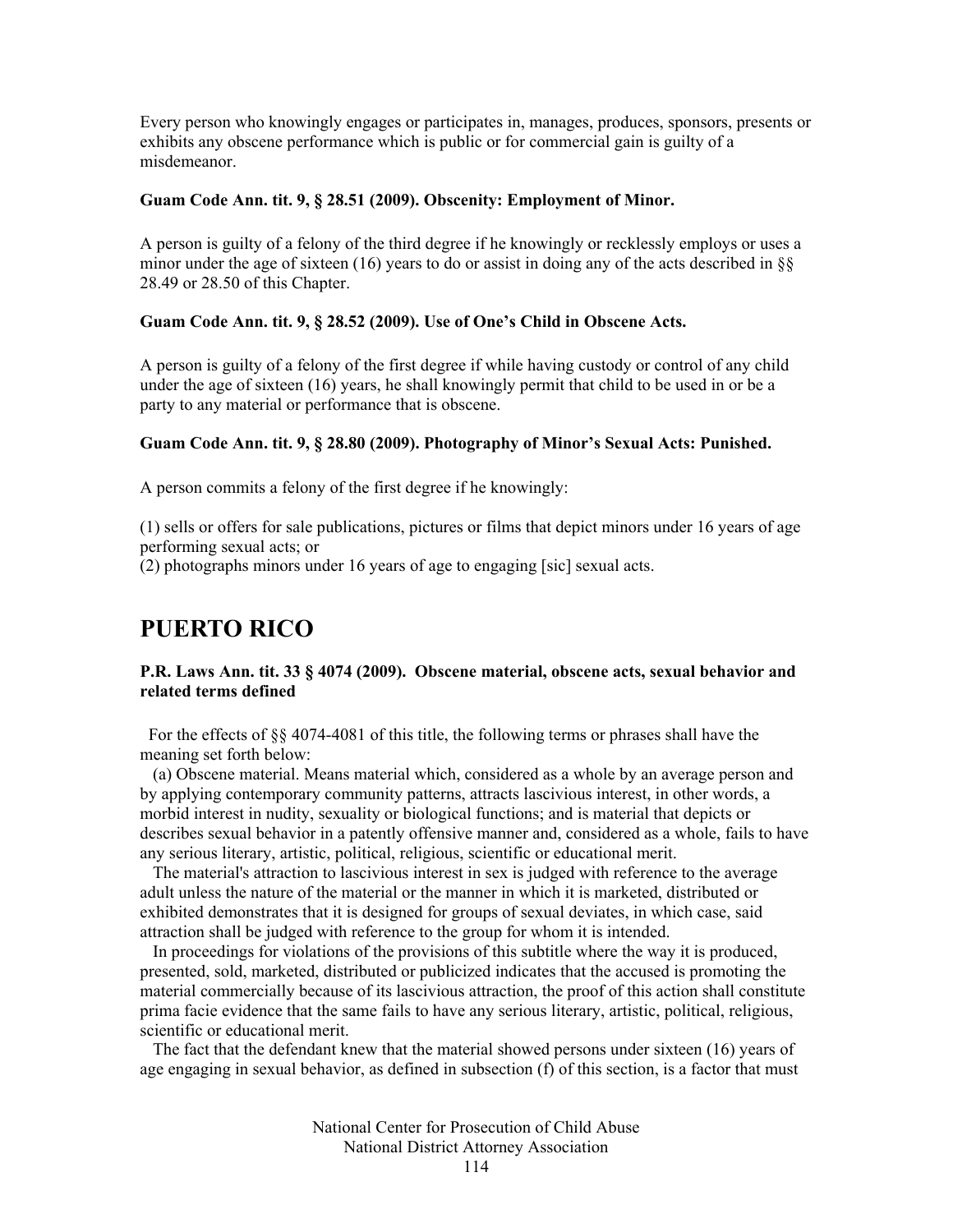be considered when determining that the material is obscene.

When the forbidden act is carried out for, with or in the presence of children less than sixteen (16) years old, it shall suffice that the material is intended to awaken a lascivious interest in sex.

 (b) Material. Means any book, magazine, newspaper or other printed or written material, or any portrait, photograph, moving picture, cinematographic film or other graphic representation or oral or visual representation transmitted or retransmitted through cable, electromagnetic waves, computers, digital technology or any other electronic medium or any other communications means [media] or any statue, carving or figure, or any recording, transcription or mechanical, chemical or electrical reproduction or any other article, equipment or machine.

 (c) Distribute. Means to transfer possession, either with or without remuneration, or to send a signal, transmit, retransmit or broadcast by cable, electromagnetic impulses or any electronic means or other communications media.

 (d) Subsequent violation. Means any infraction or infractions of the same nature, using the same communications media that the first infraction was committed with, brought before any court of justice after thirty (30) or more days have elapsed from the first infraction.

 (e) Obscene act. Means any physical activity of the human body, whether it is carried out alone or with other persons, including, but not limited to, singing, talking, dancing, acting, pretending, or by pantomime which, considered as a whole by the average person, according to contemporary community patterns, appeals to a lascivious interest, in other words, a morbid interest in nudity, sexuality or biological functions and represents or describes sexual behavior in a manifestly offensive manner and fails to have a serious literary, artistic, political, religious, scientific or educational value.

 Incitement by actions leading to a lascivious interest shall be judged in relation to the average adult, unless the nature of said conduct or the manner in which it is produced, presented or displayed, demonstrates that it is designed for groups of sexual deviates, in which case the predominant attraction of the acts shall be judged with reference to the group for whom it is intended.

 In proceedings for violations of the provisions of this subtitle where the manner of production, presentation or exhibition indicates that the accused is commercially exploiting obscene acts for their lascivious attraction, said circumstances shall constitute prima facie evidence that same lacks serious literary, artistic, political, religious, scientific or educational merit.

 When determining whether the act, considered as a whole, appeals to a lascivious interest in sex, the fact that the defendant knew that the conduct showed persons under sixteen (16) years of age engaged in sexual behavior, as defined in subsection (f) of this section, is a factor that may be taken into consideration.

When the prohibited act is carried out for, with or in the presence of children under sixteen (16) years of age, it shall be sufficient that the material is intended to awaken a lascivious interest in sex.

(f) Sexual behavior. Means:

 (1) Patently offensive representations or descriptions of consummated, normal or perverted sexual acts, whether they be real or simulated, including sexual relations, sodomy, unnatural acts and bestiality.

 (2) Patently offensive representations or descriptions of masturbation, oral copulation, sexual sadism, sexual masochism, lascivious display of genital organs, stimulation of human genitalia with objects designed for such purposes, or scatological functions, whether such acts are carried out individually or between members of the same sex or the opposite sex, or between humans and animals. An act is simulated when it gives the impression of being sexual behavior.

#### **P.R. Laws Ann. tit. 33 § 4075 (2009). Delivery, transportation, sale, distribution, exhibition**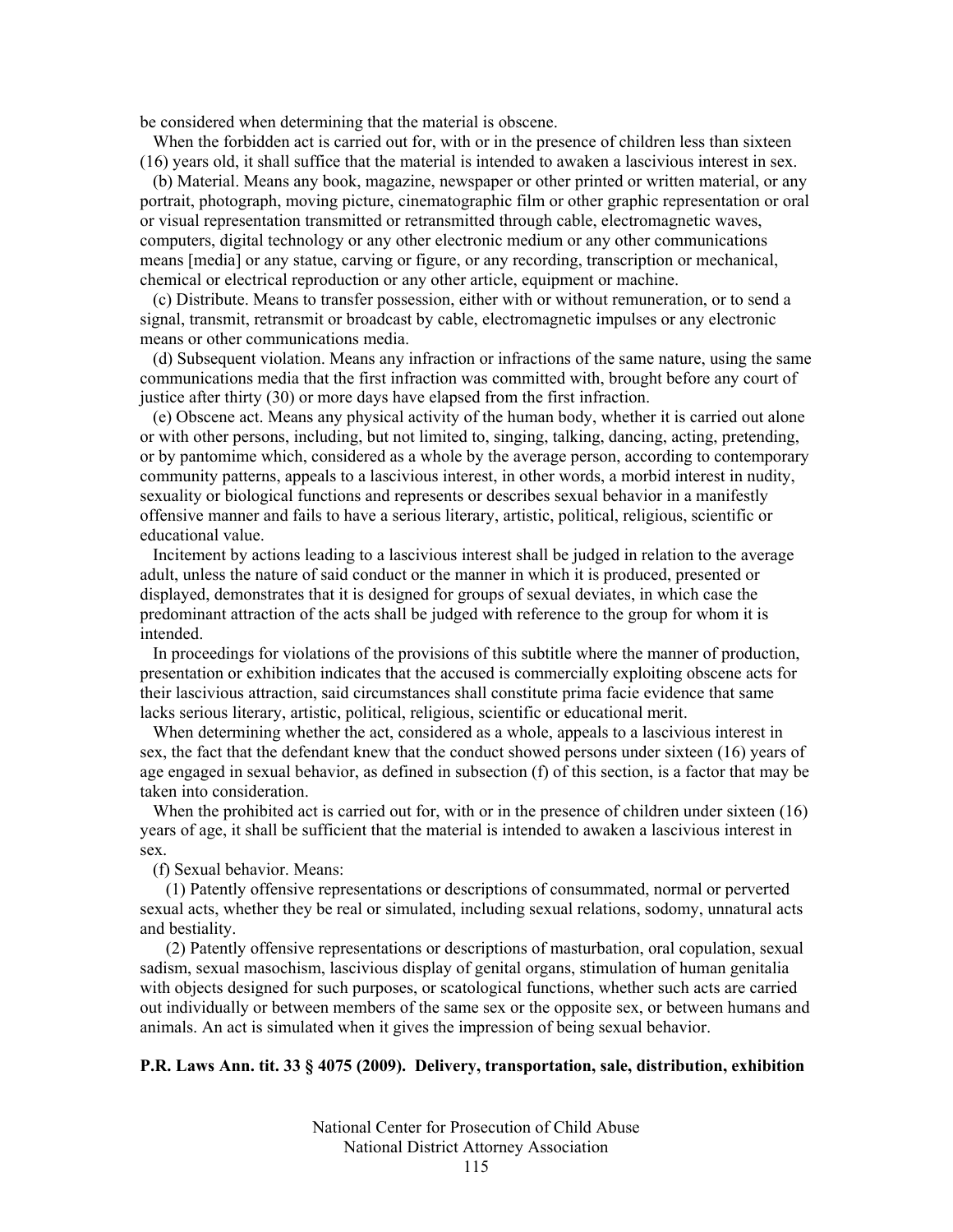#### **or possession of obscene material**

 (a) Any person who knowingly sends, or has delivered, or transports or has transported, or brings or has someone bring obscene material to Puerto Rico for sale, exhibition, publication or distribution, or who possesses, prepares, publishes or prints any obscene material in Puerto Rico, with the intention of distributing, selling, exhibiting it to others, or offering it for distribution or sale, shall be punished by imprisonment not to exceed six (6) months, or a fine not to exceed five hundred dollars (\$500), or both penalties at the court's discretion.

 (b) Any person who commits the acts forbidden in subsection (a) of this section, knowing that in such obscene material a child under sixteen (16) years of age is presented while carrying out or simulating a sexual act, shall be punished upon conviction, by imprisonment for a term of two (2) years to a maximum of four (4) years, or a fine not to exceed fifty thousand dollars (\$50,000), or both penalties at the court's discretion.

 (c) The provisions of this section, with regard to the exhibition, or possession with intent to exhibit, of any obscene material shall not apply to any employee, projector operator or movie cameraman who has been employed and who is working at his job, as long as said employee, projector operator or cameraman does not have a financial interest of any kind in the place where he is employed.

#### **P.R. Laws Ann. tit. 33 § 4076 (2009). Obscene exhibitions**

Any person who knowingly engages in or participates in administrating, producing, patronizing, presenting or exhibiting a spectacle with obscene acts or has a part in said show or contributes to its obscenity shall be punished by imprisonment not to exceed six (6) months, or a fine not to exceed five hundred dollars (\$500), or both penalties at the court's discretion. A spectacle shall be understood to mean any theatrical performance, cinema film, dance or any other exhibition intended for an audience.

#### **P.R. Laws Ann. tit. 33 § 4077 (2009). Protection of minors**

 (a) Any person engaging in acts prohibited in §§ 4075 and 4076 of this title for or in the presence of children under sixteen (16) years of age shall be punished by imprisonment for a minimum term of one year and a maximum of three (3) years, or a maximum fine of five thousand dollars (\$5,000), or both penalties at the court's discretion.

 (b) The penalty of imprisonment for a minimum term of three (3) years and a maximum of five (5) years shall be imposed on any person who employs, uses, persuades or induces a child under sixteen (16) years of age to engage in, or to induce another child to pose, model or perform sexual acts for the purpose of preparing, printing or exhibiting obscene material, or presenting an obscene spectacle.

 (c) Any person who employs, hires or uses a child under sixteen (16) years of age to engage in or help him to engage in any of the forbidden acts in  $\S$  4075 of this title shall be punished by imprisonment for a minimum term of one year and a maximum of three (3) years, or a fine not to exceed five thousand dollars (\$5,000), or both penalties at the court's discretion.

## **P.R. Laws Ann. tit. 1 § 546 (2009). Right to prohibit obscene material and/or child pornography**

Every person has the right to petition the State to prohibit and to take any steps to prevent the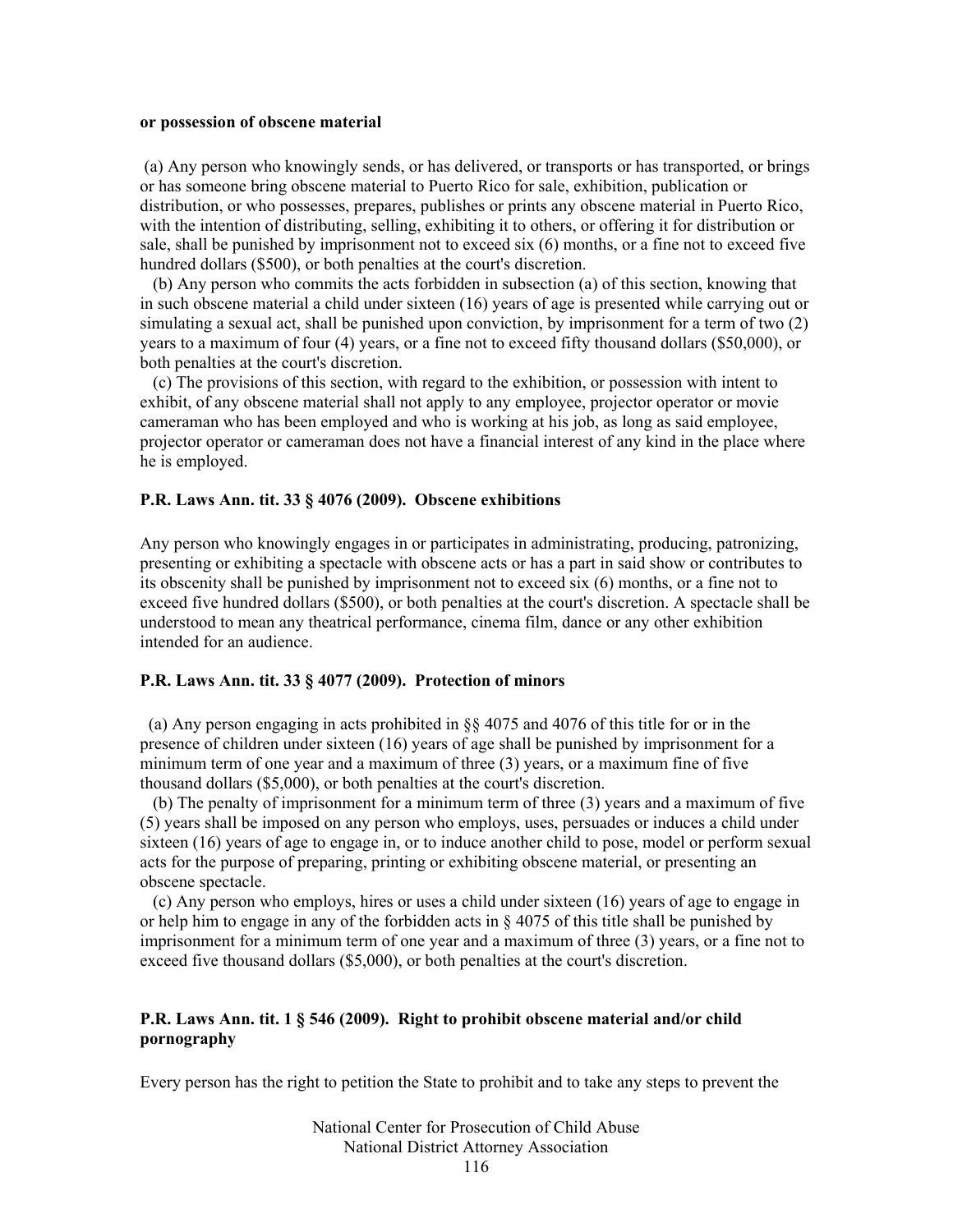production, exhibition, transmission, diffusion and dissemination of obscene material and/or that contains explicit sexual child abuse, or that is otherwise deemed as obscene material and/or child pornography, pursuant to the applicable laws and jurisprudence.

# **U.S. VIRGIN ISLANDS**

#### **V.I. Code Ann. tit. 14, § 1021 (2010). Definitions**

As used in this chapter:

 (a) "Obscene" means that to the average person, applying contemporary standards, the predominant appeal of the matter, taken as a whole, is to prurient interest, i.e., a shameful or morbid interest in nudity, sex, or excretion, which goes substantially beyond customary limits of candor in description or representation of such matters and is matter which is utterly without redeeming social importance.

 (b) "Matter" means any book, magazine, newspaper, or other printed or written material or any picture, drawing, photograph, motion picture, or other pictorial representation or any statue or other figure, or any recording, transcription or mechanical, chemical or electrical production or any other articles, equipment, machines or materials.

 (c) "Person" means any individual, partnership, firm, association, corporation or other legal entity.

(d) "Distribute" means to transfer possession of, whether with or without consideration.

(e) "Knowingly" means having knowledge that the matter is obscene.

## **V.I. Code Ann. tit. 14, § 1022 (2010). Obscene and indecent conduct**

Whoever--

 (a) (1) exposes his person or the private parts thereof in any public place, or in any place where there are present other persons to be offended or annoyed thereby, or who exposes himself or takes part in any model artist exhibition, or makes any other exhibition of himself to public view or to the view of any number of persons, such as is offensive to decency, or is adapted to excite lewd or vicious thoughts or acts; or who shall appear upon any public street or thoroughfare within town limits of any town in the Virgin Islands in bathing costume or any similarly abbreviated attire such as to offend public decency;

 (2) procures, counsels, or assists any person so to expose himself, or to take part in any model artist exhibition, or to make any other exhibition of himself to public view or to the view of any number of persons, such as is offensive to decency, or is adapted to excite to lewd or vicious thoughts or acts;

 (3) writes, composes, stereotypes, prints, publishes, sells, distributes, keeps for sale, or exhibits any obscene or indecent writing, paper or books; or designs, copies, draws, engraves, paints, or otherwise prepares any obscene or indecent picture or print; or molds, cuts, casts, or